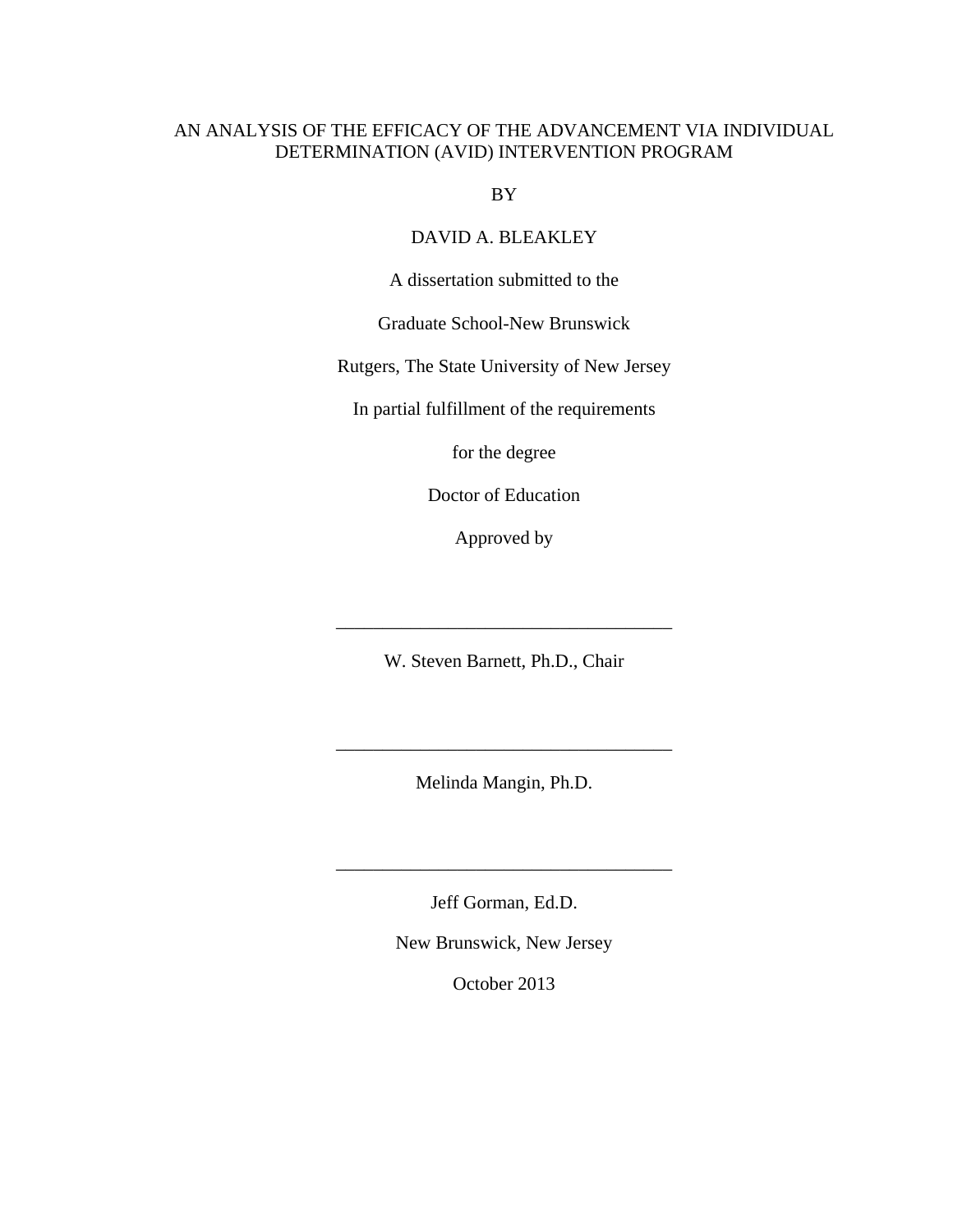## ABSTRACT OF THE DISSERTATION

## An Analysis of the Efficacy of the Advancement Via Individual Determination (AVID) Intervention Program

### By DAVID A. BLEAKLEY

Dissertation Chairperson: W. Steven Barnett, Ph.D.

PROBLEM: This study investigated the effectiveness of the Advancement Via Individual Determination (AVID) at Fairview High School. AVID's mission is to close the achievement gap by preparing students for college readiness. The achievement gap is a phenomenon observed generally across American schools, and specifically at Fairview High School. The study answered the research question: What effect does participation in AVID at Fairview High School have on selected student performance indicators after at least one year of enrollment in the AVID elective class?

METHOD: The study used a quasi-experimental design with a sample of 67 students who experienced AVID for at least one academic year and 69 students who did not. When comparing the two groups analyses controlled for student grade point averages prior to entry into the AVID program, prior standardized test performance, ethnicity, gender, and free or reduced lunch status. Regression analysis was used to estimate AVID's impact on indicators of college readiness including the strength of student schedules, student grade point average (GPA), standardized test performance in Math and Language Arts, PSAT participation, PSAT scores, and attendance.

FINDINGS: AVID's estimated impact was statistically significant on 4 of 13 outcome measures. There was a statistically significant direct relationship between participation in AVID and the strength of a student's schedule, student performance on the grade 11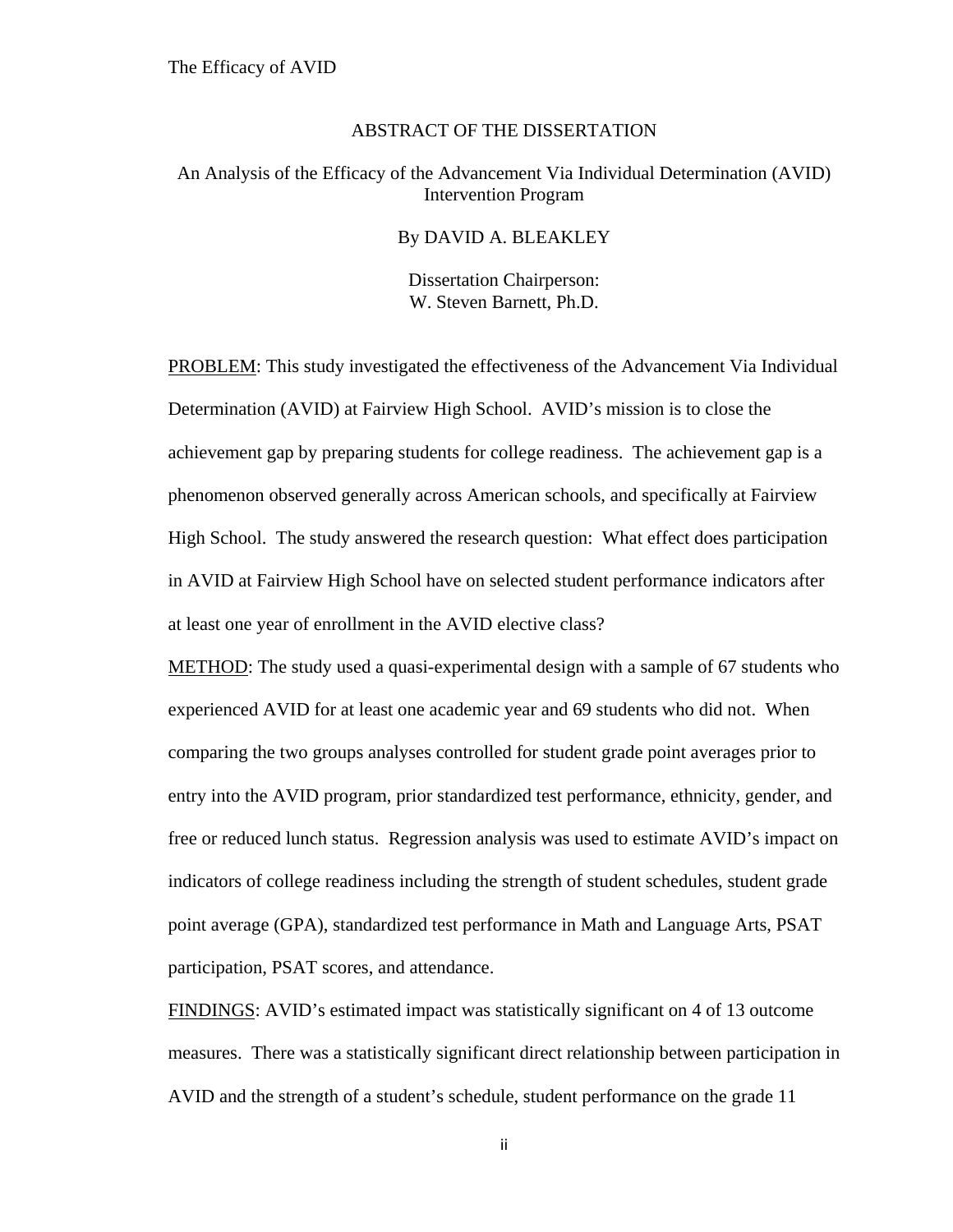Language Arts section of the HSPA, and participation in the PSAT. There was a statistically significant inverse relationship between participation in AVID and GPA. SIGNIFICANCE: The significance of the study is that it provides information to the Fairview High School site team on the extent to which the investment in the AVID program is producing its intended effects. The findings imply that certain aspects of AVID's implementation are contributing to positive measured effects. However, the findings also demonstrate one negative effect and multiple outcomes without any measurable effect. The site team at Fairview High School will be able to use the results of this study to assess AVID's impact as well as to determine areas of future study regarding AVID's implementation and effects at Fairview High School.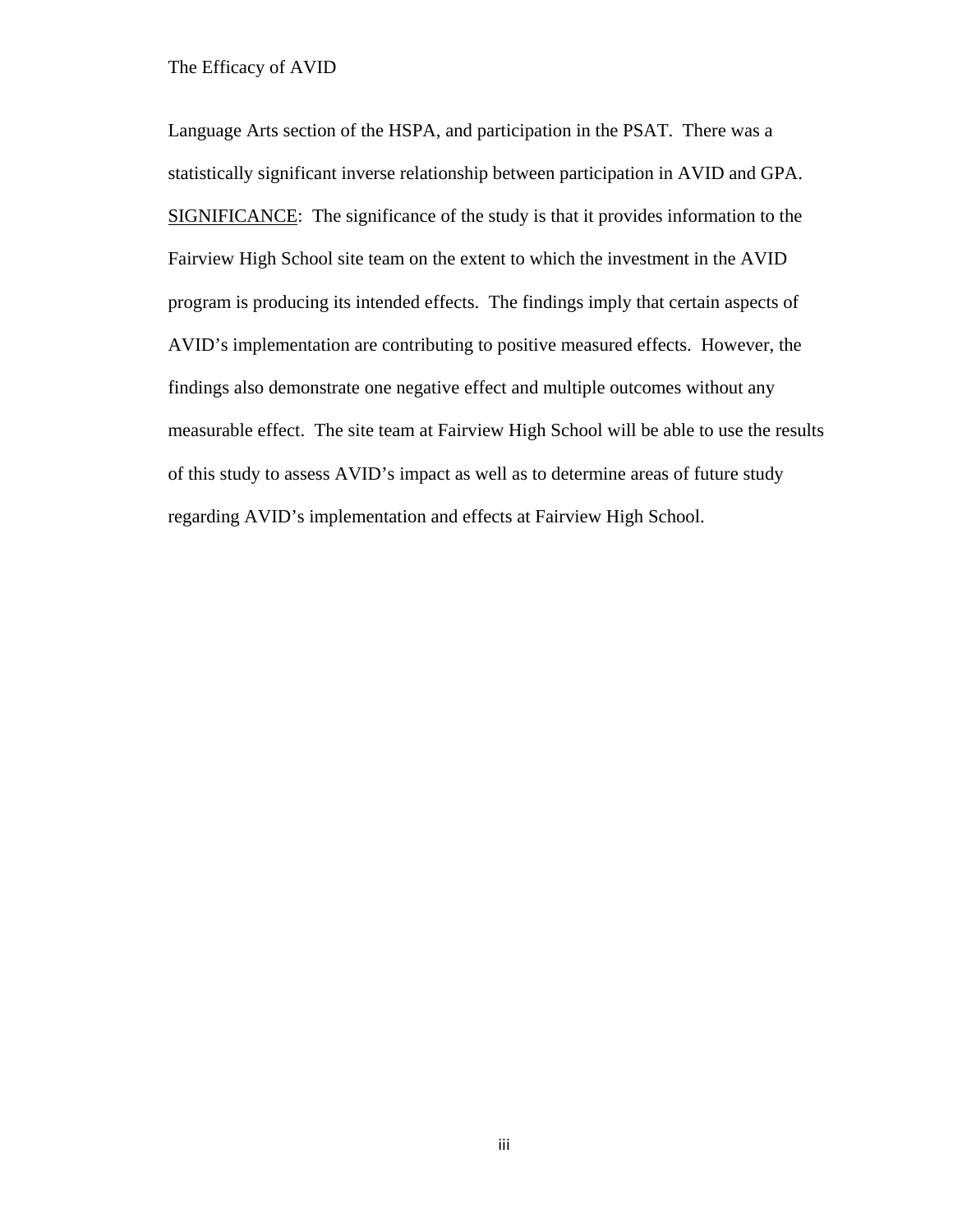I dedicate this to my family who share this accomplishment with me.

Kelsey, Kendall, and Cameron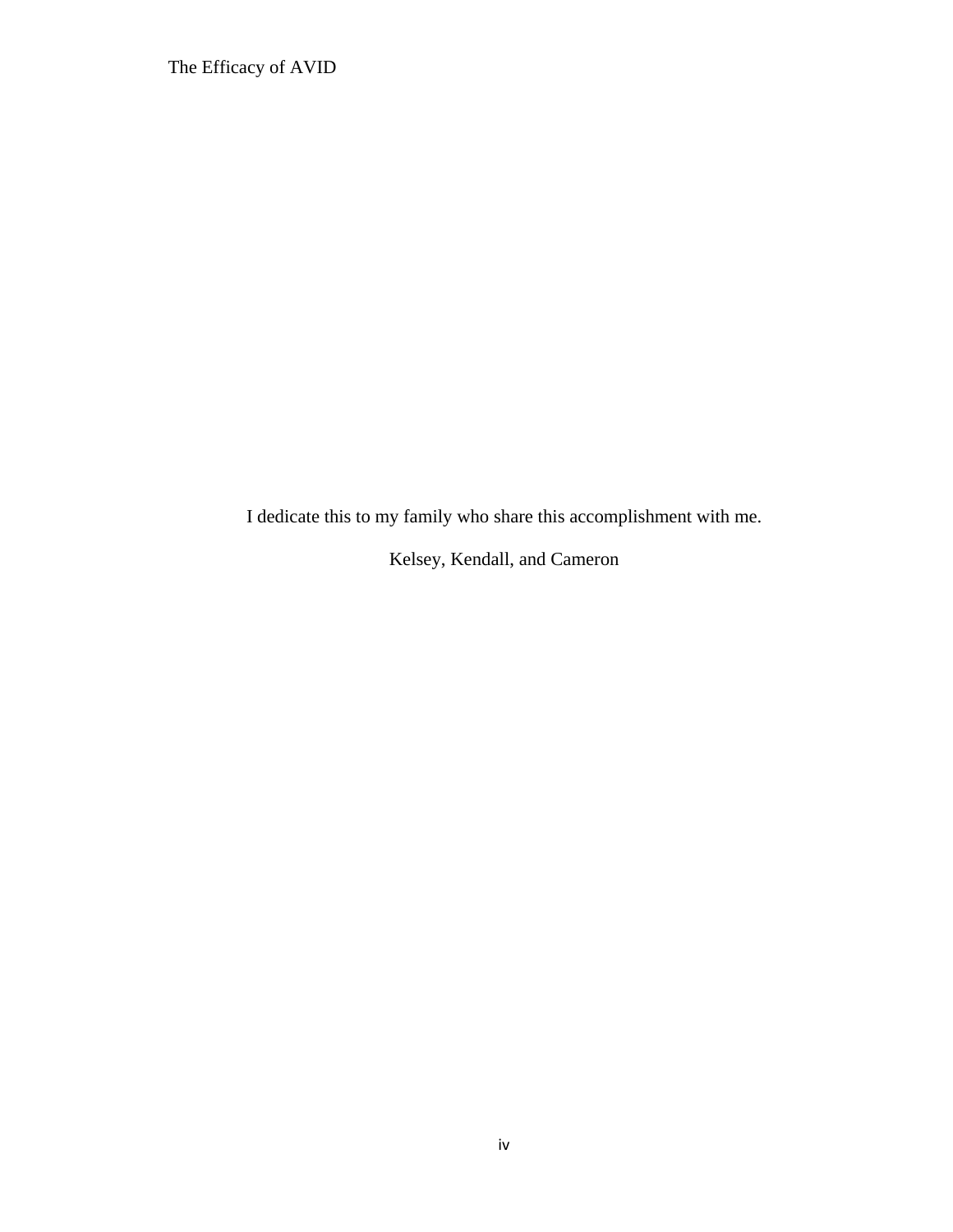# ACKNOWLEDGEMENTS

I thank my family for supporting me over the years. In particular I thank my wonderful wife Kelsey for the sacrifices she made all those days and nights that I spent in class, at the library, or at home isolated to complete coursework and make progress on my dissertation.

I thank Dr. W. Steven Barnett for his generous gifts of his time and his intellectual resources over the years. I would not have had the confidence to move forward with a quantitative dissertation without his involvement. Despite his very busy schedule, Dr. Barnett always found some time either in person, over the phone, or via electronic communication to help me work through stumbling blocks throughout the dissertation process.

I thank Dr. Melinda Mangin for the invaluable feedback provided by her throughout the years on coursework, qualifying exams, and most importantly on this dissertation. Dr. Mangin was essential in the development of my scholarly writing.

I thank Dr. Jeffrey Gorman for his extensive knowledge of the AVID program and his guidance regarding the framing of the problem. Furthermore, Dr. Gorman was essential in the development of the use plan associated with this study in order to ensure that the study furthers my development as a practitioner.

I thank the Principal of Fairview High School, Mrs. Linda Jewell, for her support throughout the dissertation process. Mrs. Jewell not only provided access to all necessary school records, but she also provided the encouragement and inspiration for me to excel that has been the hallmark of her career.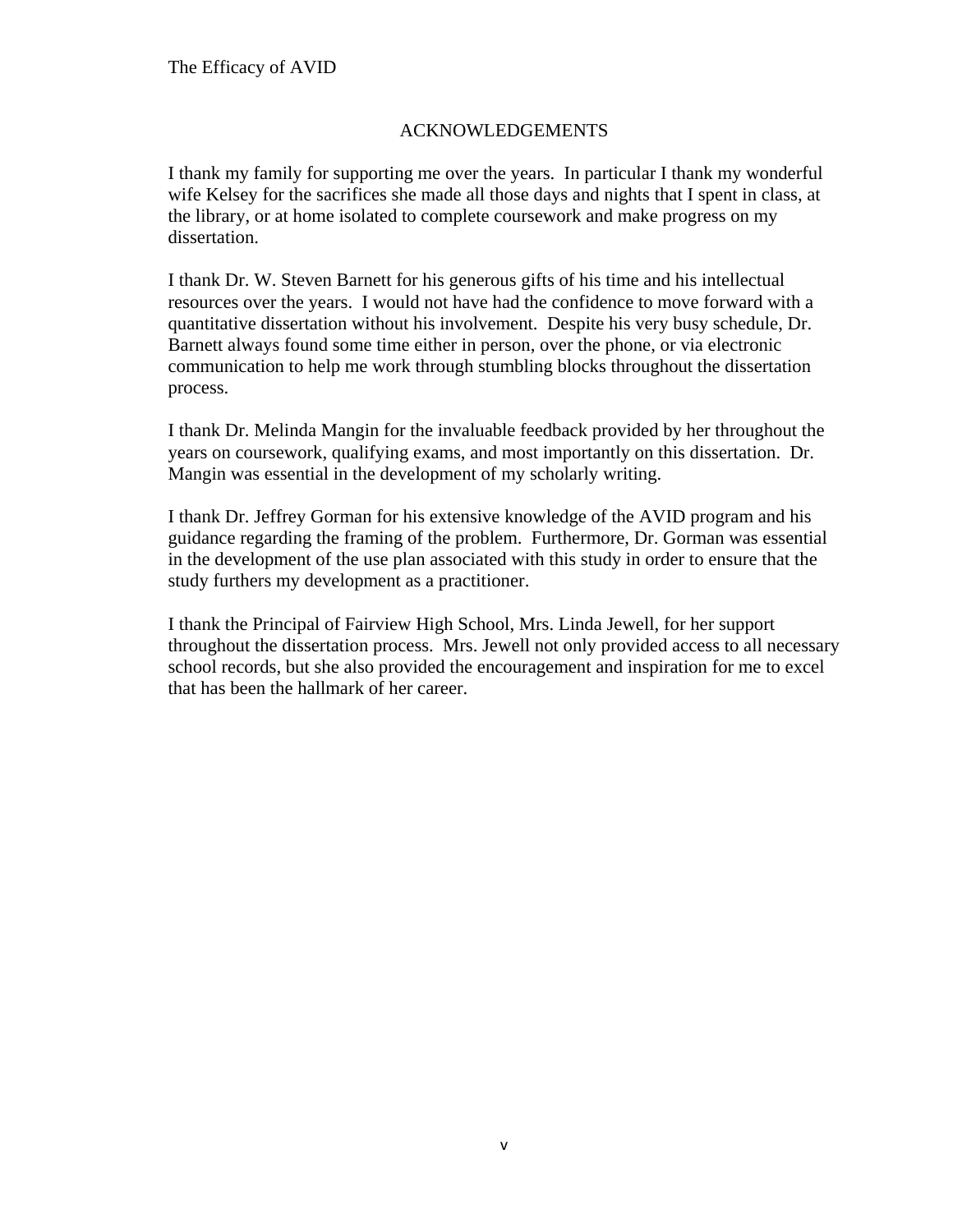# TABLE OF CONTENTS

| Overview of Advancement Via Individual Determination (AVID)17 |
|---------------------------------------------------------------|
|                                                               |
|                                                               |
|                                                               |
|                                                               |
|                                                               |
|                                                               |
|                                                               |
|                                                               |
|                                                               |
|                                                               |
|                                                               |
|                                                               |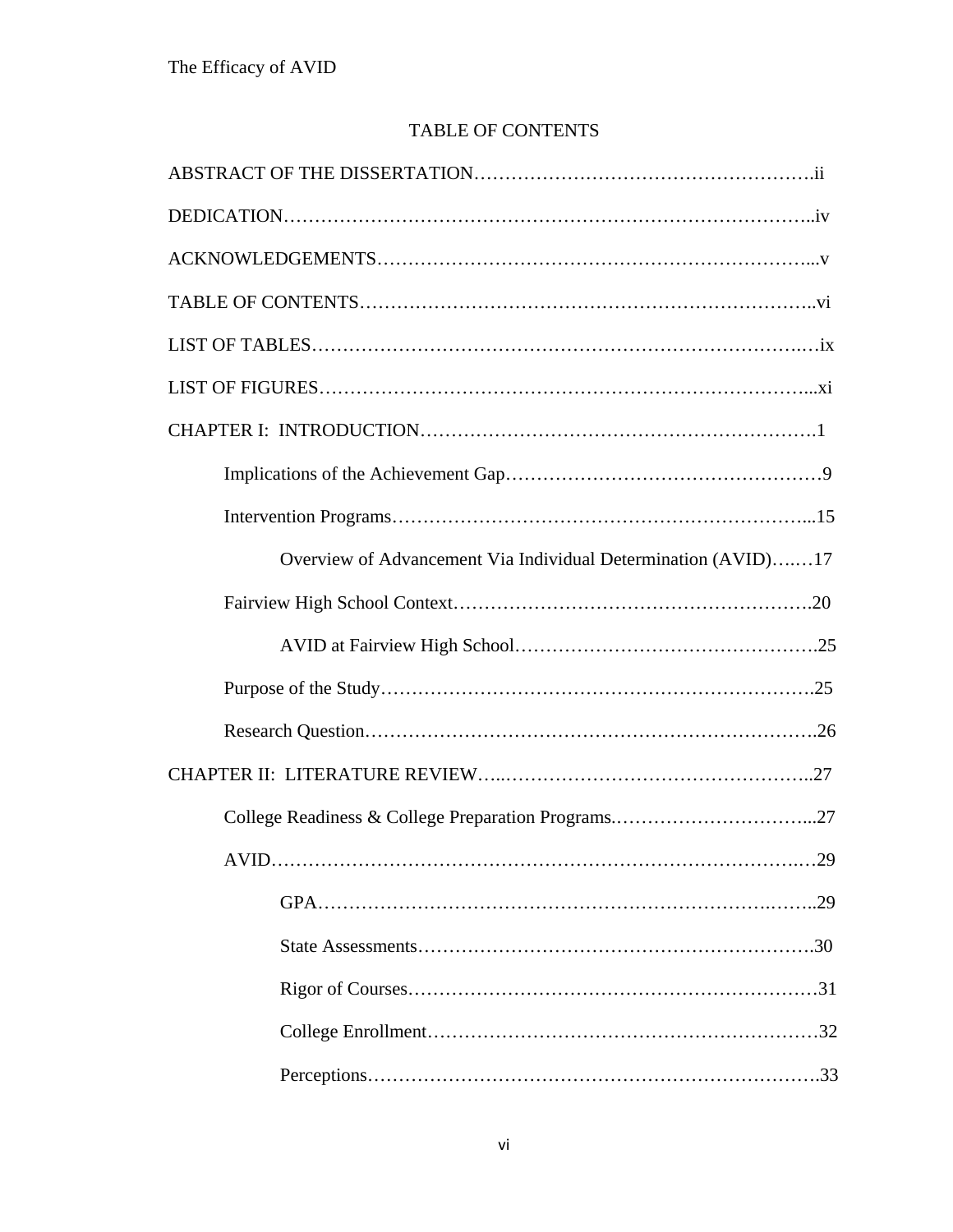| Conclusions & Limitations of Existing Research on AVID35 |
|----------------------------------------------------------|
|                                                          |
|                                                          |
|                                                          |
|                                                          |
|                                                          |
|                                                          |
|                                                          |
|                                                          |
|                                                          |
|                                                          |
|                                                          |
|                                                          |
|                                                          |
|                                                          |
|                                                          |
|                                                          |
|                                                          |
|                                                          |
|                                                          |
|                                                          |
|                                                          |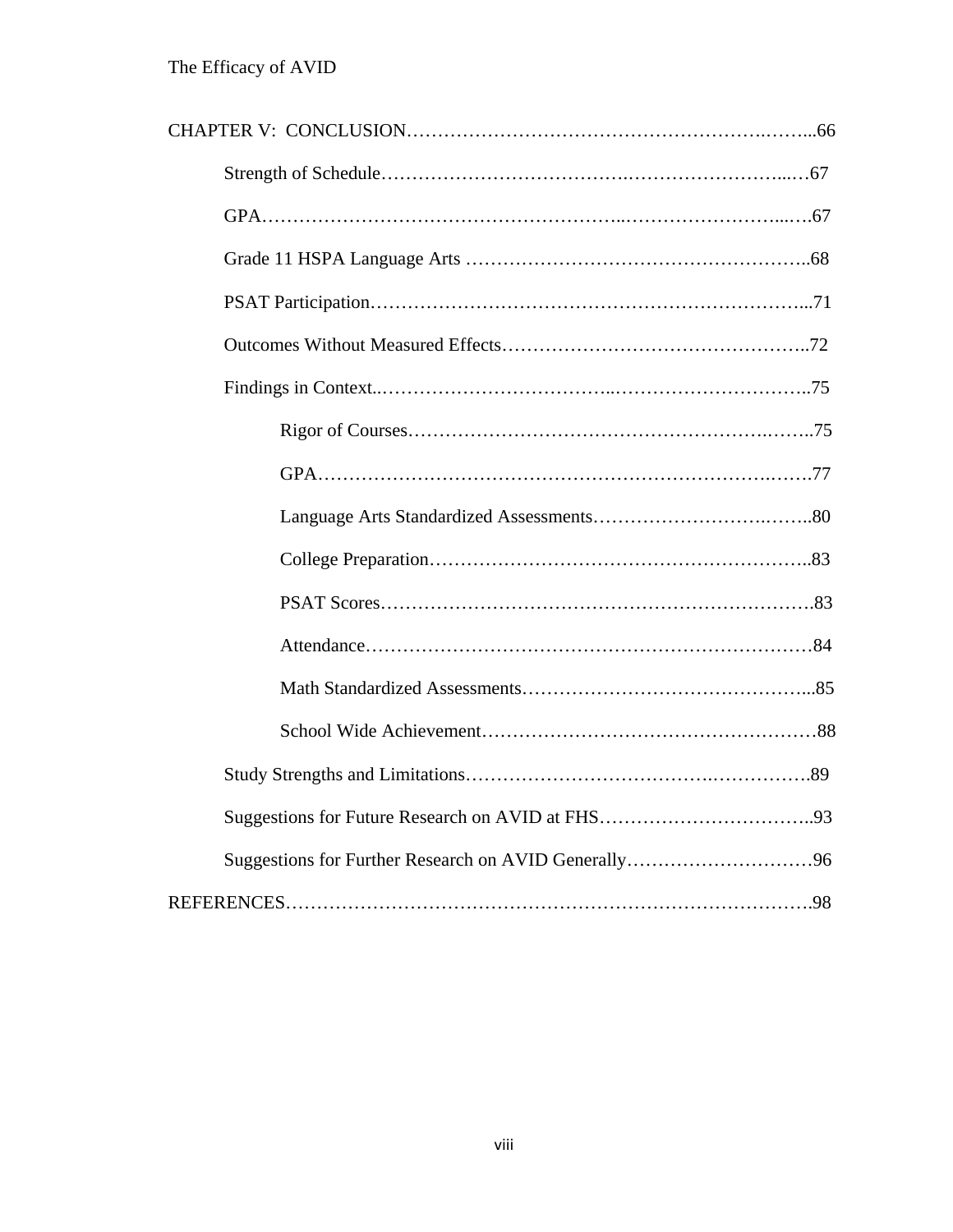# LIST OF TABLES

| Table 4: Descriptive Statistics Comparing Groups on Outcome Measures51 |
|------------------------------------------------------------------------|
|                                                                        |
|                                                                        |
|                                                                        |
|                                                                        |
|                                                                        |
|                                                                        |
|                                                                        |
|                                                                        |
|                                                                        |
|                                                                        |
|                                                                        |
|                                                                        |
|                                                                        |
|                                                                        |
|                                                                        |
|                                                                        |
|                                                                        |
|                                                                        |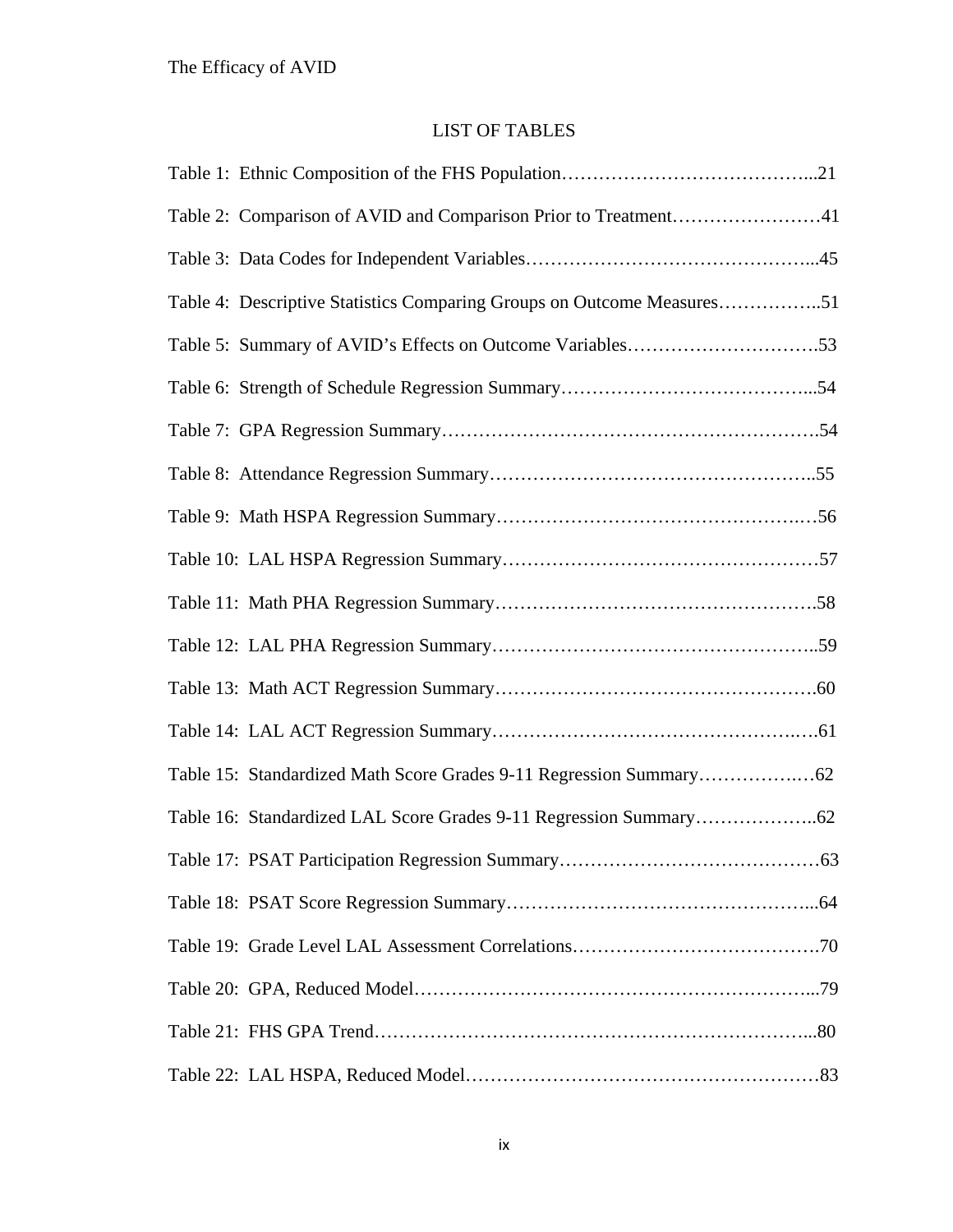|--|--|--|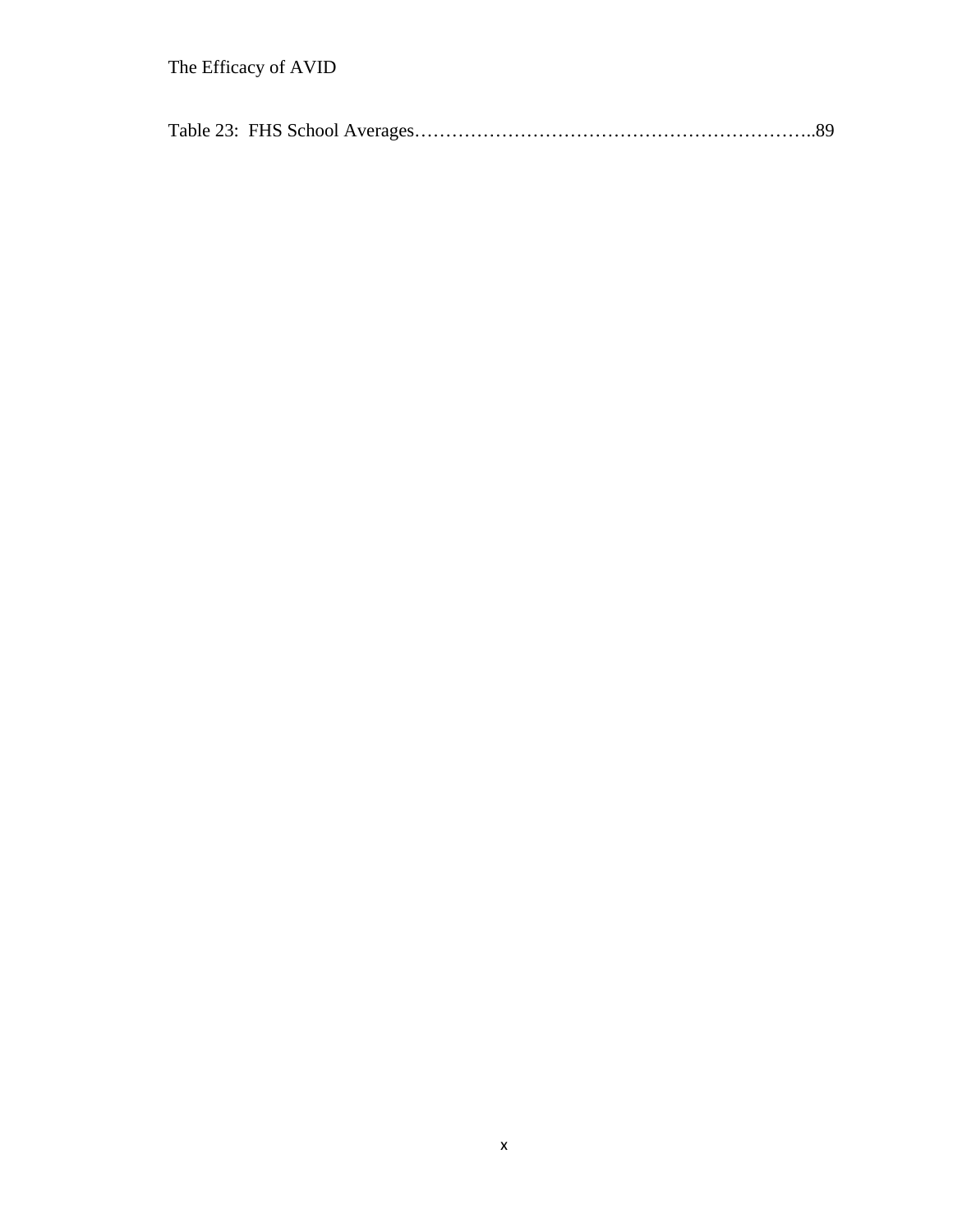# LIST OF FIGURES

| Figure 9: United States Annual Unemployment Rate by Ethnicity10          |
|--------------------------------------------------------------------------|
| Figure 10: United States Annual Unemployment Rate by Education Level11   |
| Figure 11: Median Weekly Earnings, 16 Years or Over, by Ethnicity12      |
| Figure 12: Median Weekly Earnings, 25 Years or Over by Education Level13 |
|                                                                          |
|                                                                          |
|                                                                          |
|                                                                          |
|                                                                          |
|                                                                          |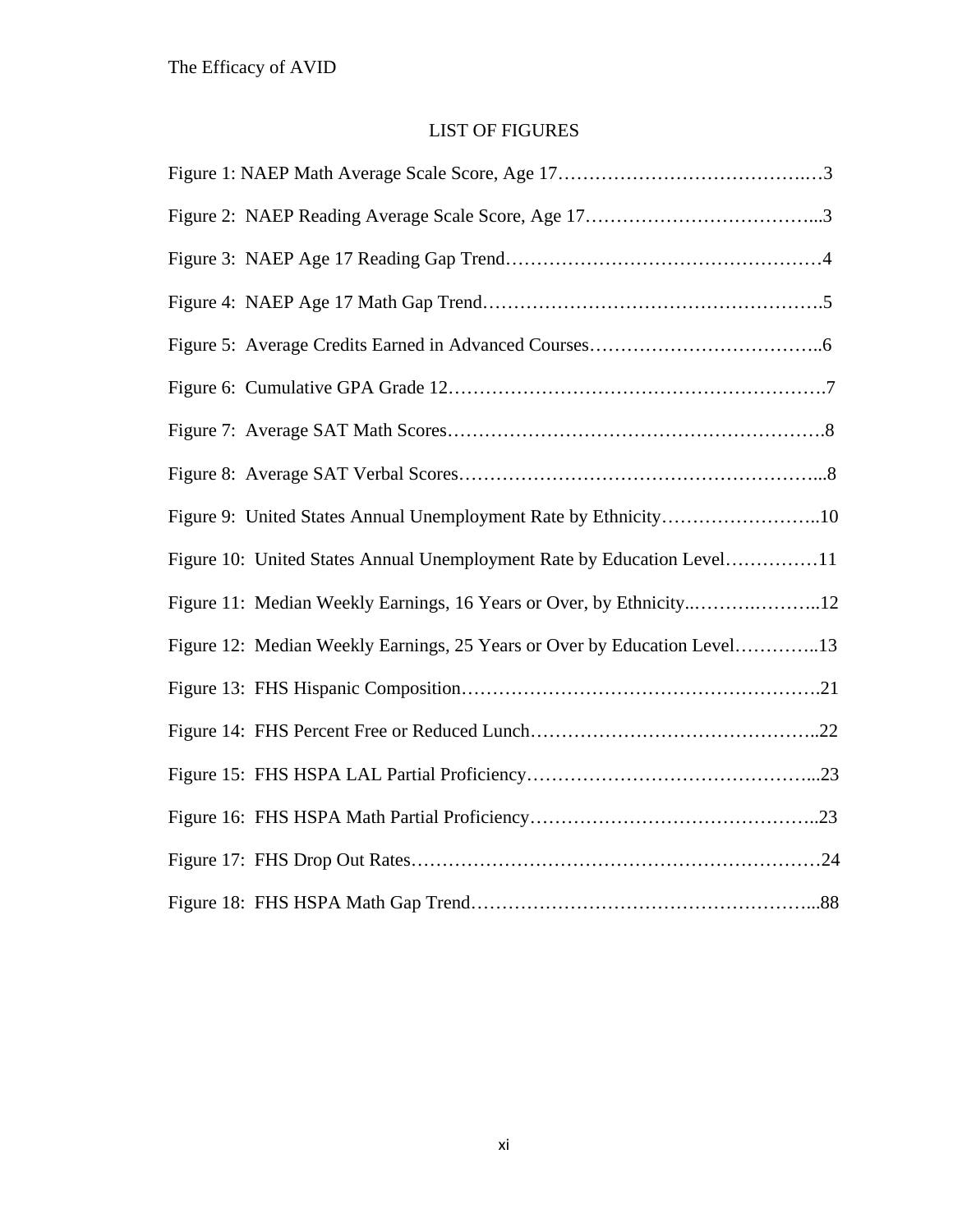### **CHAPTER I**

### **Introduction**

 A quick search of the term "achievement gap" in Google (www.google.com) will return about six million results in 0.15 seconds. The ubiquity of the term's presence on the web is a consequence of the interest in the fact that an achievement gap exists in American schools between minority and low income students and White and middle/upper income students (NCES,2011; Shettle, Roey, Mordica, Perkins, Nord, & Teodoriv, 2007; College Board, 2011; Saenz, Hurtado, Barrera, Wolf, & Yeung, 2007). The term 'achievement gap' is used to refer to the disparities in standardized test scores between Black and White, Hispanic and White, and recent immigrants and White students (Ladson-Billings, 2006). Much of the historic literature on the achievement gap focused on the differences between White and Black students which has left other minority populations such as Hispanics under researched (Carpenter, Ramirez, & Severn, 2006). A problem in the current literature on the achievement gap is this singular definition which essentially treats all minority populations as equivalents and assumes, for example, that due to similar processes and circumstances differences between White students and Black students can also explain differences between White students and other minority population such as Hispanics (Carpenter et. al., 2006).

The achievement gap between these groups can be seen using a variety of different metrics. For example, in 2009, and in all previous assessment years since 1992, the average National Assessment for Educational Progress (NAEP) reading and math scores of White students in grades 4, 8, and 12 were higher than the scores of their Black and Hispanic peers (NCES, 2011). Figures 1 and 2 demonstrate that since 1978 NAEP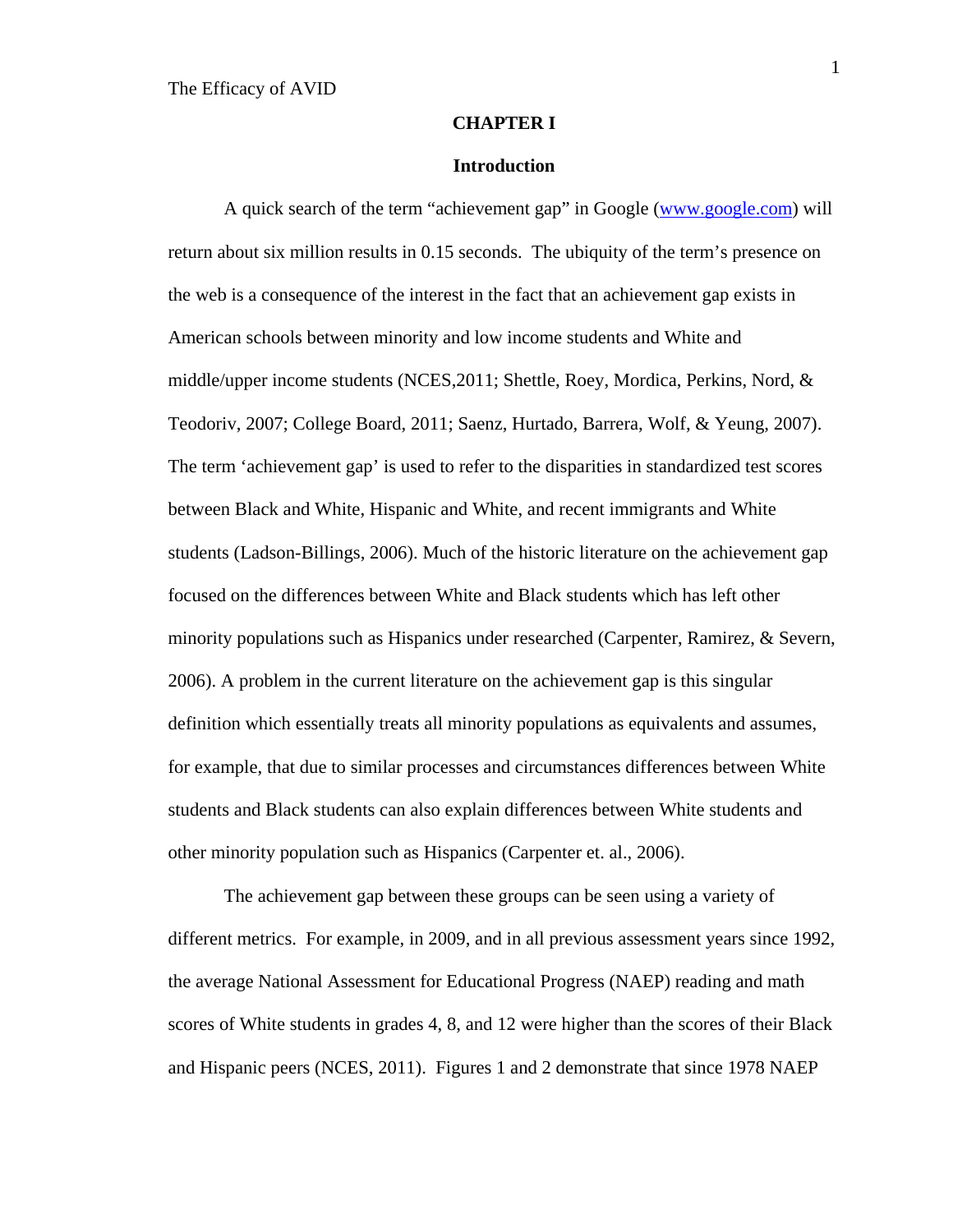scores in Math and English reveal a persistent and consistent gap between White and Black students, and White and Hispanic students (USDOE, 2013). Though the data reveals gains by Black and Hispanic students in both math and reading since 1978, the gap remains large and problematic (USDOE, 2013). Furthermore, some have even argued that the achievement gap between White students and minority students is actually underreported in the literature (Verdugo, 2011). The explanation is that when grade 12 NAEP scores are compared with grade 8 NAEP scores the large number of Black and Hispanic students that have dropped out of school between grades 8 and 12 allow for an upward statistical bias in the grade 12 scores that over represents the achievement of those groups that have experienced the largest dropout rates (Verdugo, 2011). This suggests that the long term upward slope seen in Figures 1 and 2 for Black and Hispanic students would be moderated and less pronounced had not so many Black and Hispanic students dropped out of high school prior to the administration of the grade 12 (age 17) NAEP assessments.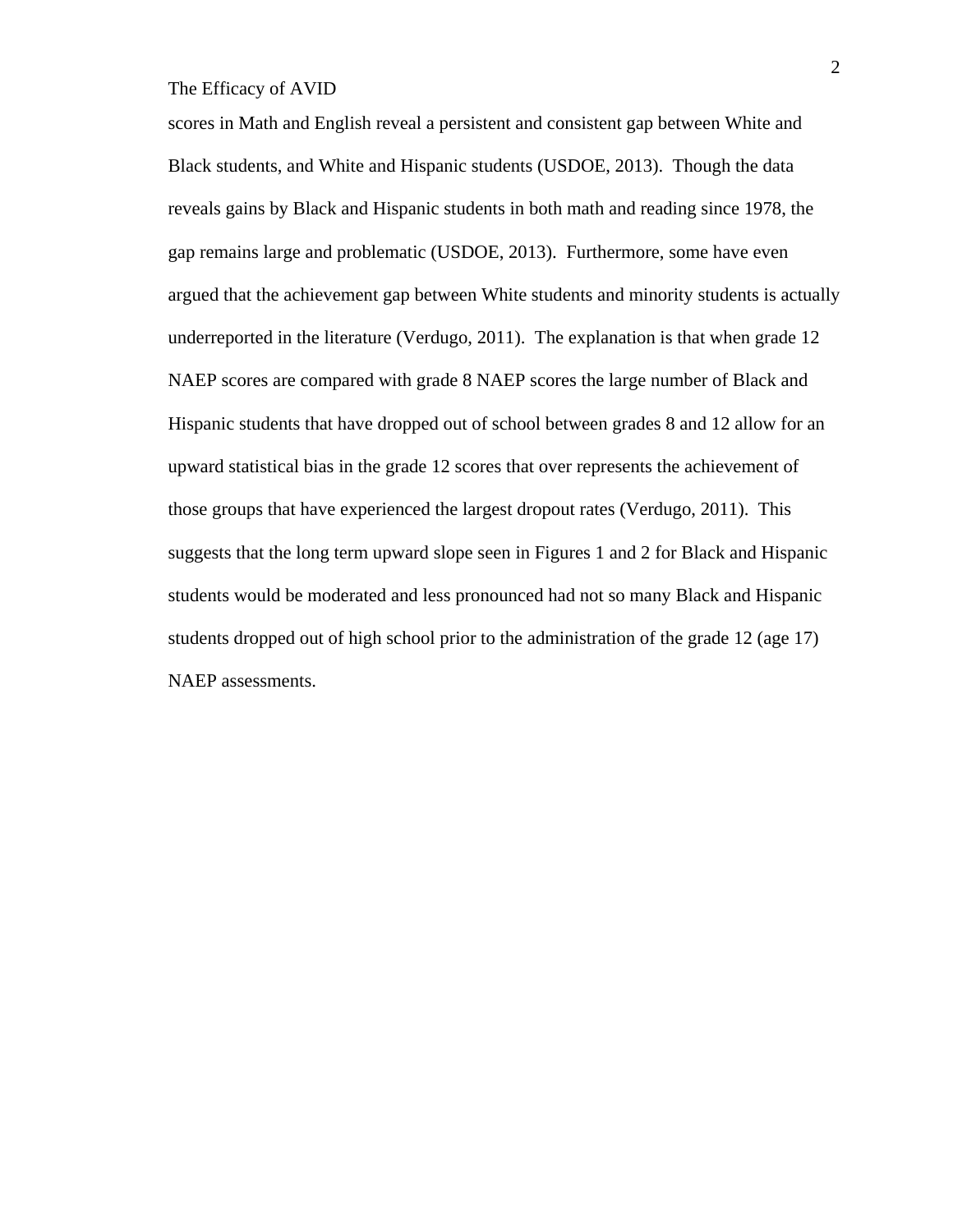

FIGURE 1

*NOTE: Black includes African American, and Hispanic includes Latino. Race categories exclude Hispanic origin. The NAEP Long-Term Trend Mathematics scale ranges from 0 to 500. Some apparent differences between estimates may not be statistically significant. SOURCE: U.S. Department of Education, Institute of Education Sciences, National Center for Education Statistics, National Assessment of Educational Progress (NAEP), 1978, 1982, 1986, 1990, 1992, 1994, 1996, 1999, 2004 and 2008 Long-Term Trend Mathematics Assessments.* 





<sup>&</sup>lt;sup>1</sup> Original assessment format.

*NOTE: Black includes African American, and Hispanic includes Latino. Race categories exclude Hispanic origin. The NAEP Long-Term Trend Reading scale ranges from 0 to 500. Some apparent differences between estimates may not be statistically significant.* 

*SOURCE: U.S. Department of Education, Institute of Education Sciences, National Center for Education Statistics, National Assessment of Educational Progress (NAEP), 1971, 1975, 1980, 1984, 1988, 1990, 1992, 1994, 1996, 1999, 2004 and 2008 Long-Term Trend Reading Assessments.*

<sup>&</sup>lt;sup>1</sup> Original assessment format.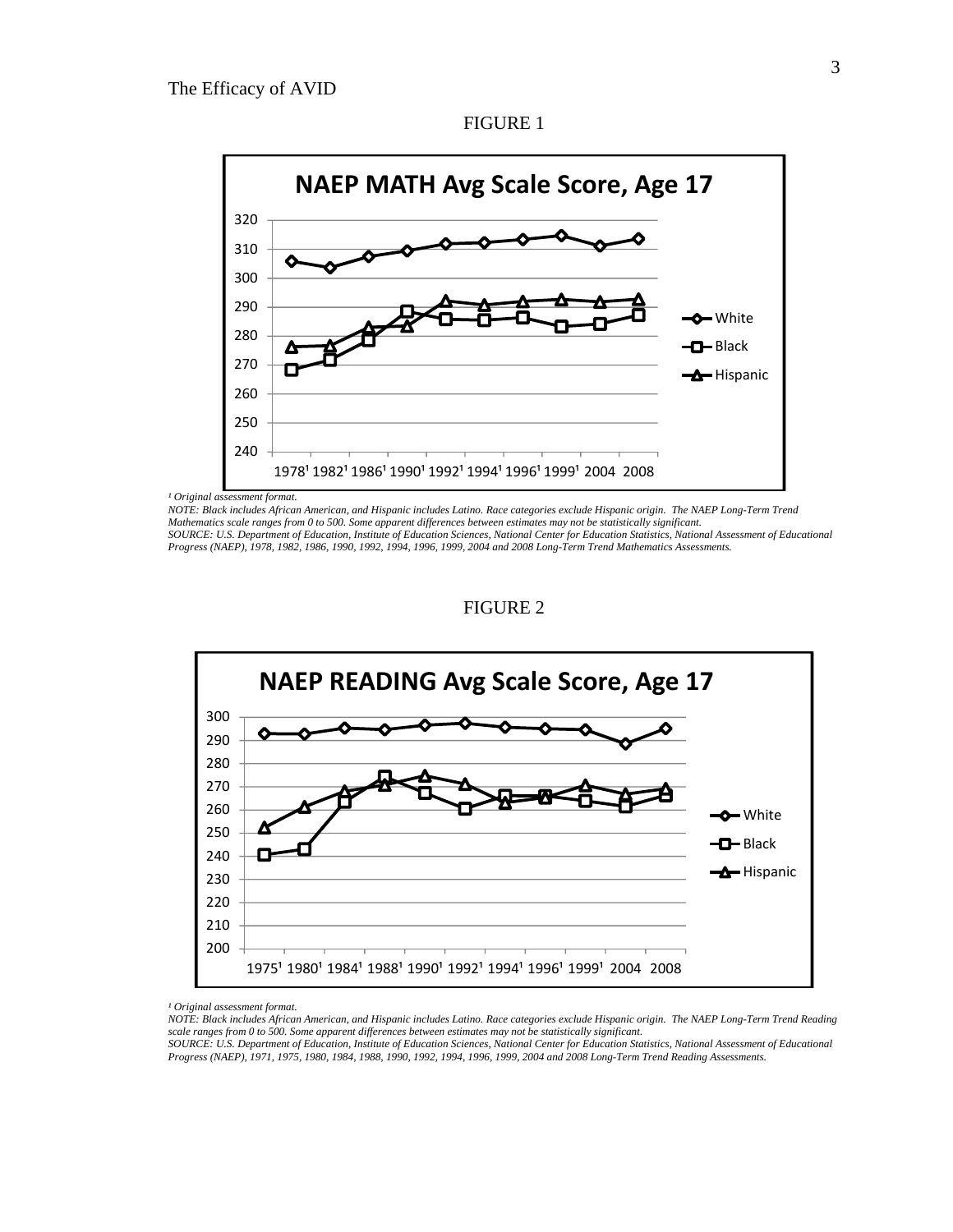Despite the fact that a persistent and meaningful gap exists between White Students and their Hispanic and Black classmates, there is some evidence of a slow closing of the gap. Figures 3 and 4 show that the gap between White students and Hispanic students in particular has shrunk in recent decades. Figure 4 demonstrates that the closing of the gap is most pronounced in grade 12 student math achievement. The Black-White achievement gap in math showed meaningful closing through 1990, however after that the gap increased again and has since remained essentially flat. In reading, Figure 3 shows that the initial relative gains made by both Black and Hispanic students in the 1970s and 1980s came to a halt and remained essentially flat during the 1990s and the first decade of the  $21<sup>st</sup>$  century.



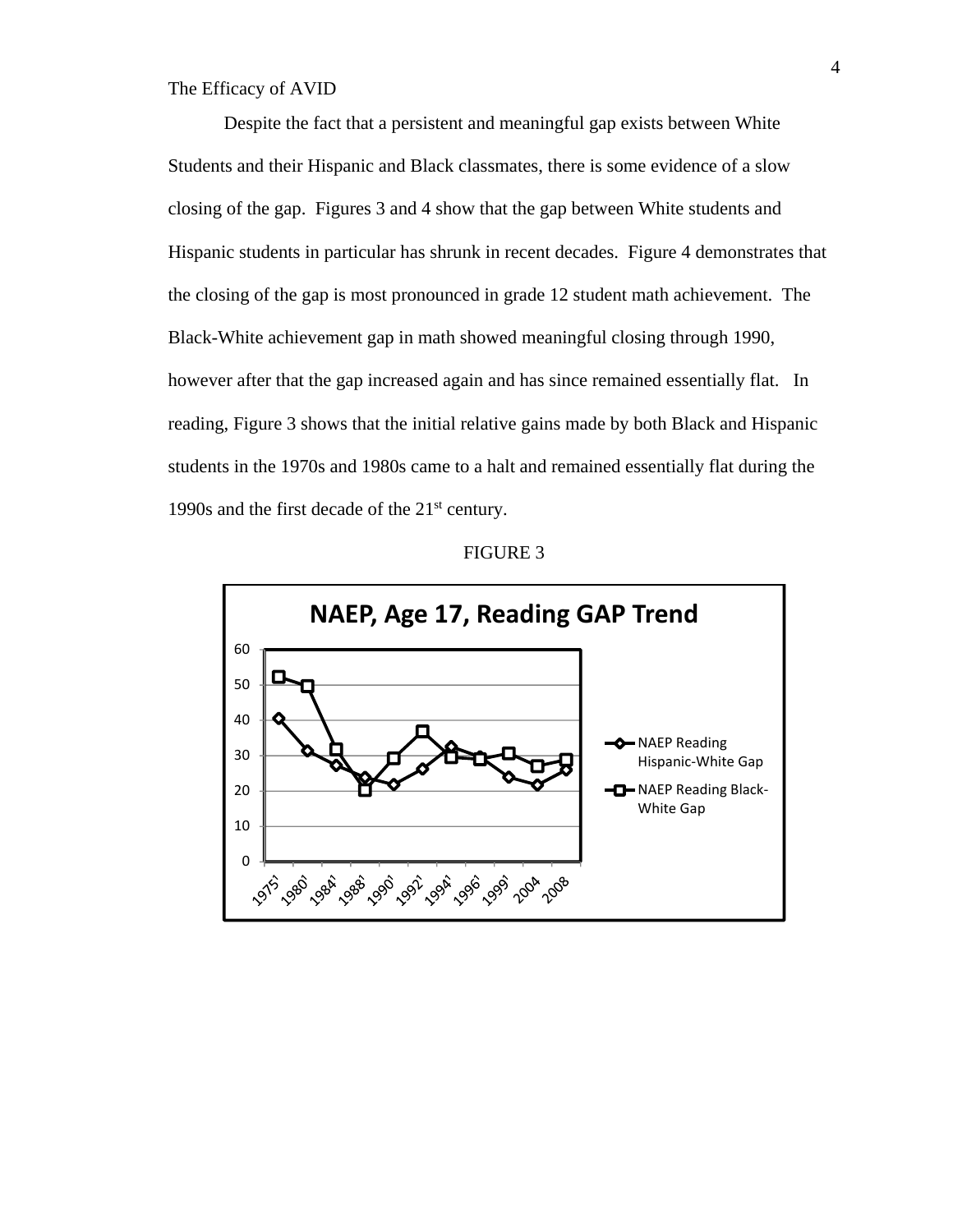



FIGURE 4

NAEP Math Hispanic‐

White Gap **-O** NAEP Math Black-White Gap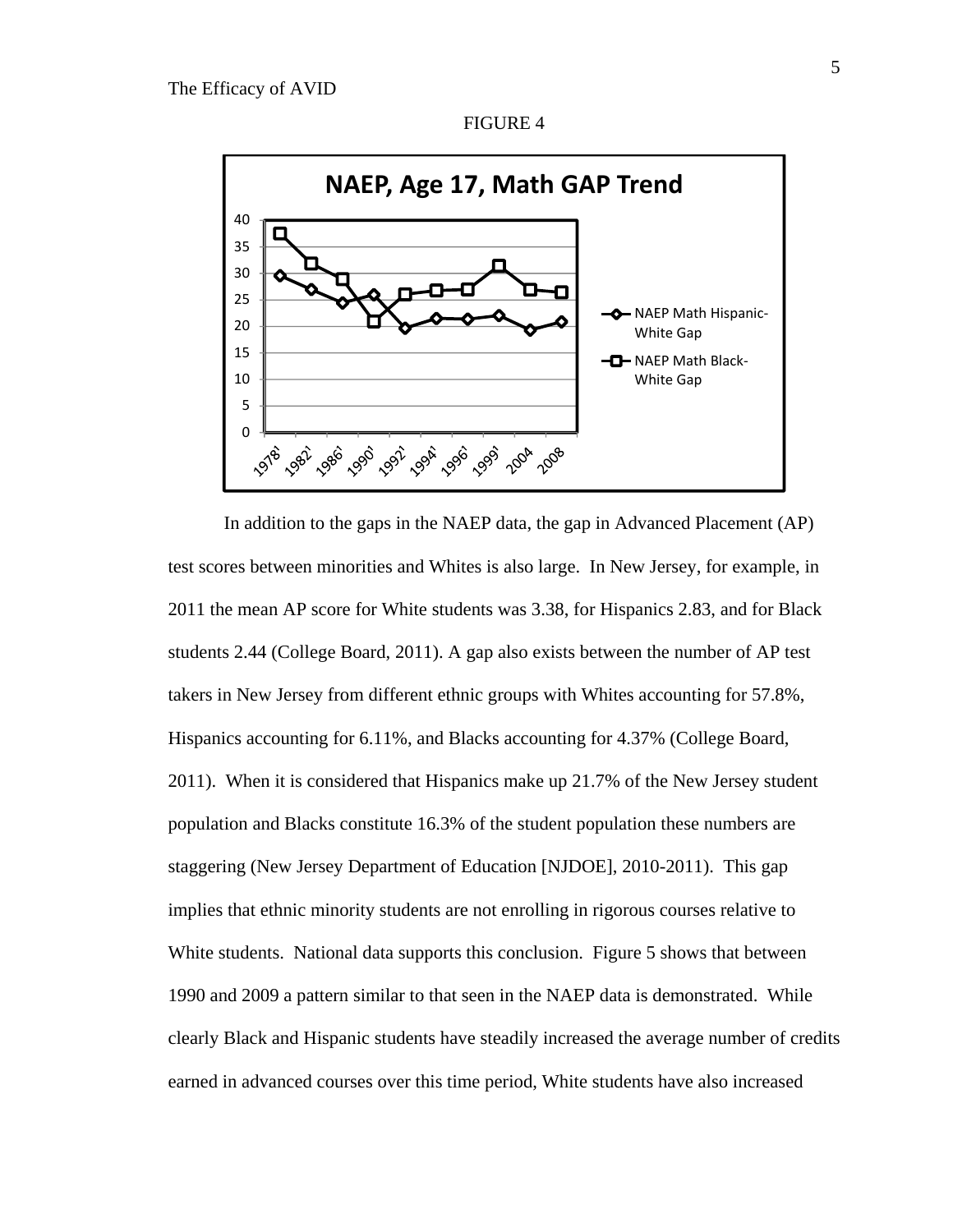their average credits earned (USDOE, 2013). Thus, though in an absolute sense Black and Hispanic student achievement in advanced coursework is improving, in a relative sense it is essentially remaining constant and therefore the gap persists.





*NOTE: Black includes African American, Hispanic includes Latino. The credits earned - advanced courses ranges from 0 to 60. Detail may not sum to totals because of rounding. Some apparent differences between estimates may not be statistically significant. SOURCE: U.S. Department of Education, Institute of Education Sciences, National Center for Education Statistics, National Assessment of Educational Progress (NAEP), 1990, 2000, 2005 and 2009 High School Transcript Study (HSTS).* 

Data on student Grade-Point-Averages (GPAs) demonstrates the achievement gap as well. The data reveals that the average GPA of high school graduates for White students was 3.05, for Black students was 2.69, and for Hispanic students was 2.82 in the years 1990-2005 (Shettle et al., 2007). Nearly the precise pattern observed in the NAEP and advanced course data is demonstrated in the data on GPAs for grade 12 students. Figure 6 shows that while GPAs rose between 1990 and 2009 for all three demographic groups, the relative positions of each demographic group remains almost exactly the same and thus the gap is shown to persist through this lens as well.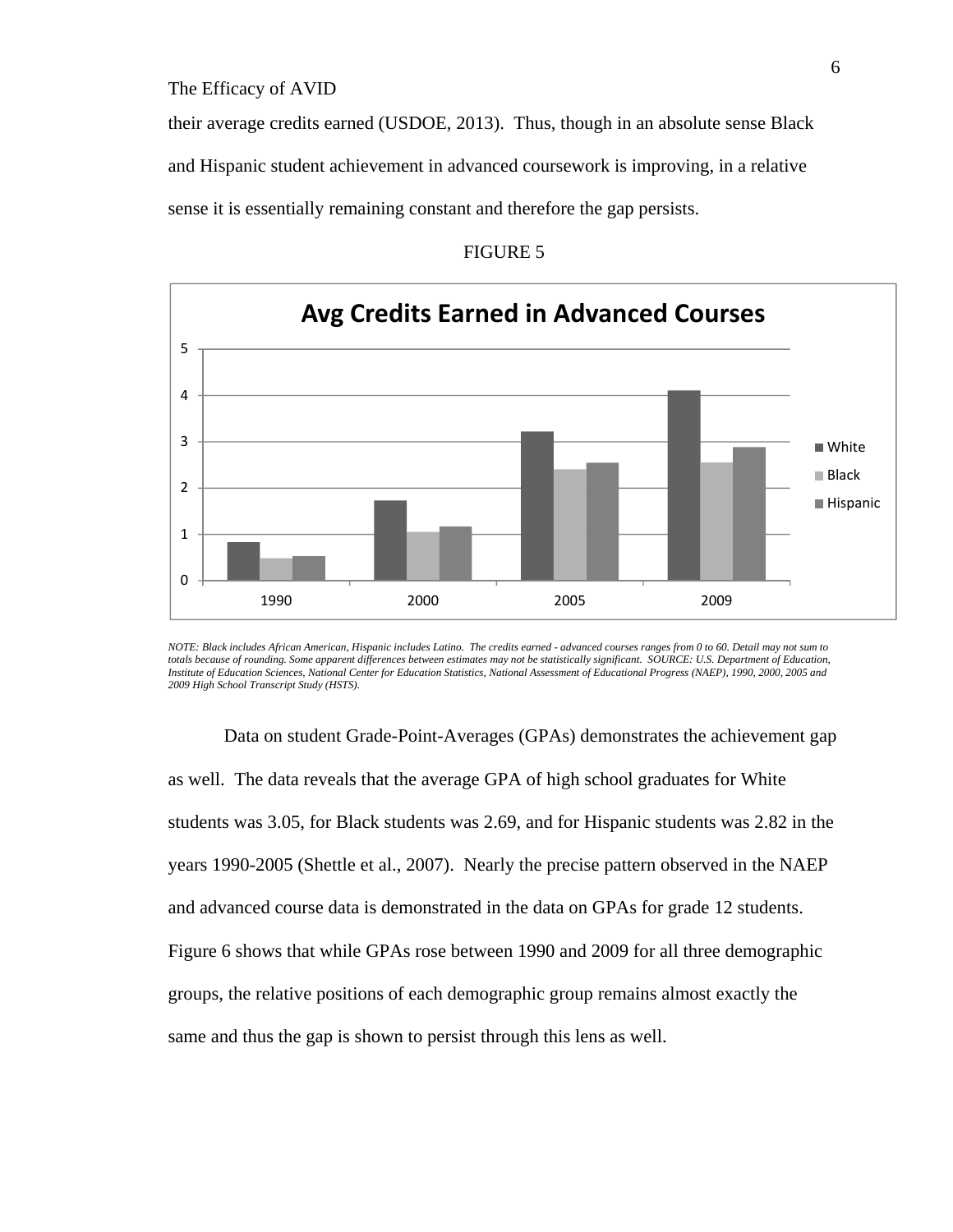

FIGURE 6

Although scoring well on the Scholastic Aptitude Test (SAT) is only one of many factors commonly considered for admission to four year colleges and universities, it is commonplace for institutions to look for scores at or above certain levels relative to peer applicants when making admission decisions. The SAT data pictured in Figures 7 and 8 once again tell the story described above. In absolute terms all students were scoring higher in 2009 than they were in 1990, however the gap between White students and Black students, and White students and Hispanic students remains relatively consistent and irrefutably meaningful given the role that SAT scores have historically played in the college admission process.

*NOTE: Black includes African American, Hispanic includes Latino. The GPA - overall ranges from 0 to 4. Some apparent differences between estimates may not be statistically significant.SOURCE: U.S. Department of Education, Institute of Education Sciences, National Center for Education Statistics, National Assessment of Educational Progress (NAEP), 1990, 2000, 2005 and 2009 High School Transcript Study (HSTS).*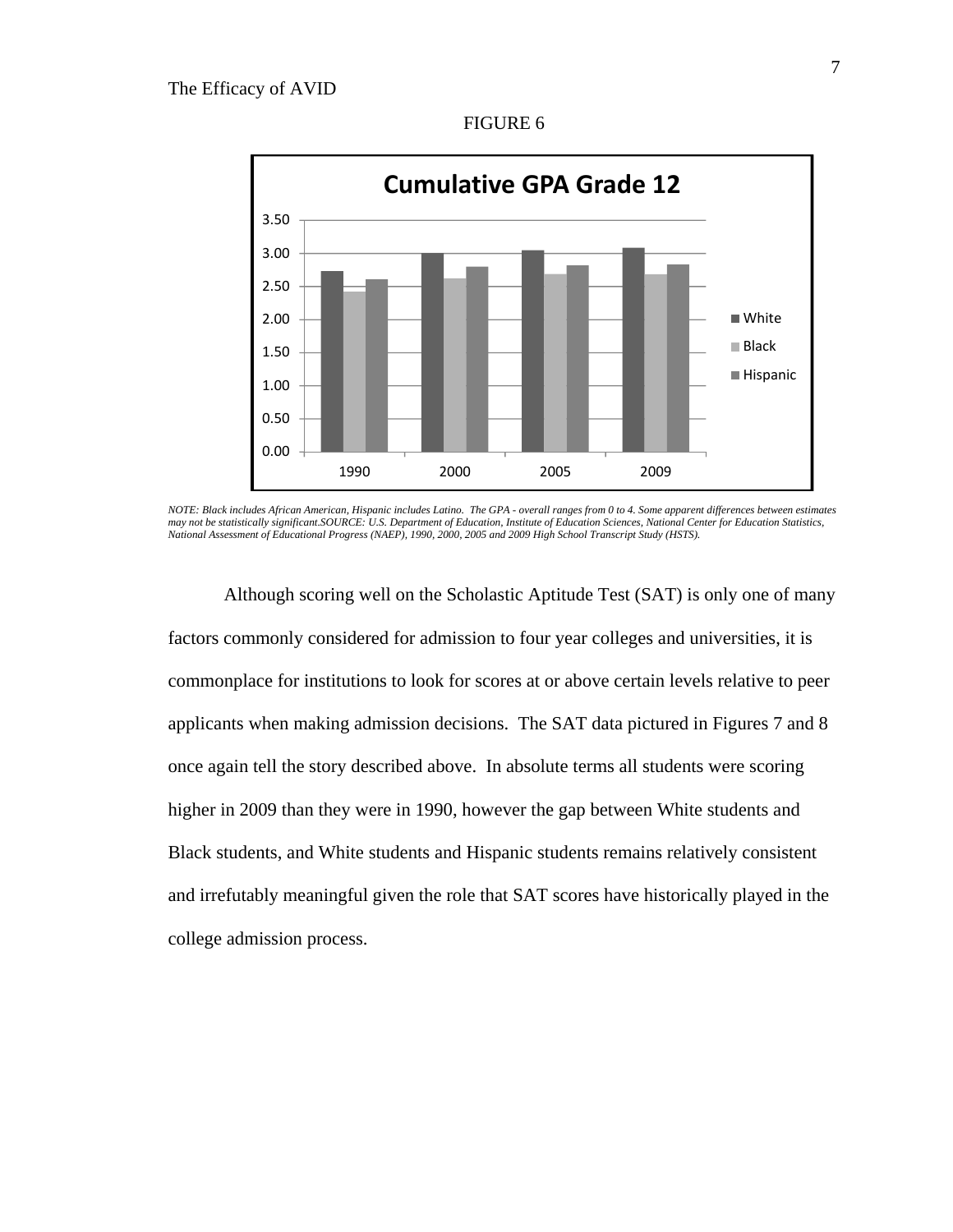

*NOTE: Black includes African American, Hispanic includes Latino. The SAT Mathematics score ranges from 200 to 800. Some apparent differences between estimates may not be statistically significant.SOURCE: U.S. Department of Education, Institute of Education Sciences, National Center for Education Statistics, National Assessment of Educational Progress (NAEP), 1990, 2000, 2005 and 2009 High School Transcript Study (HSTS).* 

### FIGURE 8



*NOTE: Black includes African American, Hispanic includes Latino. The SAT Verbal score ranges from 200 to 800. Some apparent differences between estimates may not be statistically significant. SOURCE: U.S. Department of Education, Institute of Education Sciences, National Center for Education Statistics, National Assessment of Educational Progress (NAEP), 1990, 2000, 2005 and 2009 High School Transcript Study (HSTS).*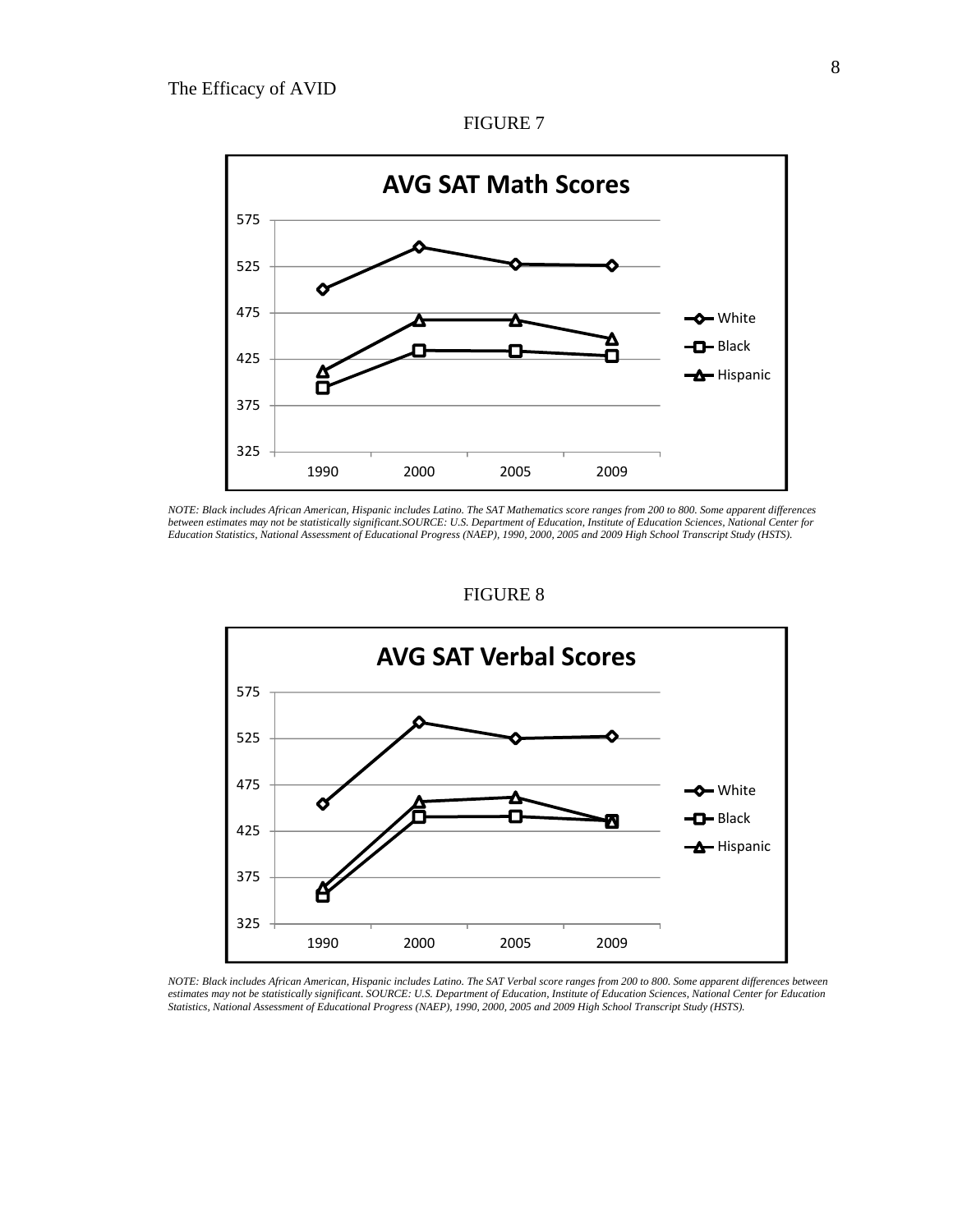Though dropout rates for Whites, Blacks, and Hispanics have dropped between 1980 and 2009, what has been consistent is that Black students have been dropping out at rates higher than White students, and that Hispanic students have been dropping out at rates higher than both Black and White students (NCES, 2011). For those students who do ultimately graduate from high school, the college enrollment rates for Hispanic and Black students are low relative to the proportion of Hispanics and Blacks in the general population (NCES, 2011). Though college enrollment has increased by a factor of greater than 10 since the 1940s at both two-year and four-year colleges and among all ethnic and income groups, underrepresentation continues for low-income, Hispanic, and African-American students (Swail & Perna, in Teirney & Serra, 2002). Of the students who enter four year post-secondary institutions, 60% of White students graduate with a bachelor's degree within six years while only 49% of Hispanic and 40% of Black students do the same (NCES, 2011).

I leave a more thorough analysis of the subtleties of the relative gains and losses by Black and Hispanic students when compared to White students on a number of achievement measures over the last several decades to others. For the purposes of this study, the essential point is that regardless of relative gains for any one group on any one measure, a significant gap remains on every measure available.

#### **Implications of the Achievement Gap**

 Reducing the achievement gap would be valuable for several reasons. First, equity with respect to educational achievement is in itself a value that ought to be pursued. This position is expressed in court decisions at both the national and state level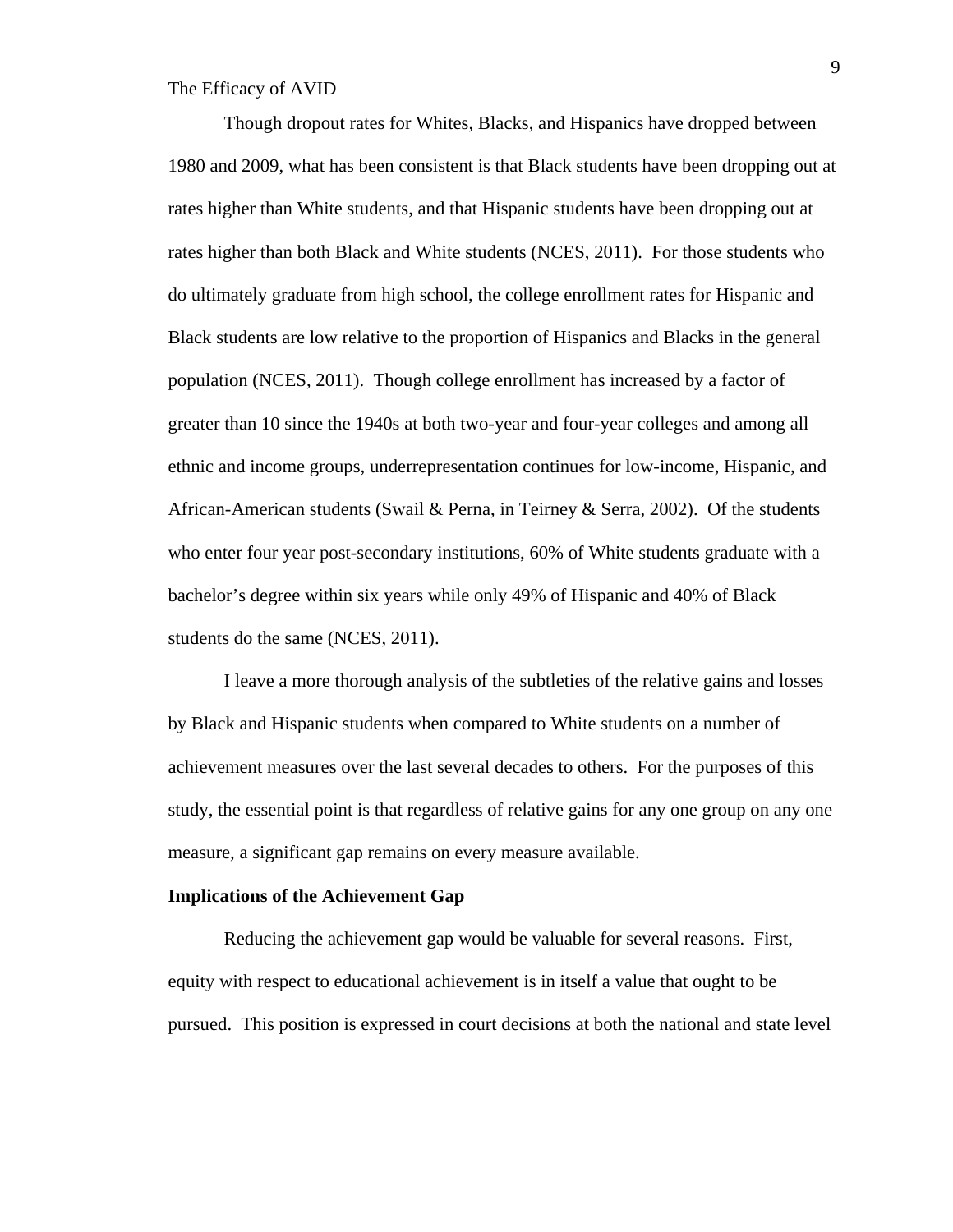(see *Brown vs. the Board of Education* [1954] and *Abbott v. Burke* [1985] as two examples).

 Another compelling reason to reduce the achievement gap is that reducing the achievement gap will decrease economic inequality. The same groups highlighted above that are underperforming in school are also underperforming in the economy, with higher unemployment rates and lower wages. Figure 9 shows that over the 10 year period between 2003 and 2012, unemployment decreased gradually, then increased rapidly, and then decreased gradually again (USDOL, 2013). Over the entire period Blacks have consistently experienced the highest unemployment rates, followed by Hispanics, with Whites having the lowest unemployment rates among the three demographic groups (USDOL, 2013). Figure 10 shows a clear inverse relationship between the level of educational attainment and the unemployment rate over the same period (USDOE, 2013).

FIGURE 9

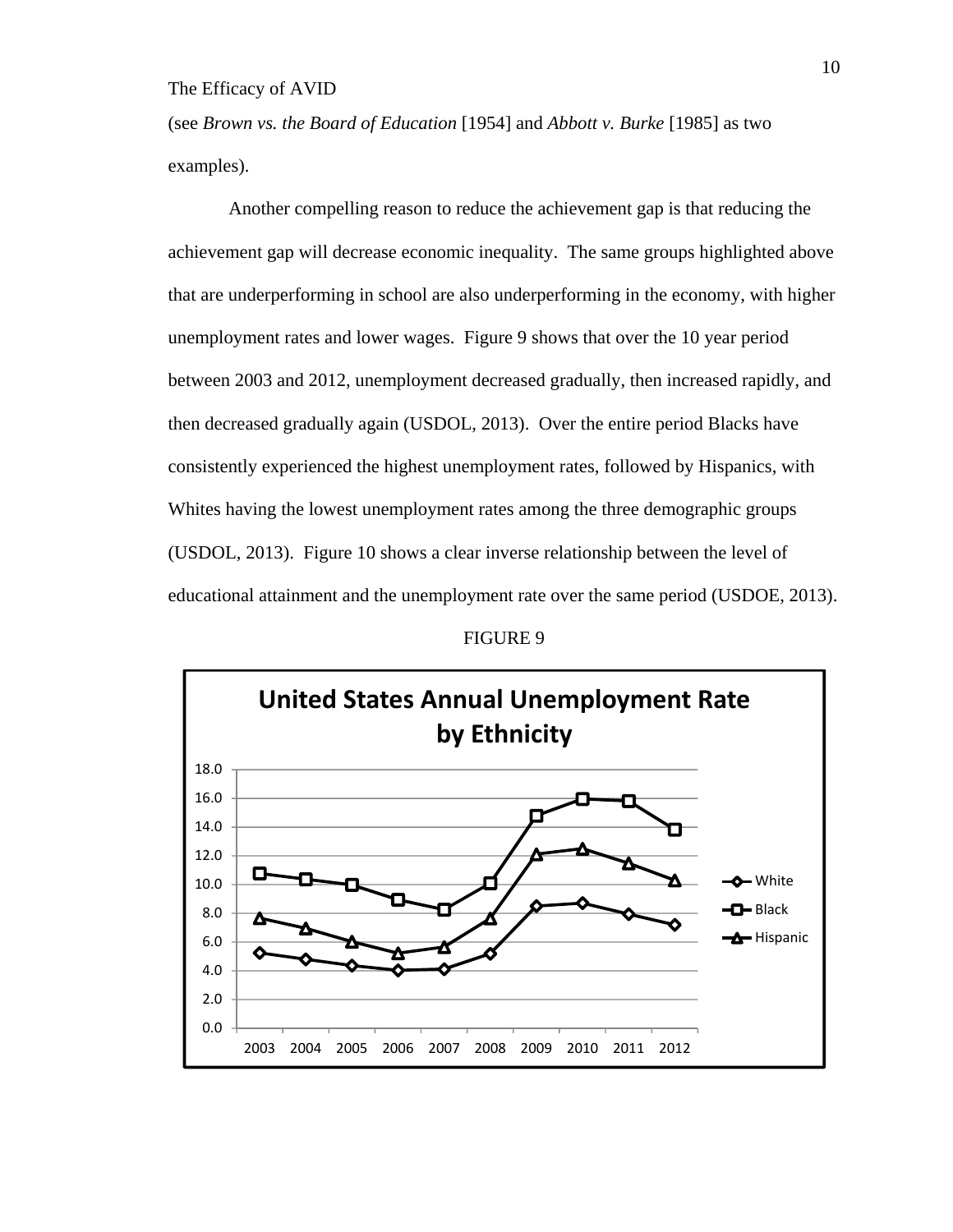

National earnings data also reveals a consistent earnings gap between the earnings of White workers and the earnings of their Black and Hispanic colleagues. Figure 11 shows that although median weekly earnings rose for all three demographic groups between 2002 and 2012, a consistent pattern of White workers earning the most, followed by Black workers in the income middle, followed by Hispanic workers earning the least is clear (USDOL, 2013).

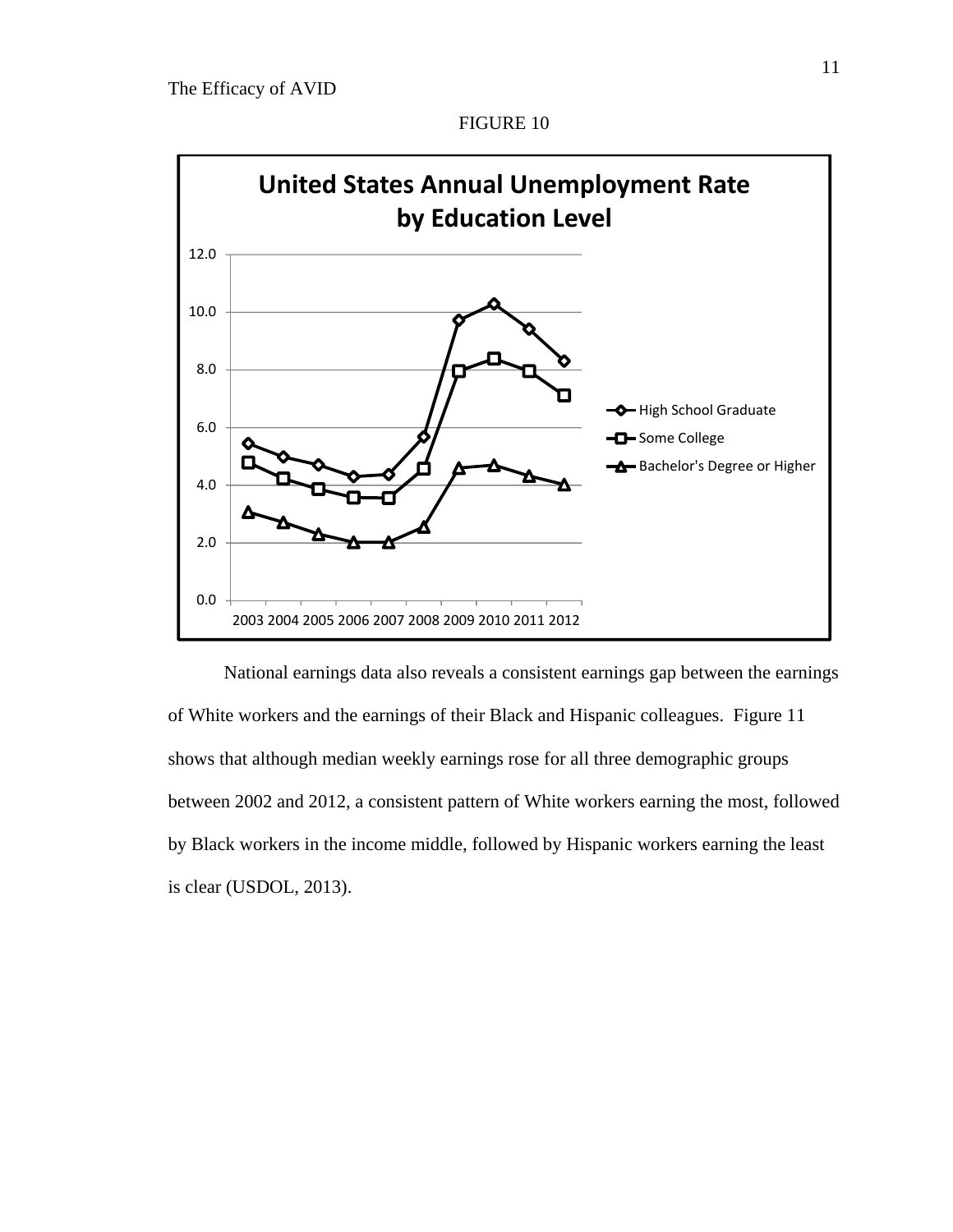

The weekly earnings data represented through the educational attainment lens rather than the ethnic lens is displayed in Figure 12. As is seen with the unemployment data, there is a clear relationship between the level of educational attainment and the median weekly earnings – only this time the relationship is direct as would be expected.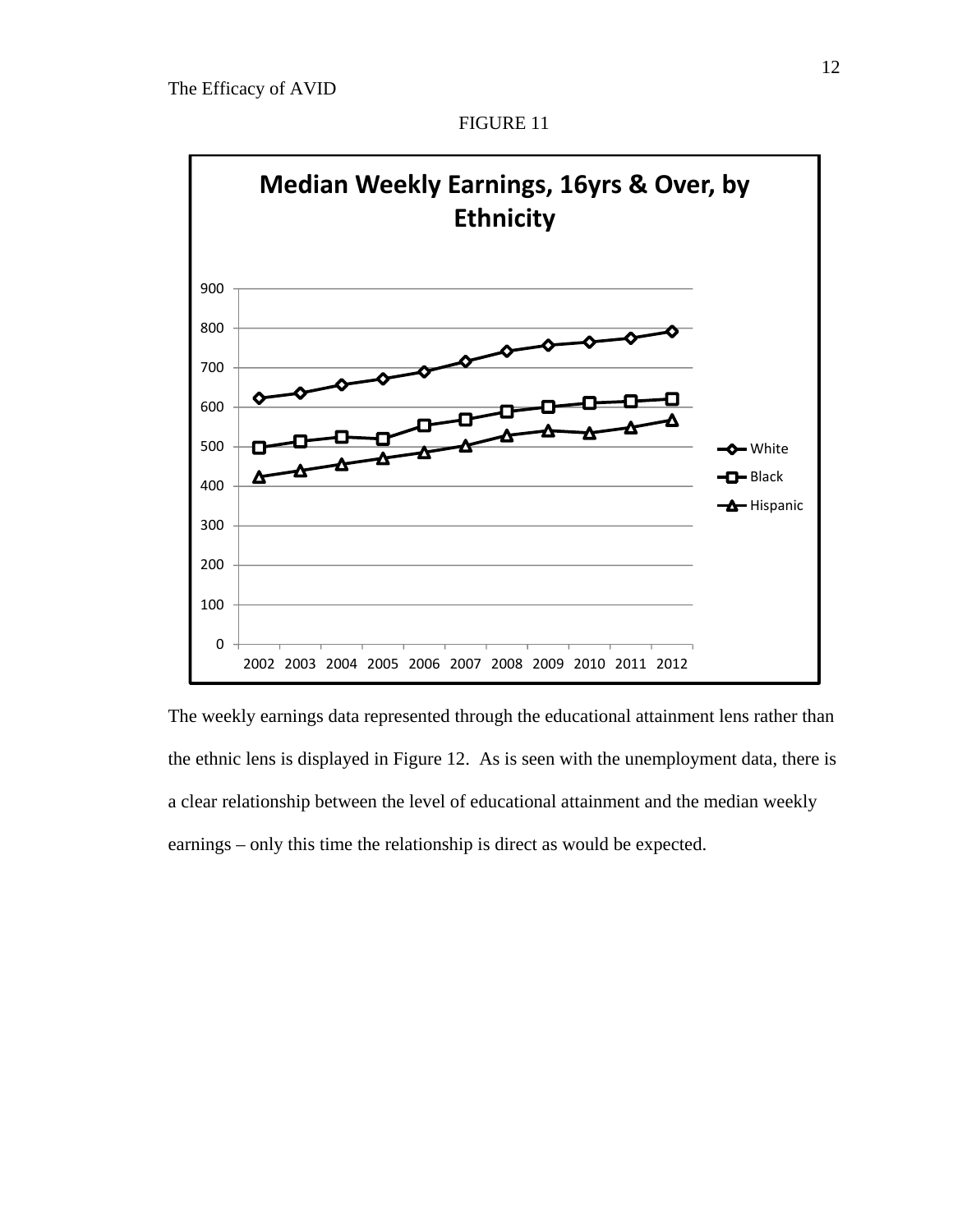

During the last 50 years the income gap between high and low income families has widened and with that the achievement of students from high and low income families has also widened (Reardon, 2011). The income achievement gap, defined by Reardon (2011) as the achievement difference between a child from a family in the  $90<sup>th</sup>$ percentile of the family income distribution and a child from a family at the  $10<sup>th</sup>$ percentile, has grown sharply over the last 50 years, particularly since the 1970s. Importantly, at the same time that family income has become more predictive of achievement, achievement has become more predictive of adult earnings (Reardon, 2011). This combination of trends may decrease intergenerational mobility and be the precursor to an even more unequal and polarized society (Reardon, 2011).

Considering the economic data presented above and its clear connection to both ethnicity and educational attainment, I argue that to perpetuate the educational achievement gap discussed in the preceding section is akin to perpetuating the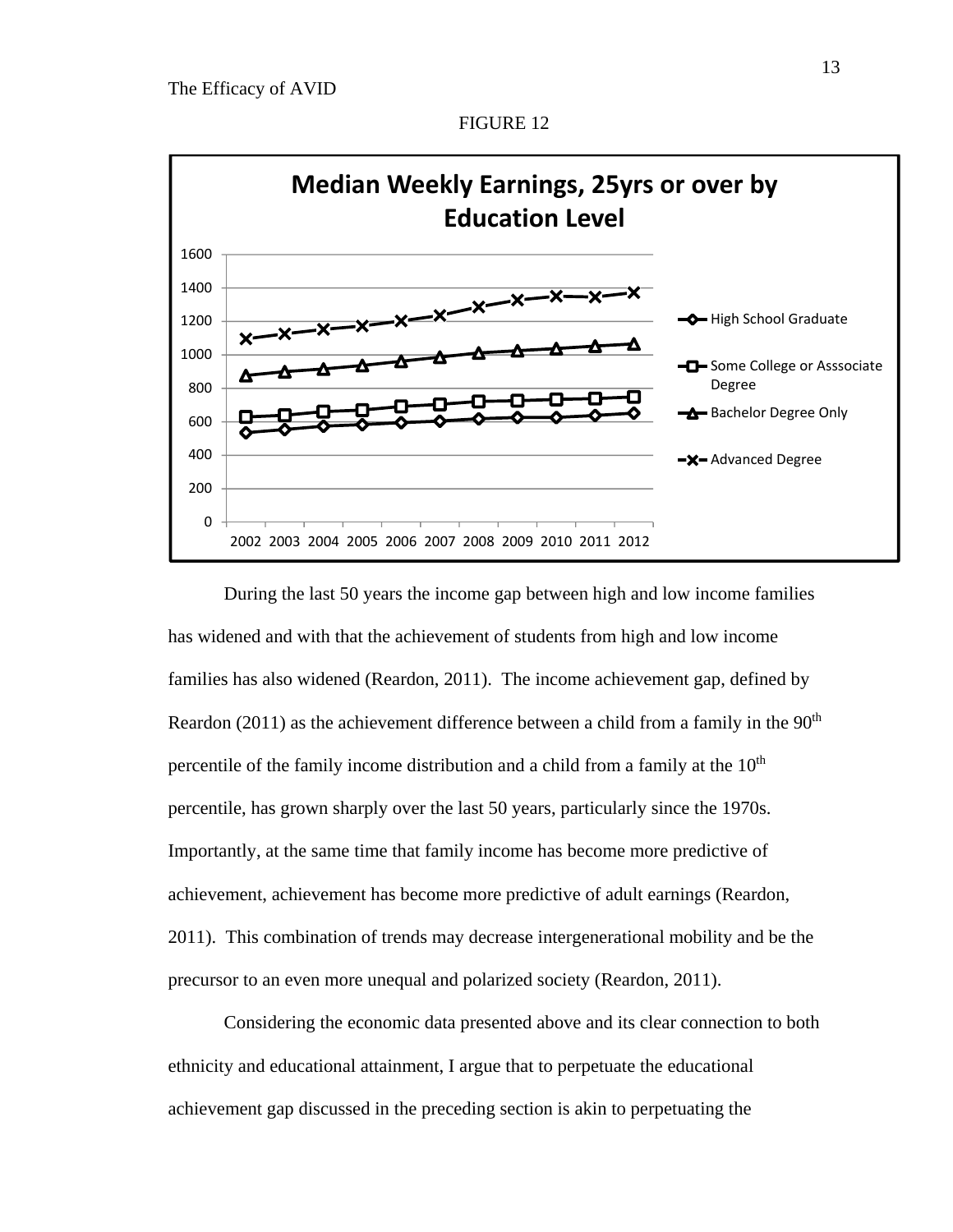employment/earnings gap. That this data is not universally considered a shame and national tragedy is troubling and suggests an abhorrent complacency on the part of policymakers and educators

In addition to the economic benefits of increased education for all, reducing the achievement gap will promote several social benefits. For example, the Organization for Economic Co-operation and Development (OECD) has reported that across fifteen OECD countries including the United States, increased education levels not only have direct economic benefits (discussed below), but also contributes to improved overall health, more active citizenship, and a happier lives (OECD, 2013). On average across 15 OECD countries, men and women who completed upper secondary education live eight and four yours longer than their lesser educated counterparts respectively (OECD, 2013). The United States was about average with secondary educated men living about eight years longer and secondary educated women living about five years longer than their lesser educated counterparts in the population (OECD, 2013).

 Data show that adults who have attained higher levels of education are generally more likely than those with lower levels of educational attainment to engage in civic activities such as voting, volunteering, political interest, and interpersonal trust (OECD, 2013). Out of 25 countries with data the United States ranked worst with a 52% voting gap amongst adults aged 25-34 indicating that those adults who completed at least a secondary education were 52% more likely to vote than those who did not (OECD, 2013).

In addition to living longer and experiencing greater levels of civic engagement, more highly educated adults feel happier and are more satisfied with their lives than

14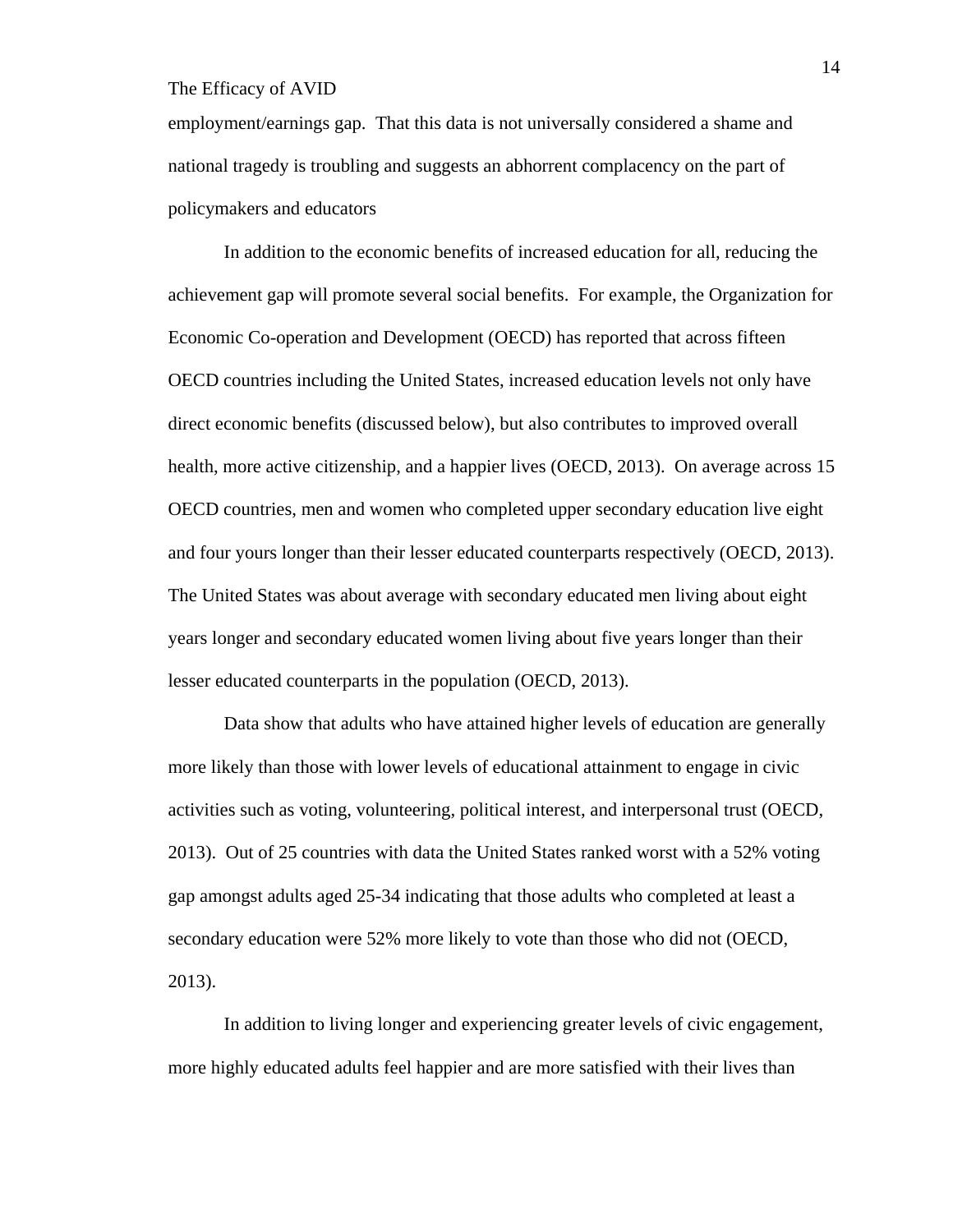lesser educated adults (OECD, 2013). On average in a 28 country analysis the gap in life satisfaction between adults with high and low levels of education was 18% (OECD, 2013).

The bottom line is that education has the potential to bring significant benefits to individuals and society that go well beyond its contribution to employability and income. An educational system that produces the gaps seen in the United States fails to produce a society in which all members have an equal opportunity to live productively, happily, and engaged in civic life.

## **Intervention Programs**

Despite the suggestion of complacency, the fact is that for many years the achievement gaps among different groups of students have concerned educators and policymakers and many efforts have been made to address the achievement gaps (Guskey, 2005). For example, since the 1960s, the War on Poverty, the Economic Opportunity Act of 1964, the Elementary and Secondary Education Act of 1965, and the more recent No Child Left Behind Act (NCLB) were specific federal attempts to address these gaps in educational attainment (Guskey, 2005). Where NCLB went beyond previous legislation was its requirement for schools to not only report achievement separately for various demographic groups, but also to take specific steps to close any achievement gaps discovered (Guskey, 2005). Despite this requirement the data displayed above clearly shows that consistent gaps persist after over a decade of NCLB implementation.

Either independent of, or as a consequence of federal or state mandates, schools across the country have attempted many different college preparation interventions in an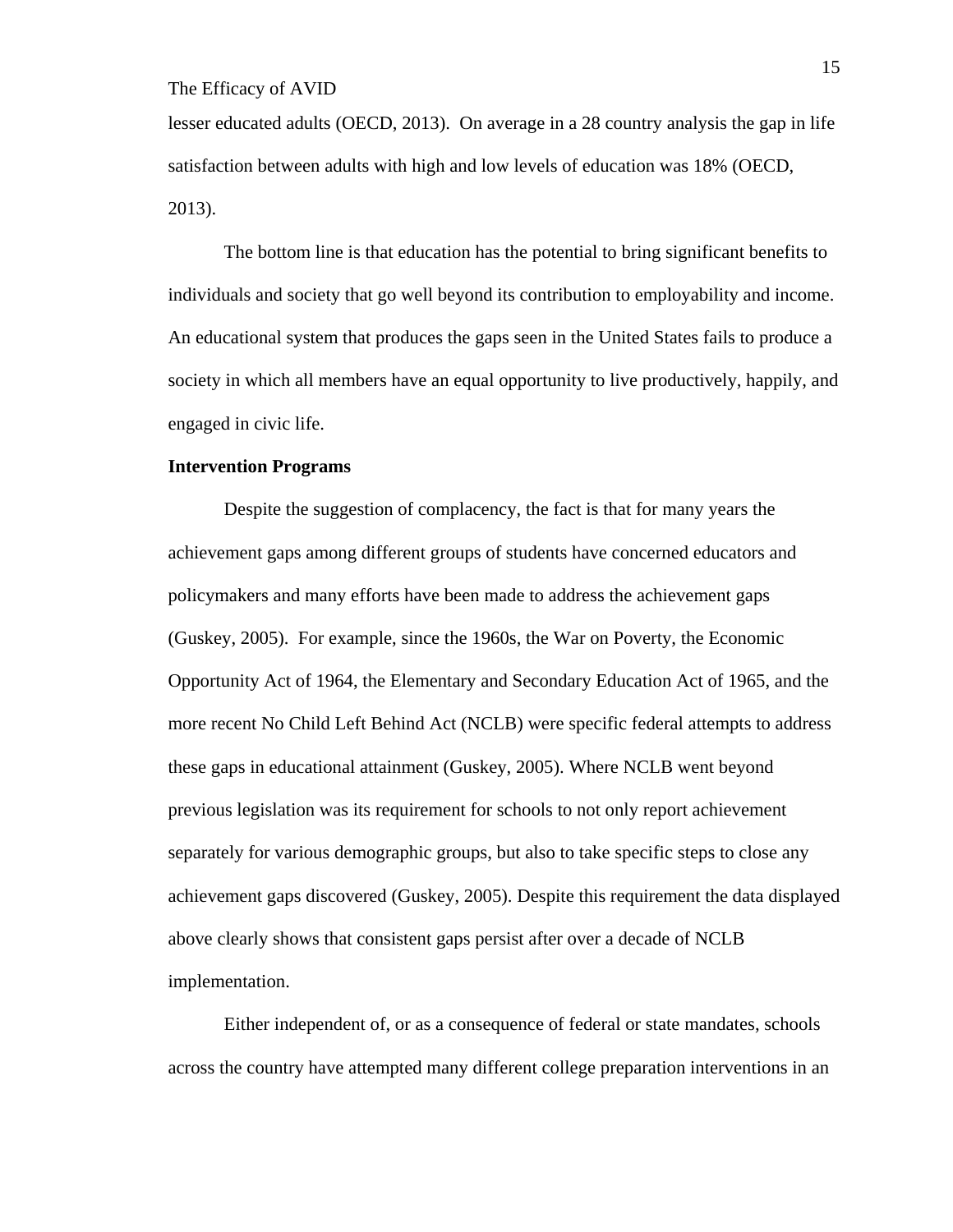effort to close the achievement gap. An implicit assumption in the very existence of college preparation intervention programs is that schools are failing to adequately prepare students for college thus school reform is needed (Tierney & Serra, 2002). Historically many efforts at improving instruction to address achievement gaps have focused solely on individual teachers however involving whole schools in improving the quality of instruction has become increasingly common among initiatives to correct achievement gaps (Timperley & Parr, 2007). Gandara and Bial (2001) studied 13 different intervention programs designed to prepare traditionally underrepresented students for college. Among the 13 intervention programs studied were programs that were designed to support individual high school students such as Posse, Neighborhood Academic Initiative (NAI), A Better Chance (ABC), and Upward Bound. The researchers also studied programs that were designed to support classes of specific subgroups of high school students including Advancement Via Individual Determination (AVID), Puente, College Pathways, and I Have A Dream (IHAD).

Of the intervention program listed above, AVID is a program that has been adopted at the site of the study, Fairview High School in New Jersey. AVID is perhaps the most well known national program that works directly with schools in raising student achievement, raising awareness about college, and promoting a college going culture within the school (Contreras, 2011). As I describe below, those overseeing the AVID program at Fairview High School are interested in engaging in a thorough evaluation to determine if AVID is producing the intended effects. Before the context of the study is described in greater detail it is essential to have a basic understanding of the AVID program.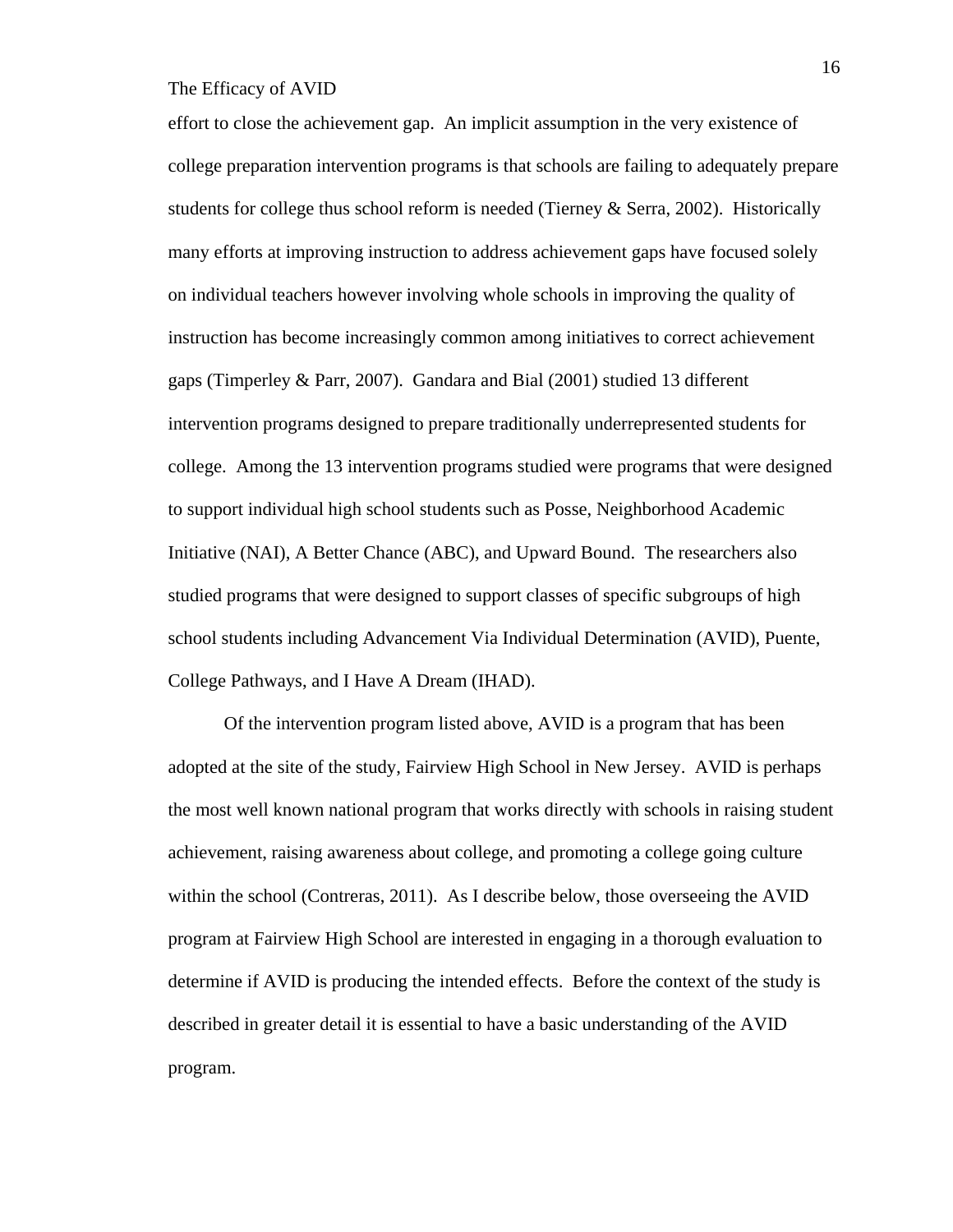**Overview of Advancement Via Individual Determination (AVID)**. AVID is an educational reform program designed to narrow the achievement gap between socioeconomic and ethnic groups by preparing historically underrepresented students for enrollment in four year colleges (Hubbard & Mehan, 1999; Black, Little, McCoach, Purcell, & Siegle, 2008; Mehan, Hubbard, & Villanueva, 1994; Watt, Yanez, & Cossio, 2002-2003; Watt, Johnston, Huerta, Mendiola, & Alkin, 2008; Watt, Huerta, & Lozano, 2007). AVID builds on the premise that academically average students with potential will rise to the expectations placed before them (Contreras, 2011). AVID originated in 1980 at a San Diego high school where an English teacher named Mary Catherine Swanson decided to place low-achieving students in the college preparatory track and provide them an elective to support their work (Black et al., 2008; Lozano, Watt, & Huerta, 2009; Mehan et al., 1994; Watt et al., 2008). That 1980 initiative in one school began to spread locally, and later, throughout the country. AVID's mission today is to close the achievement gap by preparing students for college readiness and success in a global society (AVID, n.d.). Students are selected for AVID based on their academic potential. Students in AVID are often low-income or ethnic minority students, but neither is a requirement to be in AVID (Huerta, Watt, & Reyes, 2012). Both the students and their parents sign contracts indicating their understanding of the program and their commitment to it which constitutes a further selection mechanism (Guthrie  $\&$  Guthrie, 2000; Mehan, Datnow, Bratton, Tellez, Friedlander, & Ngo, 1992; Watt et al., 2008).

The "hallmark feature" of the AVID program is the shifting of students from general education classes into college preparatory classes (Black et al., 2008; Hubbard & Mehan, 1999; Mehan et al., 1994; Watt, Huerta, & Cossio, 2004). AVID achieves its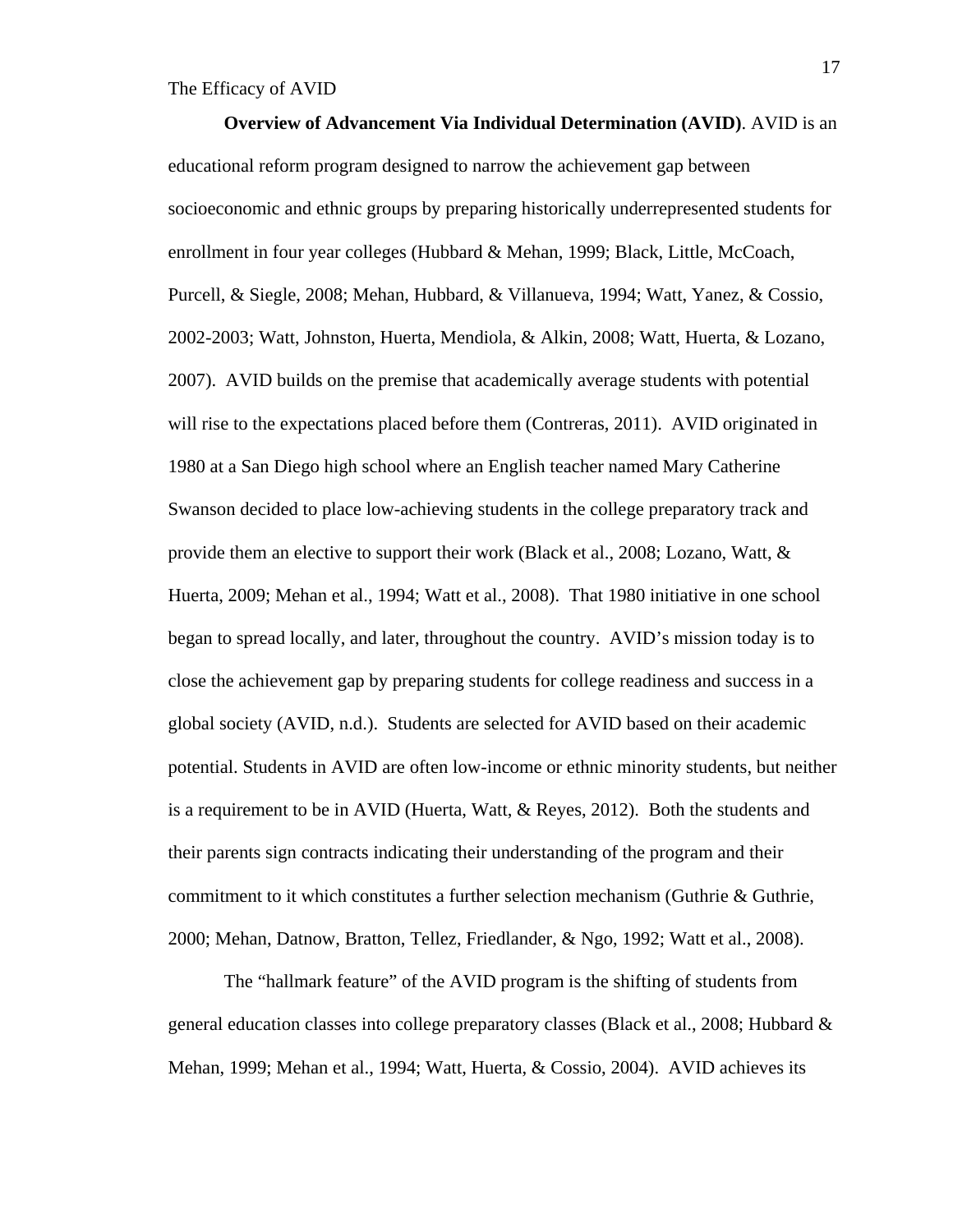mission by offering students a more rigorous college preparatory curriculum accompanied by an elective class in which study skills are taught (Black et al., 2008; Hubbard & Mehan, 1999). Students enrolled in AVID take an AVID elective course during one class period each school day. The AVID elective offers a foundation of support for academic preparation and college readiness (Huerta et al., 2012). The intent is that AVID students learn the skills necessary to be a successful student while in the AVID elective, and then armed with those skills students go on to their now college preparatory schedules and successfully master rigorous curricula (Mehan et al., 1994; Watt et al., 2008). The AVID elective class emphasizes collaboration, writing, problem solving, organization, and the Cornell note-taking process (Black et al., 2008; Mehan et al., 1994; Watt et al., 2002-2003; Watt et al., 2008). As it has spread to over 5,000 different schools AVID has developed a set of 11 uniform essentials (standards) to which all AVID schools must adhere (AVID, n.d.). New AVID schools are expected to adopt the AVID program with high fidelity, and if a school does not conform to AVID's 11 essentials then its license to use the AVID name is withdrawn (Black et al., 2008; Hubbard & Mehan, 1999; Lozano et al., 2009; Watt et al, 2007; Watt et al., 2008). These essentials (standards) as defined in the AVID Certification Report and Self Study Continuum (AVID, 2011) are:

- 1. Student Selection AVID student selection must focus on students in the middle, with academic potential, who would benefit from AVID support to improve their academic record and begin college preparation.
- 2. Voluntary Participation AVID program participants, both students and staff, must choose to participate in the AVID program.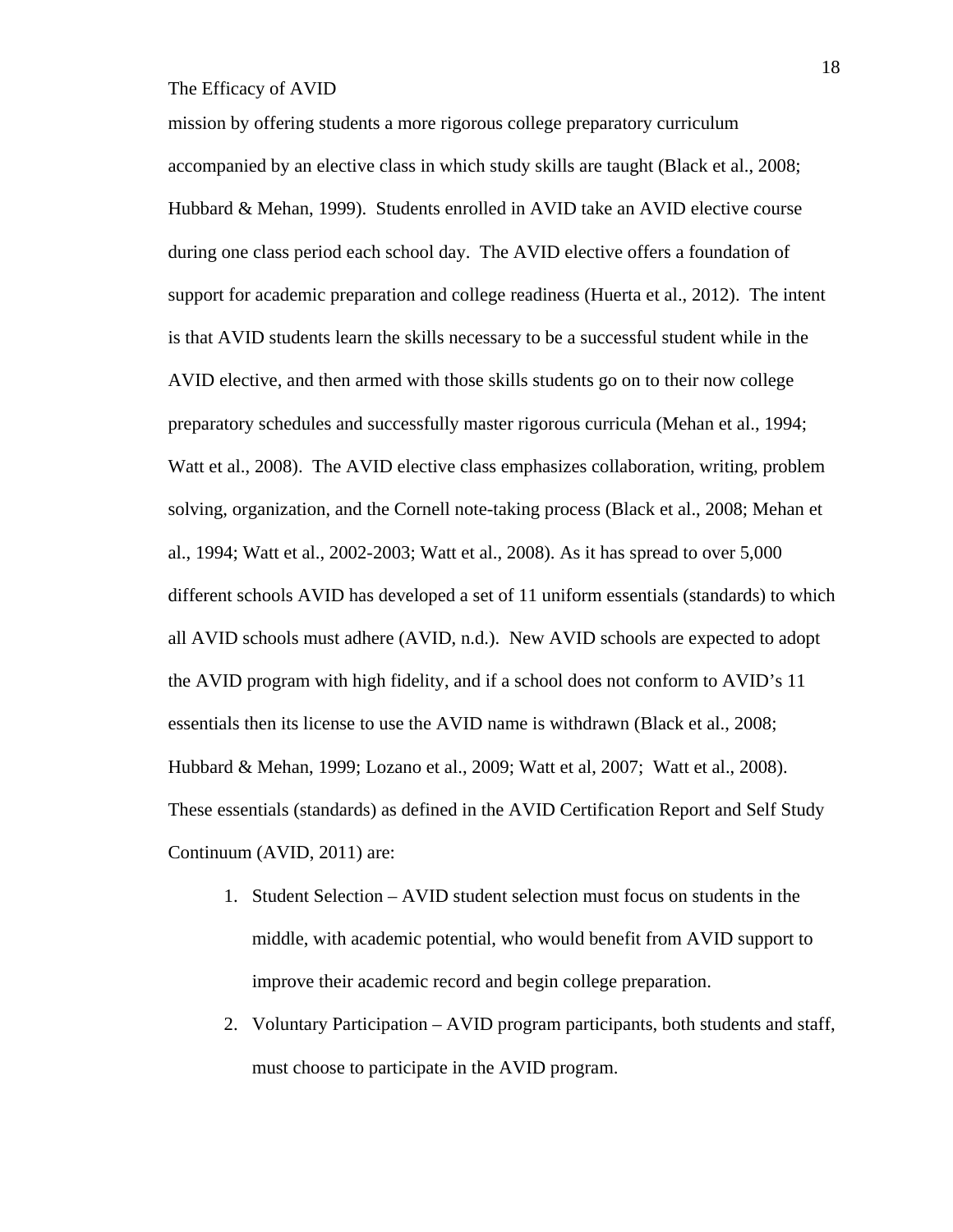- 3. AVID Elective During School Day The school must be committed to full implementation of the AVID program, with students enrolled in the AVID year-long elective classes available within the regular academic school day.
- 4. Enrollment in Rigorous Curriculum AVID students must be enrolled in a rigorous course of study that will enable them to meet requirements for university enrollment.
- 5. Reading and Writing A strong, relevant writing and reading curriculum provides a basis for instruction in the AVID classroom.
- 6. Inquiry Inquiry is used as a basis for instruction in the AVID classroom to promote critical thinking.
- 7. Collaboration Collaboration is used as a basis for instruction in the AVID classroom.
- 8. Trained Tutors A sufficient number of tutors must be available in AVID elective classes to facilitate student access to rigorous curriculum. Tutors should be students from colleges and universities and they must be trained to implement the methodologies used in AVID.
- 9. Data Collection  $\&$  Analysis AVID program implementation and student progress must be monitored through AVID Center Data System, and results must be analyzed to ensure success.
- 10. School & District Resources The school or district has identified resources for program costs, has agreed to implement all AVID Implementation essentials and to participate in AVID Certification. It has committed to ongoing participation in AVID staff development.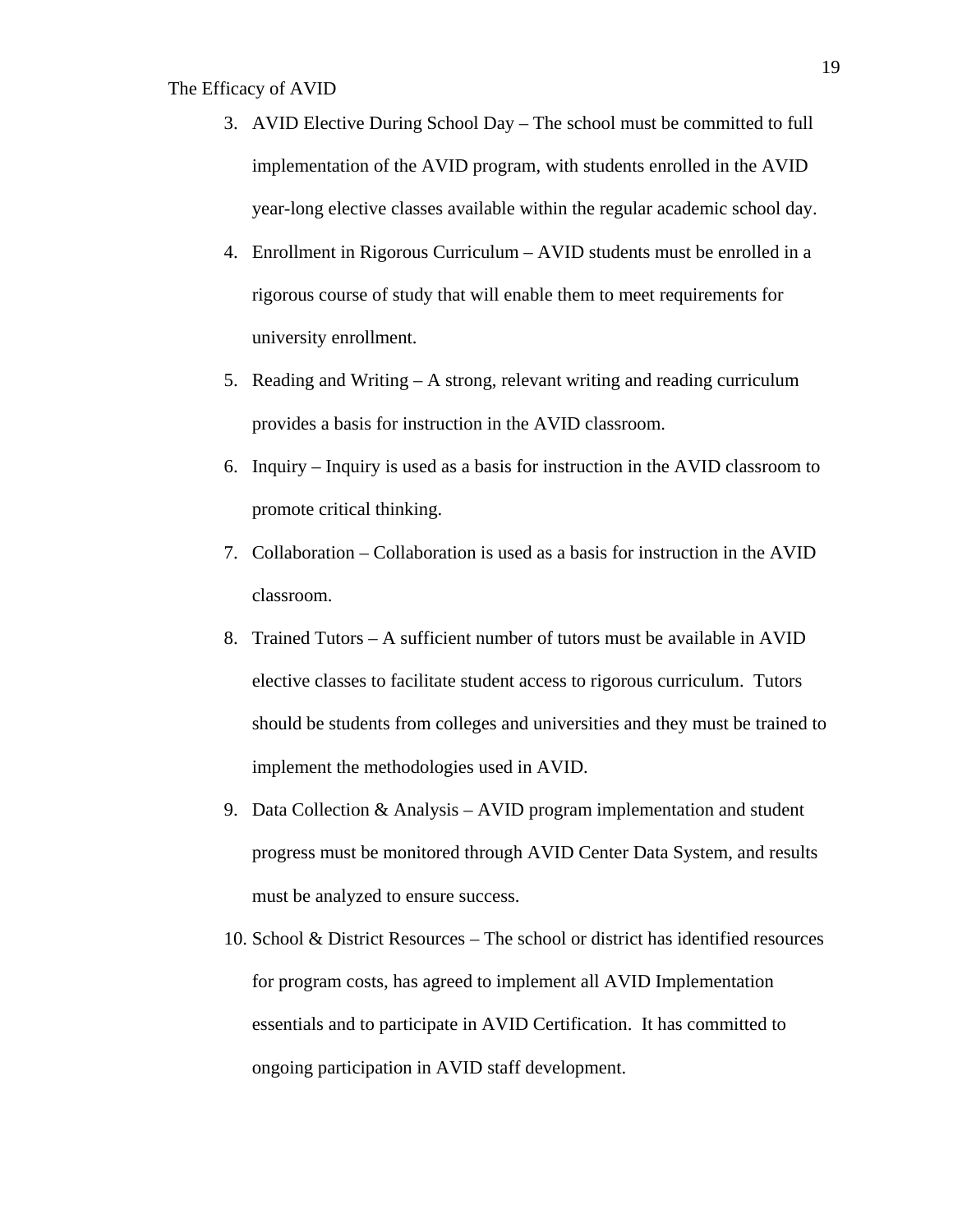11. Active Interdisciplinary Site Team – An active interdisciplinary AVID site team collaborates on issues of student access to and success in rigorous college preparatory courses.

Schools that implement AVID must annually track their performance using the Certification Report and Self Study Continuum (CSS). The CSS focuses primarily on the fidelity of implementation with respect to the 11 essentials above. After completing the CSS the level of the school's implementation of each AVID essential is classified as either Not AVID (Level 0), Meets Certification Standards (Level 1), Routine Use (Level 2), or Institutionalization (Level3) (AVID, 2011). Self-reported ratings must be supported by evidence, typically in the form of document or web-based artifacts that demonstrate implementation fidelity. This evidence is reviewed by a trained AVID Director. To become a certified AVID school the school must be rated at Meets Certification Standards (Level 1) or above for all 11 essentials (AVID, 2011).

#### **Fairview High School Context**

Fairview High School (FHS) is experiencing a demographic shift. Table 1 shows two clear trends. The first is that the percentage of the student body that is Hispanic has been steadily on the rise over the last several school years (Figure 13 shows this graphically). The second is that the percentage of the student body that is White has been steadily on the decline during the same period.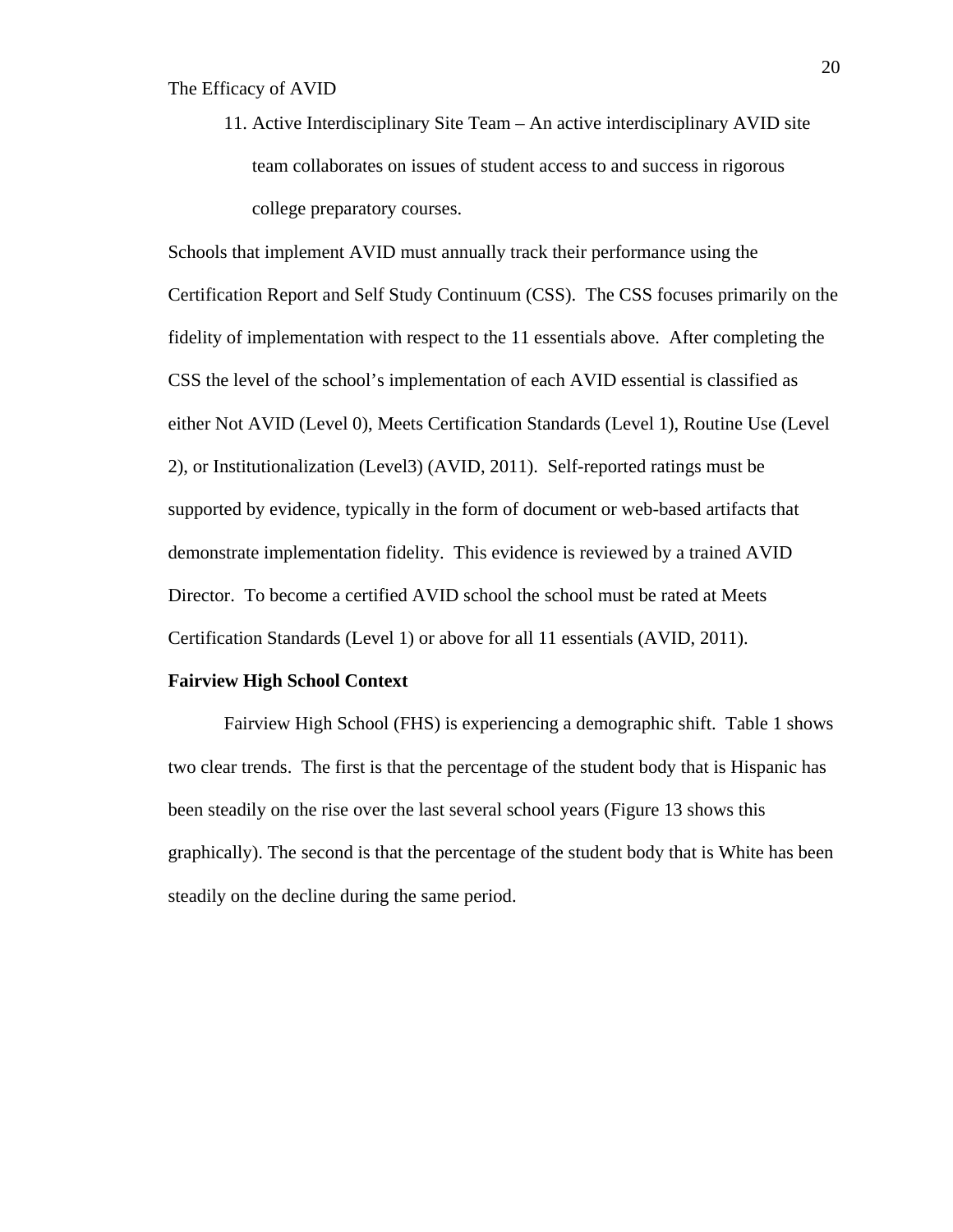## TABLE 1

| <b>School Year</b> | <b>Hispanic</b> | <b>Black</b> | White |
|--------------------|-----------------|--------------|-------|
| 2004-2005          | 9.2%            | 8.2%         | 71.2% |
| 2005-2006          | 10.3%           | 8.0%         | 69.2% |
| 2006-2007          | 11.4%           | 8.1%         | 68.8% |
| 2007-2008          | 11.5%           | 8.8%         | 68.0% |
| 2008-2009          | 13.8%           | 10.6%        | 64.8% |
| 2009-2010          | 14.2%           | 10.5%        | 65.1% |
| 2010-2011          | 15.8%           | 9.0%         | 64.7% |
| 2011-2012          | 18.5%           | 8.2%         | 62.6% |
| 2012-2013          | 19.2%           | 7.7%         | 63.0% |

Ethnic Composition of the FHS Population

## FIGURE 13



The percentage of students qualifying for free or reduced lunch has also been increasing each of the last several school years at Fairview High School. The total number of students qualifying in the 2012-2013 school year was 20.2% which Figure 14 shows was the highest rate on record in the school's recent history (Internal Reports, FHS Student Information System).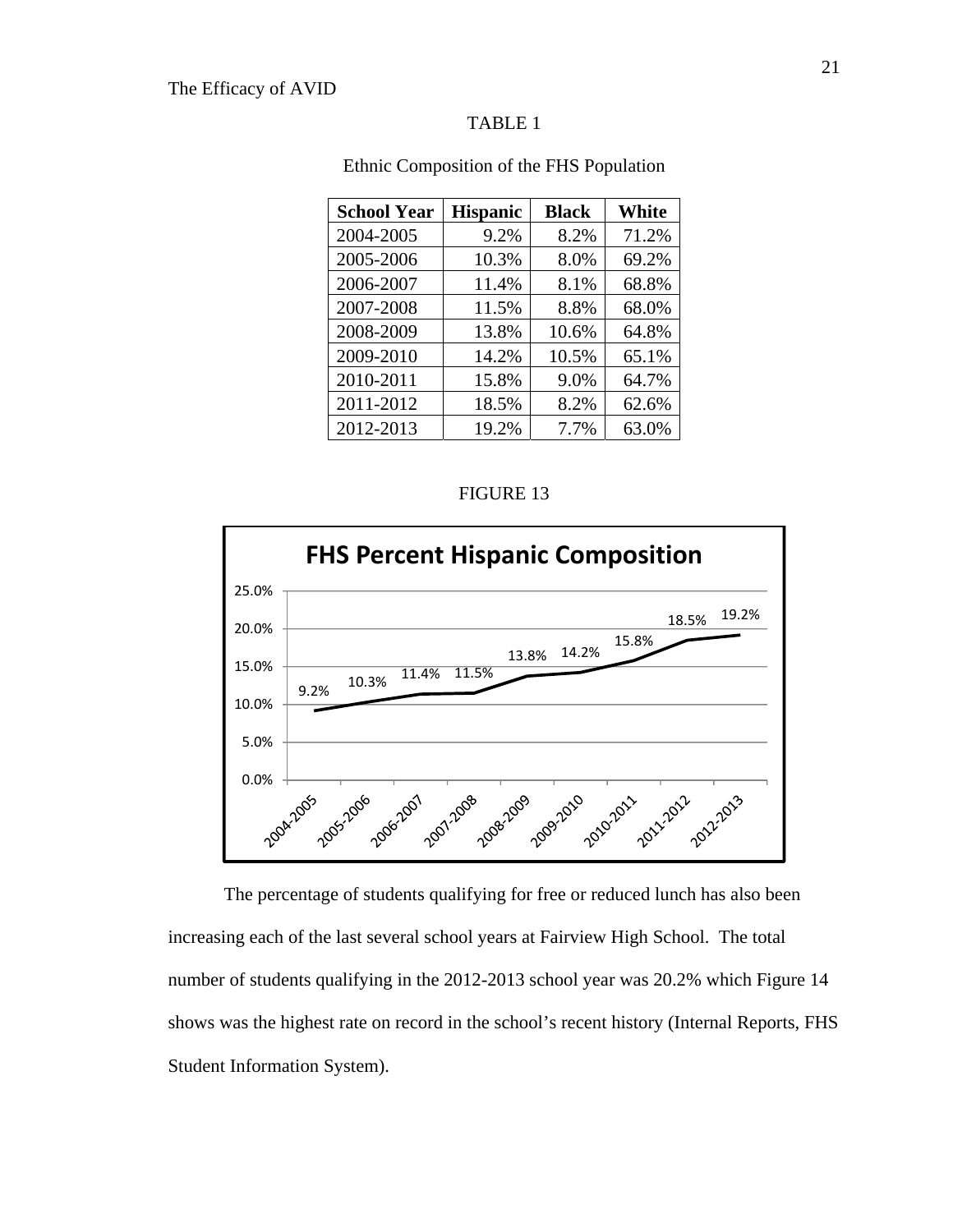





When the performance data at Fairview High School is examined, the meaning of these demographic shifts at Fairview High School becomes more pronounced. The state of New Jersey requires that (with few exceptions) all students graduating from high school must be proficient on the Math and Language Arts sections of the state High School Proficiency Assessment (HSPA). Students scoring in the partially proficient range must either retest and reach the proficiency level or complete an alternative state assessment on which they demonstrate proficiency. If they do not demonstrate proficiency, then they will fail to earn a high school diploma. Figures 15 and 16 below show that on both the Language Arts and Math sections of the HSPA White students at Fairview High School have been much less likely to score in the partially proficient range than Hispanic and Black students over the ten year period beginning in 2002 and ending in 2011. While Hispanic students in particular have been far more likely to score in the partially proficient range, the data does appear to suggest some closing of the gap between White and Hispanic students over the last half of this time period – particularly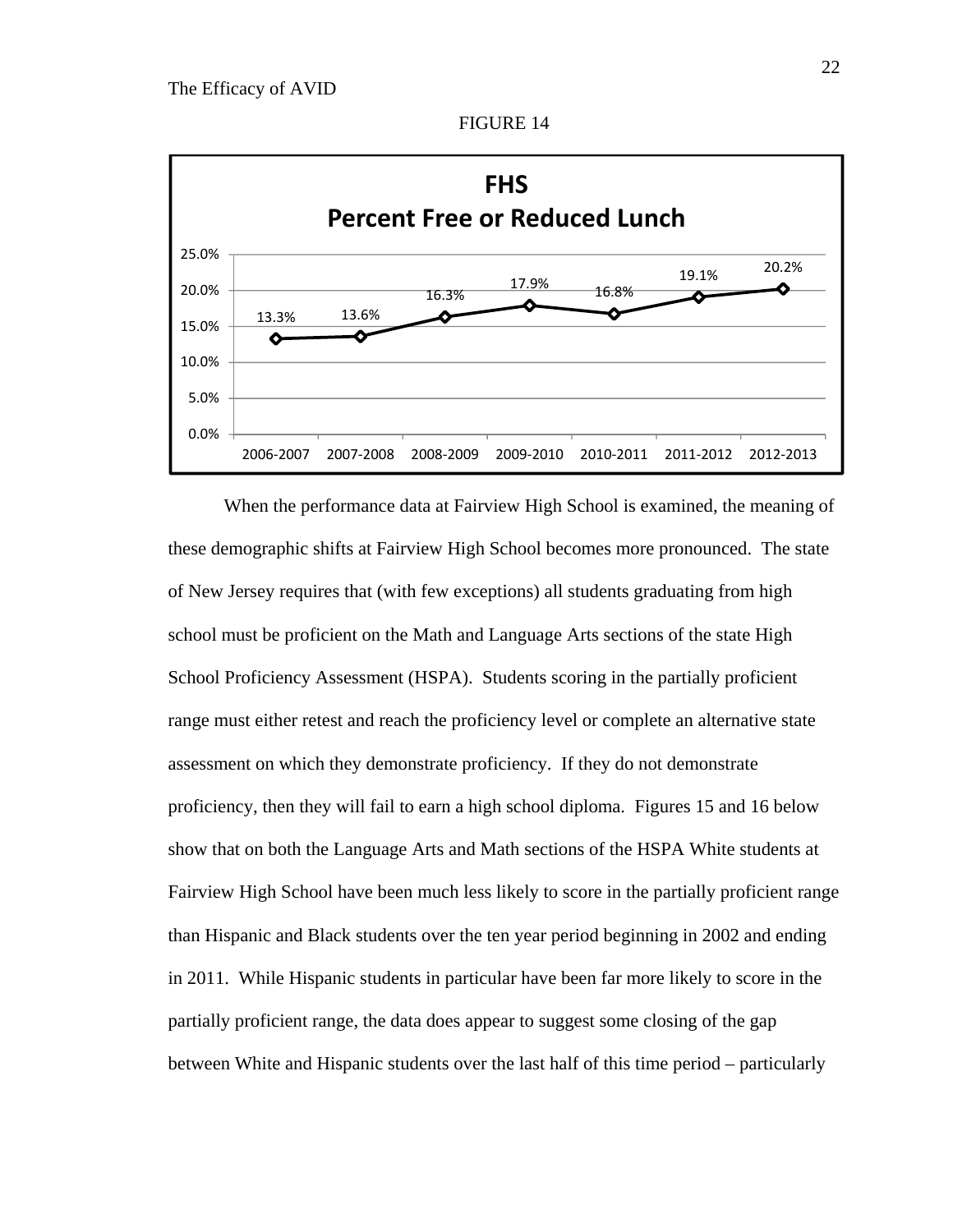with respect to Language Arts performance (even if the anomalous 2006 year is

removed). Regardless of this, a clear gap remains obvious.



FIGURE 15

### FIGURE 16



*NOTE: All data taken from the New Jersey Department of Education's Historic Report Card Data website at http://education.state.nj.us/rc/historical.html.* 

*NOTE: All data taken from the New Jersey Department of Education's Historic Report Card Data website at http://education.state.nj.us/rc/historical.html.*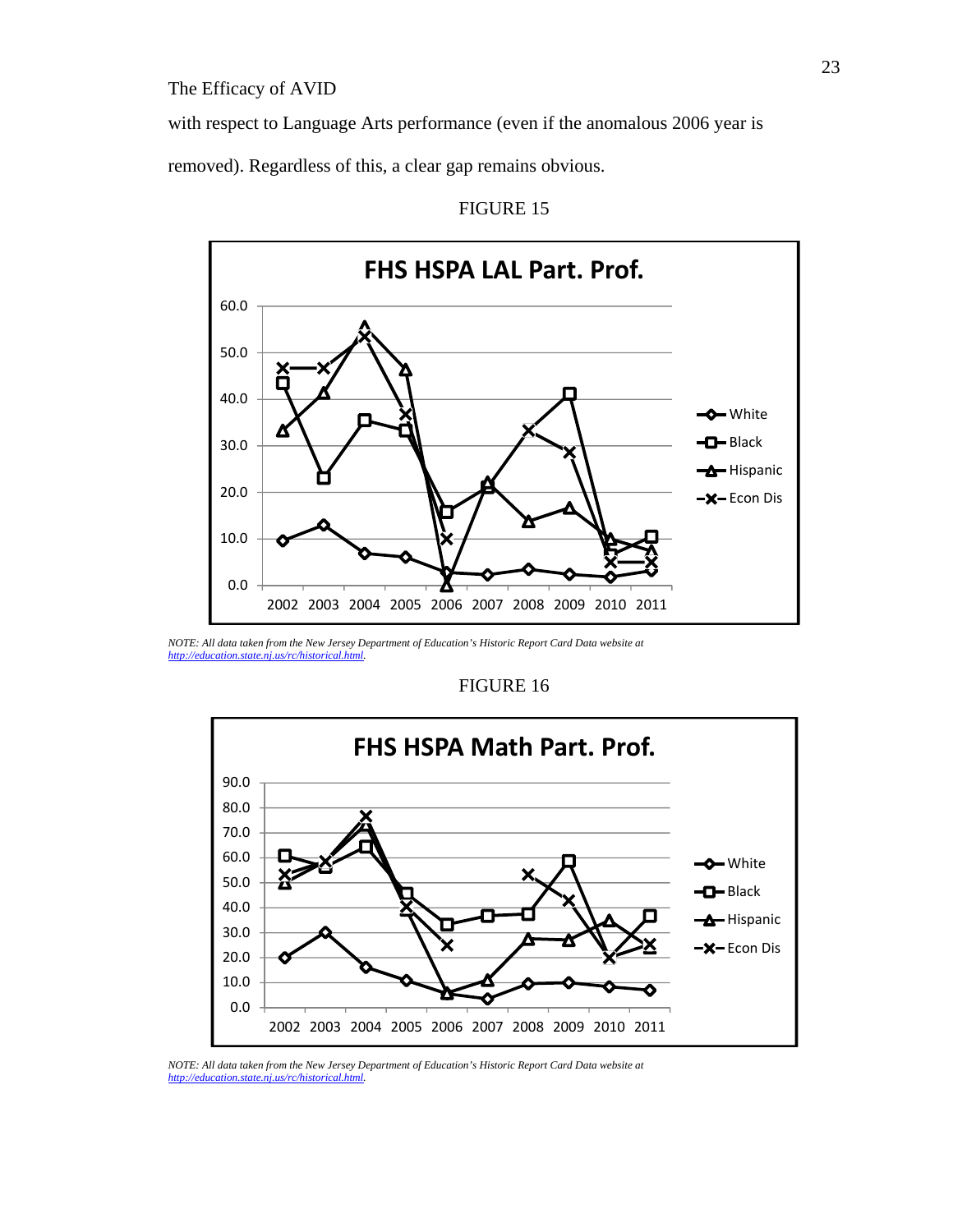Another manner of exploring the achievement gap at Fairview High School is to examine the dropout rates for different demographic groups. Over the 10 year period beginning in 2002 and ending in 2011 the average annual dropout rate for Hispanic students was 3.1%, for Black students was 2.9%, and for White students was 0.6%. Although most would not characterize the dropout rate for Hispanic and Black students at Fairview High School as high in an absolute sense, on average the dropout rate for Hispanic and Black students has been higher than that of White students by a factor of five. Figure 17 shows an encouraging downward trend in the Hispanic and Black dropout rate, however the trend of a consistent gap between White students and their Hispanic and Black classmates remains.



FIGURE 17

*NOTE: All data taken from the New Jersey Department of Education's Historic Report Card Data website at http://education.state.nj.us/rc/historical.html.*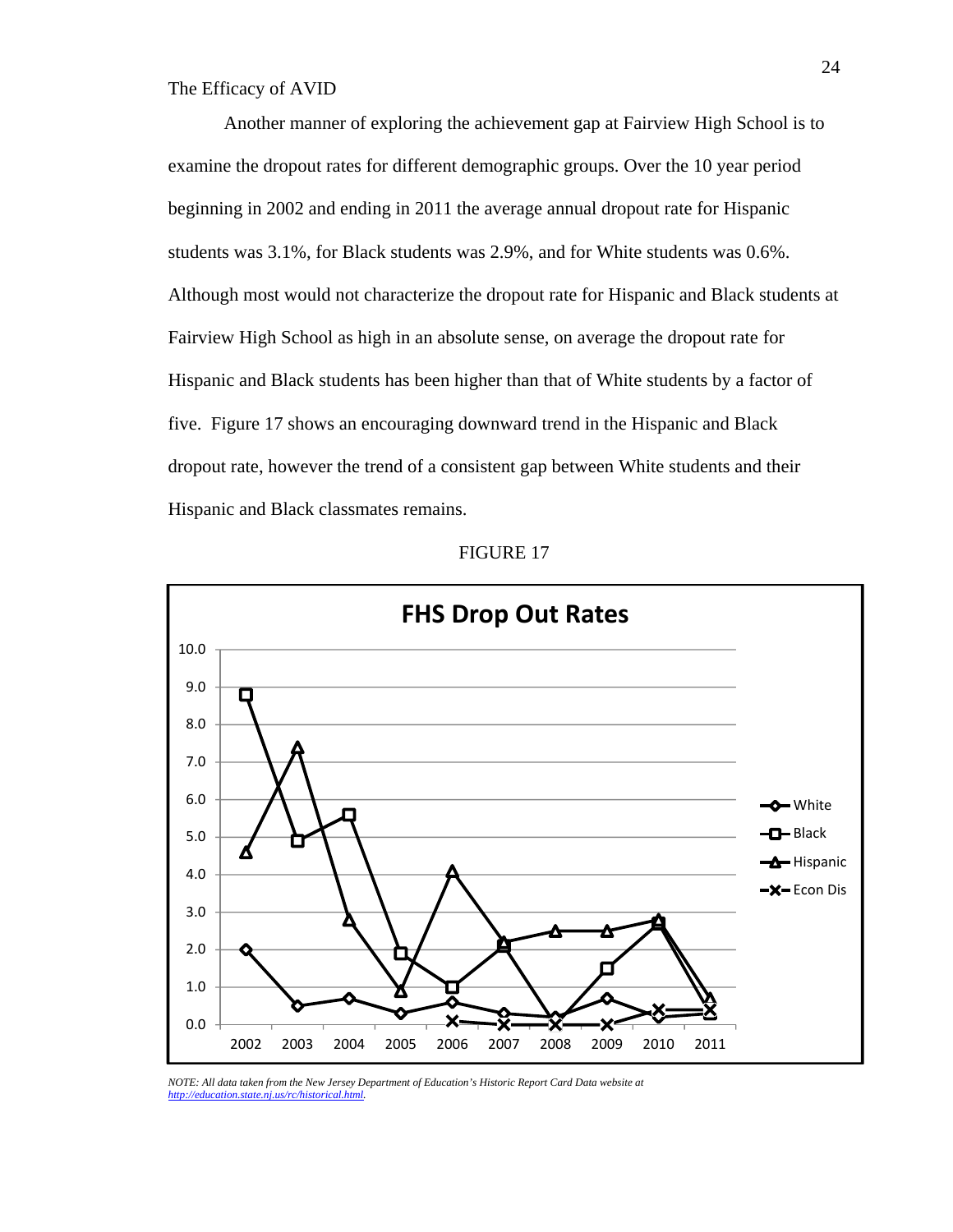**AVID at Fairview High School.** In the 2010-2011 school year Fairview High School began a full year of planning for the implementation of the AVID program. During that year a student selection process was conducted by a nine member AVID site team composed of administrators, counselors, and teachers. Twenty-five students were selected for the inaugural AVID class. These students were selected based on whether they fit the AVID profile of middle achieving students with potential for success in rigorous courses who typically, though not exclusively, fell into one or more of the following categories: (1) a member of an ethnic minority; (2) from a low-income family; and (3) would be the first in their family to attend college. After one academic year of implementation in 2011-2012 Fairview High School nearly tripled its AVID program from 25 to 67 students in the 2012-2013 school year by following the same selection process to select students from grades 9 and 10, as well as 11.

#### **Purpose of the Study**

New Jersey schools are experiencing a tightening of their school budgets and Fairview High School is no different. The planning year for AVID and the first year of implementation were paid for out of Title 1 grant funds; however, the school district made the decision that all funding for AVID at Fairview High School for the 2012-2013 school year and beyond needed to come from the local budget. Because of the cost of AVID (approximately \$30,000 annually for license fees, library fees, and professional development) and the limited information available on the impact of precollege preparation programs (including AVID) on low-income, minority, and first generation students (Mendiola et al, 2010) AVID's impact at Fairview High School needed to be measured and must show positive outcomes if AVID is going to continue to be funded.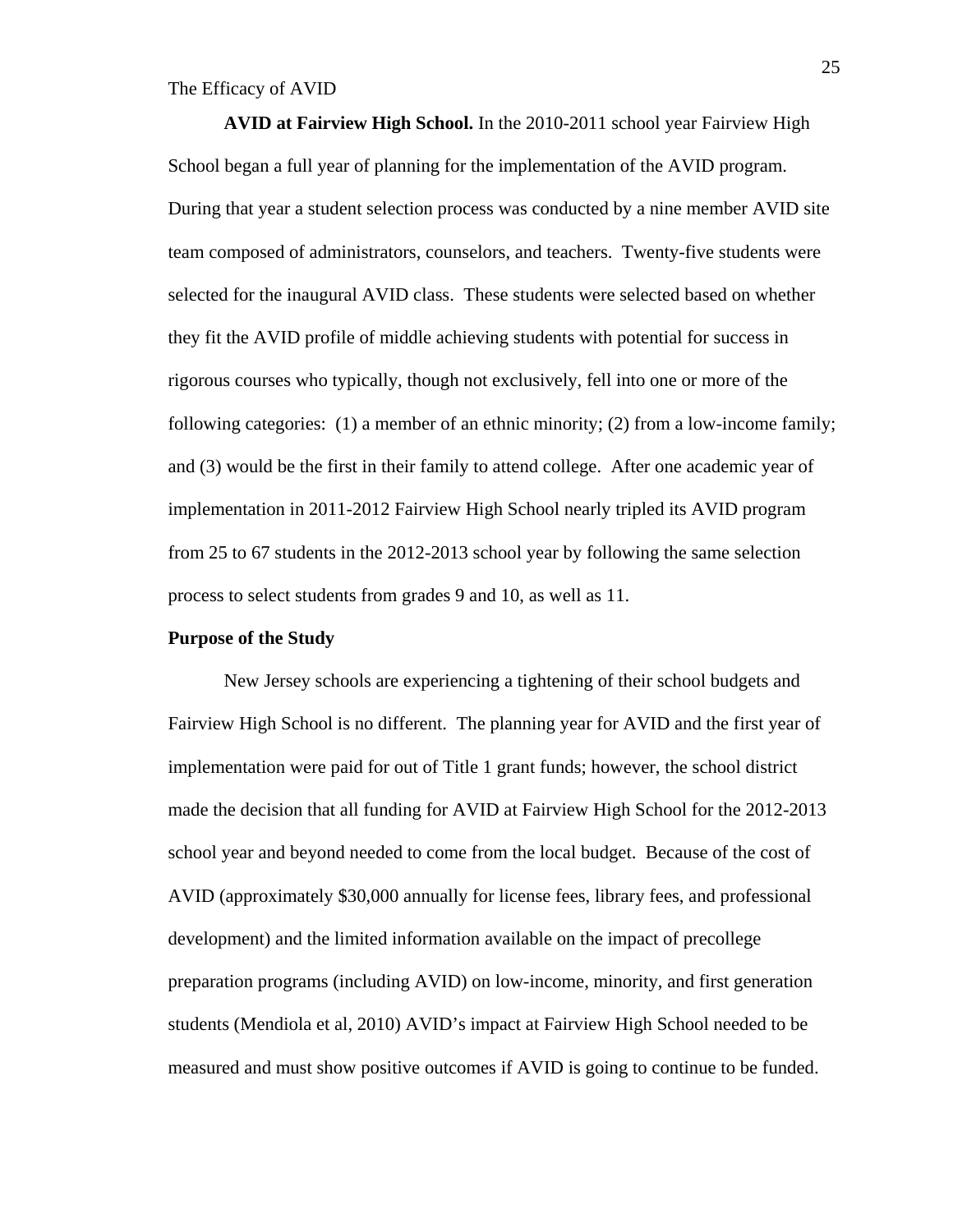Beyond the fiscal purpose, the findings of this study provide insight into whether or not AVID is helping to reduce the achievement gap at Fairview High School. If AVID is not reducing the gap then the school community must work to identify other strategies that will contribute to a reduction in the gap at Fairview High School.

## **Research Question**

The research question that this study is designed to answer is: What effect does the participation in AVID at Fairview High School have on selected student performance indicators after at least one year of a student's enrollment in the AVID elective class? Using a quasi-experimental research design and quantitative data collection and analysis methods this study examined the following achievement indicators to determine if AVID students have outperformed their peers adjusting for pre-existing differences: Grade Point Average (GPA), strength of student schedules, attendance rates, standardized test performance, registration for the PSAT, and score on the PSAT. In addition to informing the decisions of administrators at Fairview High School regarding AVID, this study addressed some of the limitations in the current literature identified below and in doing so has made a contribution to the larger knowledge base regarding AVID and similar precollege interventions.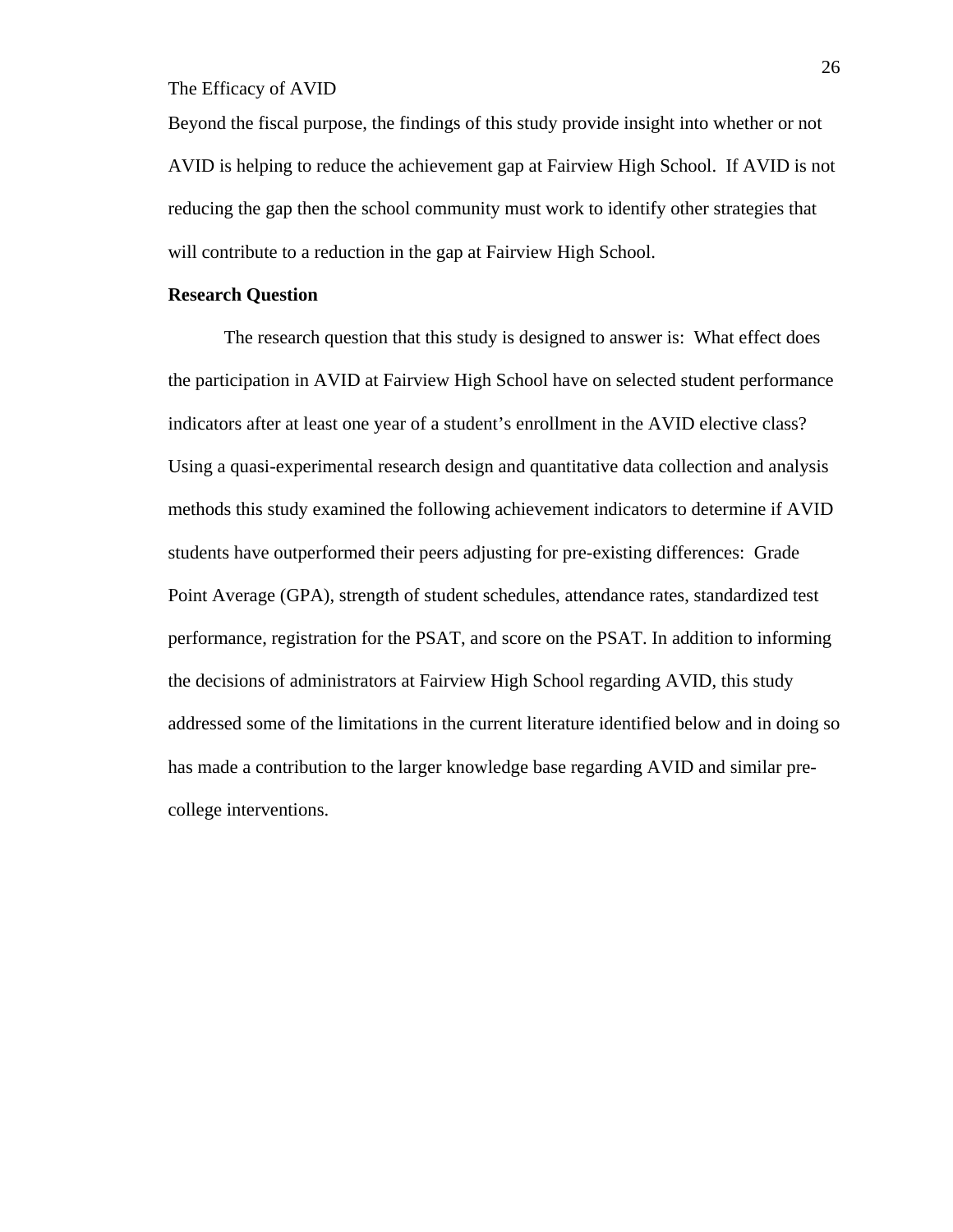#### **CHAPTER II**

#### **Literature Review**

 This review begins with a brief overview on the concept of college readiness, followed by an overview of research on effective practices for all types of intervention programs that focus on college preparation. This general review of the broader field is followed by a review of the literature on AVID that focuses on conclusions about program effectiveness and the methodological limitations of this research.

#### **College Readiness & College Preparation Programs**

A widely accepted view of college readiness offered by Conley (2007) is any student who can "enroll and succeed, without remediation, in a credit-bearing general education course at a postsecondary institution" (p. 5). Unfortunately, while the vast majority of American high school students plan to attend college too many are not ready for the rigors of the postsecondary curriculum as indicated by the large percentage of students required to take one or more remedial courses and the large percentage of students that do not persist after their first year of college enrollment (Porter & Polikoff, 2012). Dominant factors in determining whether a student will be college ready are the type and quality of academic preparation and guidance in the kindergarten through 12th grades (Haro, 2004) and a student's academic behaviors such as self-management skills, attitudes, and habits necessary for students to meet the challenges of a college workload (Lombardi et al., 2011). Academic behaviors found to be associated with college and career readiness are: goal-driven behaviors, persistence, study skills, and self monitoring (Lombardi et al., 2011; Byrd & Macdonald 2005).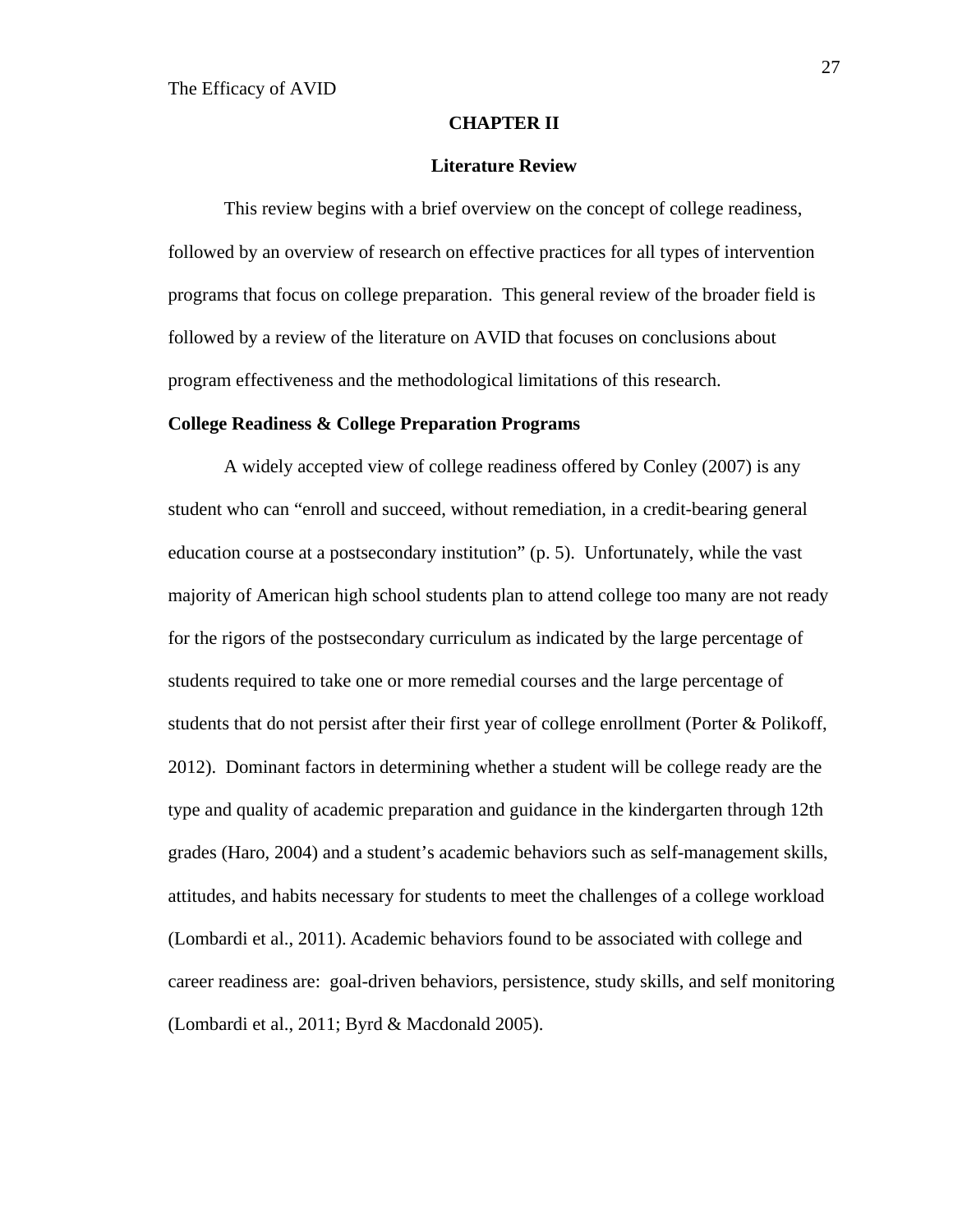Over the past four decades numerous policies and programs addressing the dominant factors above have been developed and implemented with the goal of increasing college enrollment for historically underrepresented groups (Perna, Rowan-Kenyon, Bell, Thomas, & Li, 2008). Despite these efforts, college access and choice remains stratified by socioeconomic status and ethnicity (Thomas & Perna, 2004). For example, though the Hispanic population is growing rapidly in the United States, the quality of academic preparation and guidance by which so many of these students may or may not find their way into colleges and universities remain practically the same as they have over the last five decades (Haro, 2004). This reality raises questions about the effectiveness of existing programs. To that end, Gandara and Bial (2001) published a review of the empirical literature on intervention programs designed to increase college participation of low-income and minority students. After reviewing 13 precollege intervention programs they concluded that the programs that were most effective had the following elements in common: (a) the presence of a key person to monitor students/programs; (b) providing high quality instruction through a rigorous curriculum; (c) focusing on long term gains rather than short term gains; (d) paying attention to the cultural backgrounds of students; (e) providing a peer group that is supportive of academic aspirations; and (f) providing financial assistance and incentives to students/families. One of the more troubling findings was that most programs operated on the assumption that they were effective while few programs engaged in thorough evaluations to validate their assumptions (Gandara & Bial, 2001). Furthermore, the authors concluded that attrition, lack of evidence on academic achievement, and the absence of longitudinal data on the students account for severe limitations in our ability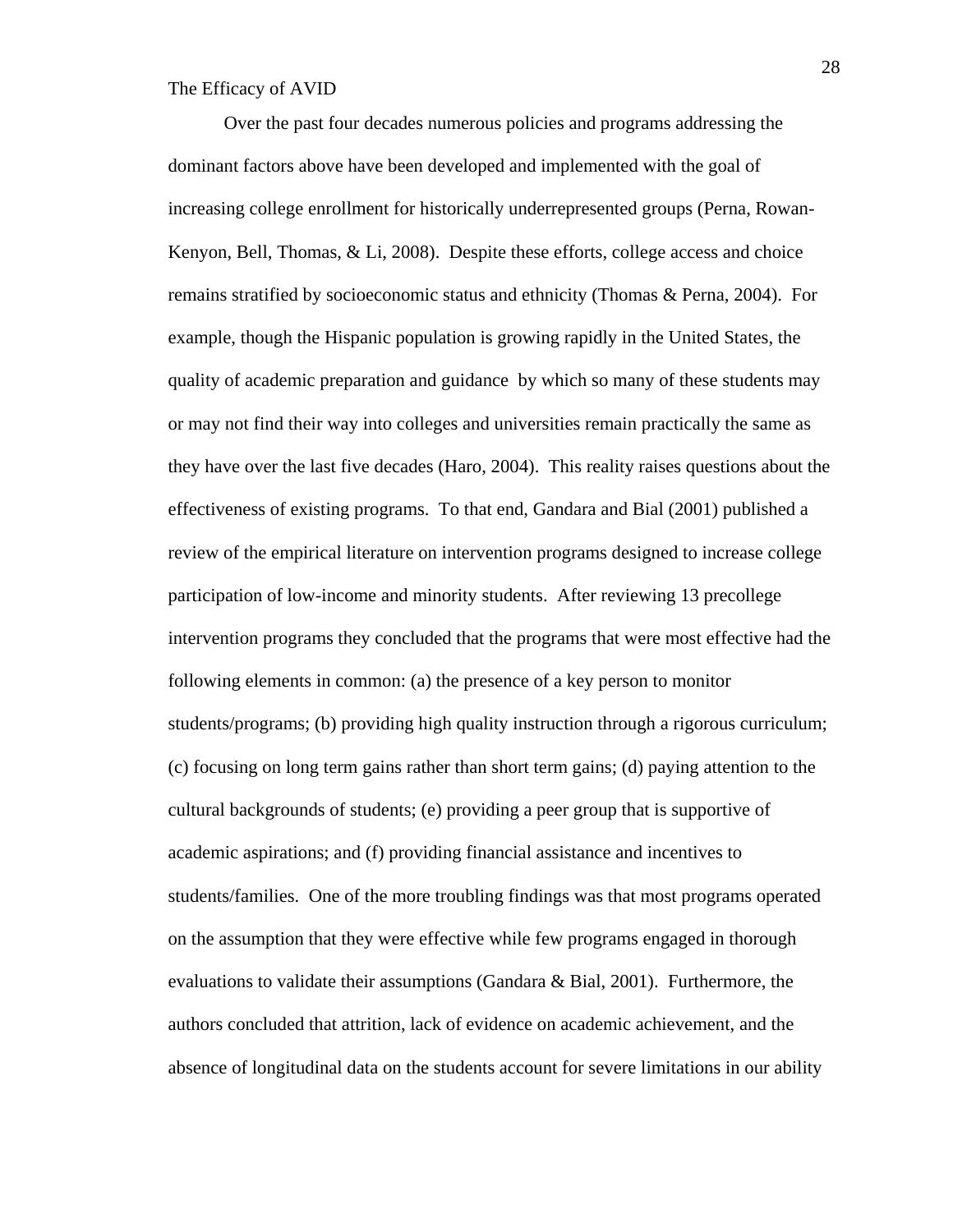to understand what strategies work and what strategies do not work (Gandara & Bial, 2001).

### **AVID**

Those who have researched AVID have employed quantitative and qualitative approaches to program evaluation and have focused primarily on achievement indicators and the perceptions of stakeholders. Several of the studies identified in the next sections have resulted in findings supportive of AVID. However, results across the literature have not established definitively whether or not AVID has a statistically significant impact on targeted outcome variables. In the sections that follow I review AVID's impact on student Grade Point Averages (GPAs), state assessments, rigor of courses, and college enrollment. In addition, I review stakeholder perceptions and a few less common indicators that have been studied. Limitations of the existing body of research that I discuss in greater detail below are; 1) an overreliance on descriptive rather than inferential statistics, 2) the use of quasi-experimental designs with comparison groups that vary in their pre-treatment equivalence to the AVID students, and 3) the lack of geographic and demographic variety in the contexts and samples studied in the current literature.

**GPA.** Student Grade Point Averages (GPAs) are an important measure of student achievement and an important variable in determining college readiness. Despite some limitations including a lack of a common metric across schools, high school GPA has been found to be slightly more predictive of first year college GPA as aptitude tests specifically built for that purpose such as the SAT (Kobrin, Patterson, Shaw, Mattern,  $\&$ Barburti, 2008). The literature on AVID's impact on student GPAs has yielded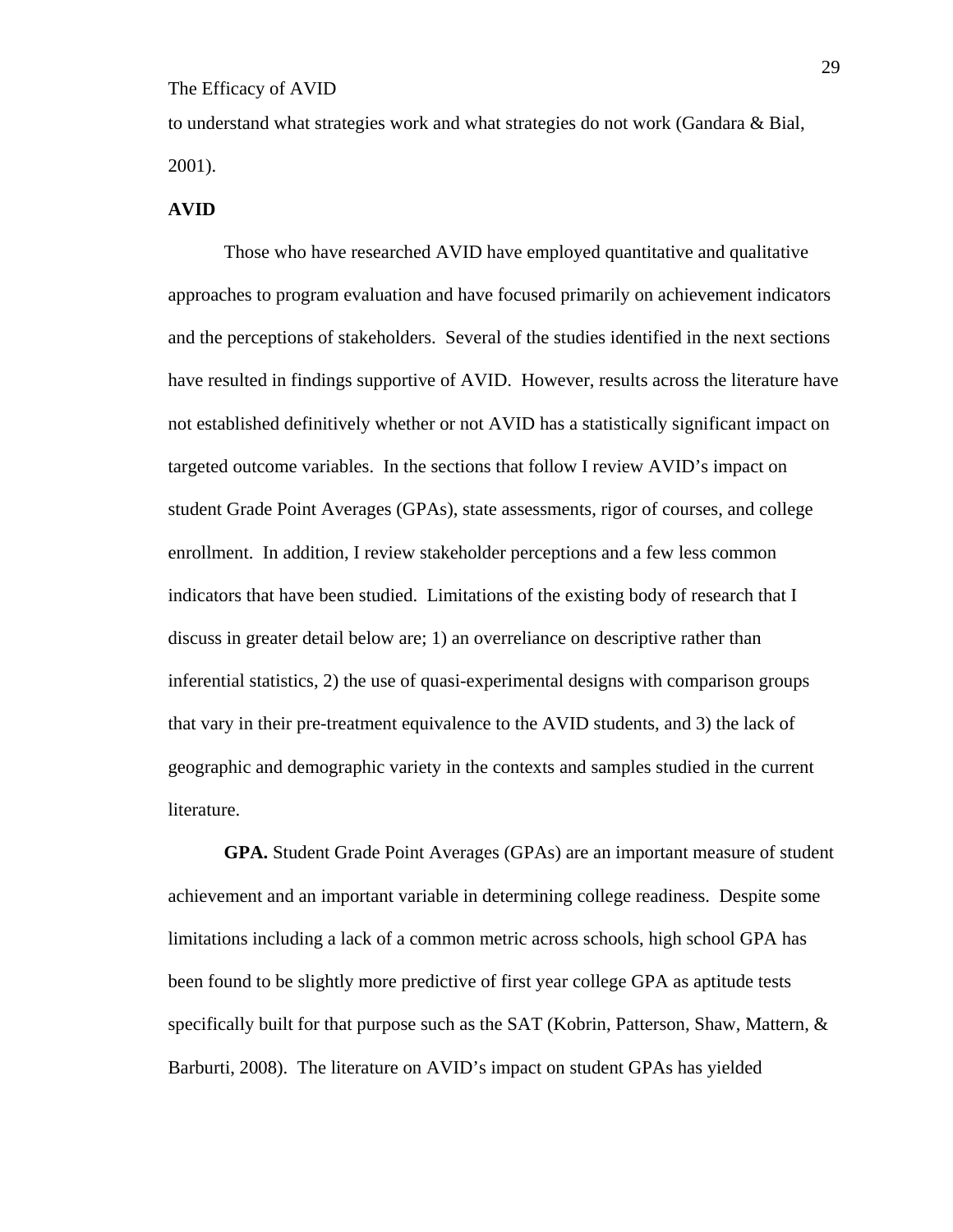inconsistent findings. Inferential statistics have resulted in the conclusion that AVID has a statistically significant positive effect on student GPAs in one cohort studied, but not in another (Black, Little, McCoach, Purcell, & Siegle, 2008). A plausible explanation offered by the researchers for the inconsistency across cohorts was that the cohort that experienced the statistically significant positive effect was taught by an experienced AVID teacher while the other cohort was taught by a new AVID teacher (Black et al., 2008). Researchers relying on descriptive statistics have found that AVID students had a slight drop in average grades for science and social studies (Watt et al., 2002-2003) and a slight increase in English and math grades (Watt et al., 2002-2003; Watt et al., 2007). AVID has also been found to have different levels of effectiveness on student academic performance across different groups on the basis of gender (Guthrie & Guthrie, 2000), and the number of years a student has been enrolled in AVID (Guthrie & Guthrie, 2000; Black et al., 2008). Considering the existing data, no definitive conclusion can be reached about whether AVID has a positive impact on student achievement as measured by student GPAs.

**State Assessments.** The level at which students perform on state assessments is another measure of student achievement. AVID students have outperformed comparison groups on state assessments in math and literacy (Black et al., 2008; Lozano et al., 2009; Watt et al., 2006; Watt, Powell, & Mendiola, 2004; Watt et al., 2002-2003). AVID students have also outperformed their classmates on end-of-course (EOC) assessments in algebra and biology (Watt et al., 2004). For example, in select Texas high schools AVID students outperformed their classmates by nearly 10 percentage points in the year 2000 and nearly 21 percentage points in the year 2002 (Watt et al., 2004). AVID students in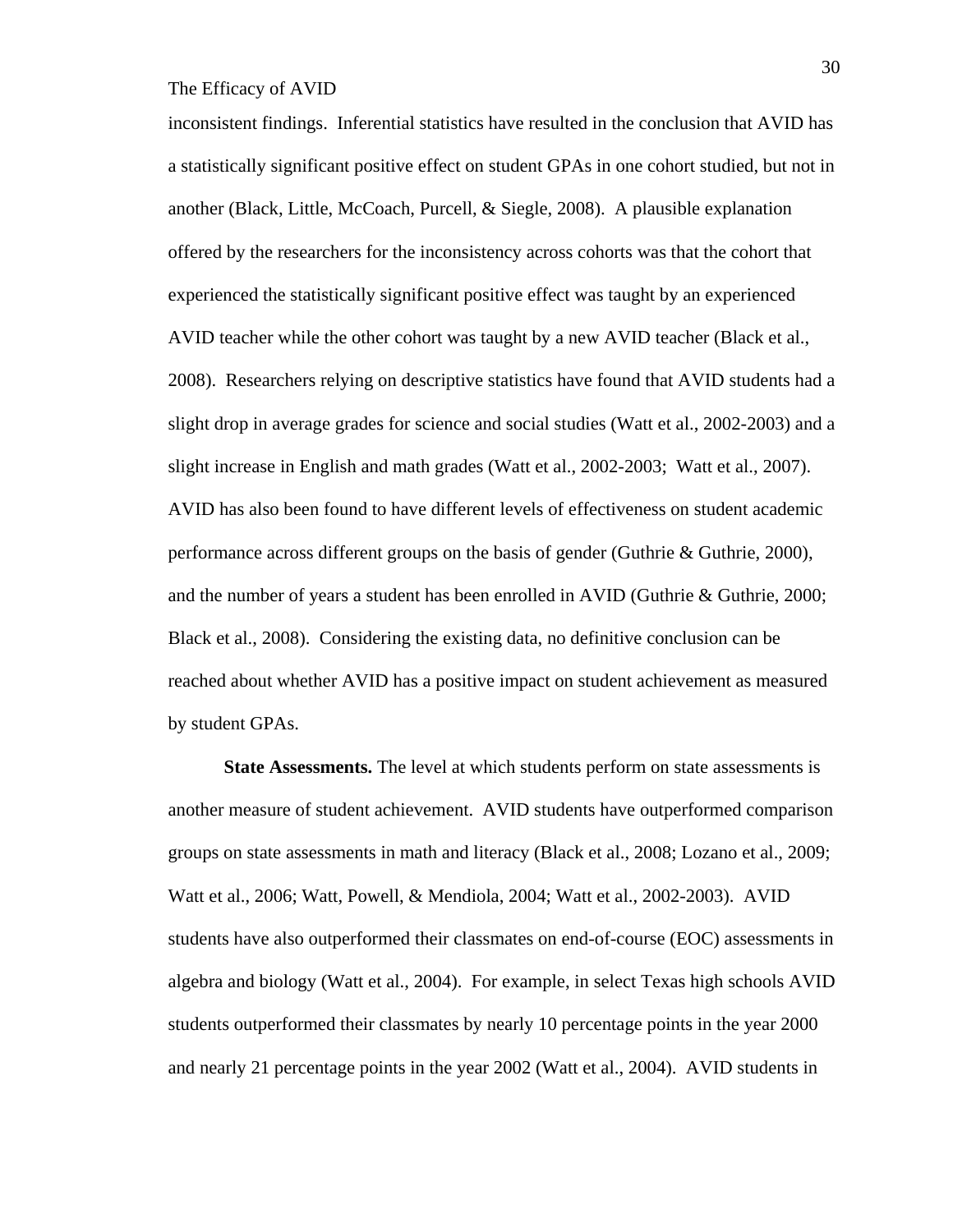the same schools outperformed their classmates on the 2000 Texas Assessment of Academic Skills (TAAS) in reading by seven percentage points and math by 15 percentage points (Watt et al., 2004). The performance of AVID students on the Texas Higher Education Readiness Component (HERC) was higher than a comparison group in English, but not in math (Lozano et al, 2009). Though not conclusive, the existing research does present a compelling case for a positive relationship between AVID and student performance on standardized assessments. Cautions with this set of research include the differing results for various subject areas, the dubious use of the rest of the class as a comparison group, and that the studies relied heavily on descriptive statistics to reach conclusions.

**Rigor of Courses.** The rigor of student coursework is indicative of the level of a student's college readiness – particularly for Black and Hispanic students (Adelman, 2004). In particular, Advanced Placement (AP) course involvement is a positive predictor of educational success and satisfaction for intellectually talented students (Bleske-Rechek et al., 2004). AVID students have been found to enroll in AP courses in numbers greater than comparison groups (Watt et al., 2004; Watt et al., 2006; Watt et al., 2007). In a study of AVID in Texas researchers found that 87% of all AVID students in the 2000- 2001 school year were enrolled in at least one AP course (Watt et al., 2004) while another study found that 73% of AVID graduates from Texas took at least two AP courses (Mendiola et al., 2010). Similarly, Texas high schools with AVID increased their school wide AP enrollment percentage from 15.8% to 18.7% between 1998 and 2002 and had similar increases in AP testing rates (Watt et al., 2006). There has also been evidence that some AVID students drop AVID in the senior year, not because of dissatisfaction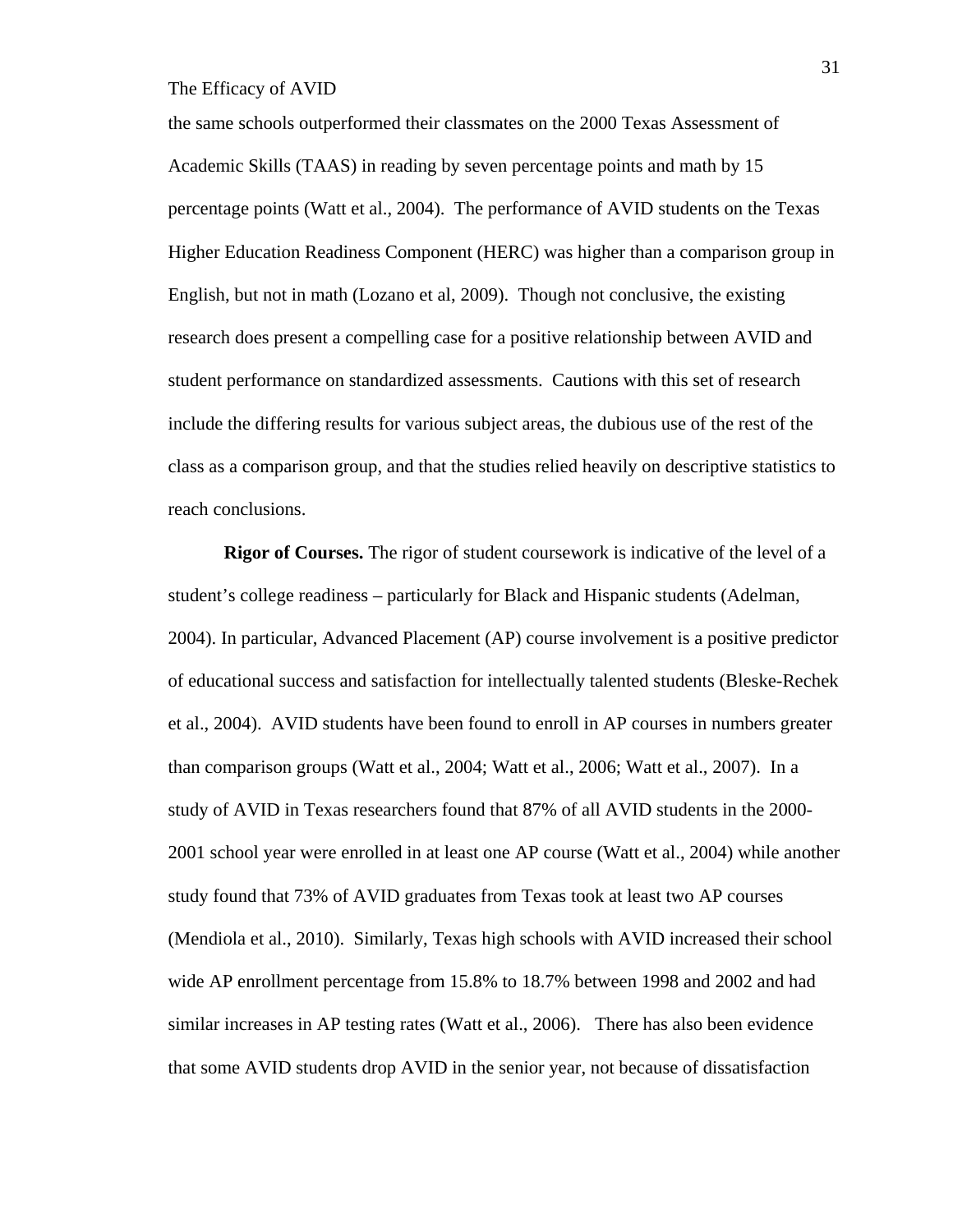with the program, but because they want to make room in their schedules for an additional AP course (Watt et al., 2008). This suggests the possibility that AVID AP enrollment numbers are underreported.

AVID student access to rigorous high school curricula has been analyzed relative to students enrolled in Gaining Early Awareness and Readiness for Undergraduate Programs (GEAR UP). Findings included that GEAR UP students performed the highest, taking an average of 2.90 AP courses while AVID students took an average of 2.44 AP courses and the comparison group averaged 2.25 AP courses (Lozano et al., 2009).

The data on the rigor of coursework for AVID students, like other data above, presents enough evidence to suggest a direct relationship between enrollment in AVID and enrollment in rigorous courses such as AP courses; however, the data comparing AVID students to GEAR UP students in particular suggests that intervention programs other than AVID may be able to produce a more powerful effect on the rigor of student coursework. Another element that is not measured in the current literature is the differences in rigor between general or low track courses and college preparatory tracks that are not at the AP level. For example, AVID students may well be enrolled in a more rigorous set of courses than they otherwise would have been without AVID even without taking an AP course.

**College Enrollment.** AVID students have been found to enroll in four year colleges at higher rates than comparison groups (Mehan et al., 1992; Mehan et al., 1996; Watt et al., 2004; Watt et al., 2002-2003). Mehan et al. (1996) found that students who participated in AVID were over 20% more likely to enroll in four year colleges and universities than the comparison group. AVID students in the San Diego school system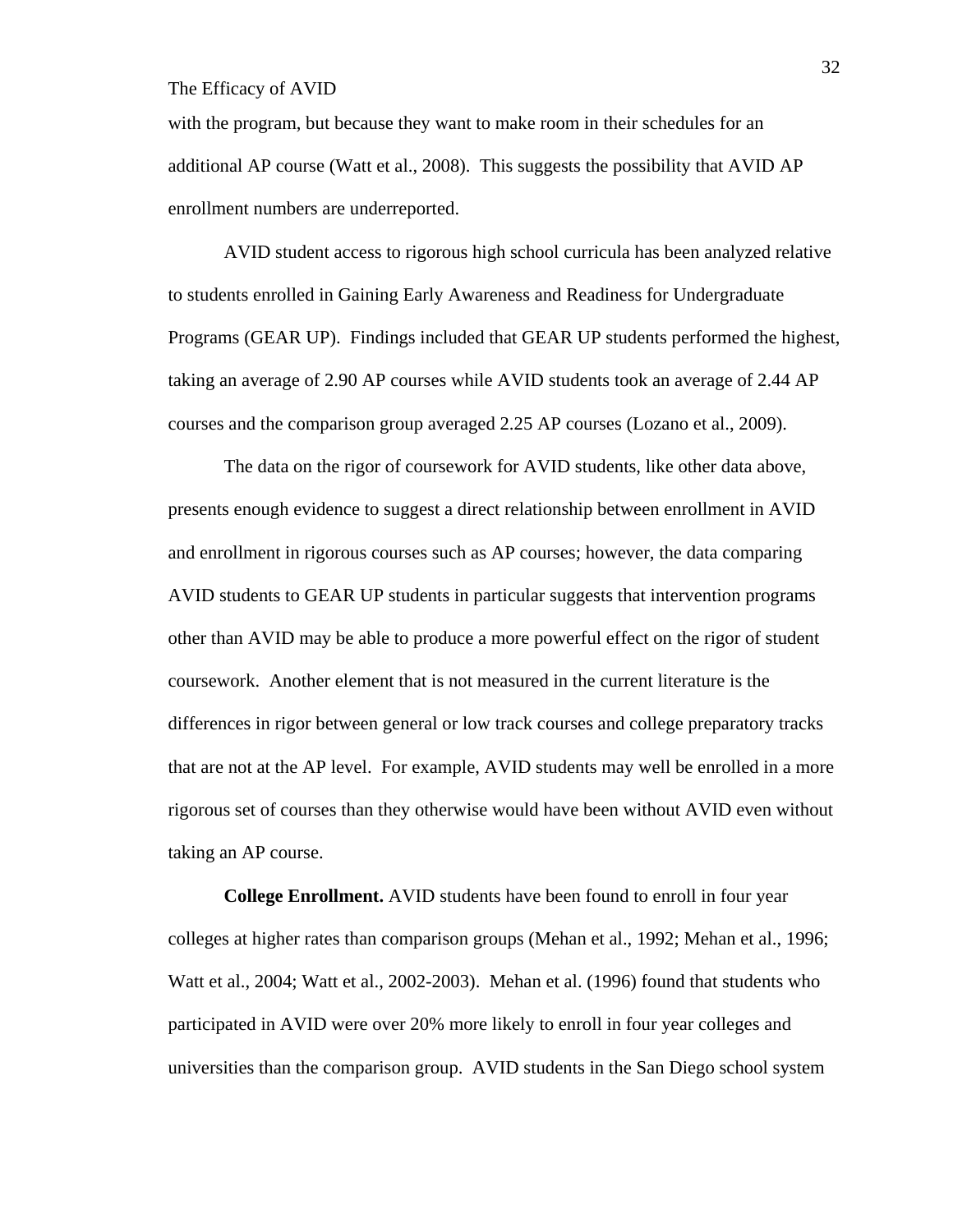with parents that did not have a college education enrolled in colleges more often than students with parents who had a college education (Mehan et al., 1992).

Some of the success AVID students have had in enrolling in four year colleges may be due to the fact that AVID students have been found to apply to more colleges and apply for more scholarships than comparison groups (Lozano et al., 2009). Comparison studies that have analyzed AVID data relative to data from students participating in another college preparation intervention program (GEAR UP) have demonstrated that AVID students present a higher level of college knowledge – essentially a construct that accounts for the awareness of the nuances of the application and acceptance process (Lozano et al., 2009; Watt et al., 2007). High college enrollment numbers for AVID students in the state of Texas may also be due in part to the fact that 81% of AVID students reported that they earned at least six college credits while a high school student (Mendiola et al., 2010).

The research on AVID's impact on college preparation and college enrollment is compelling at first glance in that none of the findings contradicts or questions AVID's effectiveness. However, the conclusions are generally derived from data that is selfreported or simple descriptive statistics. More compelling findings based upon documented data and inferential statistics would provide greater confidence in any conclusions about the effectiveness of AVID in sending students to four year institutions.

**Perceptions.** Surveys, interviews, and focus groups have revealed that stakeholders have uniformly reported positive perceptions about the AVID program (Black et al., 2008; Watt et al., 2008). Parents and teachers reported agreement that the program prepares students for success in rigorous coursework and that AVID has a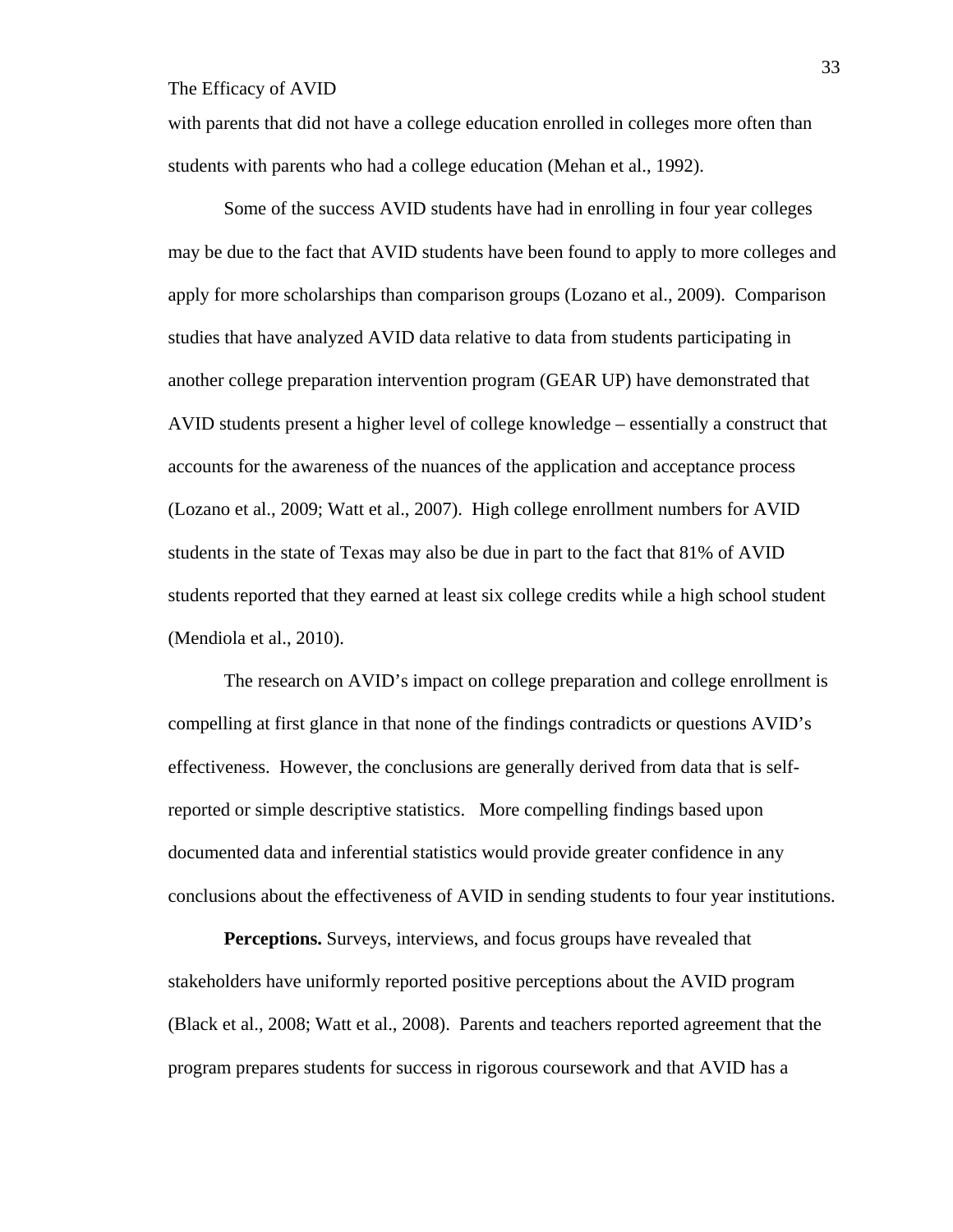positive impact on student attitudes, behavior, and work ethic (Black et al., 2008). AVID students have cited the following perceptions they hold that contribute to their willingness to stay enrolled in AVID through their senior year of high school: a sense of an "AVID family", family support for the program, and the usefulness of AVID strategies in their academic classes (Watt et al., 2008). Though the literature on program perceptions is uniformly positive, the implied relationship between the perceptions of stakeholders and the student outcome measures is not substantiated in any of the existing research.

**Isolated Indicators.** AVID's effects on several other variables have been documented in isolated studies, though the effects are not seen widely across the literature. AVID has been found to have had a positive impact on student attendance (Watt et al., 2002-2003; Watt et al., 2004), school accountability ratings (Watt et al., 2008; Watt et al., 2006; Watt et al., 2004), preparation for college enrollment (Watt et al., 2004; Watt et al., 2008), and for providing academic and personal support to students (Watt et al., 2008). In addition, ethnic minority AVID students have also been found to strengthen their academic identities (Mehan et al., 1994), AVID students have demonstrated higher educational aspirations than peers (Lozano et al., 2009), principal leadership has been shown to be essential to program success (Watt at el, 2010), and schools that house AVID programs are said to develop an "AVID effect" which uplifts instruction and learning across the entire school (Mehan et al., 1996; Watt et al., 2002- 2002; Watt et al., 2004). Each of these reported effects is positive, though further study is necessary to determine to what extent each of these findings is related to AVID rather than other variables.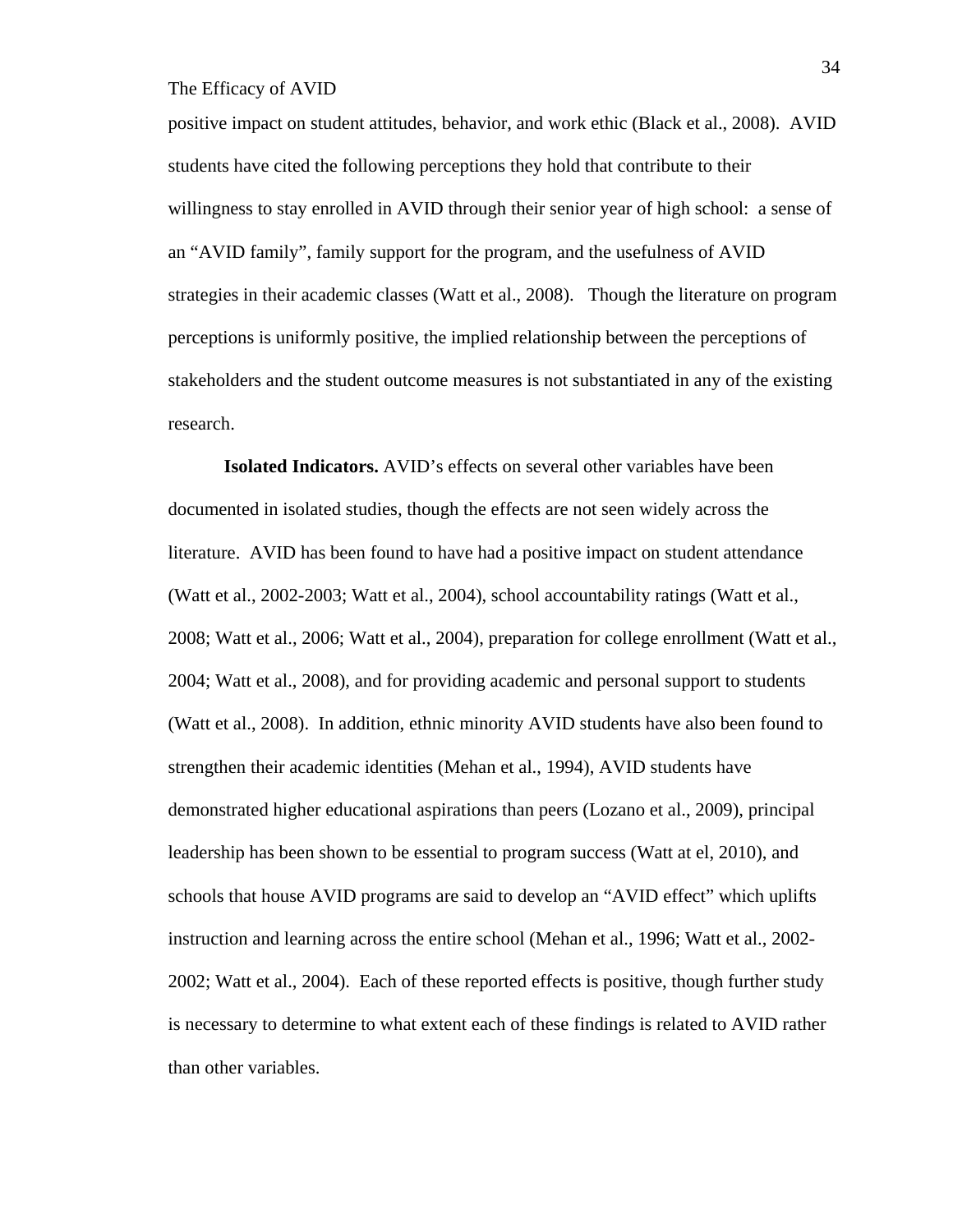#### **Conclusions & Limitations of Existing Research on AVID**

A significant limitation of the existing research is that the comparison groups that have been used often have not met the criteria of a valid comparison group. This limitation is critical because quantitative studies are typically intended to reach valid conclusions about the degree of confidence one can have in the findings. When evaluators rely on descriptive data they fail to determine whether or not findings are statistically significant and thus have not taken into account the possibility that differences between AVID participants and other children may have occurred purely by chance. The comparison groups used in prior studies included AVID students prior to their enrollment in AVID (Watt et al., 2002-2003), all students at a given school in the same grade level as the AVID students (Watt et al., 2004; Watt et al., 2002-2003), local and national averages of students in the same grade as AVID students (Mehan et al., 1992; Watt et al., 2004; Watt et al., 2002-2003), students with different years of experience as an AVID student (Guthrie & Guthrie, 2000), students participating in the GEAR UP program (Lozano et al., 2009), and students that were demographically similar to AVID students but were not enrolled in AVID (Watt et al., 2006; Black et al., 2008). Of these groups, the last two most closely approximate the students that enroll in AVID; however, they represent the exception as the comparison group rather than the norm in the existing body of research. Comparison groups that include entire grades at a school or local, state, and national averages fail to account for the fact that AVID targets a specific type of student. Therefore, the most appropriate comparison group would be middle achieving students often from a historically underrepresented socioeconomic group at schools that have an AVID program. This group would fit a quasi-experimental

35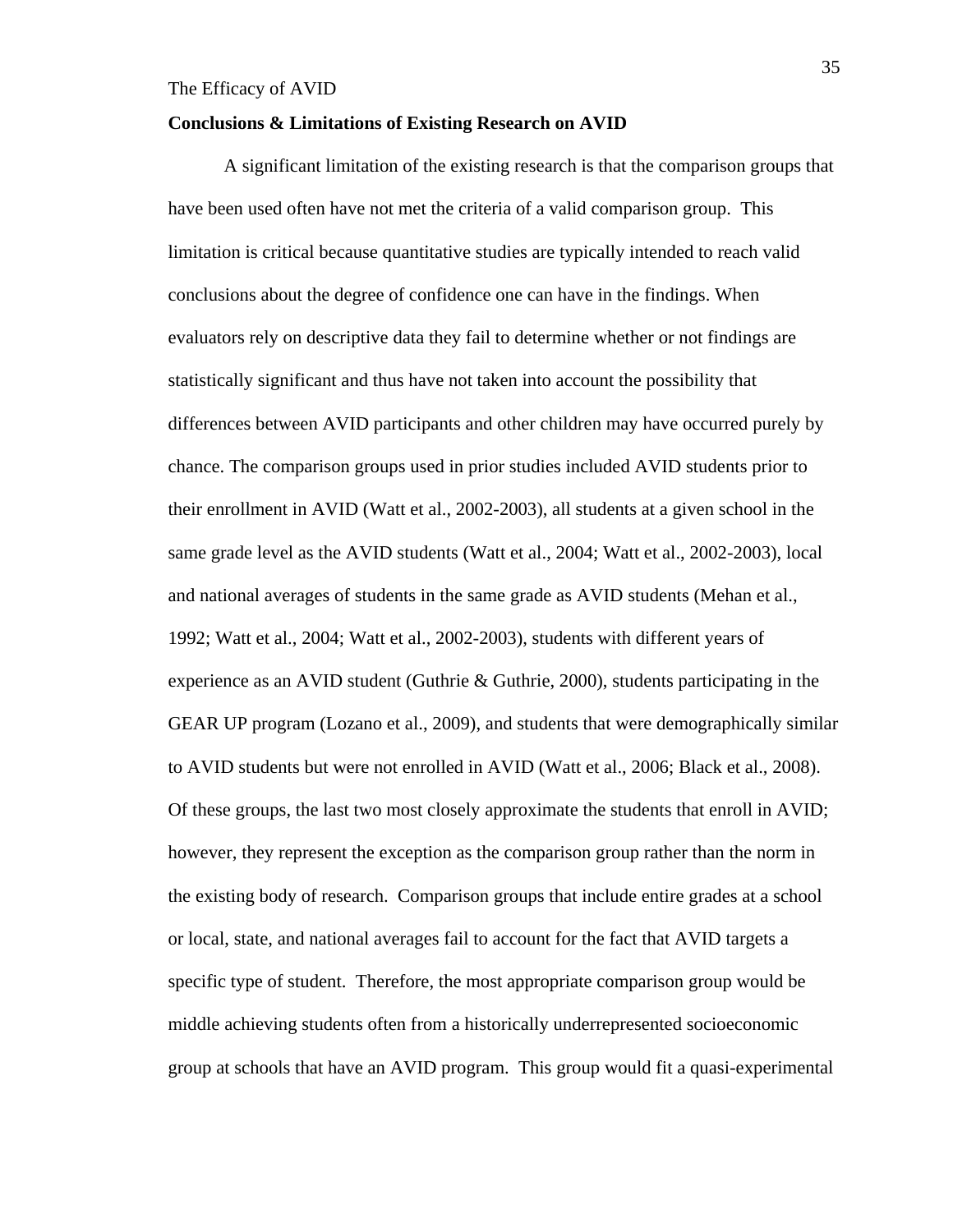model that assumes that the treatment group and comparison group are essentially the same, with the exception that the former receives the treatment and the latter does not. This would add to the validity of any study of AVID.

 Much of the research on AVID has been concentrated in Texas (Lozano et al, 2009; Mendiola et al., 2010; Watt et al, 2010; Watt et al., 2008; Watt et al, 2007; Watt et al., 2006, Watt et al, 2004; Watt et al., 2002-2003) and in California (Mehan et al., 1999, Mehan et al., 1996, Mehan et al., 1994; Mehan et al., 1992) and has been conducted by a small number of core researchers. In addition, the qualitative research has often been in predominantly low-income locations with heavy Hispanic populations in Texas and California and thus the transferability of findings to other contexts and demographic groups (such as middle class suburban contexts in New Jersey) is questionable.

The research design below addressed limitations of the existing literature by: 1) constructing a more appropriate comparison group in which treatment and comparison students are essentially the same prior to the treatment; and, 2) using inferential statistics in analyses controlling for a variety of variables to provide tests of statistical significance regarding AVID's impact. The study was conducted in Fairview High School and the results are directly relevant to decisions regarding AVID at Fairview High School. In addition, the study broadens the generalizability of the research on AVID by using inferential statistics and extending the body of research to the context of a middle-to-high income school district in a mid-Atlantic state.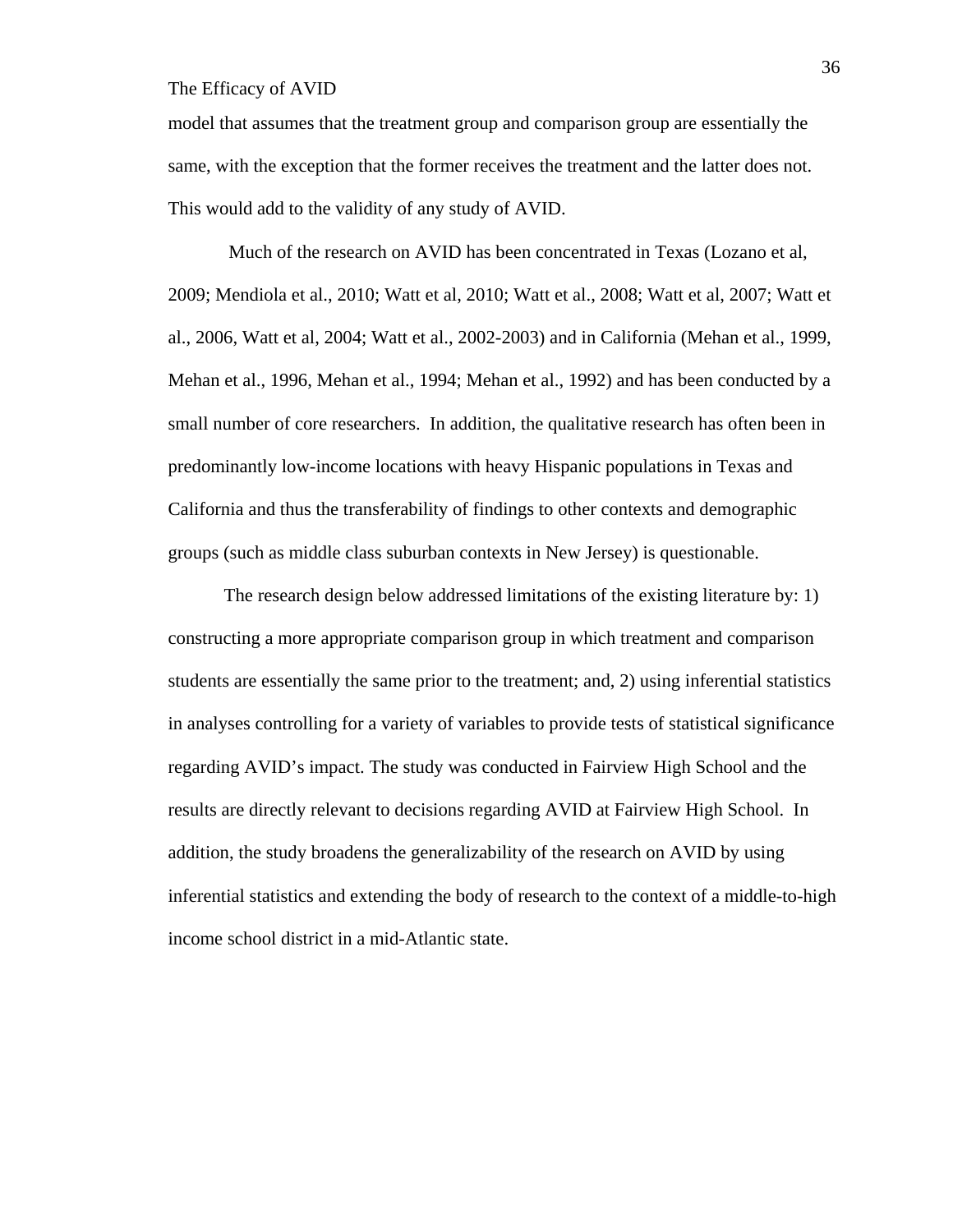#### **CHAPTER III**

#### **Methods**

The logic of AVID is that when students from low income and minority backgrounds with moderate academic potential are provided targeted academic support and enrolled in rigorous courses they will be prepared for, attend, and succeed at a four year college. In addition, the logic assumes that similarly situated students without AVID support will enroll in less rigorous courses and perform at lesser levels on academic indicators such as grade point average (GPA) and state and national assessments.

#### **Evaluation Design**

The quasi-experimental quantitative design detailed below was used to evaluate AVID's effects on achievement indicators after two years of implementation at Fairview High School in New Jersey. At the start of the 2012-2013 school year Fairview High School had an AVID elective class in grades 9, 10, and 11 with a total of 67 students enrolled. The primary goal of the evaluation was to determine how well the 67 AVID students have performed academically relative to a comparison group of 69 students after the completion of the 2012-2013 school year.

#### **Explanation of Methods**

Following Patton (2008) the AVID site team was the principal client group for whom the evaluation results were targeted. This nine member team is composed of administrators, counselors, and teachers. Collectively, the site team at Fairview High School, as in all AVID schools, takes responsibility for ensuring that AVID is implemented with fidelity to the 11 AVID essentials. The site team expects AVID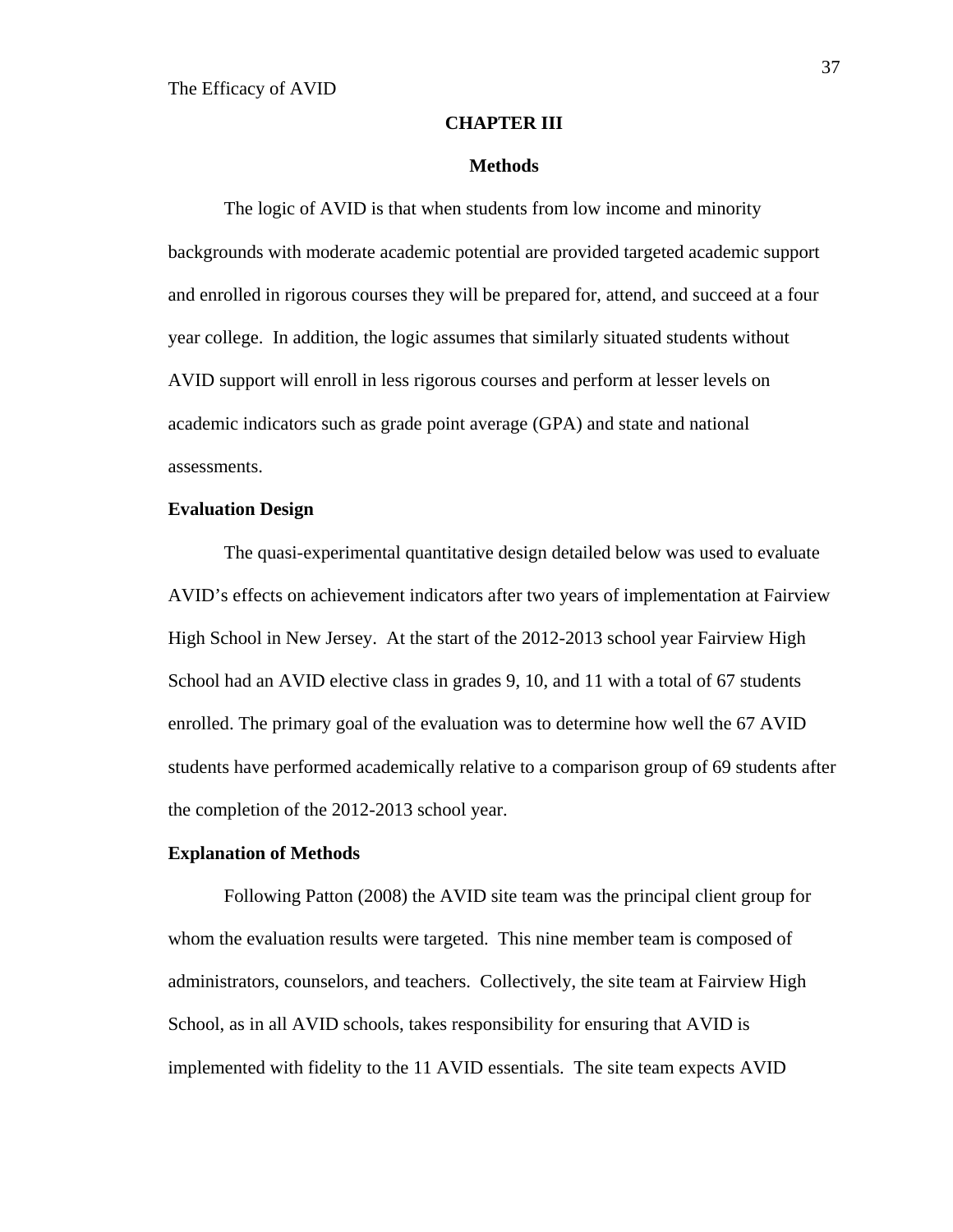students to demonstrate signs that they are working toward the ultimate goal of being college-ready. Also, though college-readiness is not easily defined, measuring several related indicators (described below) provides enough information to determine if students are heading in that direction relative to a comparison group.

A critical goal in evaluation design "is to avoid gross misfits – that is, when you are planning one type of method but another is really more advantageous" (Yin, 2009, p. 8). Furthermore, when considering appropriate methods one must consider the type of research questions posed and the extent of control an evaluator has over the behavioral events (Yin, 2009). Therefore, the design of the study began with the construction of the research question below.

Research questions have both substance and form (Yin, 2009). The research question that this evaluation attempts to answer is: What effect does the participation in AVID at Fairview High School have on selected student performance indicators associated with college readiness after at least one year of enrollment in the AVID elective? This impact evaluation question is best answered through the collection and statistical analysis of quantitative data.

For this evaluation, a quasi-experimental design was used for the collection and analysis of quantitative data. Though a randomized field experiment is the most scientifically credible impact assessment design, it is not politically or practically feasible to randomly assign students to AVID at Fairview High School in sufficient numbers. The AVID model calls for purposeful selection of students for the program, the number of eligible students is relatively small, and all can be accommodated in the program. The evaluator could not control which students were assigned to AVID for professional and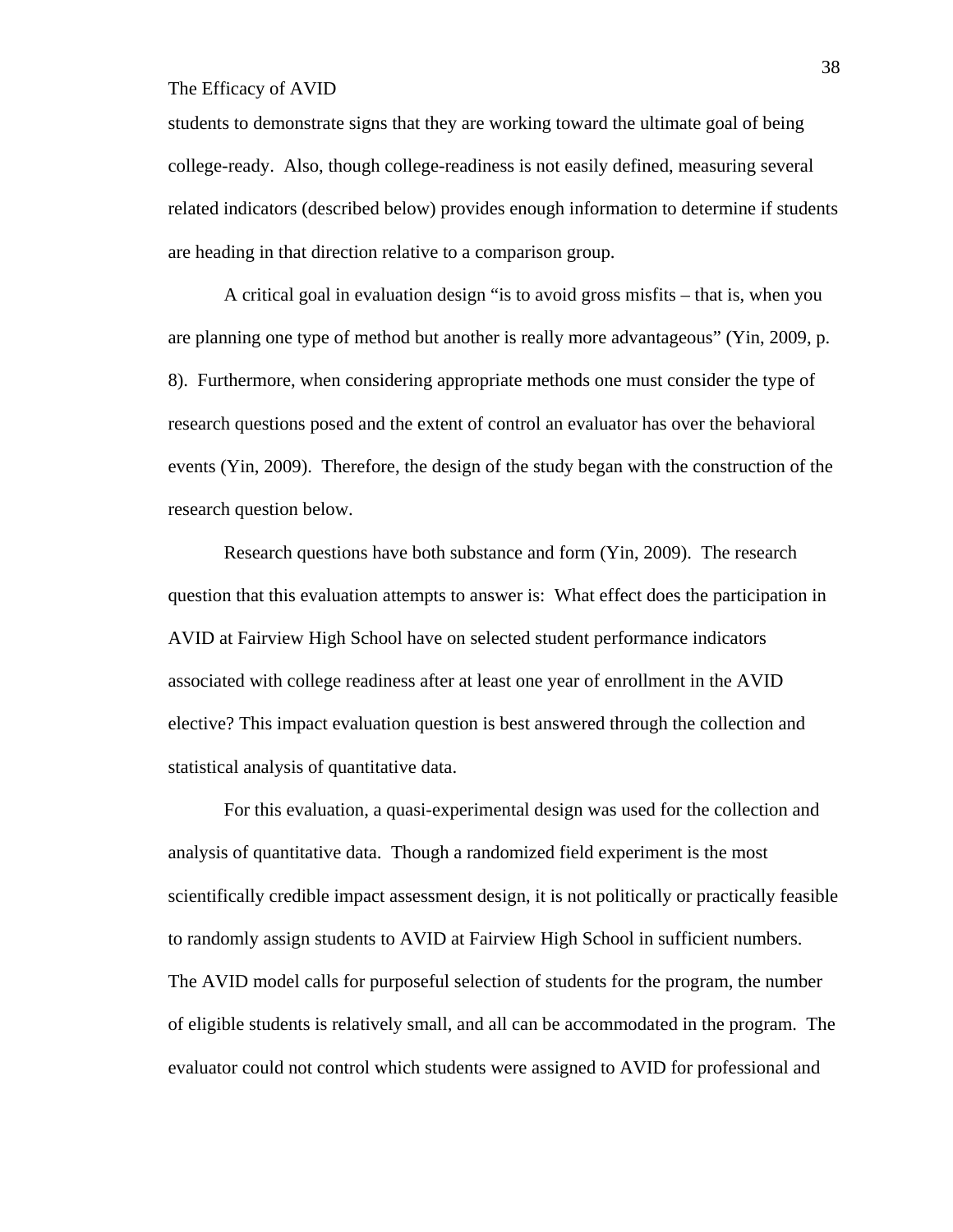ethical reasons. The students enrolled in AVID were enrolled as a consequence of the selection process described in the following section which was purposeful (eliminating the ability for random selection) and conducted by the nine member AVID site team. A quasi-experimental design was used that constructed a comparison group that was similar to the AVID students demographically and in terms of prior achievement and statistically adjusted for remaining differences. Quasi-experimental designs essentially follow the logic below (Rossi et al., 2004):

Net effect= [gross outcome for treatment group]-[gross outcome for comparison group] +/- [uncontrolled difference between groups] +/- [design effects and stochastic error]

The most common of these designs involves "constructing control or comparison groups in an attempt to approximate a randomized design" (Rossi et al., 2004, p. 310). In quasiexperimental designs there will always remain some question about whether the comparison group is sufficiently comparable to the treatment group on all relevant characteristics and experiences (Rossi et al., 2004). However, the strategy described below details how the comparison group in this study was selected to be comparable to the treatment group, and a statistical comparison was used to assess their similarity. Moreover, the statistical controls employed in the data analysis adjusted for remaining observed differences between the treatment and comparison groups.

#### **Participants and Sampling Strategy**

The sample for this evaluation consists of a treatment group of 67 students and a comparison group of 69 students. The 67 treatment students are those who have been enrolled in the AVID elective class for at least one year at the time data collection was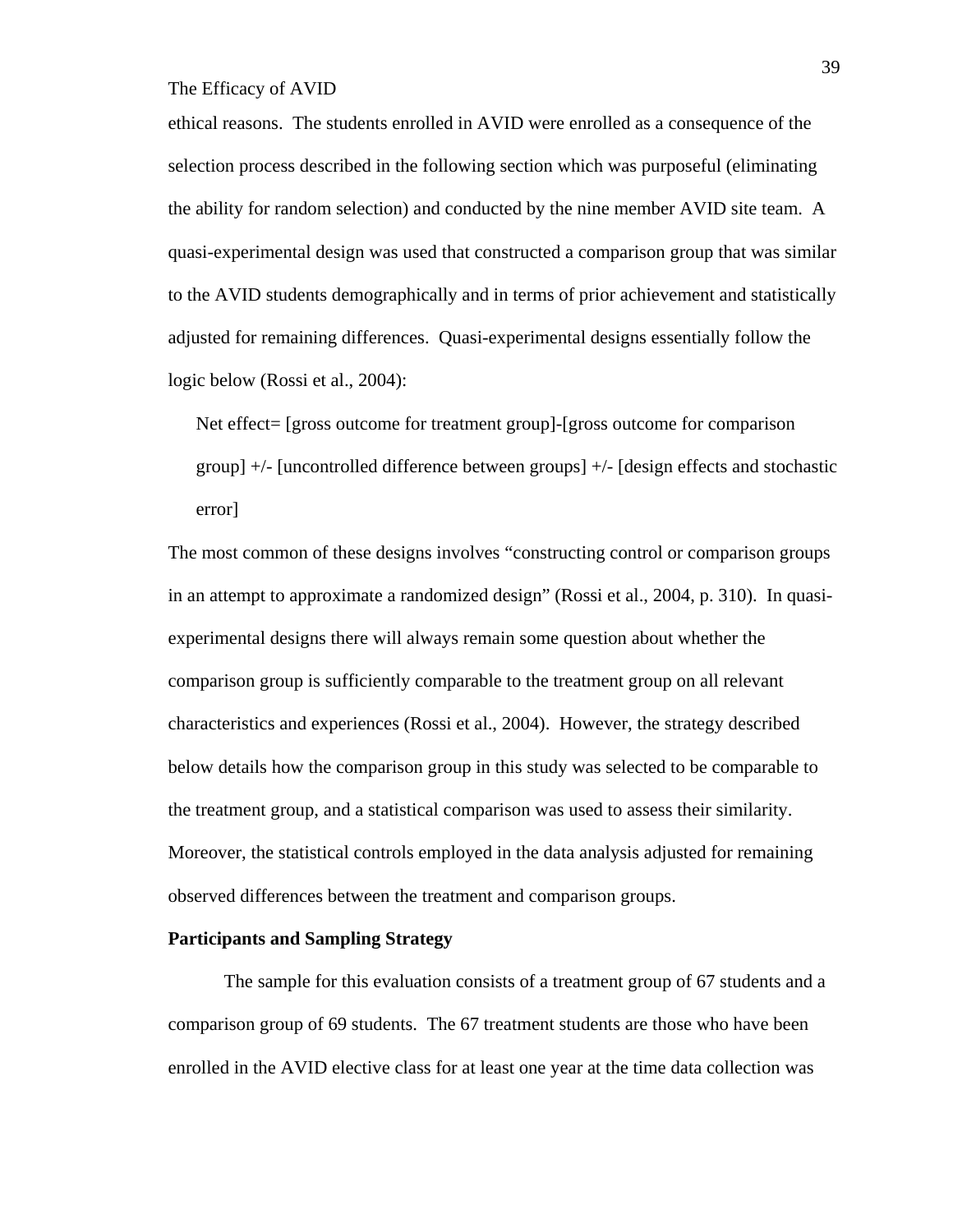undertaken (at the end of the 2012-2013 school year). The comparison group constructed for this evaluation was selected before AVID was provided to the treatment group, as described below. When selecting those students that would receive the treatment the teaching faculty was provided with a list of criteria describing the typical AVID student. The faculty was given the following: *The typical AVID student may be low-income (but not necessarily); may be the first in the family with plans to attend college (but not necessarily); is not currently reaching his/her potential; with support would be able to perform better; is currently a middle achieving student (i.e. not failing but not at the top of the class); is not a behavior challenge; is a motivated student (or would be with proper support*). From this the faculty were asked to nominate students who they believed might be a good fit with an emphasis that AVID students would not necessarily meet each of these criteria but rather would typically meet multiple criteria on the list. From those that were nominated some students chose to apply and some did not. Those that did apply and were accepted into AVID constitute the treatment group for the study. Those that did not apply or applied but were not admitted to the program constitute the comparison group for the study.

The 69 students in the comparison group are students that are similar to the AVID students in terms of their demographics and their prior academic achievement. Table 2 presents the results of the ANOVA which was used to test for differences between treatment and comparison groups prior to the study. As can be seen there were no statistically significant differences between the AVID students and the comparison group on any of the demographic or prior achievement variables. In terms of demographics, AVID students were slightly more likely than comparison students to be male, slightly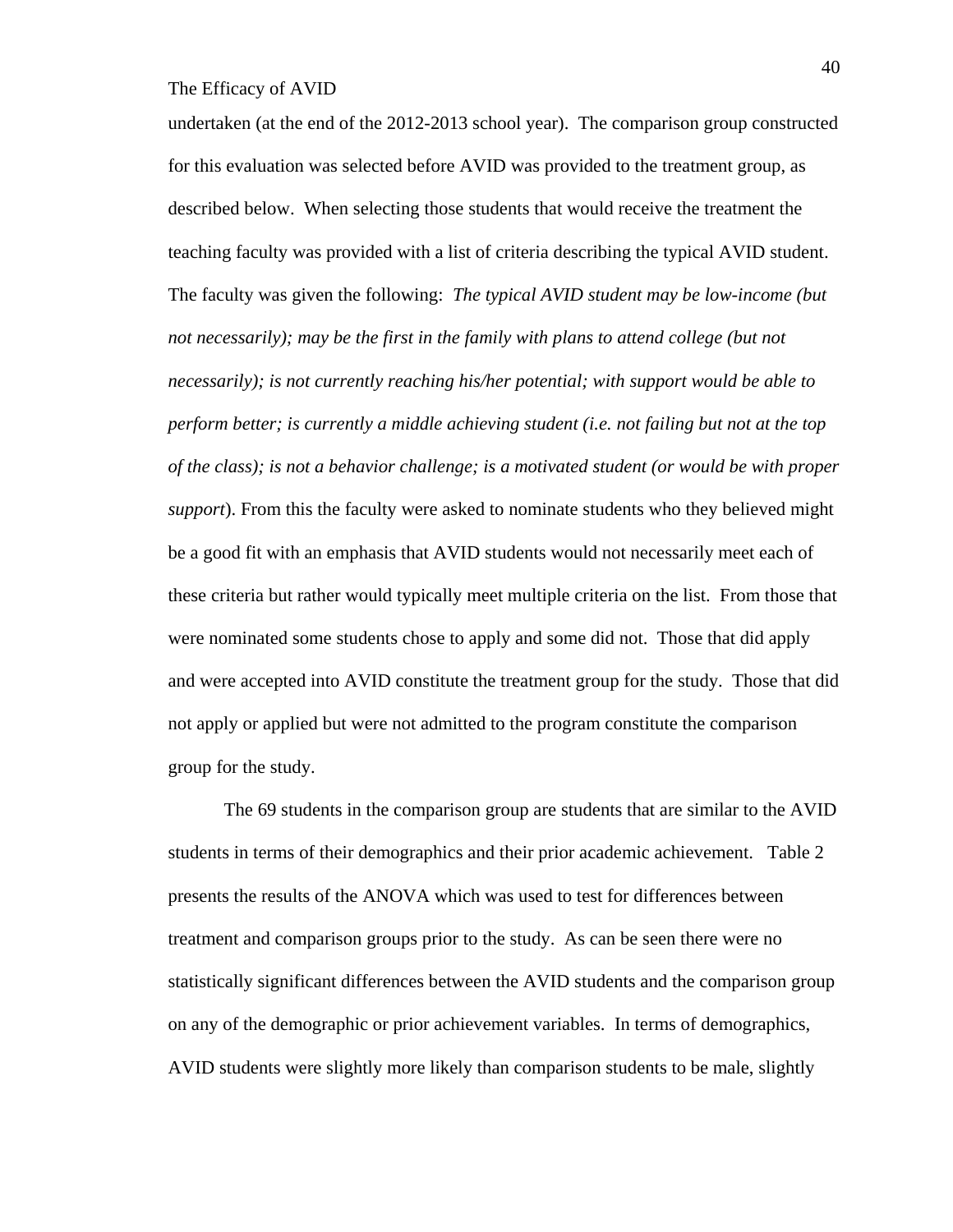more likely to be either Black or Hispanic, and slightly more likely to be on free or reduced price lunch. In terms of prior academic achievement, AVID students performed slightly better than comparison students on some measures while the comparison students outperformed AVID students on others. Again, any differences between the two groups were not significant.

### TABLE 2

|                               | <b>AVID</b>      |              | Comp.            |              | <b>Significance</b> |
|-------------------------------|------------------|--------------|------------------|--------------|---------------------|
| <b>Variable</b>               | $\boldsymbol{n}$ | Mean/Percent | $\boldsymbol{n}$ | Mean/Percent |                     |
| <b>Percent Male</b>           | 67               | 52%          | 69               | 43%          | 0.310               |
| Percent Black or Hispanic     | 67               | 63%          | 69               | 57%          | 0.468               |
| Percent Free or Reduced Lunch | 67               | 43%          | 69               | 32%          | 0.172               |
| <b>GPA One Year Prior</b>     | 67               | 3.3812       | 69               | 3.2578       | 0.197               |
| <b>GPA Two Years Prior</b>    | 66               | 3.5940       | 68               | 3.5074       | 0.294               |
| NJASK8Math                    | 64               | 218.52       | 65               | 216.97       | 0.721               |
| NJASK8Language Arts           | 64               | 223.98       | 65               | 220.62       | 0.253               |
| NJASK7Math                    | 61               | 215.08       | 63               | 214.49       | 0.899               |
| NJASK7Language Arts           | 61               | 214.85       | 62               | 214.60       | 0.949               |
| NJASK6Math                    | 60               | 218.62       | 61               | 216.30       | 0.547               |
| NJASK6Language Arts           | 60               | 207.12       | 61               | 208.36       | 0.680               |

# Comparison of AVID and Comparison Group Prior to Treatment

# **Data Collection Procedures and Measures**

The six dependent outcome variables were collected and analyzed as indicators of college readiness. These are: GPA, strength of schedule, standardized test scores, registration for and performance on the PSAT, and school attendance. The GPA and attendance data was available through Fairview High School's student information system. The strength of schedule indicator required calculation based on information included on each student's transcript. The following procedures were followed to calculate each student's strength of schedule: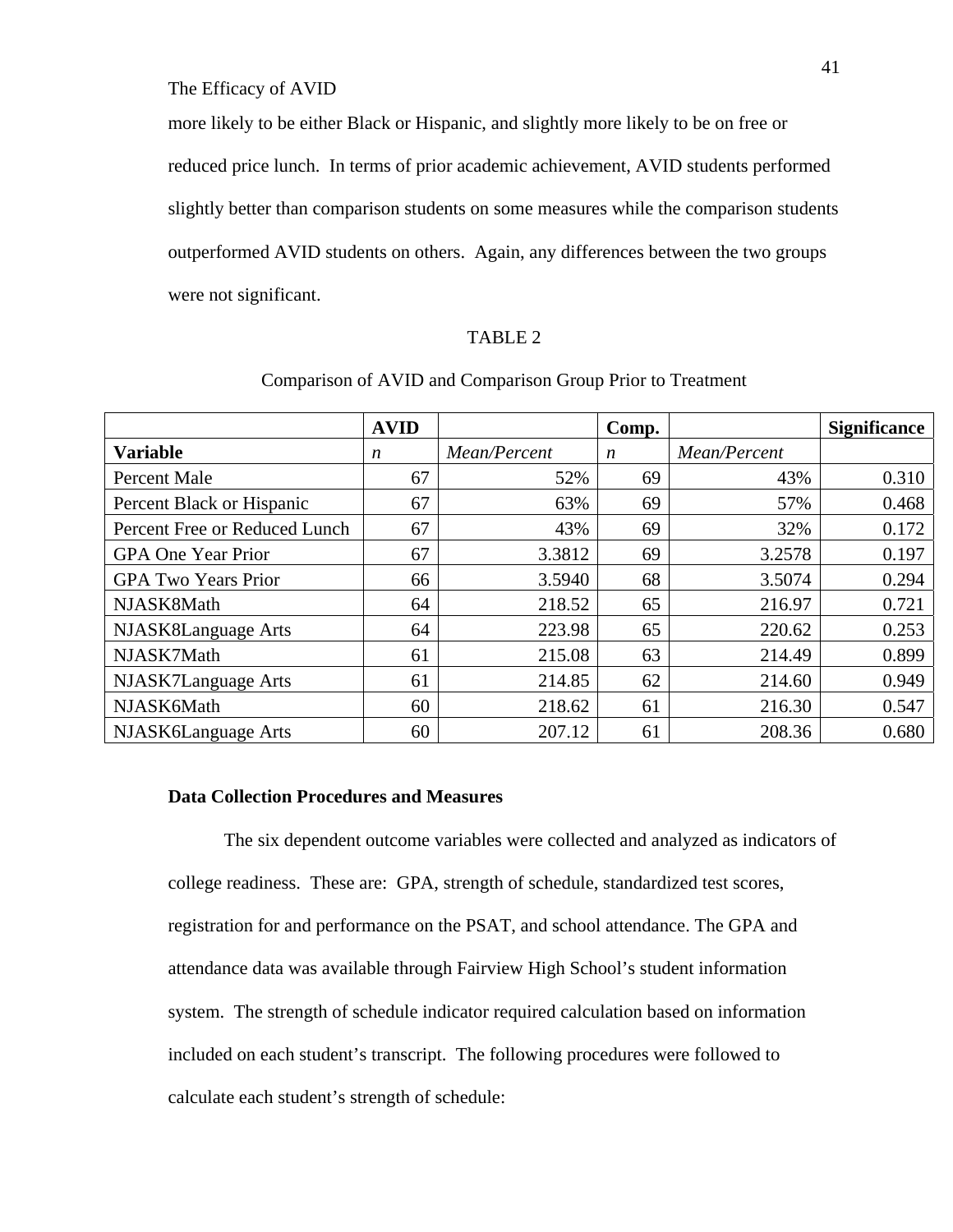- 1. Each student's transcript was examined to determine what track the student was placed in for the four core content areas of Math, Science, Social Studies, and English.
- 2. Each of these four core content area courses was then assigned a ranking between 1 and 3 based on the level of rigor of the track with 1 being the least rigorous and 3 being the most rigorous.
	- a. Any course that was titled as a General, Principles, or Intermediate level course was given a 1 because these courses represent the lowest non-resource or self-contained courses at Fairview High School.
	- b. Any course that was titled as an Academic, Lab, or Regular level course was given a 2 because these courses represent the standard college preparatory track at Fairview High School occupying the track above the levels noted above and below the advanced levels noted below.
	- c. Any course that was titled as an Honors, Dual Enrollment, or Advanced Placement (AP) course was given a 3 because these courses represent the most rigorous courses at Fairview High School.
- 3. Each student's transcript was analyzed for the most rigorous elective course on their schedule. Any student enrolled in an Honors, Advanced Placement (AP), or Dual Enrollment elective course was given an additional 1 point to add to their total sum to represent the additional rigor the student was registered for in elective courses beyond the four core content areas.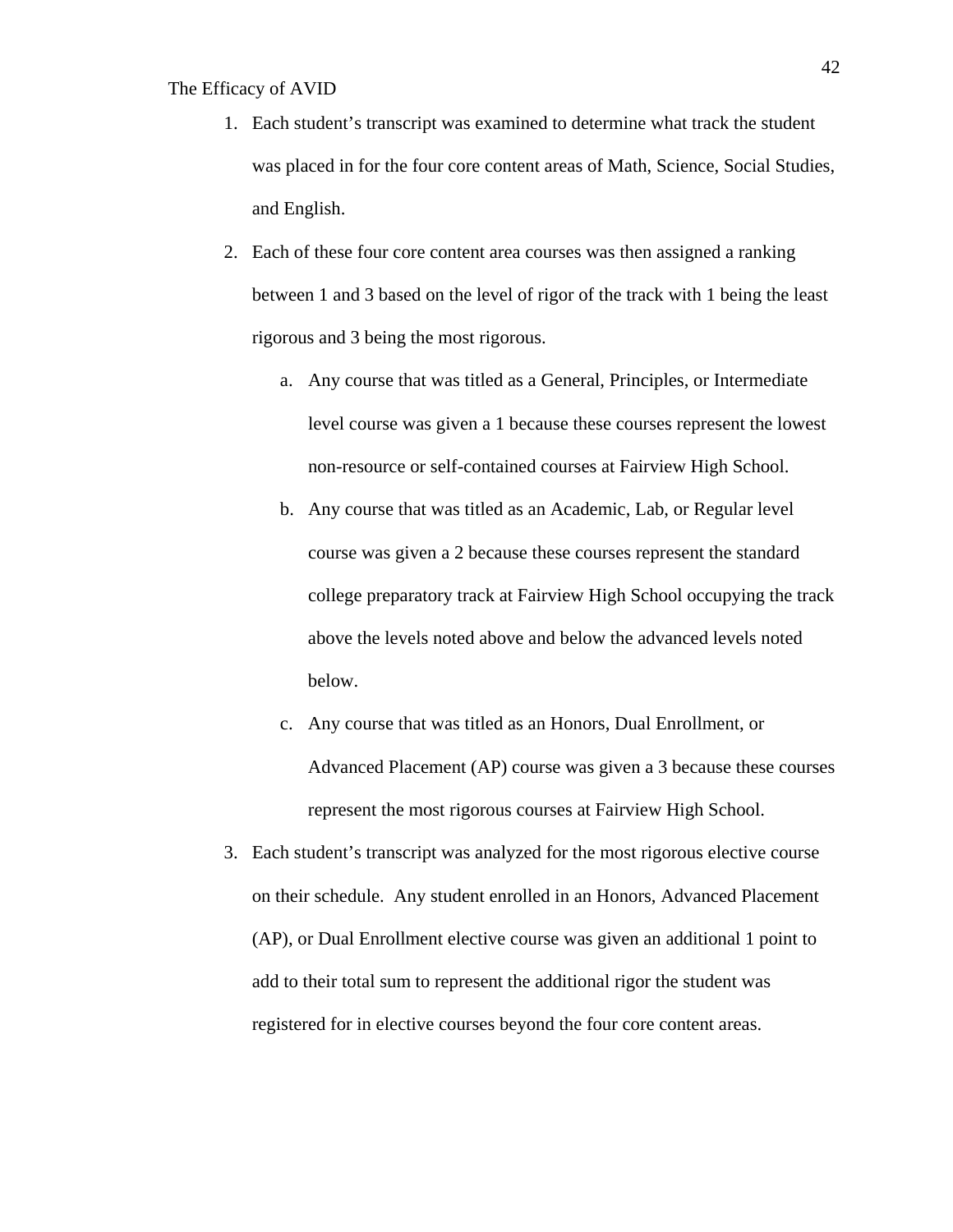Example: The transcript reveals that a grade nine student enrolled in an Intermediate Algebra I course (rank of 1), a Lab Biology course (rank of 2), an Honors World History course (rank of 3), an Academic English I course (rank of 2), and did not enroll in an advanced elective course (rank of 0). The strength of schedule indicator for this student is the sum of these values, 8.

The standardized test data in Math and Language Arts came from three different grade level assessments. The grade 11 students took the New Jersey state required High School Proficiency Assessment (HSPA), the grade 10 students took the school district's local Pre-HSPA Assessment (PHA), and the grade 9 students took the ACT Explore assessment. The Math and Language Arts scores for each assessment are based on different scales so handling the raw scores collectively would not work. Regression analyses were performed separately for each grade level's Math and Language Arts assessment to estimate the impact of AVID. The scores from all three grade level assessments were also standardized using the z-score calculation tool in SPSS so that for each assessment a mean of 0 and a standard deviation of 1 was established. This allowed the scores from all three grade level assessments to be pooled together in a single analysis.

PSAT registration data and scores were retrieved from internal Fairview High School reports received from the College Board. The PSAT data applied only to the grade 10 and 11 members of the sample.

 As mentioned above, data were collected on a variety of student background characteristics to statistically control for incidental differences between treatment and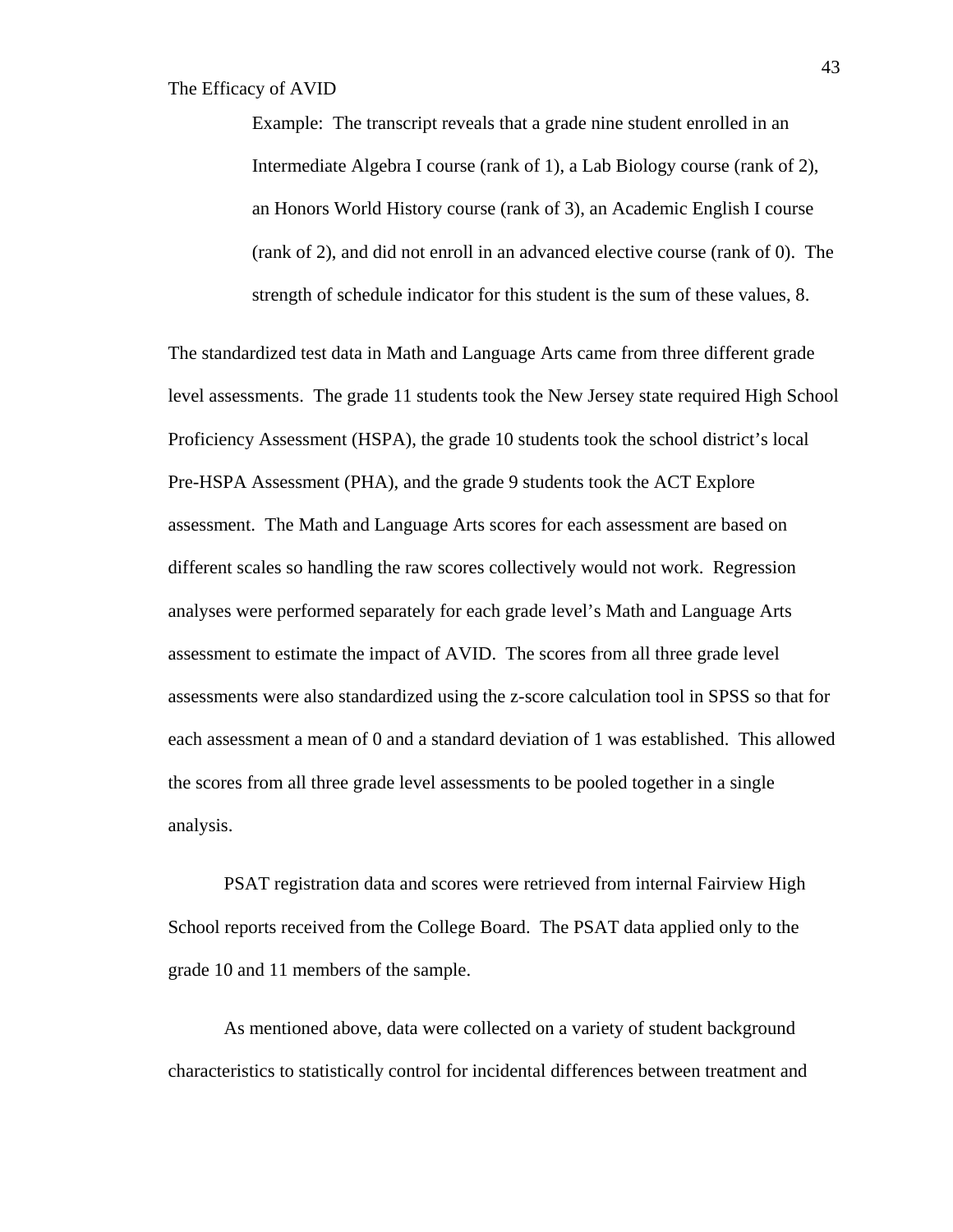comparison groups. All student demographic and performance data were obtained from the student information system at Fairview High School and each student's cumulative academic folder. The student information system is an electronic database that houses demographic, academic, attendance, and conduct information on each student for each year of enrollment at Fairview High School. The cumulative academic folders were used to collect the pre-test NJASK data and pre-test GPAs for students during their sixth, seventh, and eighth grade school years.

#### **Human Subjects Protection**

IRB approval for exemption category one was obtained on June 12, 2012. Data was drawn from naturally occurring data at Fairview High School. All student data remained confidential.

#### **Data Analysis Procedures**

One of the challenges of quantitative data analysis is to maintain the integrity necessary to ultimately be able to make some inference about causality. The extent to which an intervention can be said to have caused observed outcomes is one of the crucial interpretation issues in evaluation (Patton, 2008). Similarly, unbiased estimates of the net effects of a treatment depend largely on the extent to which the design minimizes critical differences between the treatment and comparison groups (Rossi et al., 2004). The data analysis procedures detailed below demonstrate how the effects of differences between the treatment and comparison groups in this study were minimized through inferential statistical controls. Table 3 describes the coding of categorical variables to aid in interpretation of the analyses reported.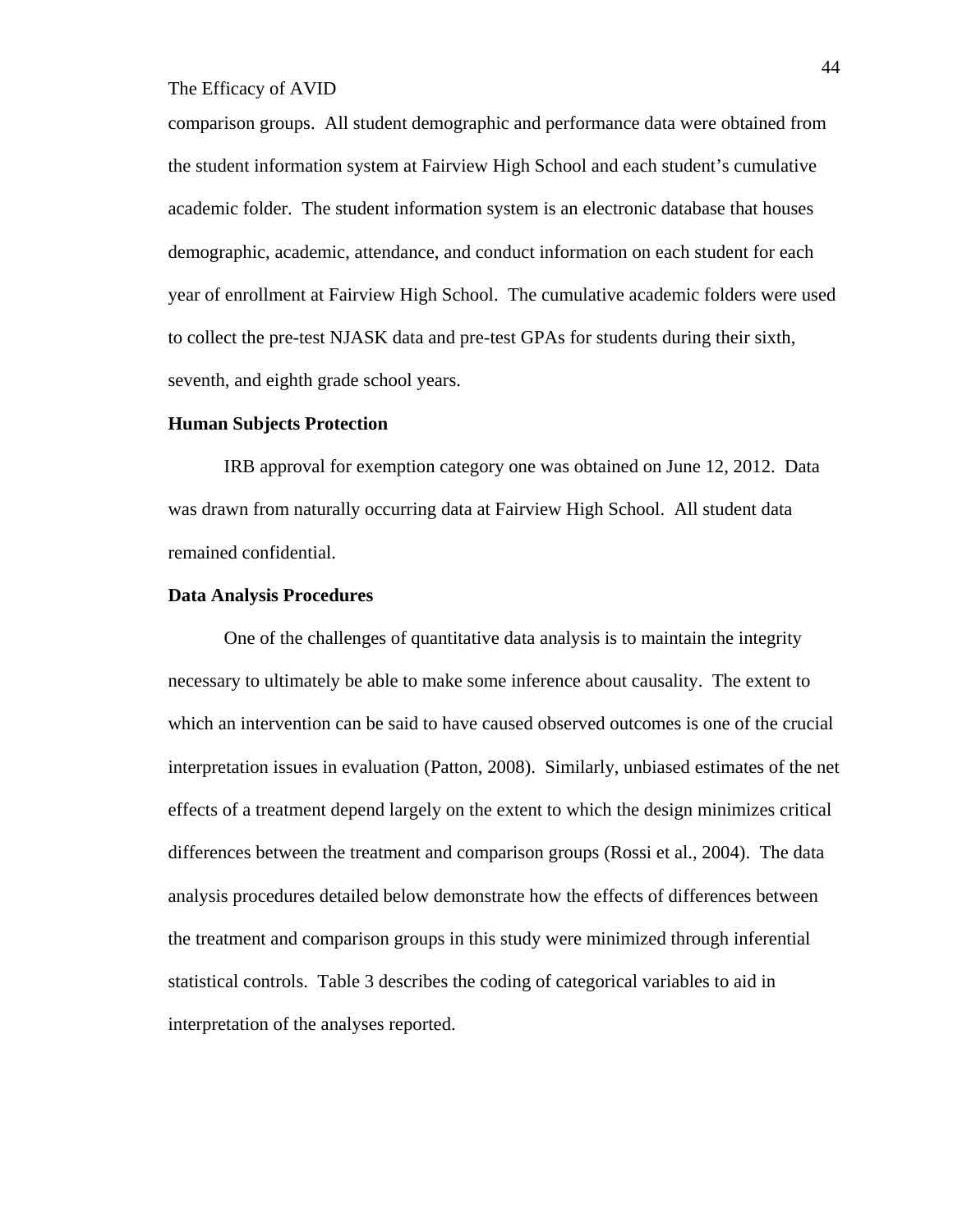| Variable                | Long Form            | <b>Short Form</b> | Code           |
|-------------------------|----------------------|-------------------|----------------|
| Gender                  | Male                 | M                 | 1              |
|                         | Female               | F                 | $\Omega$       |
| Ethnicity               | White                | W                 | $\overline{0}$ |
|                         | Hispanic             | H                 |                |
|                         | Asian                | A                 | $\Omega$       |
|                         | <b>Black</b>         | B                 | 1              |
| Free or Reduced         | On Free or Reduced   | Y                 | $\mathbf{1}$   |
| <b>Lunch Status</b>     | Lunch                |                   |                |
|                         | Not on Free or       | N                 | 0              |
|                         | <b>Reduced Lunch</b> |                   |                |
| Treatment or            | Treatment            | T                 | $\mathbf{1}$   |
| <b>Comparison Group</b> | Comparison           | C                 | $\theta$       |

TABLE 3 Data Codes for Independent Variables

Initially data were entered into a Microsoft Excel spreadsheet that was subsequently imported into SPSS (Premium GradPack 20 version), a statistical analysis software package. A codebook was created and examined to determine the number of valid data entries and missing cases for each variable as well as to check for coding errors. Descriptive statistics were calculated including central tendencies and dispersions. In particular, the median and mode values were analyzed to determine the extent to which they were close (indicating a normal distribution). Frequencies were examined to see if anything did not make sense. For example, a GPA value beyond what is possible was detected for one student in the sample. This was clearly an error of data entry that required correction. The third step was to create histograms for each of the independent variables to further examine the distributions. SPSS superimposes what would be a normal distribution over the histogram for the variable and allows one to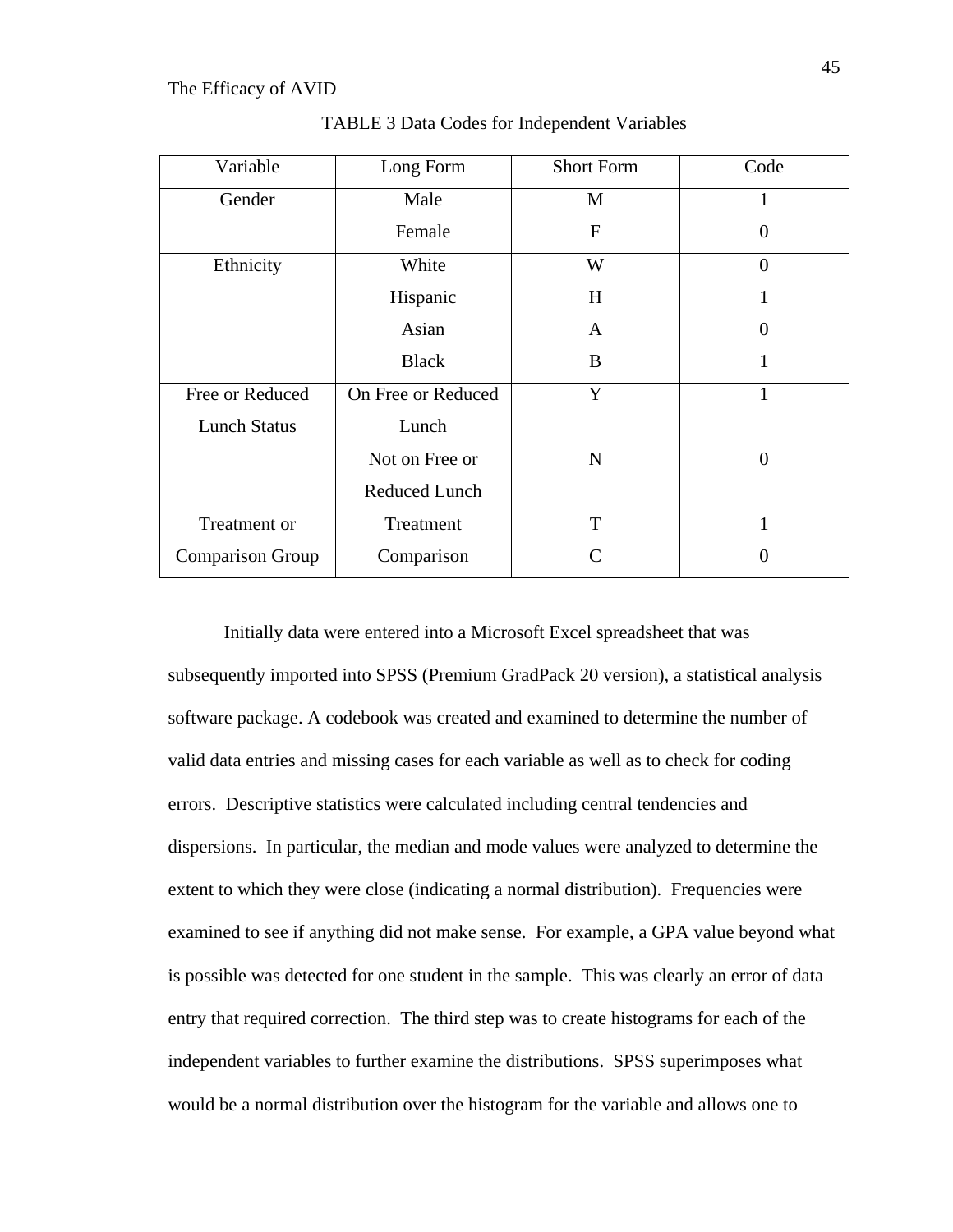determine if the actual distribution approximates the normal distribution that would be expected. Nothing unexpected was found. The fourth step in setting up the data was to calculate correlations among the independent variables. The correlation table was analyzed to determine which variables were necessary to include in the model and which variables were extraneous. As grade 6 and grade 7 NJASK scores had a relatively high number of missing values and were highly correlated with grade 8 NJASK scores, it was decided that the grade 6 and grade 7 NJASK scores were not useful. The fifth and final step to prepare the data consisted of the imputation of missing data. The instances of missing NJASK data occurred because those students in the sample attended schools out of state at the time and therefore did not complete the NJASK. Instances of missing GPA data were the result of incomplete records in the cumulative academic folders from private middle schools. The following data were missing in the data set that remained in the model:

- GPA two years prior  $-2$  missing
- NJASK8 Math  $-7$  missing
- NJASK8 LAL 7 missing

To impute missing data I used the missing values multiple imputation procedure in SPSS. All of the variables in the model were employed in the procedure and the number of imputations was set at five. This yielded five new versions of the data set with values for the missing cases of the independent variables. For the results of regression analyses using multiple imputation, I report pooled estimates of the regression coefficients. When these are reported in Chapter IV, the reader will notice that a range of R-squared values is noted in each regression table. This is because there is a different R-squared value for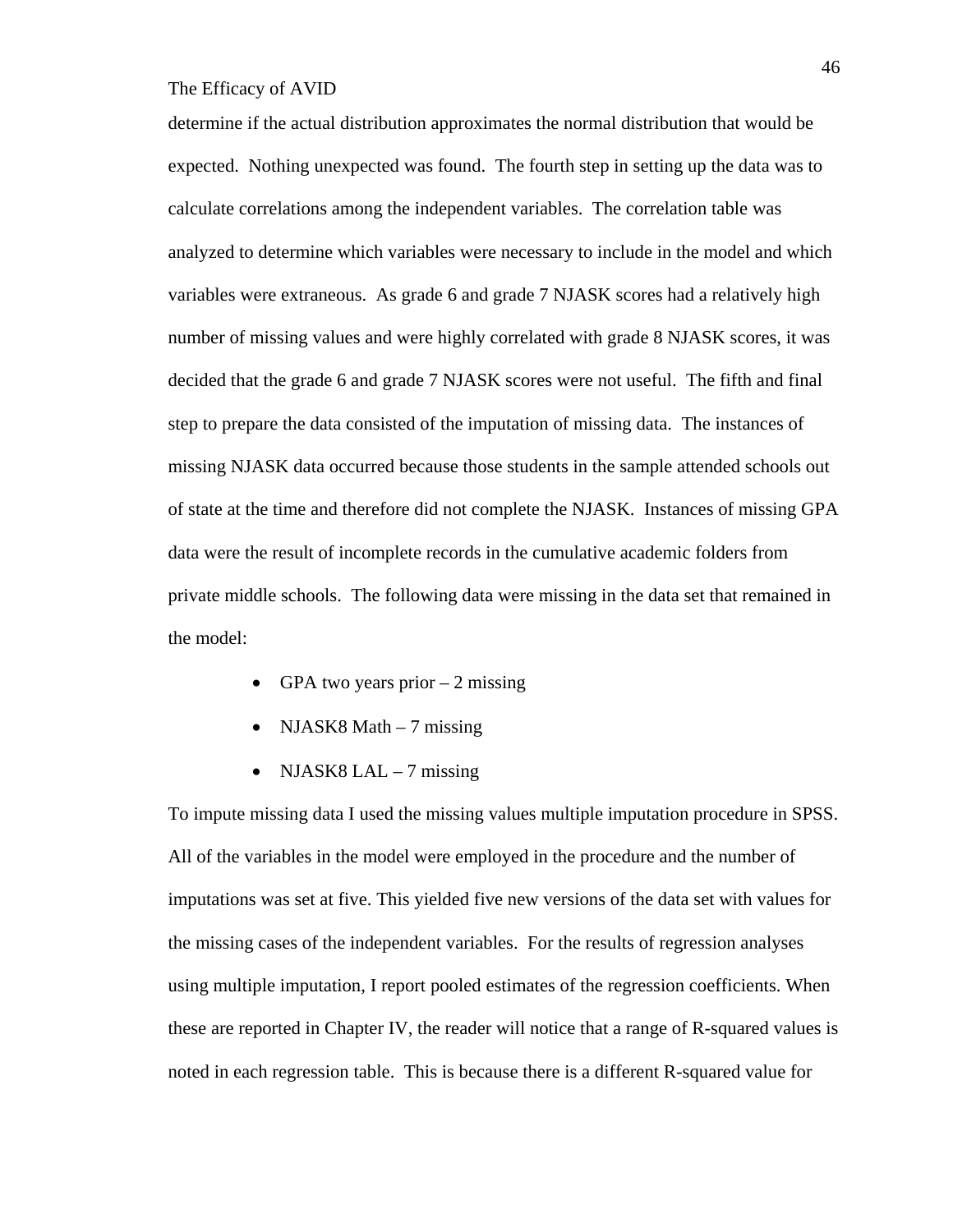each analysis of the imputed data sets. Therefore, I report the range for R-squared (minimum and maximum) in the regression analysis tables in Chapter IV.

**Data Analysis.** A statistical representation of the overall relationships among the control variables and the outcome variables was then created that allowed inferences about the relationship of intervention to outcome that was left over after all the relationships of the control variables to the outcome were accounted for (Rossi et al., 2004). Multivariate statistical models make assumptions about relationships among variables in a model (Rossi et al., 2004). The purpose of using a multivariate statistical model with quasi-experimental designs is "to configure a statistical model that accounts for the initial measured differences between the intervention and comparison groups and adjusts the outcome difference between those groups to subtract the portion attributable entirely to those initial differences" (Rossi et al., 2004, p. 323). Whatever difference remains is then attributable to the treatment, assuming there are not unmeasured differences between the groups that are not associated with measured covariates.

This study relied on a linear regression model to determine the extent to which a student's participation in the AVID elective class contributed to the variance in selected outcome variables after statistical controls for demographic and pre-test data were in place. The dependent variables in the regression analyses were strength of schedule, GPA, standardized test scores, attendance rates, PSAT registration, and PSAT scores. In the regressions, ethnicity, gender, free or reduced lunch status, prior GPA, and prior grade 8 Language Arts and Math NJASK data were used as control variables. ANOVA analysis was used to test for any differences between the treatment and comparison groups prior to the study. Those data were presented above in Table 2 and revealed no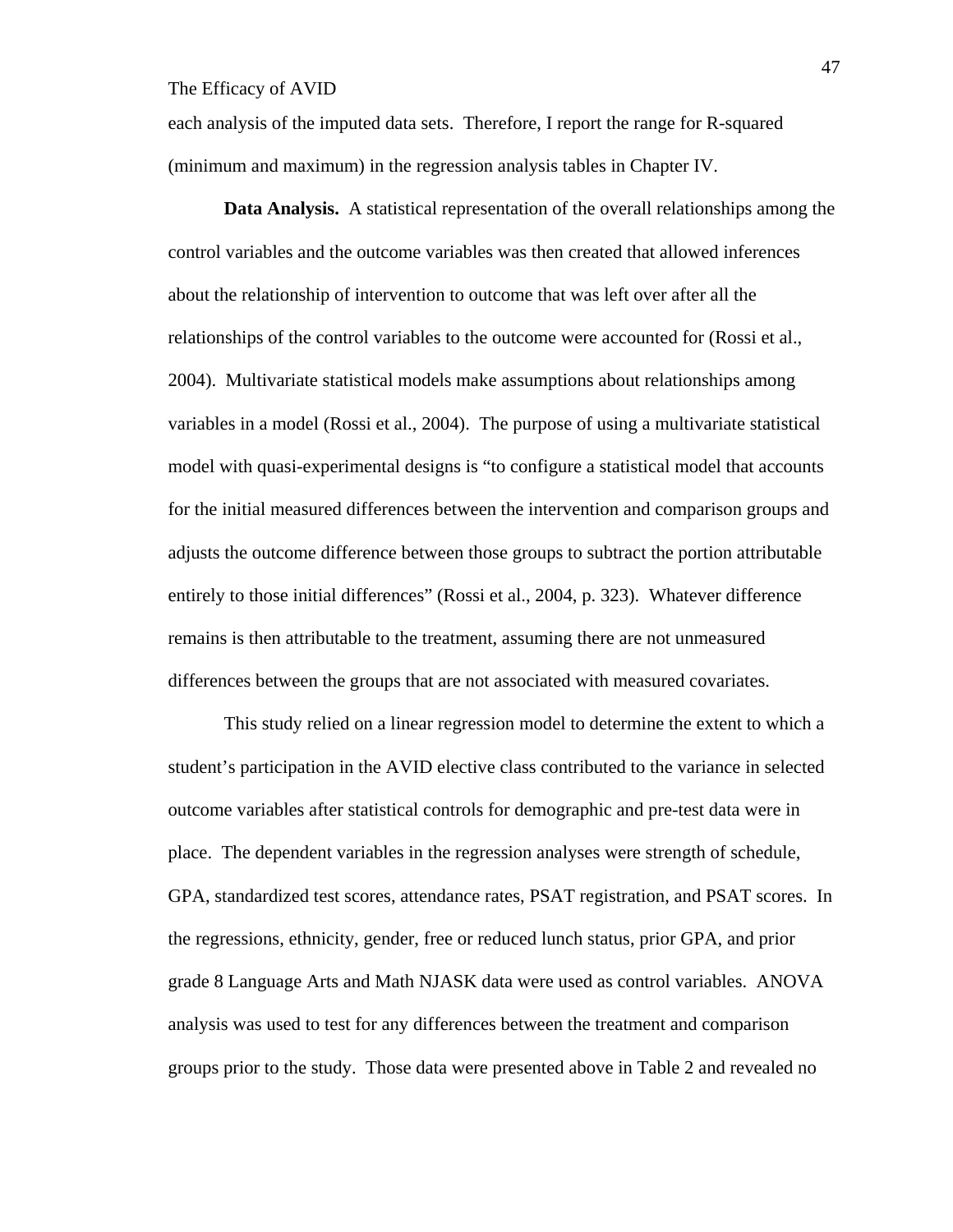statistically significant differences. The general model for all outcome variables in the study was:

Outcome =  $a + b_1AVID + b_2Gender + b_3Ethnicity + b_4F/RLunch + b_5PriorYrGPA$ 

 $+ b_62YrPriorGPA + b_7NJASK8Math + b_8NJASK8LAL + Error$ 

#### **Role of the Researcher**

 As the researcher for this study I should note that I am a practicing administrator at Fairview High School. One of my responsibilities is to serve as the Director of the AVID program. In fulfilling those responsibilities I am an active member of the site team discussed several times in this paper. It is possible that because of this some may perceive a conflict of interest. It should be noted that the intent of this study is not to "prove" anything about AVID at Fairview High School. Rather, as the research question implies, the intent is to discover the effects of AVID at Fairview High School – whether they meet the hopes of the AVID site team or fall short of those hopes.

 This study is designed to be an integrated study of practice. My approach is to serve two distinct roles simultaneously. The first is my role as a researcher. In that role I leave any prior notions about AVID's impact aside and objectively focus on answering the research question given the data identified in the following chapter. My second role is as practitioner. In that role I have met and continue to meet approximately three times each month with the other members of the AVID site team to discuss a variety of issues associated with AVID's implementation at Fairview High School. In this latter role I am a member of team and neither make autonomous decisions regarding AVID's implementation nor make independent judgments about AVID's impact. Rather, the team collaborates and engages in professional discourse to ensure that AVID is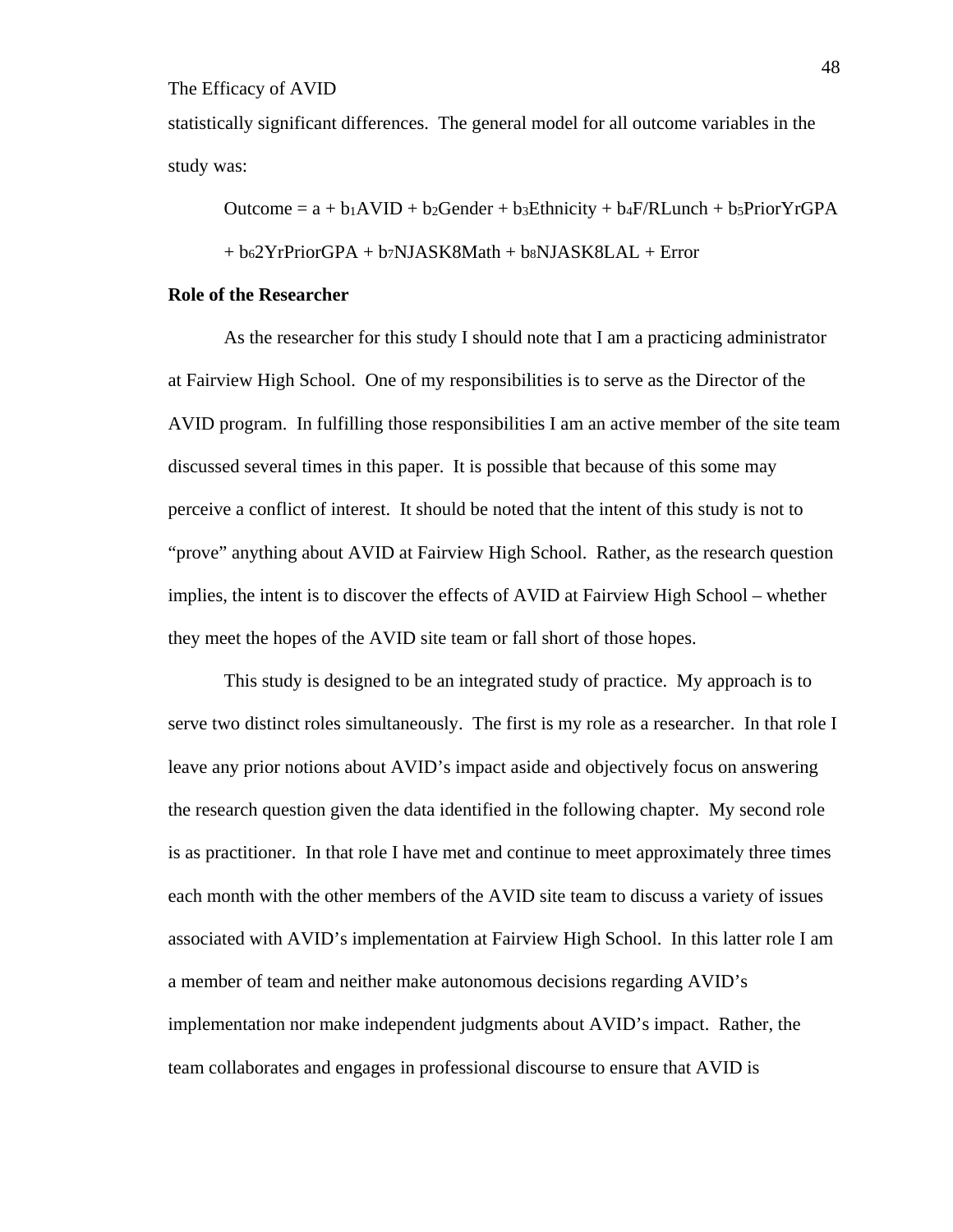implemented with fidelity to the 11 essentials and to establish a collective understanding of what AVID student achievement data means. In this respect, collecting data, analyzing data, and structuring conversations around actionable insights is 'business as usual' at Fairview High School. The primary exceptions to this 'business as usual' understanding is that this study goes beyond what is typical data collection and analysis for practitioners by employing established research methodologies and sophisticated statistical analysis. Because of the complexity of the study design, data that was collected and analyzed by me in my role as researcher was transformed into more accessible descriptive statistics prior to being shared with the AVID site team.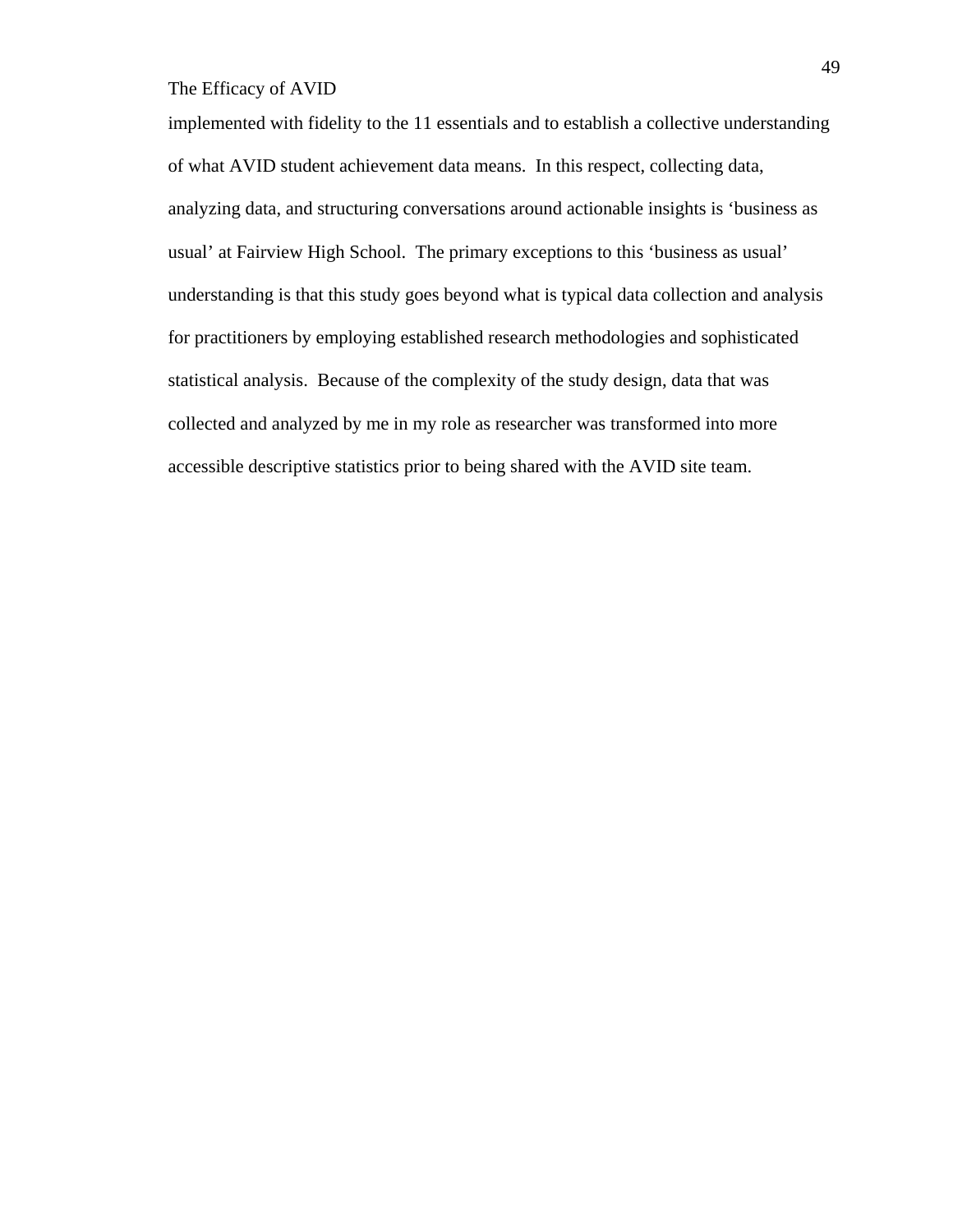#### **CHAPTER IV**

#### **Findings**

Table 4 presents descriptive data comparing the AVID students and the comparison students on outcome measures. Without controlling for any other variables or testing for statistical significance Table 4 shows that AVID students outperformed comparison students on several variables. AVID students on average enrolled in an overall more rigorous schedule with more rigorous courses being taken by AVID students in English, Social Studies, Math, and Science. Comparison students were slightly more likely than AVID students to take a rigorous elective course. Grade 11 AVID students scored better than comparison students on both the Math and Language Arts sections of the HSPA. AVID students also scored higher than comparison students on all sections of the PSAT. Comparison students outperformed AVID students in terms of their attendance accruing an average of 0.7 fewer absences during the 2012-2013 school year. Grade 9 and 10 comparison students performed slightly better than AVID students on their Math and Language Arts standardized tests.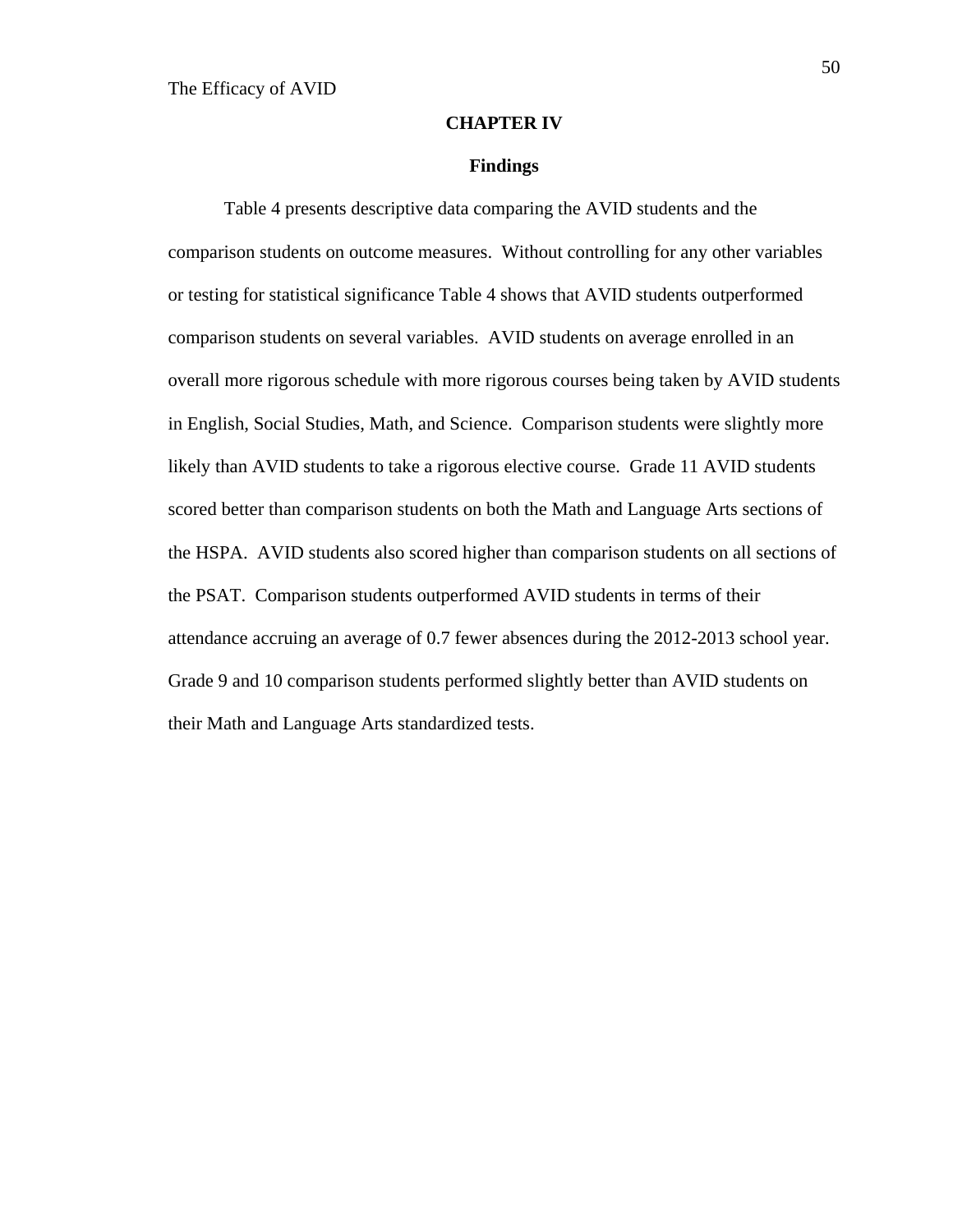|                                     |             |             |         | Std.   |
|-------------------------------------|-------------|-------------|---------|--------|
|                                     |             | $\mathbf N$ | Mean    | Dev.   |
| <b>GPA</b>                          | <b>AVID</b> | 65          | 2.80    | 0.71   |
|                                     | Comparison  | 68          | 2.90    | 0.69   |
| <b>Strength of Schedule Overall</b> | <b>AVID</b> | 67          | 7.96    | 1.46   |
|                                     | Comparison  | 69          | 6.83    | 1.42   |
| English Course Level                | <b>AVID</b> | 66          | 2.20    | 0.40   |
|                                     | Comparison  | 69          | 1.86    | 0.43   |
| <b>Social Studies Course Level</b>  | <b>AVID</b> | 66          | 2.20    | 0.40   |
|                                     | Comparison  | 69          | 1.81    | 0.46   |
| <b>Math Course Level</b>            | <b>AVID</b> | 66          | 1.76    | 0.53   |
|                                     | Comparison  | 69          | 1.48    | 0.53   |
| <b>Science Course Level</b>         | <b>AVID</b> | 66          | 1.89    | 0.40   |
|                                     | Comparison  | 69          | 1.62    | 0.49   |
| <b>Elective Course Level</b>        | <b>AVID</b> | 66          | 0.03    | 0.17   |
|                                     | Comparison  | 69          | 0.06    | 0.24   |
| Attendance (Absences)               | <b>AVID</b> | 65          | 9.28    | 7.81   |
|                                     | Comparison  | 69          | 8.58    | 7.10   |
| <b>HSPA Math Grade 11</b>           | <b>AVID</b> | 22          | 230.23  | 15.61  |
|                                     | Comparison  | 28          | 224.93  | 19.78  |
| <b>HSPA LAL Grade 11</b>            | <b>AVID</b> | 22          | 241.86  | 7.96   |
|                                     | Comparison  | 28          | 235.75  | 15.34  |
| PHA Math Grade 10                   | <b>AVID</b> | 22          | 28.00   | 6.51   |
|                                     | Comparison  | 23          | 29.91   | 4.83   |
| PHA LAL Grade 10                    | <b>AVID</b> | 23          | 42.43   | 7.43   |
|                                     | Comparison  | 23          | 43.52   | 5.95   |
| <b>ACT Math Grade 9</b>             | <b>AVID</b> | 20          | 17.00   | 2.00   |
|                                     | Comparison  | 17          | 17.06   | 1.68   |
| <b>ACT LAL Grade 9</b>              | <b>AVID</b> | 20          | 15.15   | 2.11   |
|                                     | Comparison  | 17          | 15.76   | 1.89   |
| <b>PSAT Participation</b>           | <b>AVID</b> | 46          | 0.74    | 0.44   |
|                                     | Comparison  | 52          | 0.35    | 0.48   |
| <b>PSAT Total</b>                   | <b>AVID</b> | 34          | 1256.18 | 201.04 |
|                                     | Comparison  | 18          | 1240.56 | 179.43 |
| <b>PSAT Reading</b>                 | <b>AVID</b> | 34          | 424.12  | 88.80  |
|                                     | Comparison  | 18          | 418.89  | 73.40  |
| <b>PSAT Writing</b>                 | <b>AVID</b> | 34          | 430.29  | 85.48  |
|                                     | Comparison  | 18          | 427.22  | 68.75  |
| <b>PSAT Math</b>                    | <b>AVID</b> | 34          | 401.76  | 57.29  |
|                                     | Comparison  | 18          | 394.44  | 79.57  |

# Descriptive Statistics Comparing Groups on Outcome Measures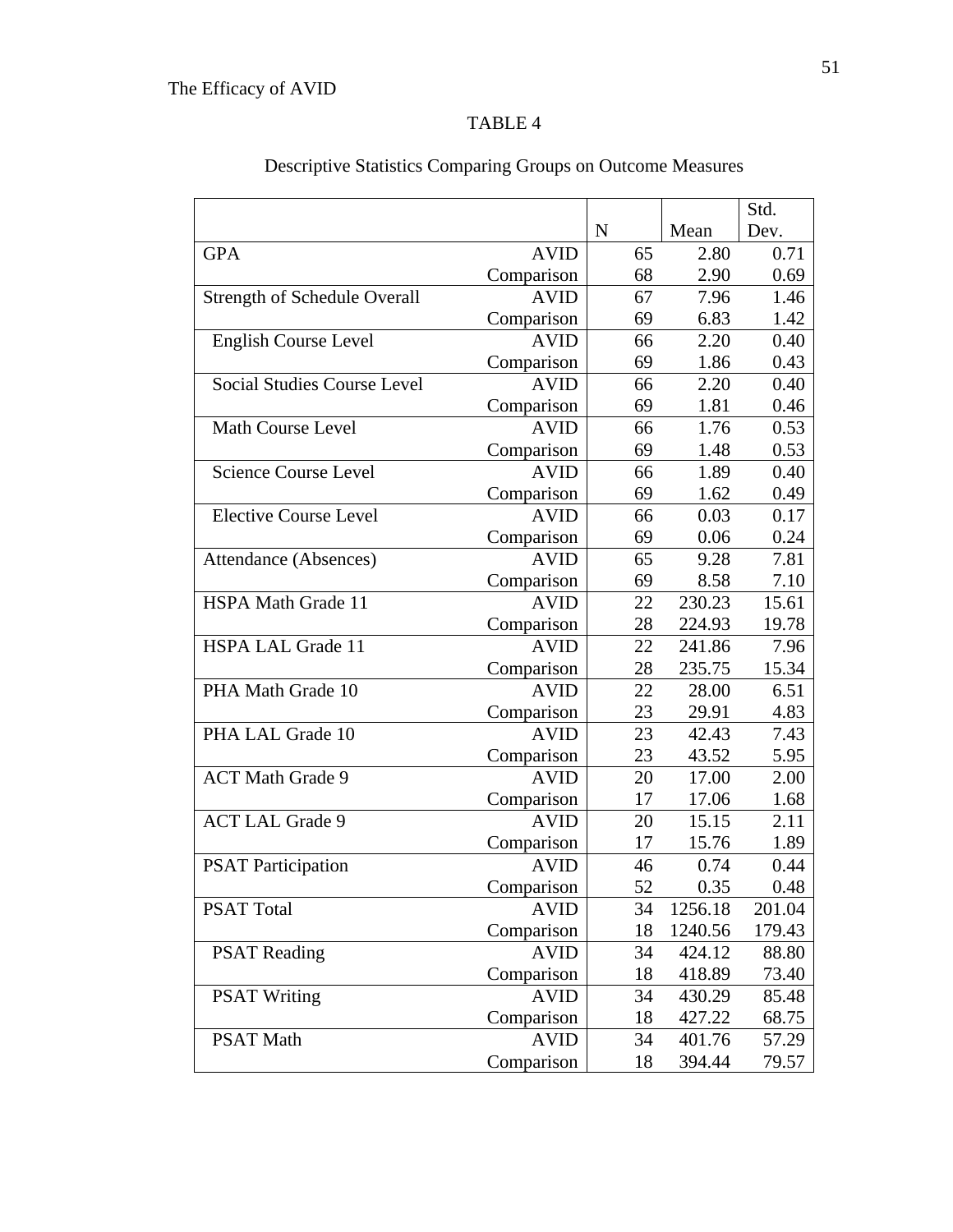Despite the encouraging picture presented in Table 4 regarding AVID's effect on the outcome measures in the study, a true estimate of AVID's impact must go beyond the descriptive statistics and be grounded in inferential statistics that control for other variables and indicate the level of significance of measurable effects. Table 5 presents a summary of AVID's effects with respect to the outcome measures in this study after statistical controls were included in the regression model described in the preceding chapter. Table 5 shows that AVID's estimated impact was statistically significant on 4 of 13 outcome measures. There was a statistically significant direct relationship between participation in AVID and the strength of a student's schedule, student performance on the grade 11 Language Arts section of the HSPA, and participation in the PSAT. There was a statistically significant inverse relationship between participation in AVID and GPA. The sections that follow present the regression summaries for each outcome variable in greater detail.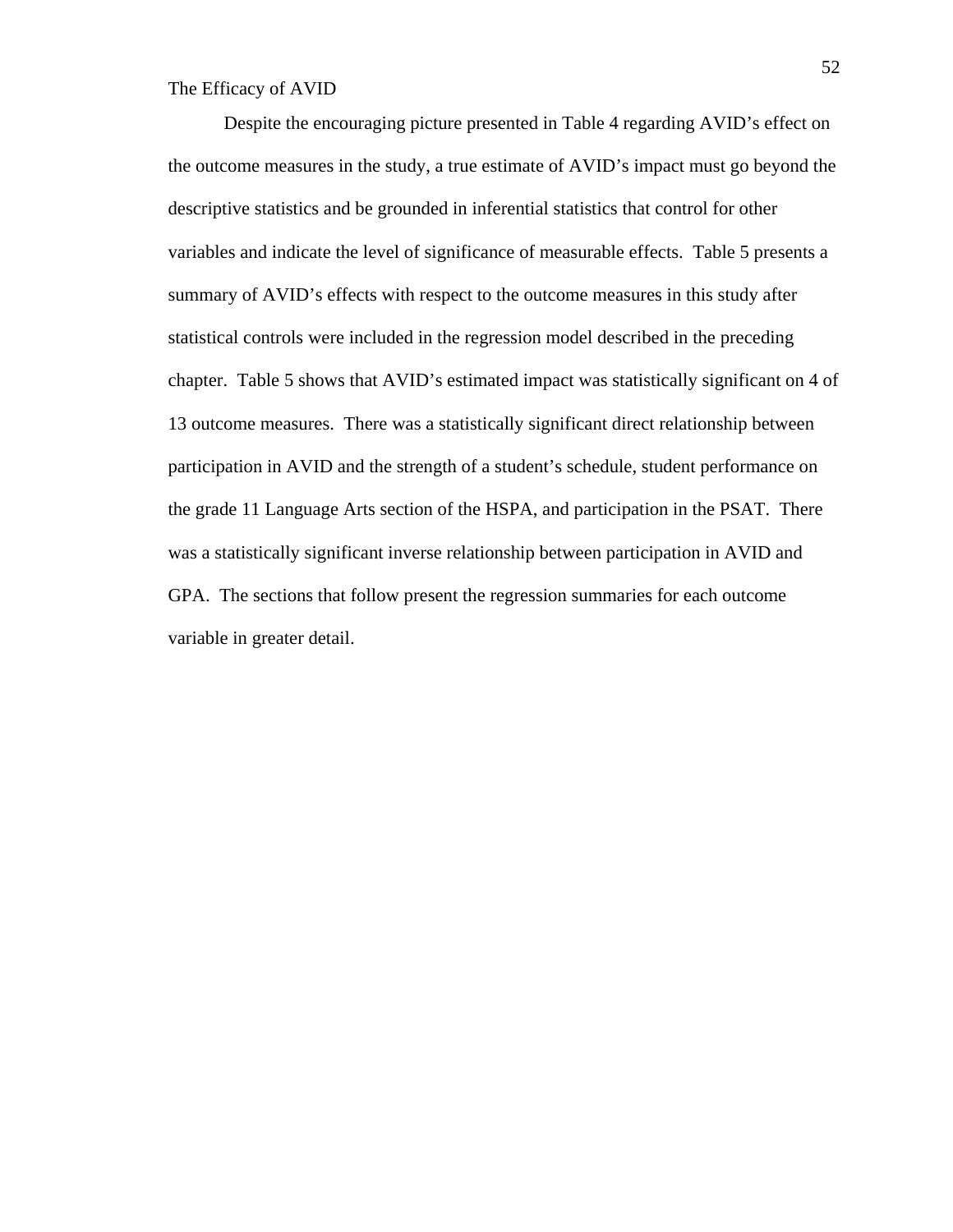|                                       |              | Effect      |     |
|---------------------------------------|--------------|-------------|-----|
|                                       | B            | <b>Size</b> | N   |
| <b>GPA</b>                            | $-0.183^{+}$ | $-0.261$    | 133 |
| Strength of Schedule                  | $1.065**$    | 0.689       | 136 |
| Attendance (Absences)                 | 0.980        | 0.132       | 134 |
| HSPA Math (Grade 11)                  | $-0.439$     | $-0.024$    | 50  |
| HSPA LAL (Grade 11)                   | $7.191+$     | 0.558       | 50  |
| PHA Math (Grade 10)                   | $-1.326$     | $-0.231$    | 45  |
| PHA LAL (Grade 10)                    | $-1.155$     | $-0.173$    | 46  |
| ACT Math (Grade 9)                    | $-0.386$     | $-0.211$    | 37  |
| <b>ACT LAL (Grade9)</b>               | $-0.318$     | $-0.158$    | 37  |
| Standardized Score Math (Grades 9-11) | $-0.059$     | $-0.060$    | 136 |
| Standardized Score LAL (Grades 9-11)  | $-0.025$     | $-0.025$    | 136 |
| PSAT Participation (Grades 10 & 11)   | $0.383**$    | 0.763       | 98  |
| PSAT Scores (Grades 10 & 11)          | $-4.149$     | $-0.022$    | 52  |

#### Summary of AVID's Effect on Outcome Variables

NOTE: + Significant at the .10 level

\* Significant at the .05 level

\*\*Significant at the .01 level

## **Finding 1: Strength of Schedule**

 Table 6 shows that the difference in the strength of student schedules between those in AVID and those in the comparison group was statistically significant with a p value of less than .001. The B of 1.065 indicates that it is estimated with statistical confidence that AVID students enrolled in a more rigorous course of study than comparison students after controlling for the independent variables in the model. The effect size of 0.689 indicates that not only was a student's participation in AVID significant in terms of its predictive value of a student's strength of schedule but that the size of the effect was relatively large.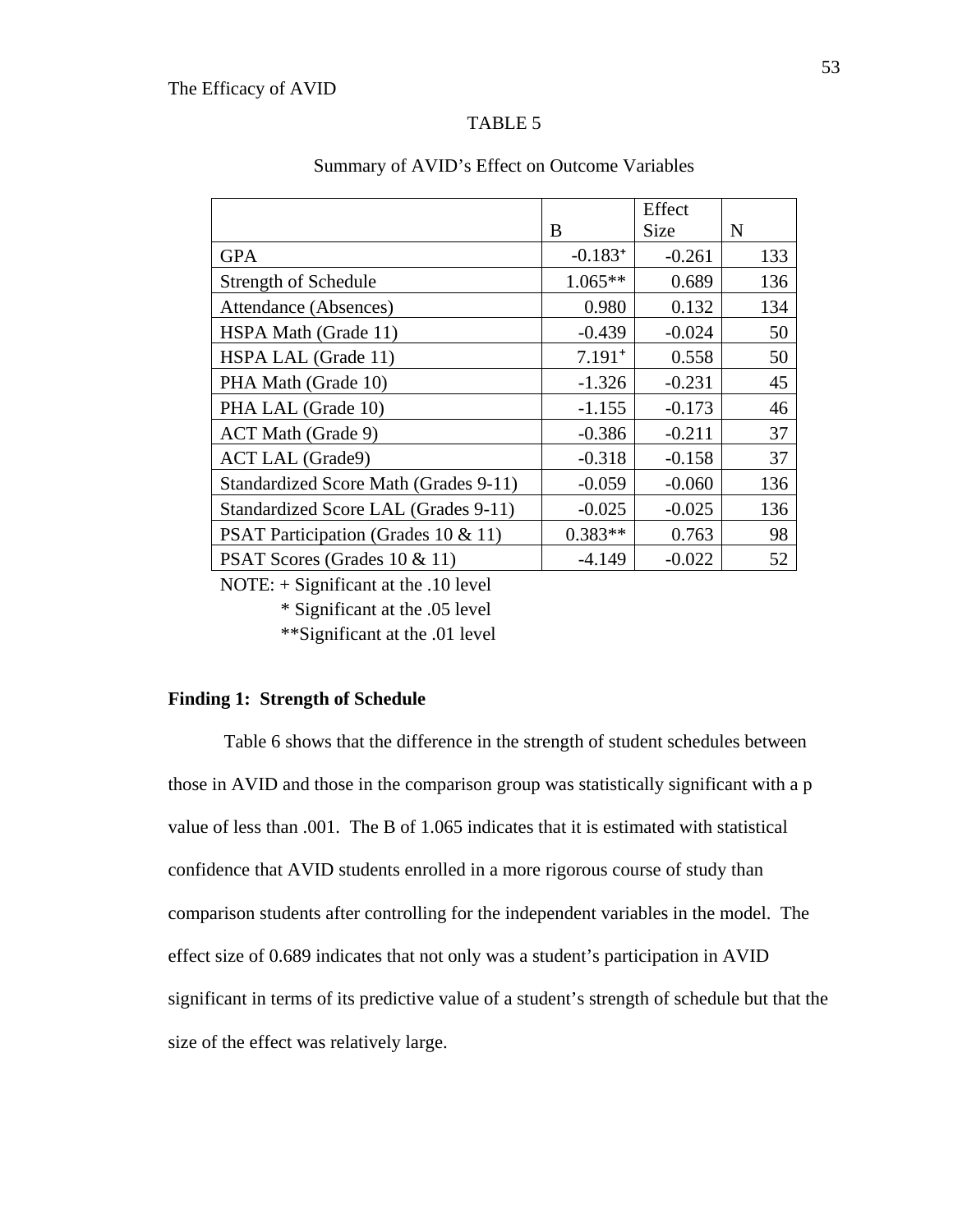|                           |          | Std.  |          |       | Effect   |
|---------------------------|----------|-------|----------|-------|----------|
| Strength of Schedule      | B        | Error | t        | Sig.  | Size     |
| <b>AVID</b> or Comparison | 1.065    | 0.226 | 4.711    | 0.000 | 0.689    |
| Gender                    | $-0.309$ | 0.234 | $-1.320$ | 0.187 | $-0.200$ |
| Ethnicity                 | 0.374    | 0.262 | 1.430    | 0.153 | 0.242    |
| Free or Reduced Lunch     | $-0.511$ | 0.281 | $-1.818$ | 0.069 | $-0.331$ |
| <b>GPA</b> Year Prior     | 0.116    | 0.220 | 0.526    | 0.599 | 0.075    |
| <b>GPA 2 Years Prior</b>  | 1.016    | 0.265 | 3.828    | 0.000 | 0.658    |
| NJASK8 Math               | 0.014    | 0.005 | 2.752    | 0.006 | 0.009    |
| <b>NJASK8 LAL</b>         | 0.007    | 0.008 | 0.884    | 0.377 | 0.005    |

# Strength of Schedule Regression Summary

Notes:  $R^2 = (.371 - .390)$ , n=136

# **Finding 2: GPA**

Table 7 shows that there was a statistically significant inverse relationship between participation in AVID and GPA. This relationship is certainly not an intended effect of AVID and its implications are discussed in the next chapter. Gender and the prior year GPA were also significantly related to student GPA.

# TABLE 7

# GPA Regression Summary

|                           |          | Std.  |          |       | Effect      |
|---------------------------|----------|-------|----------|-------|-------------|
| <b>GPA</b>                | B        | Error | t        | Sig.  | <b>Size</b> |
| <b>AVID</b> or Comparison | $-0.183$ | 0.099 | $-1.841$ | 0.066 | $-0.261$    |
| Gender                    | $-0.259$ | 0.105 | $-2.475$ | 0.013 | $-0.369$    |
| Ethnicity                 | $-0.115$ | 0.116 | $-0.986$ | 0.324 | $-0.164$    |
| Free or Reduced Lunch     | 0.072    | 0.125 | 0.578    | 0.563 | 0.103       |
| <b>GPA</b> Year Prior     | 0.585    | 0.095 | 6.132    | 0.000 | 0.833       |
| <b>GPA 2 Years Prior</b>  | 0.185    | 0.117 | 0.159    | 0.113 | 0.264       |
| NJASK8 Math               | 0.004    | 0.002 | 1.568    | 0.117 | 0.006       |
| NJASK8 LAL                | 0.006    | 0.003 | 1.660    | 0.097 | 0.009       |

Notes:  $R^2 = (.417-.426), n=133$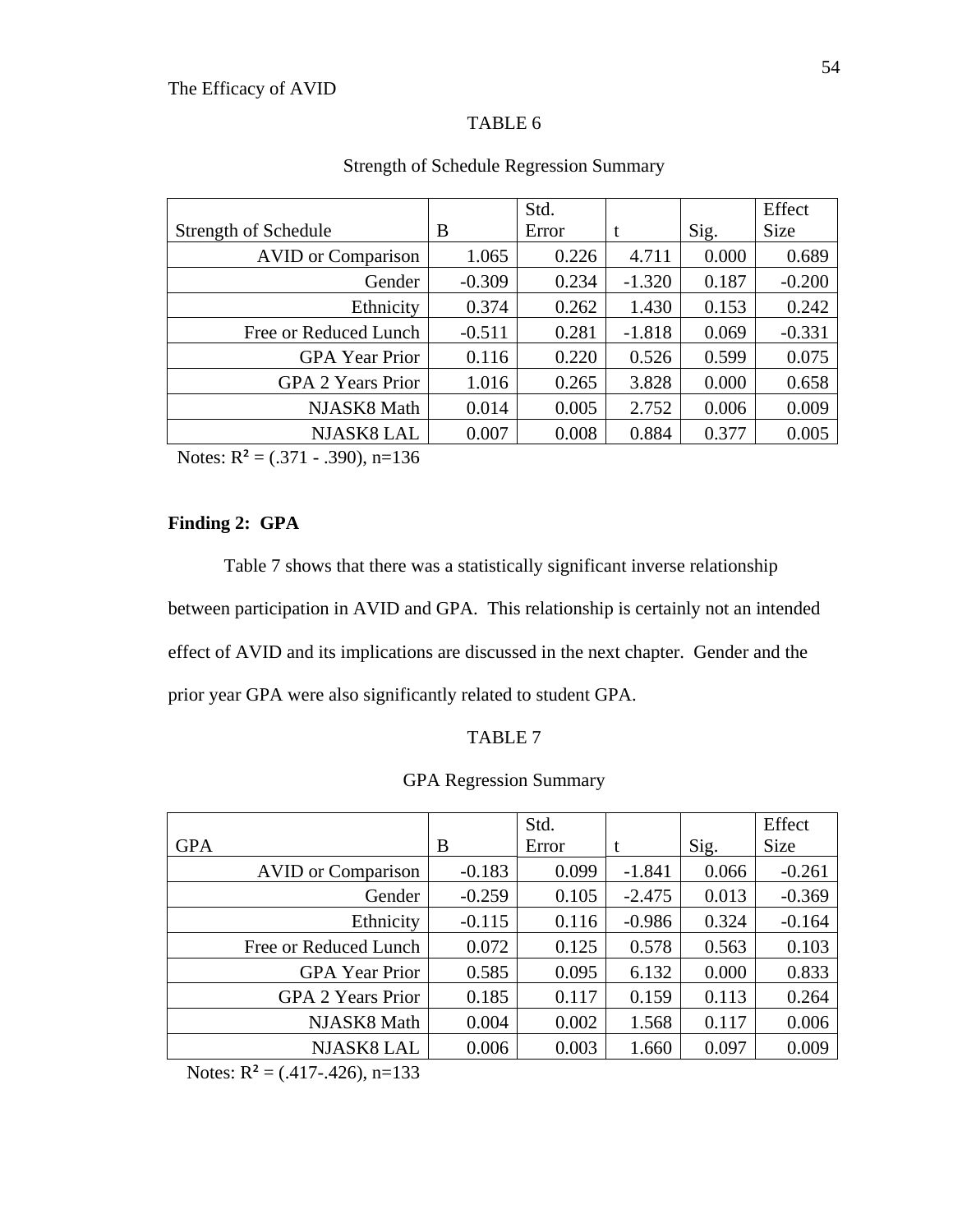#### **Finding 3: Attendance**

 The analysis revealed no statistically significant relationship between a student's participation in AVID and the number of days a student was absent from school in the 2012-2013 school year. A variable in the model that was a significant predictor of student attendance was student GPA the year prior to the study. There was an inverse relationship between student GPAs the year prior to the study and the number of absences a student accrued the subsequent school year. Also significant (at a p value of less than 0.10) was whether or not a student was on free or reduced price lunch. Students on free or reduced price lunch were absent nearly three days more than their peers after controlling for the other variables in the model.

#### TABLE 8

|                           |          | Std.  |          |       | Effect      |
|---------------------------|----------|-------|----------|-------|-------------|
| Attendance (Absences)     | B        | Error | t        | Sig.  | <b>Size</b> |
| <b>AVID</b> or Comparison | 0.980    | 1.307 | 0.750    | 0.453 | 0.132       |
| Gender                    | $-1.857$ | 1.379 | $-1.346$ | 0.178 | $-0.250$    |
| Ethnicity                 | $-1.474$ | 1.537 | $-0.959$ | 0.338 | $-0.198$    |
| Free or Reduced Lunch     | 2.811    | 1.650 | 1.704    | 0.088 | 0.378       |
| <b>GPA</b> Year Prior     | $-3.224$ | 1.266 | $-2.546$ | 0.011 | $-0.434$    |
| <b>GPA 2 Years Prior</b>  | $-0.204$ | 1.536 | $-0.133$ | 0.895 | $-0.027$    |
| NJASK8 Math               | 0.010    | 0.030 | 0.319    | 0.750 | 0.001       |
| <b>NJASK8 LAL</b>         | 0.016    | 0.044 | 0.361    | 0.718 | 0.002       |

Attendance Regression Summary

Notes:  $R^2 = (.086-.090)$ , n=134

#### **Finding 4: Standardized Test Scores**

Each of the three grade levels that had an AVID elective class in the 2012-2013 school year completed standardized assessments in Math and Language Arts. Because each of the grade levels completed a unique standardized assessment, the Math and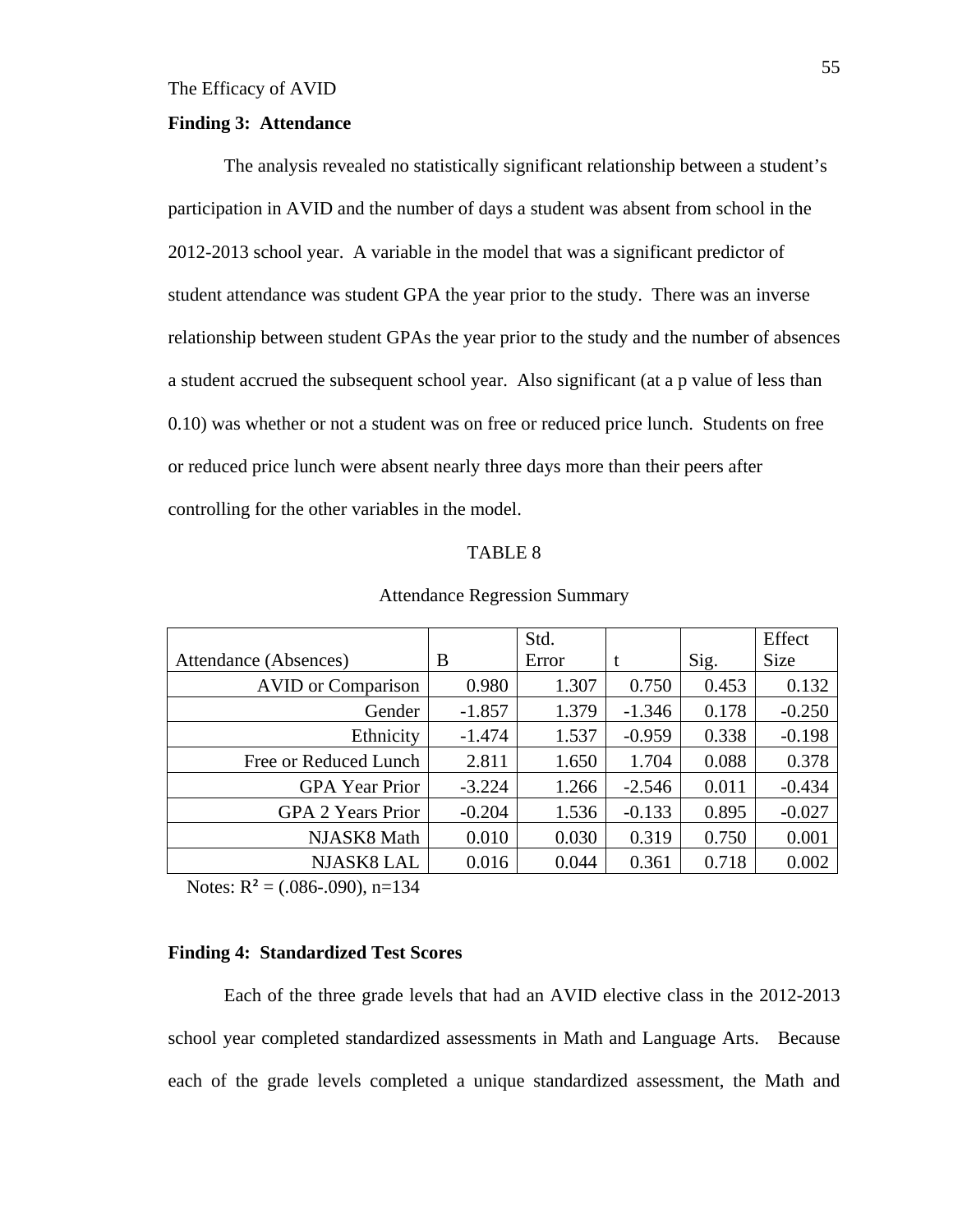Language Arts assessment data was initially analyzed separately for each grade level for this study and was later transformed to z scores so that the data could be pooled together in a single analysis.

**Grade 11 HSPA.** Grade 11 students completed the New Jersey High School Proficiency Assessment (HSPA) in Math and Language Arts. The regression data demonstrates that there was not a significant difference in the performance of AVID students and the comparison students on the Math section of the HSPA. A significant predictor of grade 11 HSPA Math performance in the model was grade eight NJASK Math performance. Also significant (at a p value of less than 0.10) was the relationship between gender and Math HSPA performance. Male students performed significantly better than female students in the sample with an effect size of 0.425.

#### TABLE 9

|                           |          | Std.  |          |       | Effect      |
|---------------------------|----------|-------|----------|-------|-------------|
| HSPA Math (Grade 11)      | B        | Error | t        | Sig.  | <b>Size</b> |
| <b>AVID</b> or Comparison | $-0.439$ | 5.084 | $-0.086$ | 0.931 | $-0.024$    |
| Gender                    | 7.685    | 4.466 | 1.721    | 0.085 | 0.425       |
| Ethnicity                 | 2.185    | 5.711 | 3.830    | 0.702 | 0.121       |
| Free or Reduced Lunch     | $-1.068$ | 6.102 | $-0.175$ | 0.861 | $-0.059$    |
| <b>GPA</b> Year Prior     | 6.732    | 6.249 | 1.077    | 0.282 | 0.372       |
| <b>GPA 2 Years Prior</b>  | $-1.599$ | 7.756 | $-0.206$ | 0.838 | $-0.088$    |
| NJASK8 Math               | 0.307    | 0.101 | 3.051    | 0.003 | 0.017       |
| NJASK8 LAL                | 0.239    | 0.168 | 1.421    | 0.167 | 0.013       |

#### Math HSPA Regression Summary

Notes:  $R^2 = (.470-.567)$ , n=50

 With respect to the analysis of the Language Arts HSPA data Table 10 below demonstrates that there was a significant difference (at a p value of less than 0.10) in the performance of AVID students and the comparison students on the Language Arts section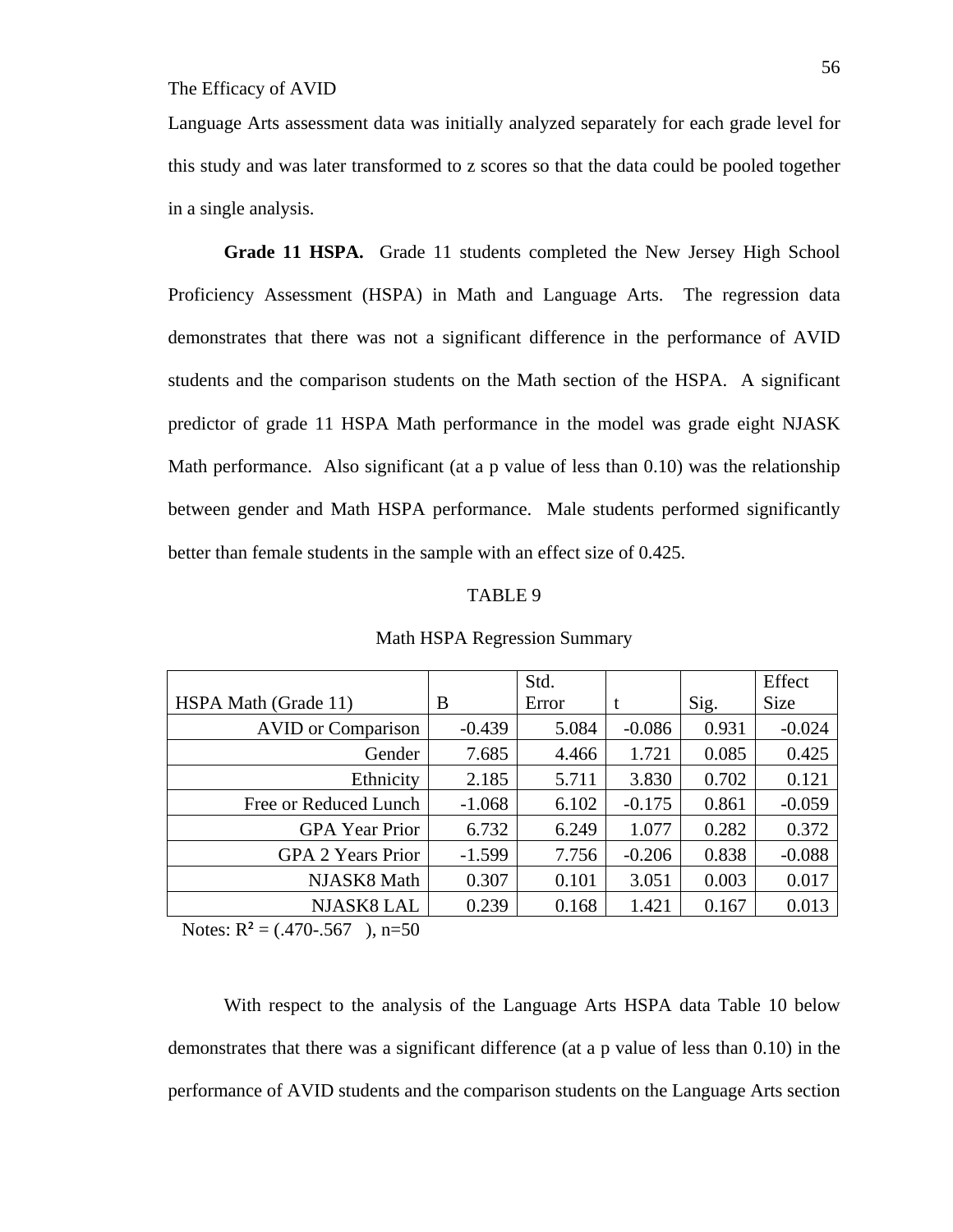of the HSPA. The effect size of this difference demonstrates that AVID students outperformed comparison students by just over one half of a standard deviation. Other significant predictors of grade 11 HSPA Language Arts performance in the model were grade eight NJASK Language Arts performance (at a p value of less than 0.10) and whether or not a student was on free or reduced lunch. Regarding the latter, students on free or reduced lunch scored lower than their peers with an effect size of 0.835 indicating a large effect.

#### TABLE 10

|                           |           | Std.  |          |       | Effect      |
|---------------------------|-----------|-------|----------|-------|-------------|
| HSPA LAL (Grade 11)       | B         | Error | t        | Sig.  | <b>Size</b> |
| <b>AVID</b> or Comparison | 7.191     | 3.713 | 1.937    | 0.053 | 0.558       |
| Gender                    | $-0.935$  | 3.494 | $-0.268$ | 0.789 | $-0.073$    |
| Ethnicity                 | 2.962     | 4.311 | 0.687    | 0.492 | 0.230       |
| Free or Reduced Lunch     | $-10.768$ | 4.768 | $-2.258$ | 0.024 | $-0.835$    |
| <b>GPA</b> Year Prior     | $-2.127$  | 4.774 | $-0.446$ | 0.656 | $-0.165$    |
| <b>GPA 2 Years Prior</b>  | $-1.427$  | 4.989 | $-0.286$ | 0.775 | $-0.111$    |
| NJASK8 Math               | 0.077     | 0.073 | 1.062    | 0.288 | 0.006       |
| NJASK8 LAL                | 0.179     | 0.105 | 1.716    | 0.086 | 0.014       |

# Language Arts HSPA Regression Summary

Notes:  $R^2 = (.382-.441)$ , n=50

 **Grade 10 Local Standardized Assessment (PHA).** Grade 10 students at FHS completed the local Pre-HSPA Assessment (PHA) in Math and Language Arts. Table 11 shows the results of the regression for the Math PHA. Participation in AVID was not a significant predictor of student performance on the Math PHA. The only significant predictor of Math PHA performance in the model was the grade eight NJASK Math score. Grade eight NJASK Math was highly significant as a predictor however the effect size was practically meaningless.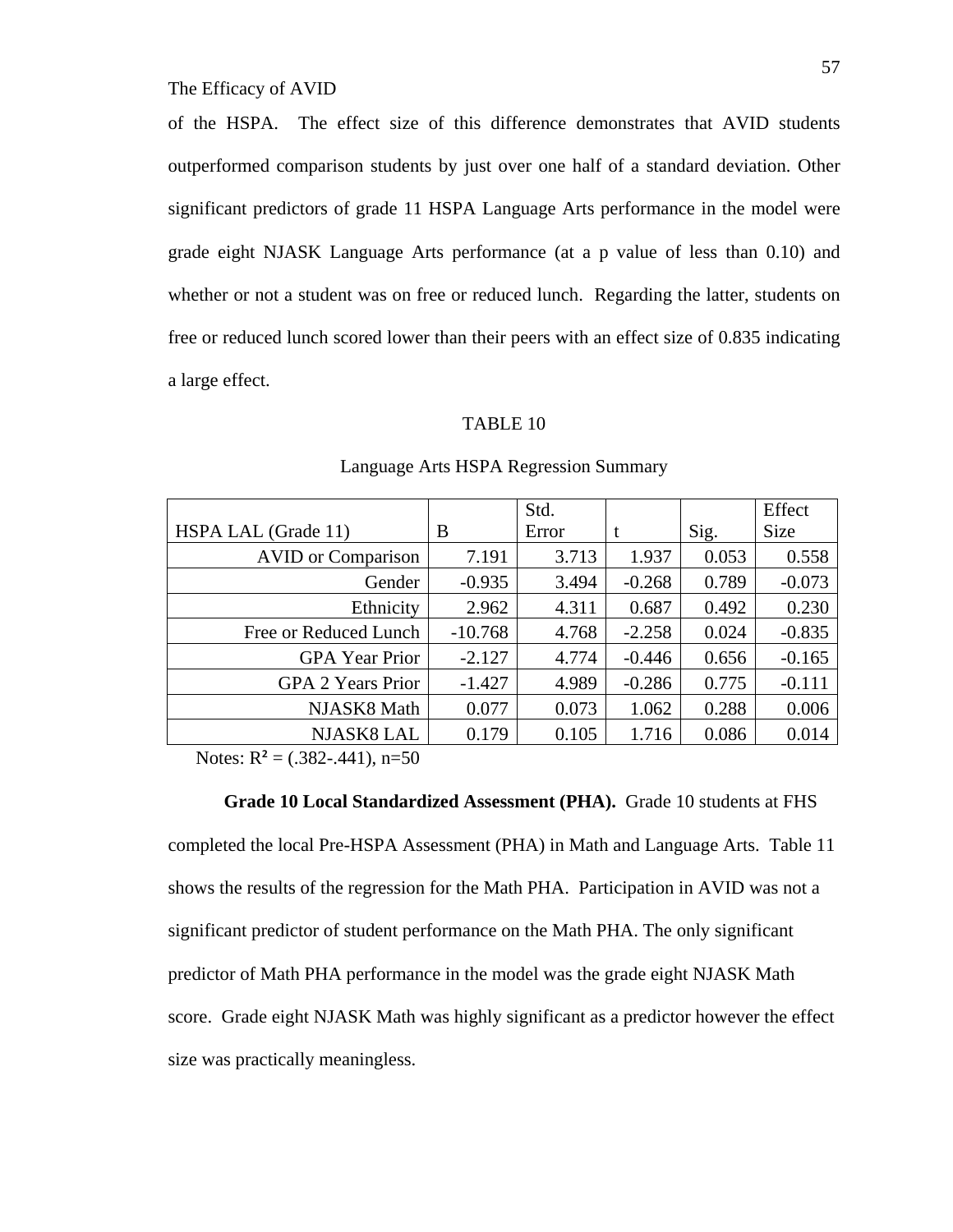|                           |          | Std.  |          |       | Effect      |
|---------------------------|----------|-------|----------|-------|-------------|
| PHA Math (Grade 10)       | B        | Error | t        | Sig.  | <b>Size</b> |
| <b>AVID</b> or Comparison | $-1.326$ | 1.466 | $-0.904$ | 0.368 | $-0.231$    |
| Gender                    | 0.603    | 1.714 | 0.352    | 0.725 | 0.105       |
| Ethnicity                 | $-0.061$ | 1.563 | $-0.039$ | 0.969 | $-0.011$    |
| Free or Reduced Lunch     | $-0.455$ | 1.783 | $-0.255$ | 0.799 | $-0.079$    |
| <b>GPA</b> Year Prior     | $-0.976$ | 1.425 | $-0.685$ | 0.496 | $-0.170$    |
| <b>GPA 2 Years Prior</b>  | 0.988    | 1.813 | 0.545    | 0.587 | 0.172       |
| NJASK8 Math               | 0.169    | 0.042 | 4.026    | 0.000 | 0.029       |
| <b>NJASK8 LAL</b>         | 0.005    | 0.044 | 0.125    | 0.900 | 0.001       |

#### PHA Math Regression Summary

Notes:  $R^2 = (.470-.644)$ , n=45

Table 12 shows that participation in AVID was not a significant predictor of student performance on the LAL PHA. The only significant predictor of LAL PHA performance in the model was the grade eight NJASK LAL score. Like the relationship with grade eight NJASK Math and grade 10 PHA Math described above, despite the statistically significant relationship the effect size of 0.027 makes this relationship practically meaningless.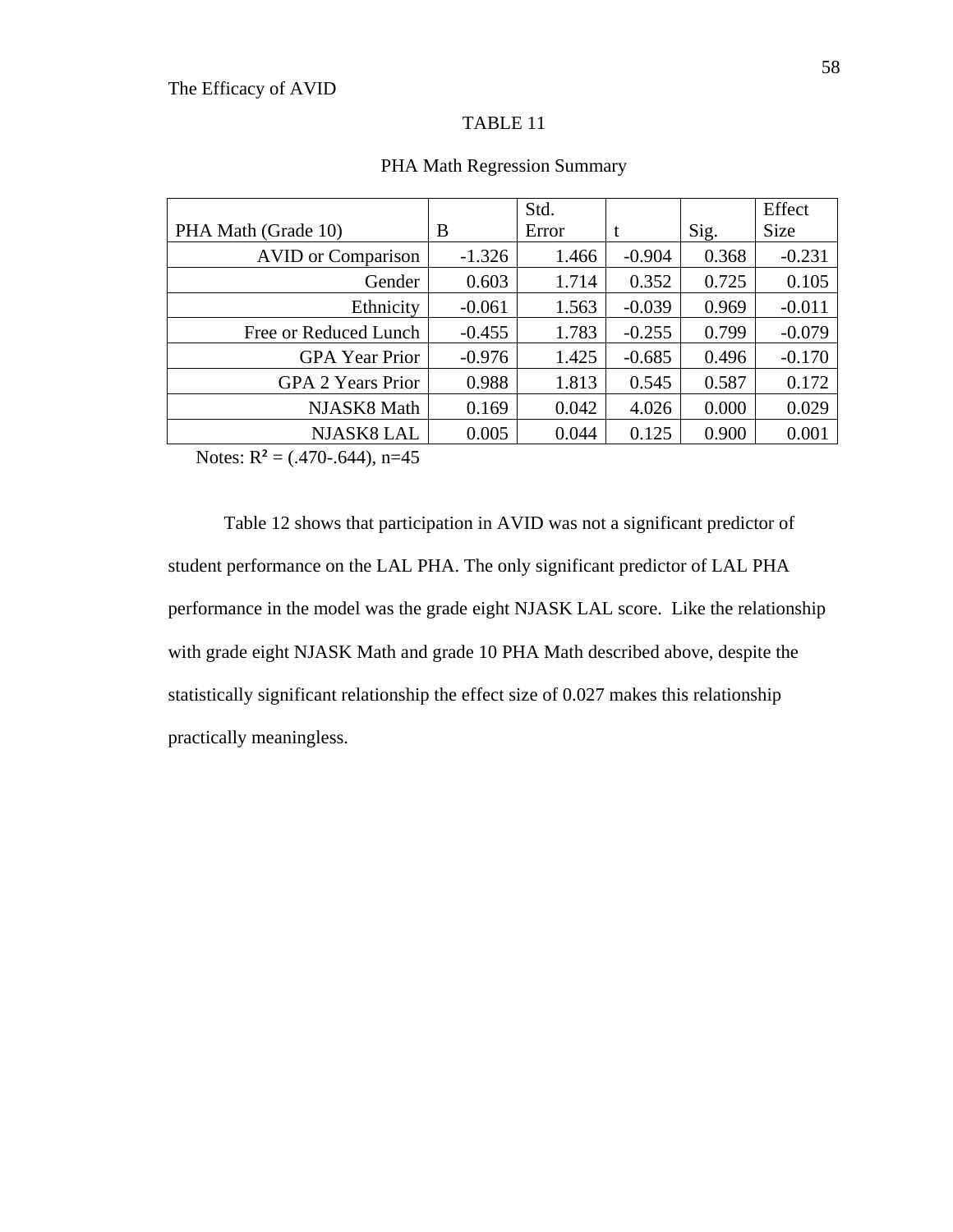|                           |          | Std.  |          |       | Effect      |
|---------------------------|----------|-------|----------|-------|-------------|
| PHA LAL (Grade 10)        | B        | Error | t        | Sig.  | <b>Size</b> |
| <b>AVID</b> or Comparison | $-1.155$ | 1.851 | $-0.624$ | 0.533 | $-0.173$    |
| Gender                    | 2.931    | 2.207 | 1.328    | 0.184 | 0.439       |
| Ethnicity                 | $-2.985$ | 2.118 | $-1.409$ | 0.159 | $-0.447$    |
| Free or Reduced Lunch     | $-0.249$ | 2.355 | $-0.106$ | 0.916 | $-0.037$    |
| <b>GPA</b> Year Prior     | $-1.386$ | 1.746 | $-0.794$ | 0.428 | $-0.208$    |
| <b>GPA 2 Years Prior</b>  | 1.069    | 2.270 | 0.471    | 0.638 | 0.160       |
| NJASK8 Math               | 0.045    | 0.048 | 0.934    | 0.351 | 0.007       |
| <b>NJASK8 LAL</b>         | 0.181    | 0.059 | 3.045    | 0.002 | 0.027       |

#### PHA LAL Regression Summary

Notes:  $R^2 = (.371-.420)$ , n=46

**Grade 9 ACT.** The grade nine students took the ACT Explore assessment in Math and Language Arts. Table 13 shows that regarding the Math assessment, the difference between AVID and comparison student scores was not significant. Once again the only significant predictor of student performance on the Math standardized assessment was the grade eight NJASK Math standardized assessment that students completed approximately one year prior to the ACT.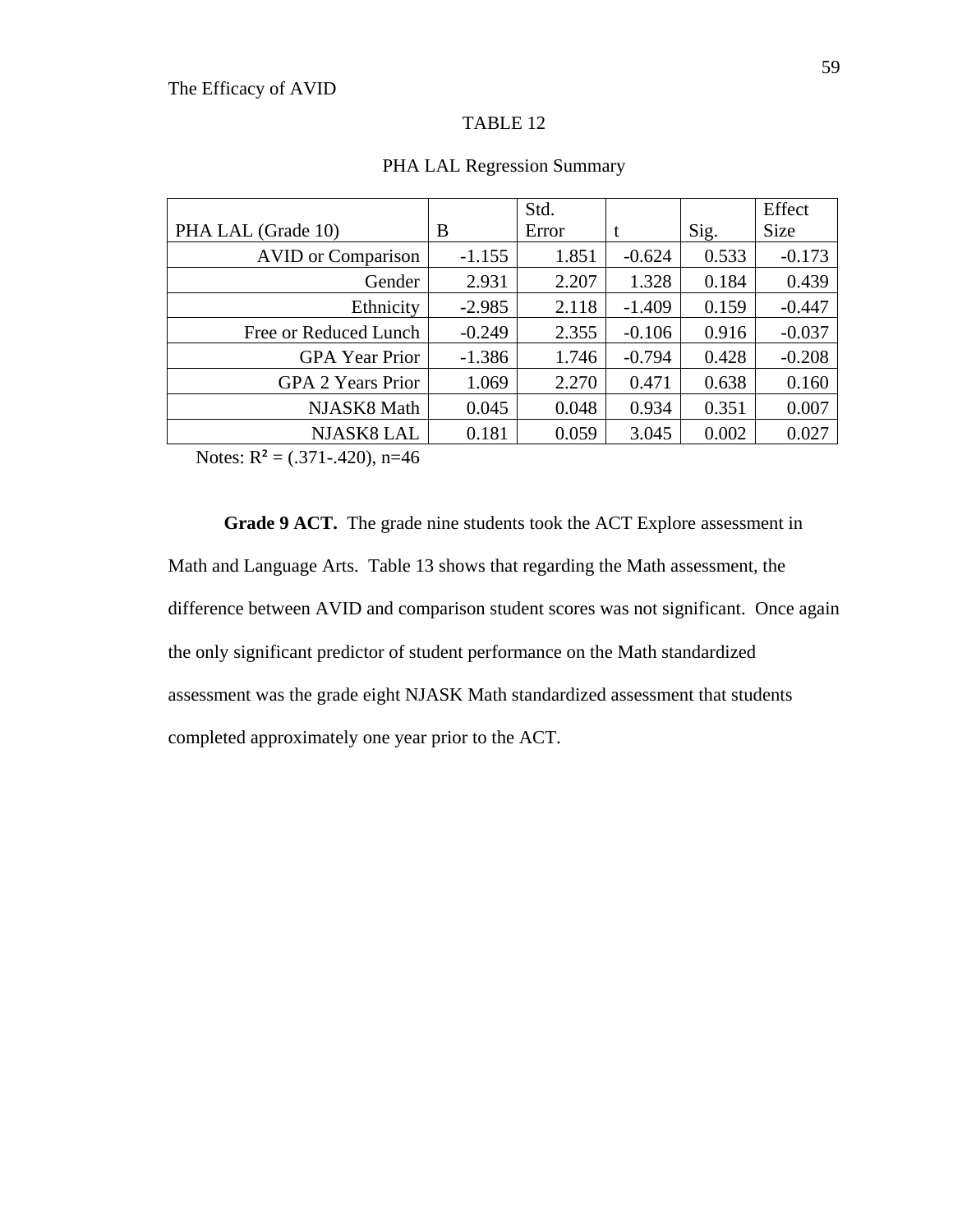|                           |          | Std.  |          |       | Effect   |
|---------------------------|----------|-------|----------|-------|----------|
| ACT Math (Grade 9)        | B        | Error | t        | Sig.  | Size     |
| <b>AVID</b> or Comparison | $-0.386$ | 0.533 | $-0.724$ | 0.469 | $-0.211$ |
| Gender                    | $-0.013$ | 0.579 | $-0.023$ | 0.982 | $-0.007$ |
| Ethnicity                 | $-0.472$ | 0.679 | $-0.695$ | 0.487 | $-0.258$ |
| Free or Reduced Lunch     | $-0.715$ | 0.643 | $-1.113$ | 0.266 | $-0.390$ |
| <b>GPA</b> Year Prior     | $-0.379$ | 0.719 | $-0.528$ | 0.598 | $-0.207$ |
| <b>GPA 2 Years Prior</b>  | $-0.067$ | 0.791 | $-0.084$ | 0.933 | $-0.037$ |
| NJASK8 Math               | 0.060    | 0.015 | 3.982    | 0.000 | 0.033    |
| <b>NJASK8 LAL</b>         | $-0.030$ | 0.023 | $-1.288$ | 0.198 | $-0.016$ |

## Math ACT Regression Summary

Notes:  $R^2 = .472$ , n=37

 With respect to grade nine student performance on the ACT Language Arts assessment, Table 14 shows that the relationship between a student's participation in the AVID program and their performance on the ACT grade nine assessment was not significant. There were no significant predictors of grade nine LAL performance in the model. That the grade eight NJASK LAL assessment was not a significant predictor of the grade nine ACT Language Arts assessment is interesting and is revisited in chapter 5.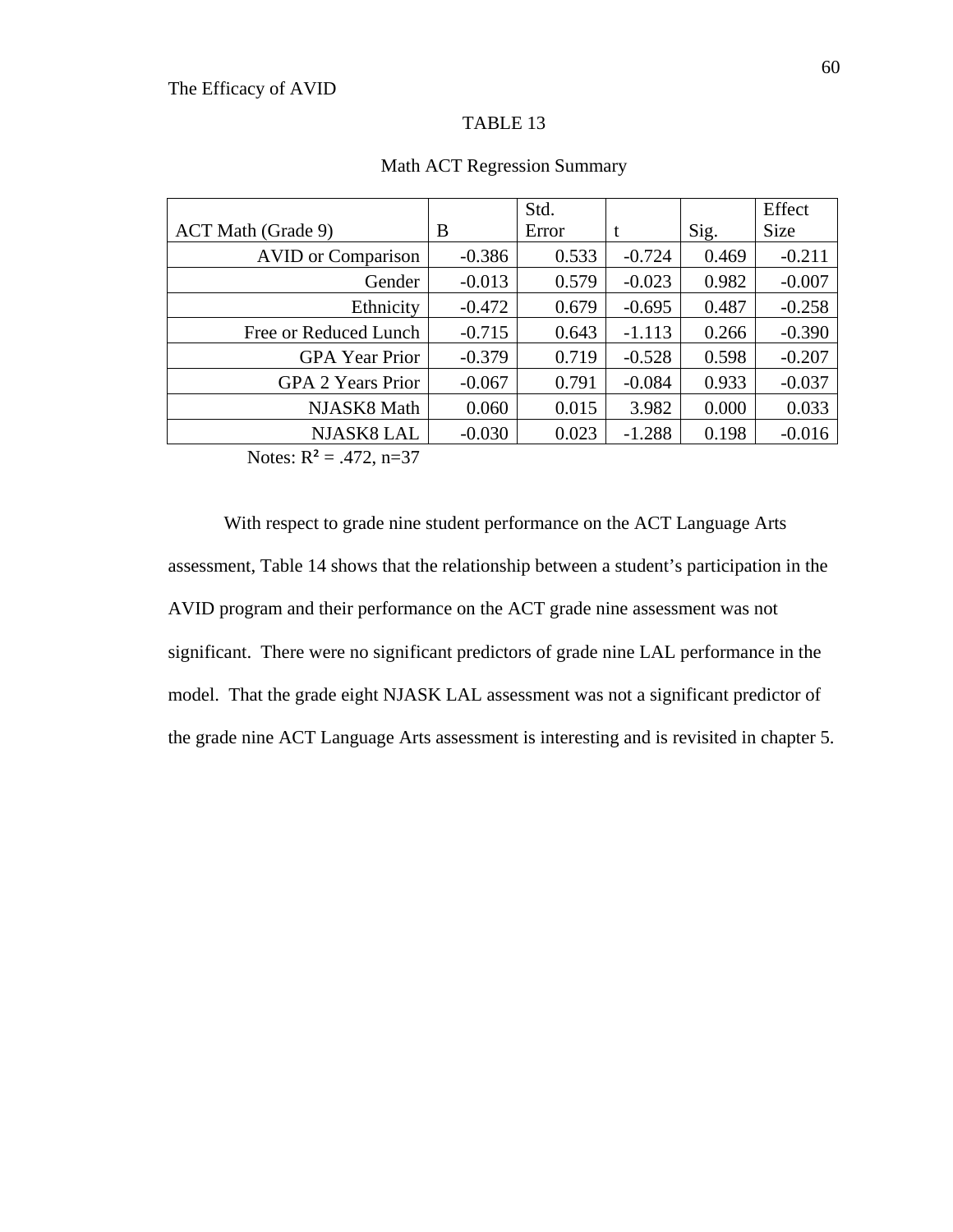|                           |          | Std.  |          |       | Effect      |
|---------------------------|----------|-------|----------|-------|-------------|
| <b>ACT LAL (Grade9)</b>   | B        | Error | t        | Sig.  | <b>Size</b> |
| <b>AVID</b> or Comparison | $-0.318$ | 0.739 | $-0.430$ | 0.667 | $-0.158$    |
| Gender                    | 0.383    | 0.803 | 0.477    | 0.633 | 0.191       |
| Ethnicity                 | $-0.966$ | 0.942 | $-1.025$ | 0.305 | $-0.481$    |
| Free or Reduced Lunch     | $-0.280$ | 0.891 | $-0.315$ | 0.753 | $-0.140$    |
| <b>GPA</b> Year Prior     | 0.767    | 0.997 | 0.769    | 0.442 | 0.382       |
| <b>GPA 2 Years Prior</b>  | 0.965    | 1.097 | 0.880    | 0.379 | 0.481       |
| NJASK8 Math               | 0.009    | 0.021 | 0.419    | 0.675 | 0.004       |
| <b>NJASK8 LAL</b>         | $-0.013$ | 0.032 | $-0.406$ | 0.685 | $-0.006$    |

#### LAL ACT Regression Summary

Notes:  $R^2 = .154$ , n=37

**Grade 9-11 Standardized Test Scores Using Z Score.** An alternative means of estimating AVID's effect on student performance on Math and Language Arts test scores was to standardized the student scores from the grade level specific assessments using the z-score calculation tool in SPSS to transform raw scores based on a mean of 0 and a standard deviation of 1. Table 15 shows the regression results for the Math standardized test scores using the z scores for grades 9-11. There was no statistically significant relationship between AVID and the Math standardized test scores for grades 9-11. The NJASK grade eight Math scores were significant predictors of grade 9-11 standardized test performance in Math although the effect size of 0.025 indicates a practically meaningless effect.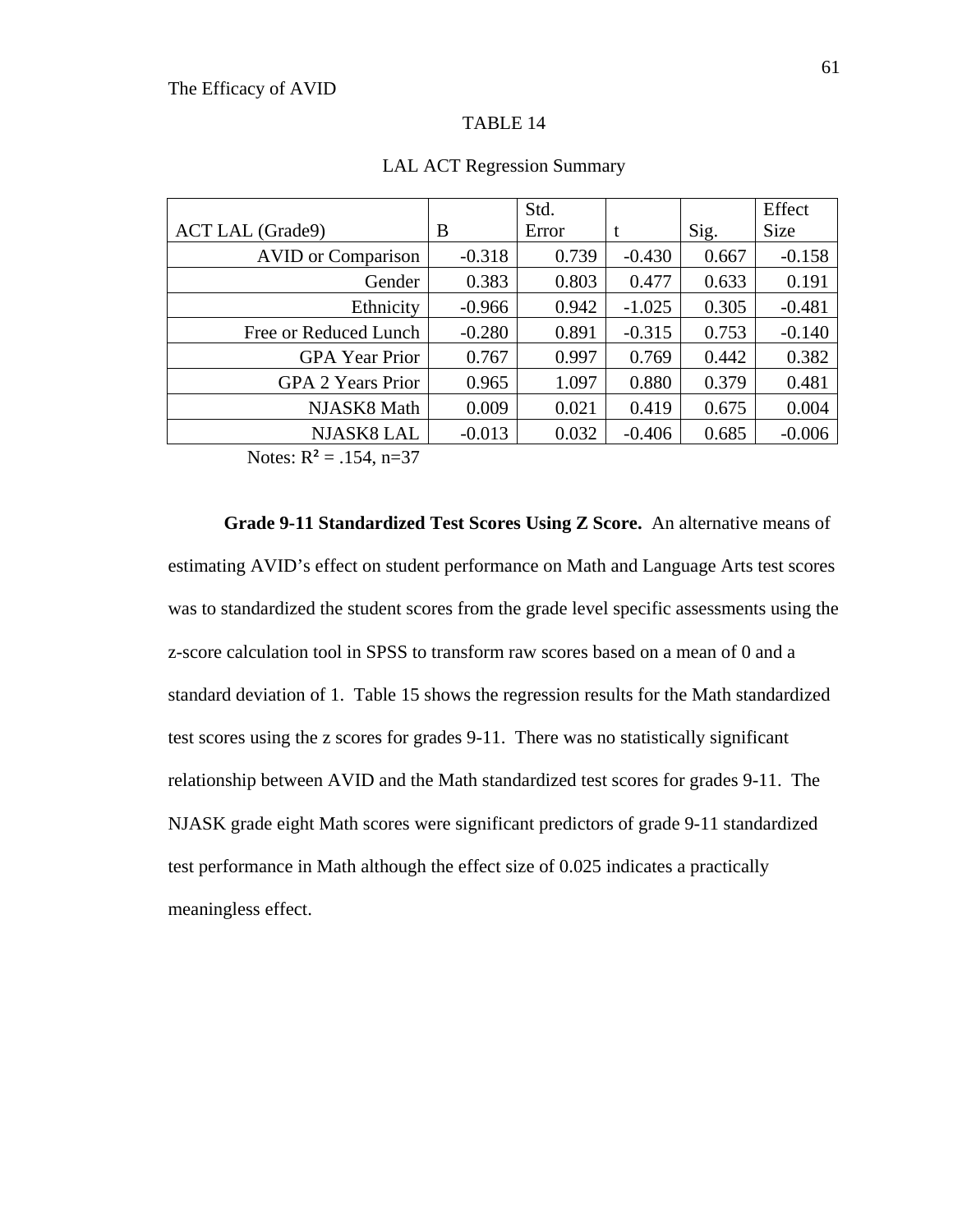# TABLE 15

| <b>Standardized Score Math</b> |          | Std.  |          |       | Effect      |
|--------------------------------|----------|-------|----------|-------|-------------|
| $(Grades 9-11)$                | B        | Error | t        | Sig.  | <b>Size</b> |
| <b>AVID</b> or Comparison      | $-0.059$ | 0.142 | $-0.416$ | 0.678 | $-0.060$    |
| Gender                         | 0.205    | 0.144 | 1.430    | 0.153 | 0.210       |
| Ethnicity                      | $-0.080$ | 0.159 | $-0.500$ | 0.617 | $-0.082$    |
| Free or Reduced Lunch          | $-0.161$ | 0.175 | $-0.919$ | 0.358 | $-0.165$    |
| <b>GPA</b> Year Prior          | $-0.133$ | 0.134 | $-0.989$ | 0.323 | $-0.136$    |
| <b>GPA 2 Years Prior</b>       | 0.102    | 0.175 | 0.585    | 0.559 | 0.104       |
| NJASK8 Math                    | 0.024    | 0.003 | 7.314    | 0.000 | 0.025       |
| <b>NJASK8 LAL</b>              | 0.002    | 0.005 | 0.329    | 0.743 | 0.002       |

# Standardized Math Score Grades 9-11 Regression Summary

Notes:  $R^2 = (.390-.472)$ , n=136

 Table 16 shows that there was not a statistically significant relationship between participation in AVID and the grade 9-11 standardized test score in Language Arts. The only significant predictor was the grade eight NJASK LAL score with a very small effect.

## TABLE 16

| <b>Standardized Score LAL</b> |          | Std.  |          |       | Effect      |
|-------------------------------|----------|-------|----------|-------|-------------|
| $(Grades 9-11)$               | B        | Error | t        | Sig.  | <b>Size</b> |
| <b>AVID</b> or Comparison     | $-0.025$ | 0.159 | $-0.156$ | 0.876 | $-0.025$    |
| Gender                        | 0.203    | 0.168 | 1.214    | 0.225 | 0.207       |
| Ethnicity                     | $-0.294$ | 0.186 | $-1.583$ | 0.113 | $-0.300$    |
| Free or Reduced Lunch         | $-0.170$ | 0.200 | $-8.480$ | 0.397 | $-0.173$    |
| <b>GPA</b> Year Prior         | 0.006    | 0.155 | 0.041    | 0.968 | 0.006       |
| <b>GPA 2 Years Prior</b>      | 0.170    | 0.190 | 0.892    | 0.372 | 0.173       |
| NJASK8 Math                   | 0.006    | 0.004 | 1.599    | 0.110 | 0.006       |
| NJASK8 LAL                    | 0.016    | 0.005 | 3.009    | 0.003 | 0.016       |

## Standardized LAL Score Grades 9-11 Regression Summary

Notes:  $R^2 = (.214-.243), n=136$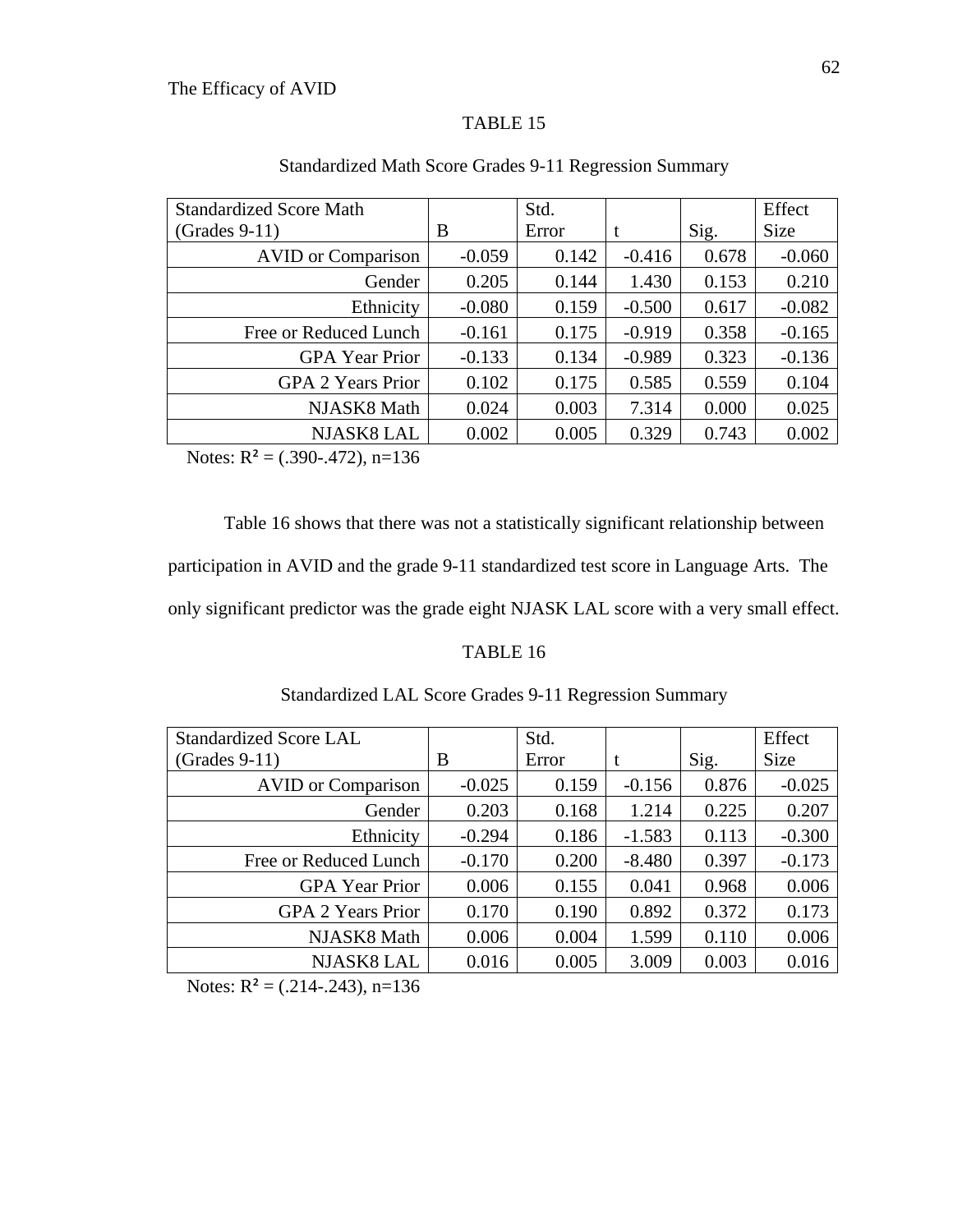#### **Finding 5: PSAT Participation**

 The data presented in Table 17 are based on only the grade 10 and 11 students in the sample as they are the two grades that would typically register for and take the PSAT exam. The initial statistical analysis on PSAT registration was run using a logistic regression, however the results of that analysis were nearly identical to the results obtained using the linear probability regression model that was applied to all other outcome variables in the study. For consistency in reporting the outcome measures the results of the linear probability model are presented here.

Table 17 demonstrates that there was a statistically significant relationship between participation in AVID and registering for and taking the PSAT exam. This effect was highly significant and the effect size of 0.763 indicates a large effect. Essentially, AVID students were 38.3% more likely to register for and take the PSAT exam than comparison students after controlling for the other independent variables in the model.

#### TABLE 17

|                                                |          | Std.  |          |       | Effect      |
|------------------------------------------------|----------|-------|----------|-------|-------------|
| <b>PSAT Participation (Grades 10 &amp; 11)</b> | B        | Error |          | Sig.  | <b>Size</b> |
| <b>AVID</b> or Comparison                      | 0.383    | 0.101 | 3.801    | 0.000 | 0.763       |
| Gender                                         | $-0.086$ | 0.101 | $-8.480$ | 0.396 | $-0.171$    |
| Ethnicity                                      | $-0.101$ | 0.115 | $-0.879$ | 0.380 | $-0.201$    |
| Free or Reduced Lunch                          | $-0.093$ | 0.124 | $-0.747$ | 0.455 | $-0.185$    |
| <b>GPA Year Prior</b>                          | $-0.043$ | 0.085 | $-0.500$ | 0.617 | $-0.086$    |
| <b>GPA 2 Years Prior</b>                       | 0.313    | 0.118 | 2.660    | 0.008 | 0.624       |
| NJASK8 Math                                    | $-0.002$ | 0.002 | $-7.170$ | 0.474 | $-0.004$    |
| <b>NJASK8 LAL</b>                              | $-0.001$ | 0.003 | $-0.300$ | 0.764 | $-0.002$    |

# PSAT Participation Regression Summary

Notes:  $R^2 = (.231-.265)$ , n=98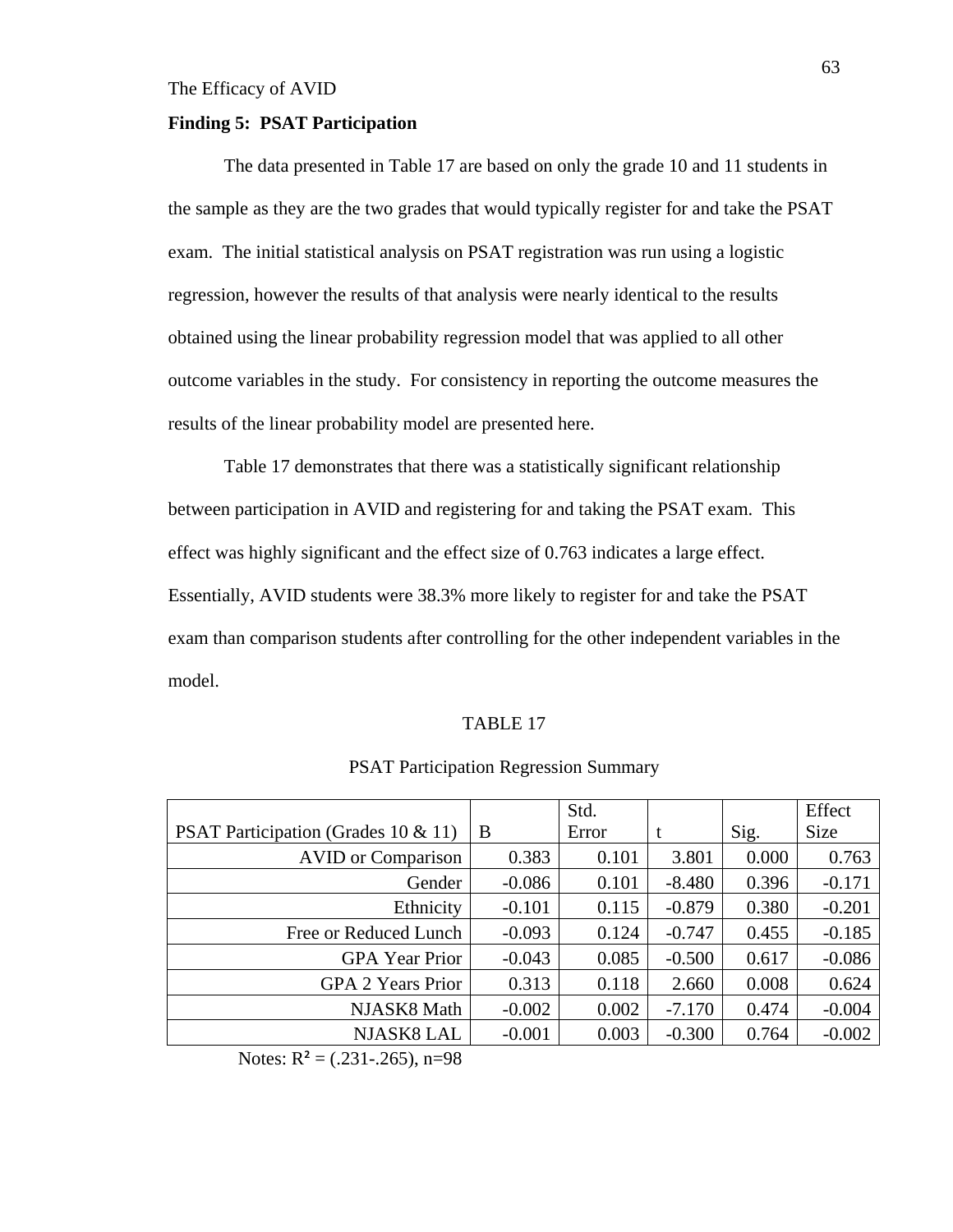## **Finding 6: PSAT Score**

Table 18 shows that there was no statistically significant relationship between participation in AVID and PSAT Score. Grade eight NJASK Math and Language Arts scores were significant predictors with relatively small effect sizes.

# TABLE18

|                              |           | Std.   |           |       | Effect   |
|------------------------------|-----------|--------|-----------|-------|----------|
| PSAT Scores (Grades 10 & 11) | B         | Error  | t         | Sig.  | Size     |
| <b>AVID</b> or Comparison    | $-4.149$  | 39.853 | $-0.104$  | 0.917 | $-0.022$ |
| Gender                       | $-41.384$ | 40.417 | $-1.024$  | 0.306 | $-0.215$ |
| Ethnicity                    | 22.008    | 45.190 | 0.487     | 0.626 | 0.115    |
| Free or Reduced Lunch        | $-33.177$ | 48.079 | $-0.690$  | 0.490 | $-0.173$ |
| <b>GPA</b> Year Prior        | $-29.808$ | 38.661 | $-77.100$ | 0.441 | $-0.155$ |
| <b>GPA 2 Years Prior</b>     | 122.994   | 49.364 | 2.492     | 0.014 | 0.640    |
| NJASK8 Math                  | 2.550     | 1.013  | 2.517     | 0.015 | 0.013    |
| <b>NJASK8 LAL</b>            | 5.385     | 1.354  | 3.977     | 0.000 | 0.028    |

PSAT Score Regression Summary

Notes:  $R^2 = (.542-.697)$ , n=52

#### **Summary of Findings**

The results of this study assert that AVID's estimated impact was statistically significant on 4 of 13 outcome measures. There was a statistically significant direct relationship between participation in AVID and the strength of a student's schedule, student performance on the grade 11 Language Arts section of the HSPA, and participation in the PSAT. There was a statistically significant inverse relationship between participation in AVID and GPA.

In the interest of checking for the potential unintended influence on the results of the study based on the construction of the model I attempted to reduce the model and see if the results of the analyses would be different with reduced versions of the model. I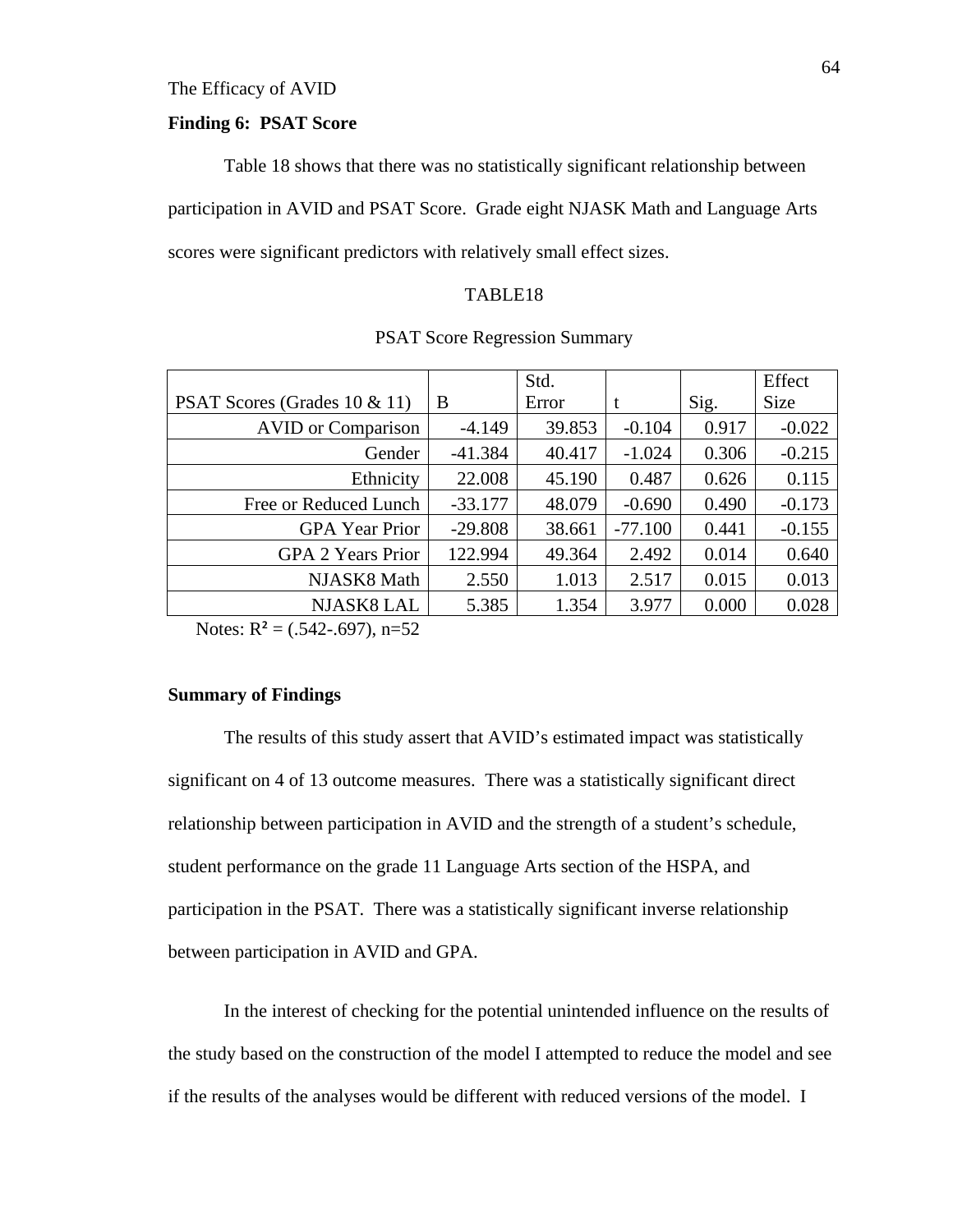reduced the model by eliminating imputations to investigate potential effects of the imputation of missing data. On account of the multicolinearity amongst independent variables in the study I also reduced the model by including only statistically significant independent variables. Those analyses produced nothing substantively different than the results of the analyses presented above therefore the most complete model was maintained.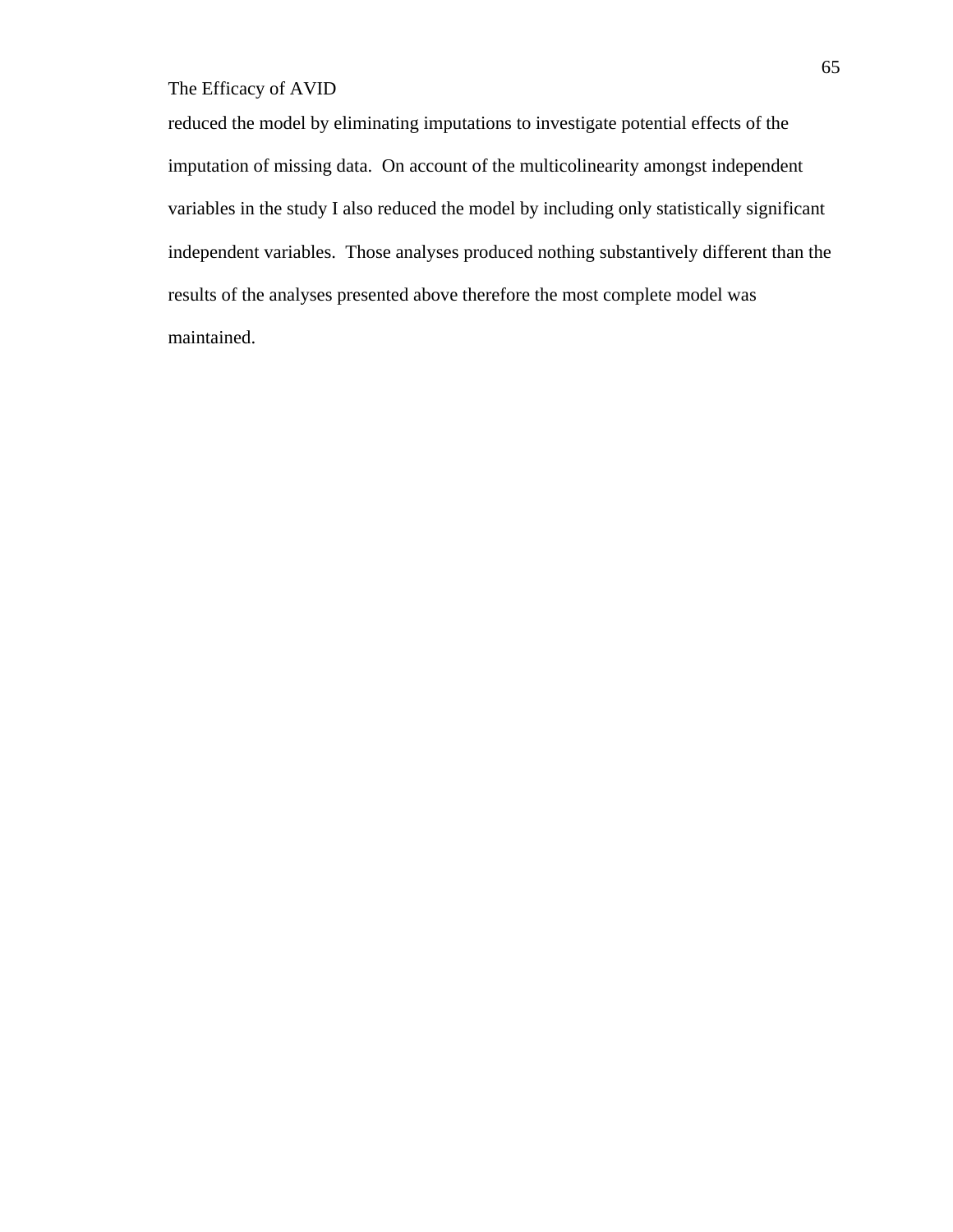#### **CHAPTER V**

#### **Conclusion**

The findings of this study have implications for the AVID site team at Fairview High School and for current and prospective AVID schools in general. This study demonstrates that AVID did not produce the effects expected at Fairview High School. A program that advertises itself as one that will close the achievement gap and produce students that are college ready and prepared for success in a global society (AVID, n.d.) ought to produce statistically significant positive results on multiple measures when implemented with fidelity. That this was not the case on the measures included in this study suggests that AVID is not working as advertised; however, some of the context provided in this chapter arguably has a moderating effect on that suggestion.

The first critical set of findings are the four outcomes for which there were statistically significant effects associated with participation in AVID. With respect to these it is critical for the site team at Fairview High School to understand and interpret these results for practical implications. The second critical set of findings are those for which no statistically significant impact associated with participation in the AVID program was measured. Some of the findings of this study contradict prior research that has resulted in findings more favorable to AVID. In addition to these findings, the results of this study raise several questions related to AVID's implementation and impact at Fairview High School that have implications for how the site team might study AVID in the future. The implications of the findings are discussed below.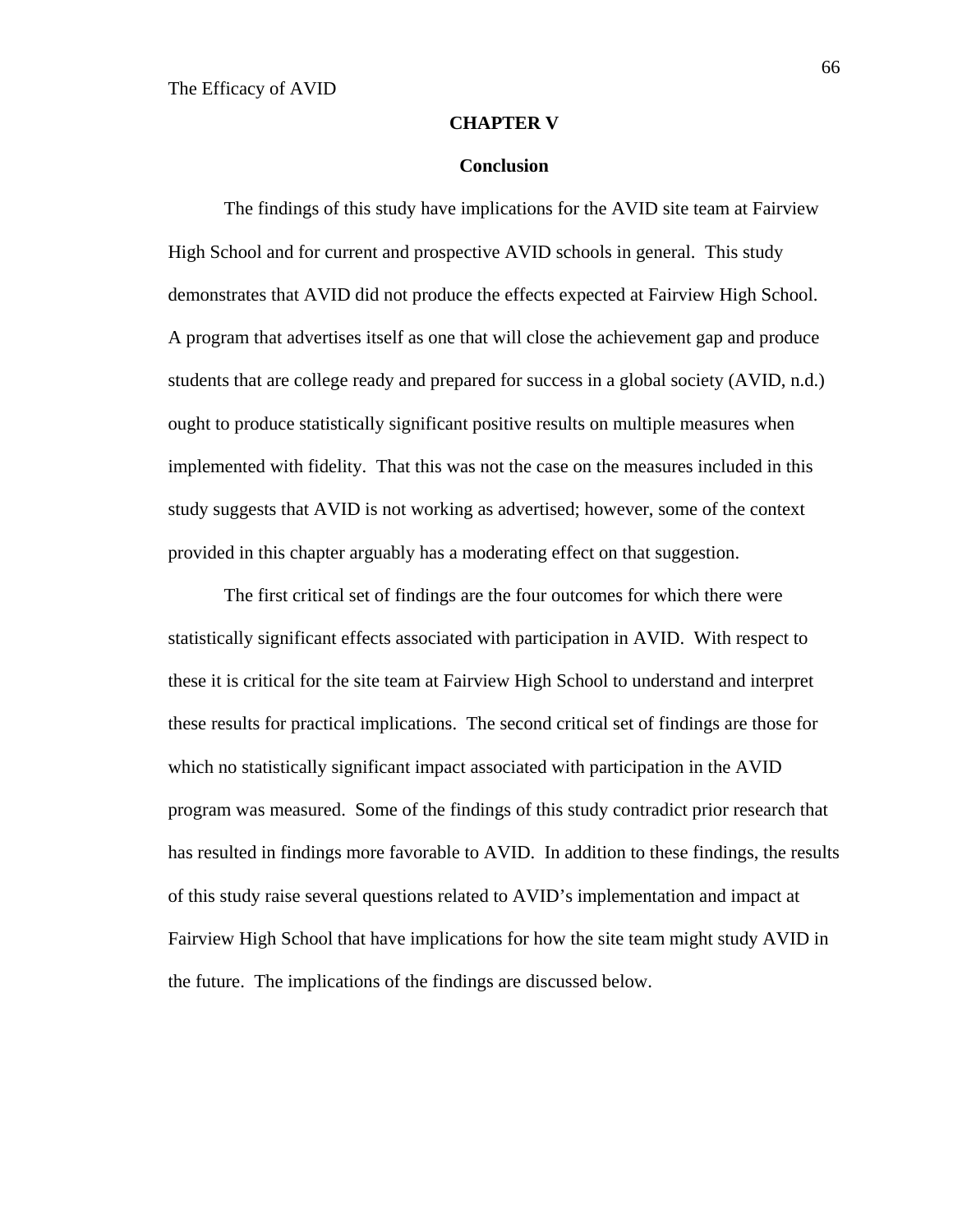#### **Strength of Schedule**

That AVID students are enrolling in more academically rigorous courses is an encouraging finding for the AVID site team at Fairview High School. The implementation guide that all AVID schools must follow (the CSS) includes language in its Essential Four stating the expectation that AVID students should be "enrolled in a rigorous course of study that will enable them to meet the requirements of university enrollment" (AVID, 2011, p. 9). The CSS has various indicators beneath that Essential that encourage schools to promote AVID student enrollment in "the most rigorous academic courses, appropriate to the student, available at the school" (p. 10). Courses include Honors, Advanced Placement (AP), and Dual Enrollment courses, but also include any higher track course that does not rise to the level of these three. In light of the CSS Essential Four requirements, the strength of AVID student schedules is both a measure of implementation and an outcome measure. In terms of implementation the findings of this study suggest that AVID is being implemented with high fidelity to the CSS Essential Four at Fairview High School. In terms of the strength of schedule being a measurable outcome, the findings of this study suggest that AVID students are taking on the challenges of more rigorous courses and the effect is both large and meaningful.

## **GPA**

The findings of this study estimate that AVID students are earning poorer grades than comparison students after controlling for the other independent variables in the study. The size of the effect is small, but not without practical meaning. The site team at Fairview High School certainly expects that AVID students would be outperforming comparison students – not the opposite which was found in this study. Though this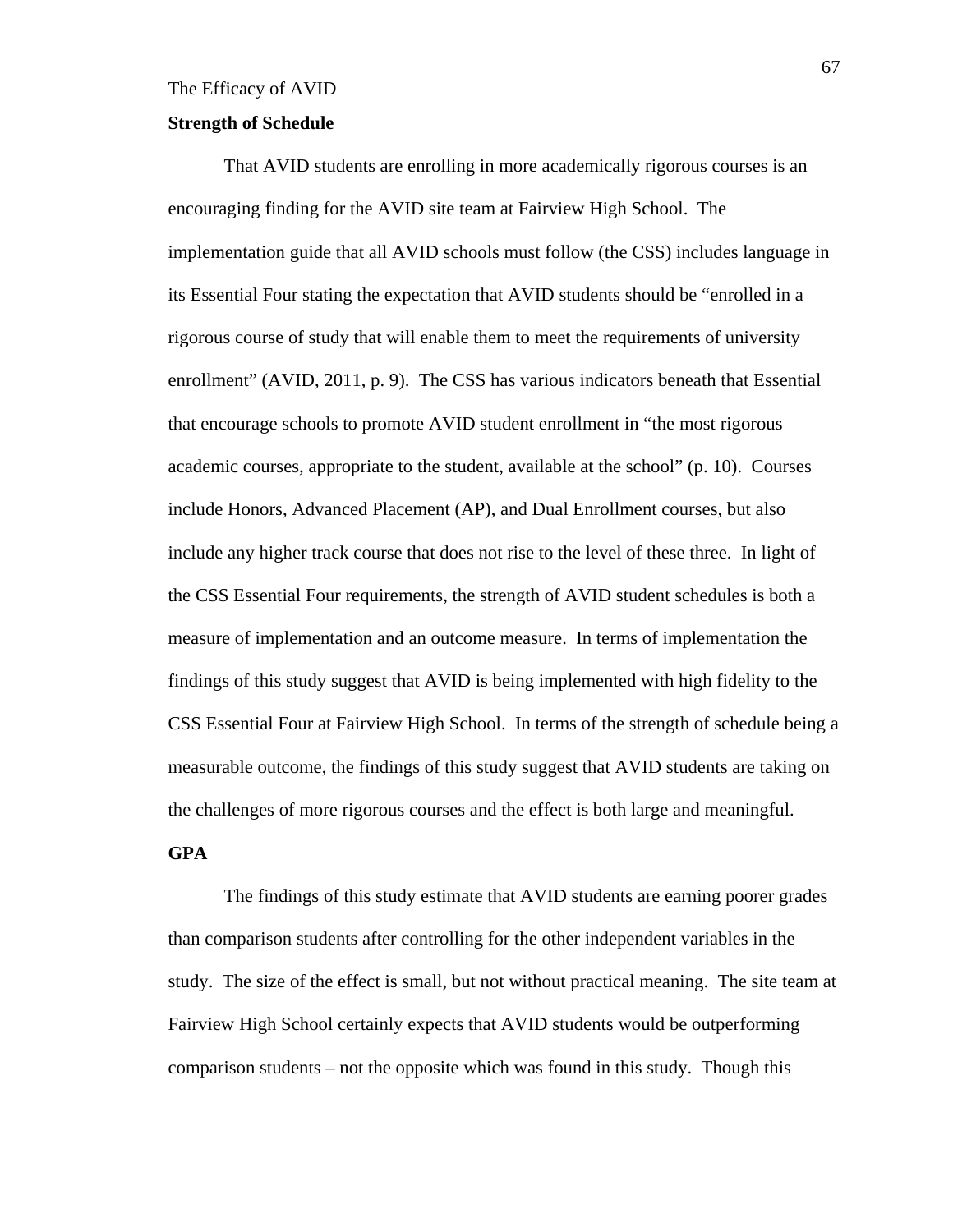finding is a cause for concern for the AVID site team, there is less concern than initially meets the eye. Placing the GPA finding in the context of the strength of schedule finding creates a more complete picture. With an effect size of 0.689 AVID students enrolled in more rigorous courses than comparison students. The effect size of the lower GPA for AVID students was -0.261. This combination of findings suggests that AVID students may be earning slightly lower grades than comparison students on account of the fact that they are enrolled in significantly more rigorous courses and that rigor is not reflected in the GPA. The conservative inference may be that the combination of these findings nets essentially no effect because though AVID students are taking more challenging courses, they are not rising to the challenge and performing well in those courses. A more liberal, and I argue, more accurate interpretation, is that there is a modest positive net effect in these two findings that suggests that if AVID students were enrolled in the same level of rigor as comparison students they would be performing at least as well as comparison students; or, if comparison students were enrolled in the same level of rigor as AVID students they would be performing more poorly than AVID students. Both of these inferences are conjecture, and not presented here as a finding; rather, they represent interpretations of the meaning of these results that the Fairview High School site team must struggle with as they determine what, if any, actions will follow from the findings of this study.

#### **Grade 11 HSPA Language Arts**

The findings of this study estimate that grade 11 AVID students outperformed comparison students on the Language Arts section of the HSPA state assessment. This finding is of interest to the site team at Fairview High School primarily because it is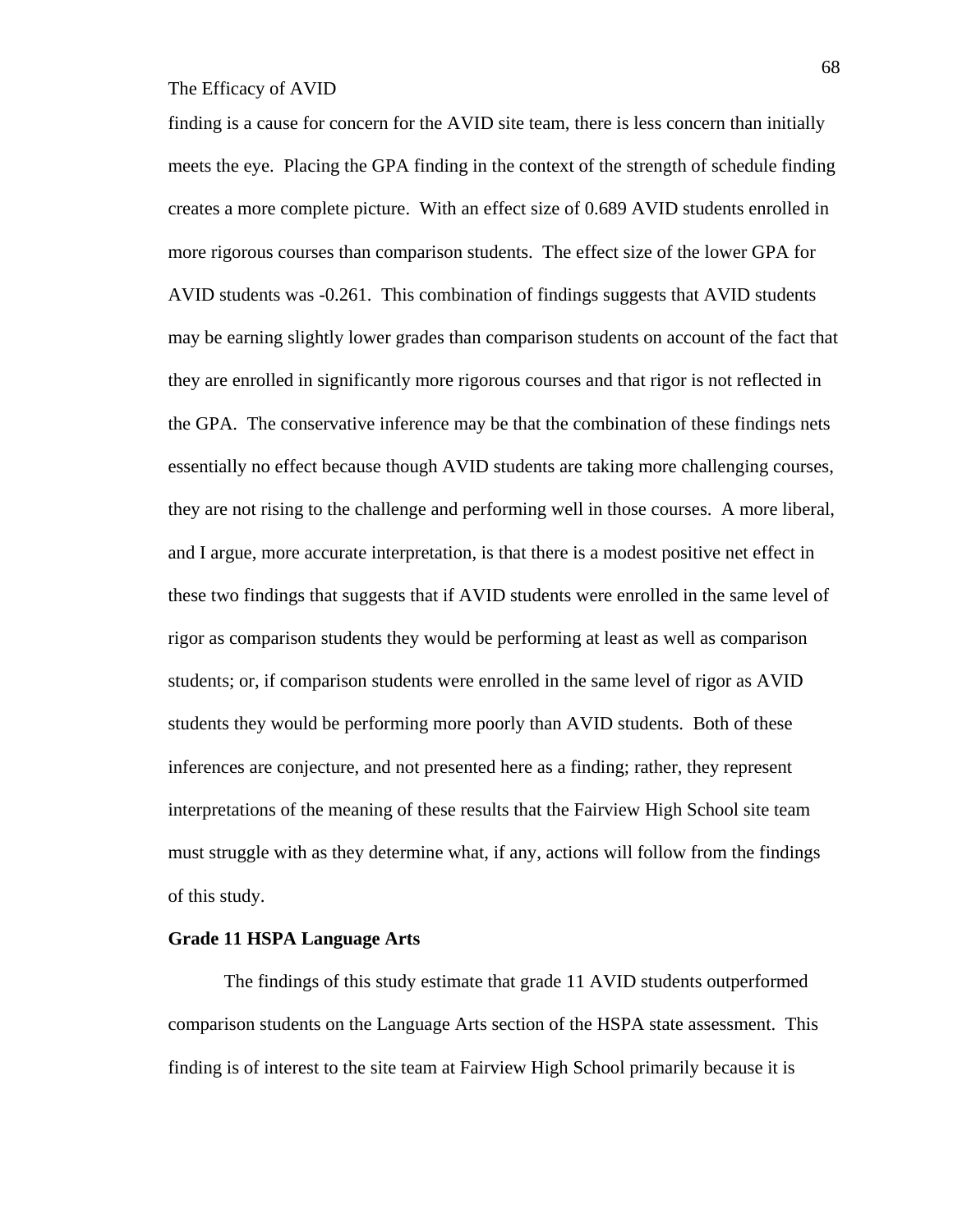another outcome measure that indicates that AVID students are outperforming comparison students on a measure associated with AVID's implementation essentials. AVID's CSS Essential Five dictates that a strong, relevant writing and reading curriculum provide a basis for instruction in the AVID classroom (AVID, 2011). It is expected that schools implementing AVID with fidelity are ensuring that AVID students receive instruction in writing and reading at least weekly and that writing and reading are part of the grade earned for AVID students (AVID, 2011). This writing and reading instruction that occurs in the AVID classroom by design has the potential to be a powerful support to the writing and reading traditionally concentrated in the English class. Because of this programmatic design, it would be expected that AVID students would gain from this instruction and that those gains would be measurable on assessments. That grade 11 AVID students outperformed the comparison group on the HSPA Language Arts section indicates faithful implementation of Essential Five at Fairview High School.

A related concern is that no statistically significant effect was found with respect to the grade 9 and grade 10 standardized tests in Language Arts. Correlations show that as expected the grade 10 and 11 Language Arts assessment scores are correlated with the NJASK grade 8 Language Arts scores. However, the grade 9 Language Arts score shows essentially no correlation at all with the grade 8 NJASK score. This suggests that the grade 9 ACT Language Arts assessment tests something very different than the grade 8, 10, and 11 Language Arts assessments. This is not that surprising considering that the grade 8 and 11 assessments are New Jersey state assessments and the grade 10 assessment is a locally created assessment designed to simulate the state assessment. It is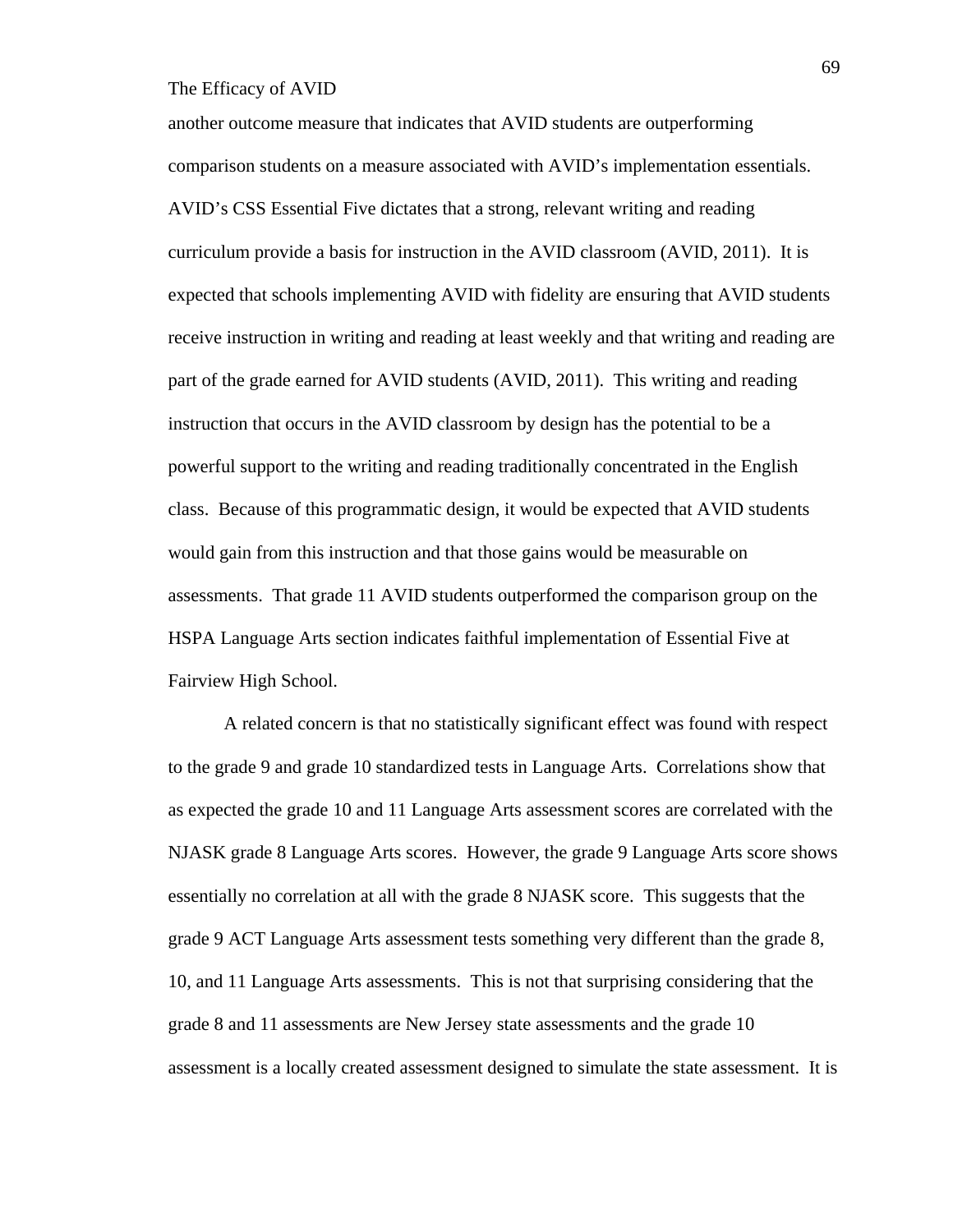to be expected that these three assessments would be at least moderately correlated. The grade 9 ACT is a national assessment not specifically designed to measure attainment of New Jersey Core Curriculum Content Standards and thus it is unsurprising in this respect that this assessment may be measuring something different than the others. Table 19 shows that there was no correlation at all between the grade 9 ACT Language Arts Scores and the grade 8 NJASK Language Arts scores. As points of contrast, the same correlation for the grade 10 PHA Language Arts scores was measured at .486 with a p value of .001 and the same correlation for the grade 11 HSPA scores was measured at .558 with a p value of less than .001.

#### TABLE 19

|                |                        | $\Gamma/C$   | Gen     | Eth          | <b>F/R</b>   | Prior<br>Yr.<br>GPA | Prior<br>2Yr.<br>GPA | NJASK8I | 12-13 LAL    |
|----------------|------------------------|--------------|---------|--------------|--------------|---------------------|----------------------|---------|--------------|
| T/C            | Pearson<br>Correlation | $\mathbf{1}$ | .112    | .031         | $-.042$      | $-.243$             | $-.241$              | $-.042$ | $-.155$      |
| Gen            | Pearson<br>Correlation | .112         |         | $-.096$      | $-.218$      | $-.114$             | $-.170$              | $-.178$ | .115         |
| Eth            | Pearson<br>Correlation | .031         | $-.096$ | $\mathbf{1}$ | $.510**$     | .111                | $.514**$             | .163    | $-167$       |
| F/R            | Pearson<br>Correlation | $-.042$      | $-.218$ | $.510**$     | $\mathbf{1}$ | .174                | $.417***$            | $-.140$ | $-.080$      |
| GPA Yr. Prior  | Pearson<br>Correlation | $-.243$      | $-.114$ | .111         | .174         | $\mathbf{1}$        | $.494***$            | .178    | .236         |
| GPA 2Yr. Prior | Pearson<br>Correlation | $-.241$      | $-.170$ | $.514***$    | $.417***$    | $.494***$           | $\mathbf{1}$         | .187    | .143         |
| NJASK8L        | Pearson<br>Correlation | $-.042$      | $-.178$ | .163         | $-.140$      | .178                | .187                 | 1       | $-.045$      |
| 12-13 LAL      | Pearson<br>Correlation | $-.155$      | .115    | $-167$       | $-.080$      | .236                | .143                 | $-.045$ | $\mathbf{1}$ |

#### LAL Assessment Correlations Grade 9

\*\*Correlation is significant at the 0.01 level (2-tailed).

\*Correlation is significant at the 0.05 level (2-tailed).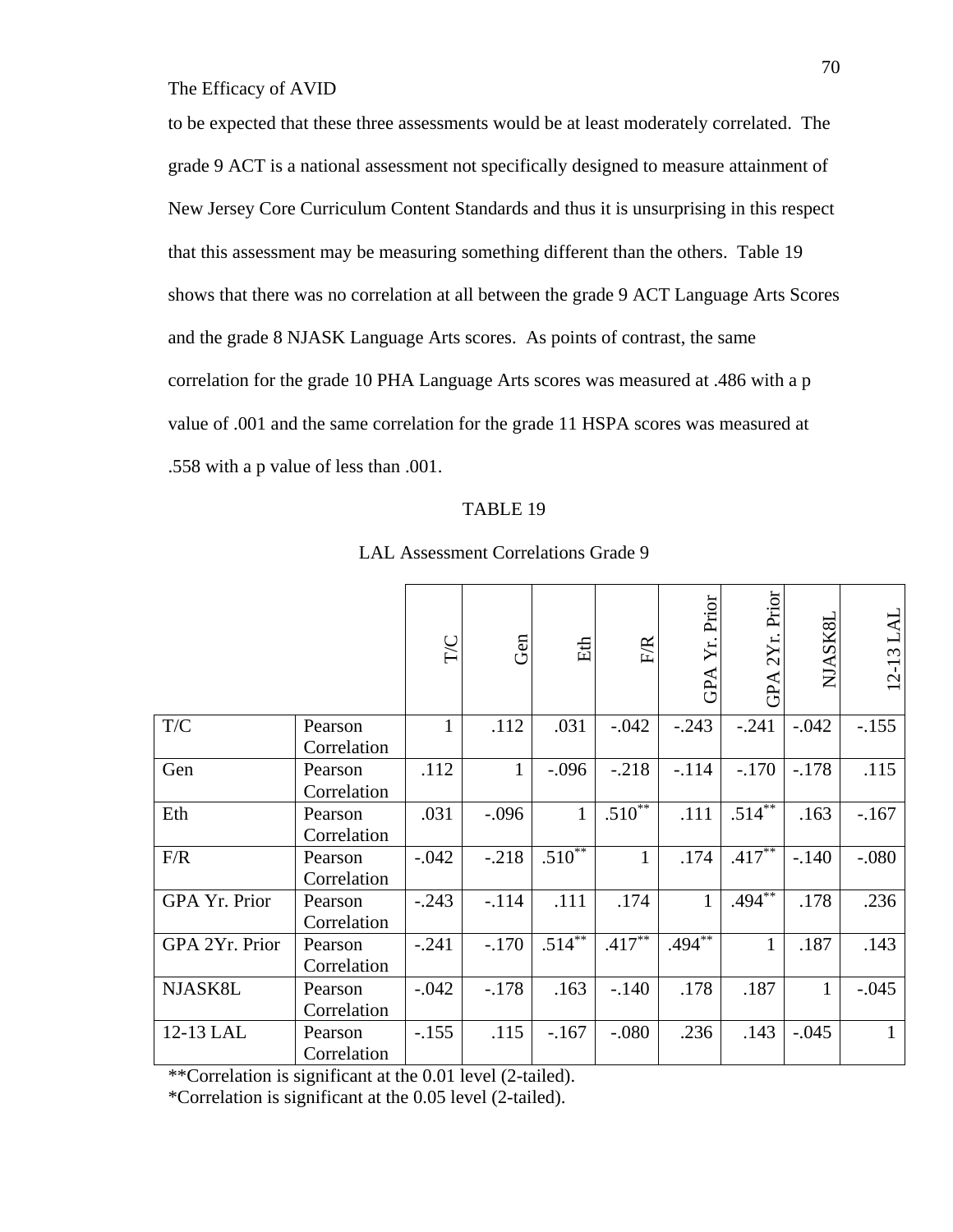The implication of this for the site team at Fairview High School is two-fold. First, there is enough in the findings to be encouraged about AVID's effect on writing and reading skills. Second, there is enough ambiguity in the data to warrant caution about the meaning of the findings. This is an area that should be followed in subsequent years to see if the relationships are a trend in the data or if subsequent years yield different relationships and lead to different conclusions.

#### **PSAT Participation**

The findings of this study estimated that AVID students were far more likely than comparison students to participate in PSAT testing in grade 10 or 11. This finding was both highly significant (p value of less than .001) and very meaningful (effect size of .763). The implication of this finding for the site team at Fairview High School is that the students in the AVID program are engaging in behaviors outside of the classroom that indicate a college-going focus. Essential Four in the AVID CSS highlights a target indicator of 100% participation "in appropriate college testing in the past year (e.g. SAT, ACT, PLAN, EXPLORE, PSAT)" (AVID, 2011, p. 10). Though this target was unmet in the 2012-2013 school year at Fairview High School, AVID students were 38.3% more likely than comparison students to participate in PSAT testing. This finding presents further evidence to suggest that Fairview High School is implementing CSS Essential Four with high fidelity. The site team at Fairview High School ought to discuss what specific implementation steps have contributed to this result and what, if any, changes ought to be made for subsequent years to reproduce and enhance the effect.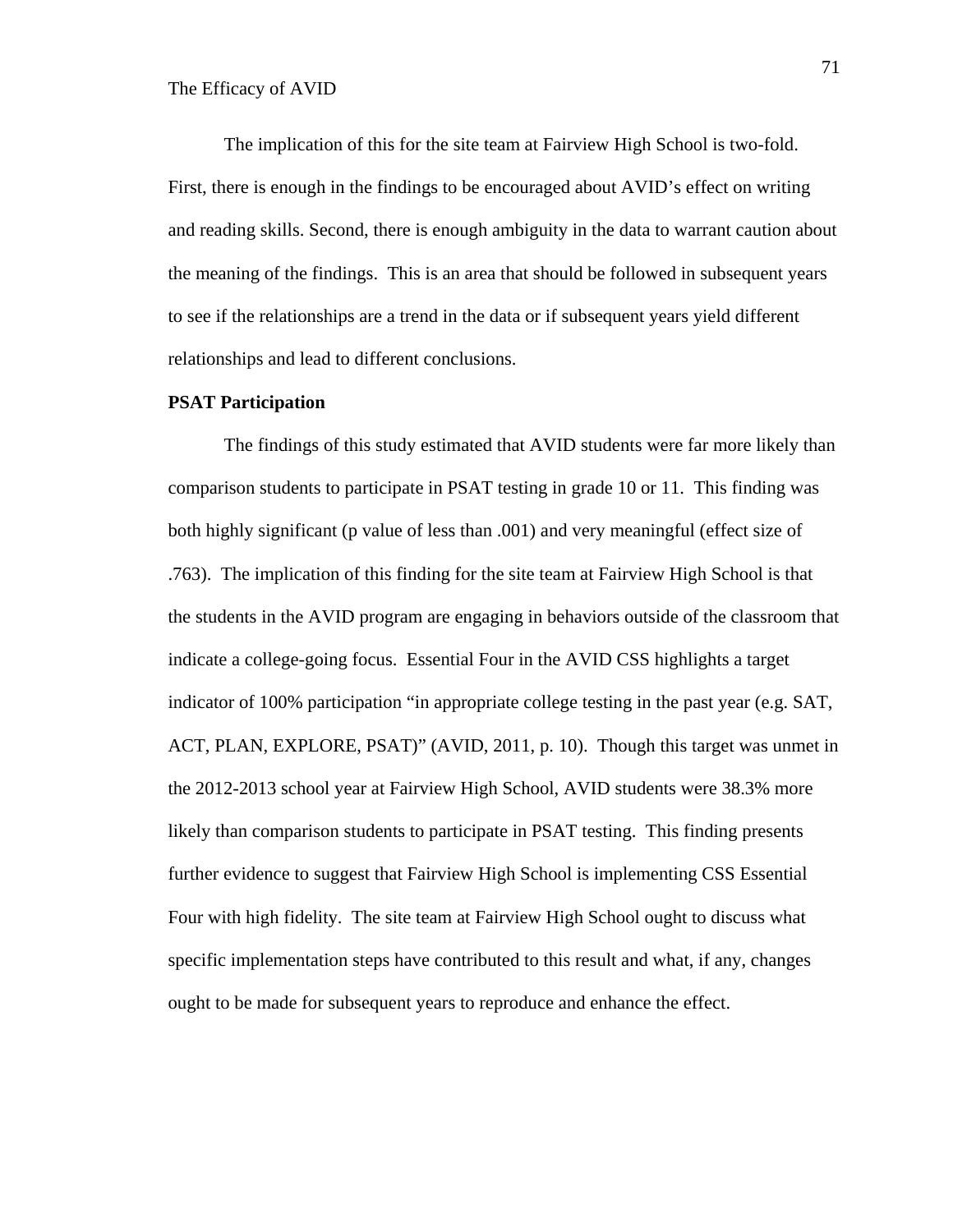#### **Outcomes Without Measured Effects**

Nine of the 13 outcomes measured in this study showed no statistically significant effect attributable to participation in AVID, and that information has practical implications for the site team at Fairview High School. On the remaining outcomes, the site team would prefer statistically significant direct relationships between participation in AVID and student attendance, standardized test scores in Math for all grade levels, standardized test scores in Language Arts for grades 9 and 10, and PSAT scores. That those relationships were not found in this study indicates that AVID has no effect on these measures at all at Fairview High School at its current level of implementation.

The lack of a statistically significant effect on the nine variables noted above has practical value to the site team because the site team is compelled to implement Essential Nine of the AVID CSS which focuses on site team data collection and analysis to inform its decision making (AVID, 2011). The site team is expected to use data analysis to revise "site team, school, and/or district plans in order to promote access to, support and success in rigorous advanced courses" (p. 20). The site team is also compelled to "present evidence that standardized test data is analyzed to inform instruction" (p. 20). The very fact that no measurable effects were found on these variables is enough to begin a conversation that forces the site team to look at the data through different lenses and examine the instructional practices in the classrooms that may be related to these outcomes.

In addition to the implementation value, the fact that there was not a statistically significant effect on nine variables measured for this study also has practical value regarding the site team's expectations for AVID at Fairview High School. As is noted in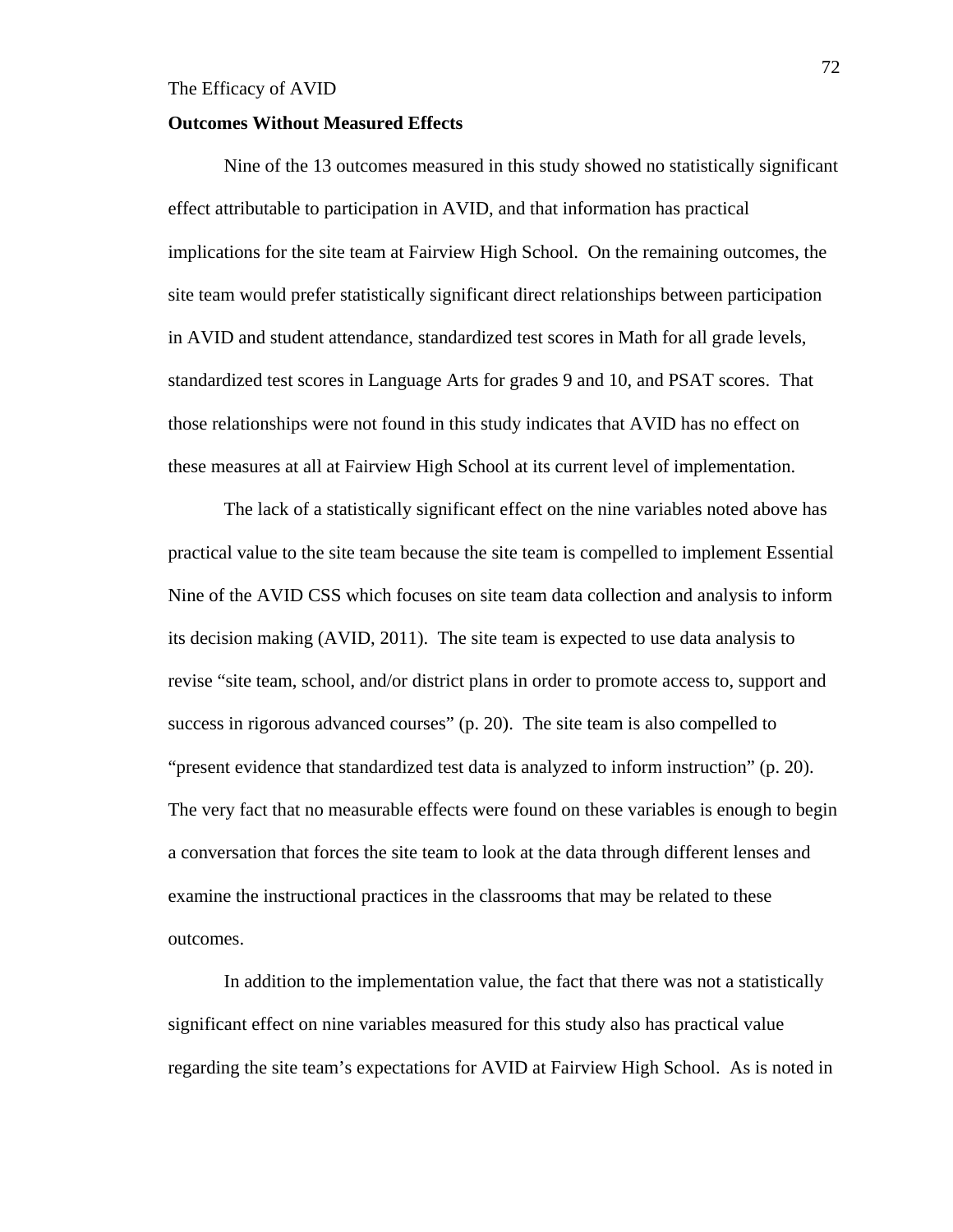Chapter I, AVID was brought to Fairview High School to help narrow or close performance gaps. That there was no measured difference between AVID students and comparison students on nine variables in this study ought to stimulate conversation amongst the site team members regarding the return on their investment. The sections that follow provide specific suggestions for the site team as well as additional context through which to interpret and make meaning of the results of this study.

Specifically, AVID requires site teams to submit annual site team action plans. These action plans require site teams to identify at least two specific action plans aligned to specific goals related to the AVID essentials. Based on the findings of this study it is recommended that the site team at Fairview High School focus on student organization and study skills as well as creating institutional supports for math.

That AVID students earned GPAs lower than comparison students may suggest inadequacies related to student organization and study skills. The Fairview High School AVID site team ought to create an action plan designed to ensure that students are taking quality Cornell notes as is required by Essential Five in the AVID CSS. The CSS document states that when AVID is institutionalized AVID students "take and use Cornell notes and have integrated the development of effective note-taking skills for understanding rigorous content and preparing for tests in all core academic subject areas" (AVID, 2011). As the CSS implies, the AVID model assumes that effective use of Cornell notes will result in higher student performances on tests in their core academic classes. If this effect occurs, it would likely produce gains measured by increases in student GPAs.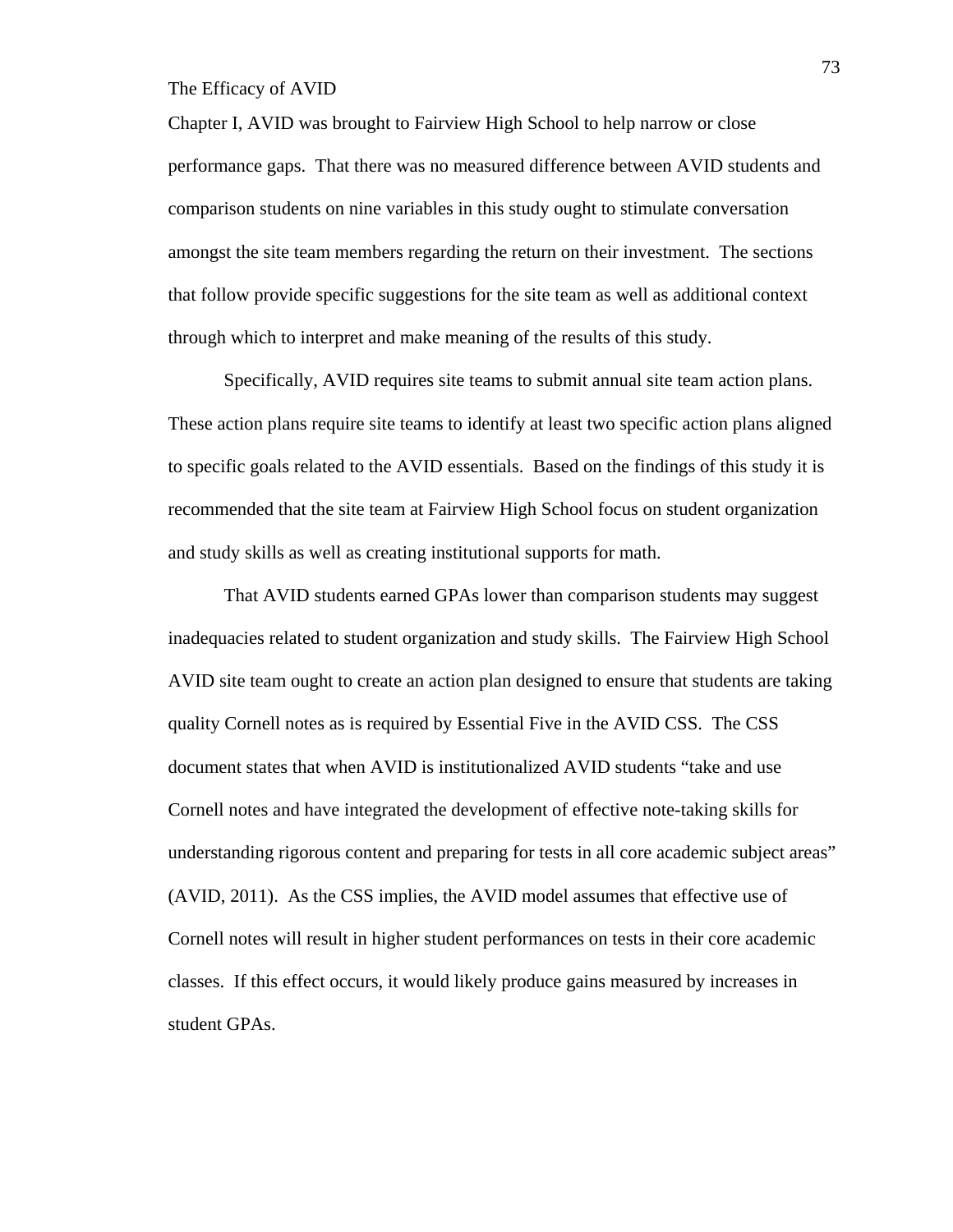In my role of practitioner I have observed anecdotally that the Cornell note-taking process forces students to not only take notes, but to process those notes through marking the notes, chunking the notes, extrapolating main ideas and key questions, writing summaries, and revisiting the notes repeatedly in fixed time intervals. In my observations of AVID classrooms it has not been my general impression that Cornell notes are being implemented correctly and used in the manner described above by students. Thus, my recommendation for the AVID site team to focus on Cornell notes in the future is driven in part by my role as practitioner, and in part by my role as researcher, the data collected in this study, and my understanding that a more scientifically credible approach to studying the implementation of Cornell notes at Fairview High School would likely conclude as I speculate – that they are not being implemented correctly.

This study demonstrated that there was not a statistically significant relationship between participation in the AVID program on student performance on standardized test scores in math. The AVID site team at Fairview High School ought to create an action plan aimed at improving student competencies in tested mathematical skills. Essential Eight of the CSS requires that AVID students participate in bi-weekly tutorial sessions. The CSS states that AVID students should base their tutorial questions on their academic performance in all core subject areas (AVID, 2011). It may be that AVID students have not been appropriately trained in the skills needed to identify their weaknesses in math, create questions based on those needs, and seek and receive corresponding help from peers and trained tutors during tutorial sessions. The site team should create a plan to address these areas and aim to strengthen student skills in engaging math challenges during tutorial, and ultimately aimed to strengthen tested math skills.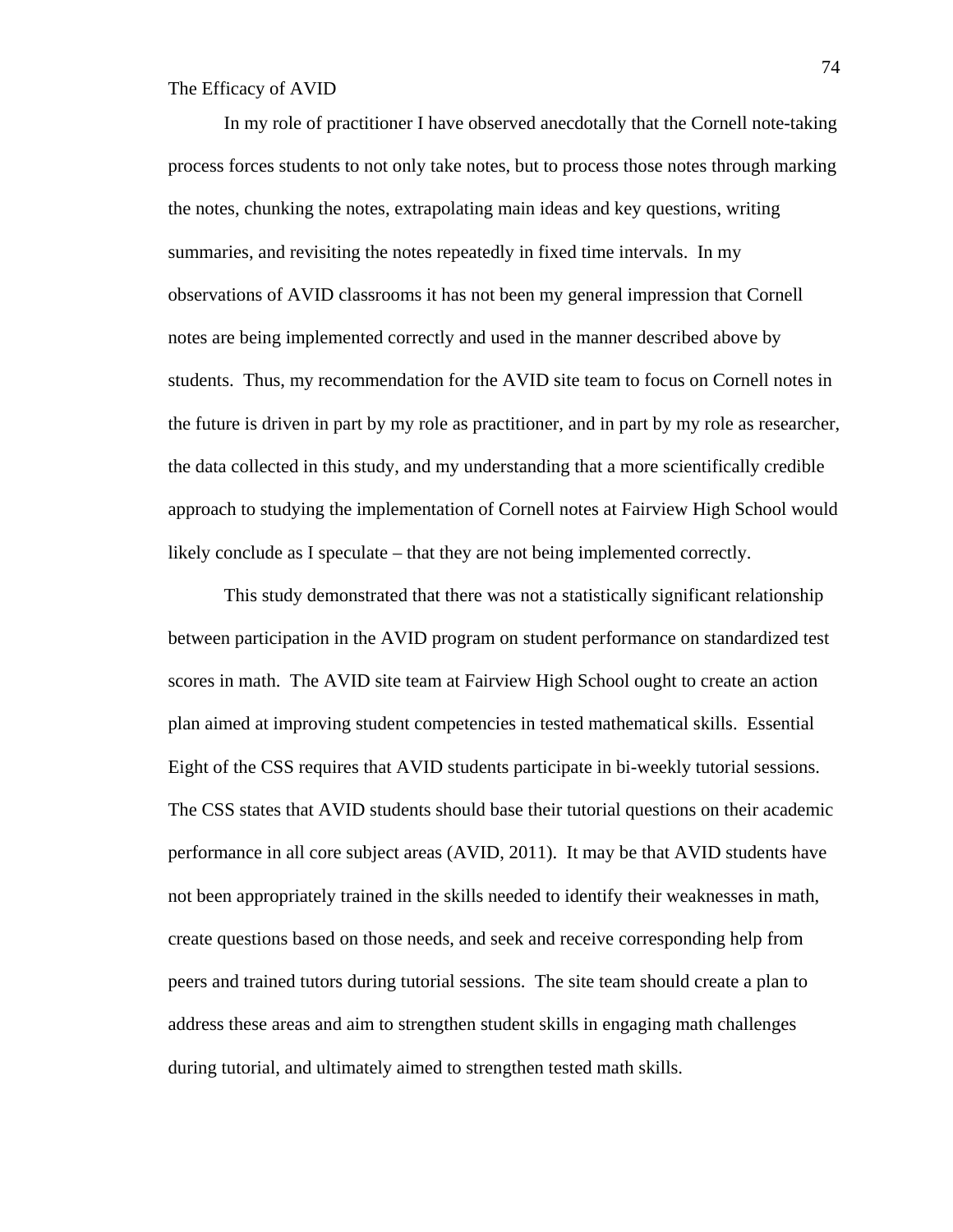Once again building on my experience as a practitioner at Fairview High School, it has been my observation that AVID students tend to struggle with math more than they struggle with the other core academic subjects. I have anecdotally observed AVID students attempting to solve math problems during tutorials; however, it has not been my impression that they have acquired strong skills in terms of finding and presenting their points of confusion so that their tutorial groups can help them accordingly. As is the case with my comments above on Cornell notes, I speculate that a less anecdotal and more scientifically credible qualitative approach to studying student use of math questions during tutorial would yield conclusions similar to my comments here.

## **Findings in Context**

Though the sample size for this study is relatively small, the study does provide a methodological example of how a larger longitudinal study of AVID's effects may be designed. In this respect this study presents a model of using an appropriately constructed comparison group and inferential statistical analysis that controls for preexisting differences amongst the groups as well as tests for AVID's measured effect with accepted levels of statistical significance. Though I would not argue that anything conclusive about AVID in general can be drawn from this study alone, the findings do suggest that AVID has the power to meaningfully influence course taking patterns, reading and writing skills, and college-ready behaviors such as participation in college preparatory testing. In addition, the findings suggest that AVID may have an adverse effect on student GPA, a null effect on attendance, and a null effect on math scores.

**Rigor of Courses.** With respect to the existing literature on AVID's effects, some findings of this study are consistent with findings elsewhere in the body of research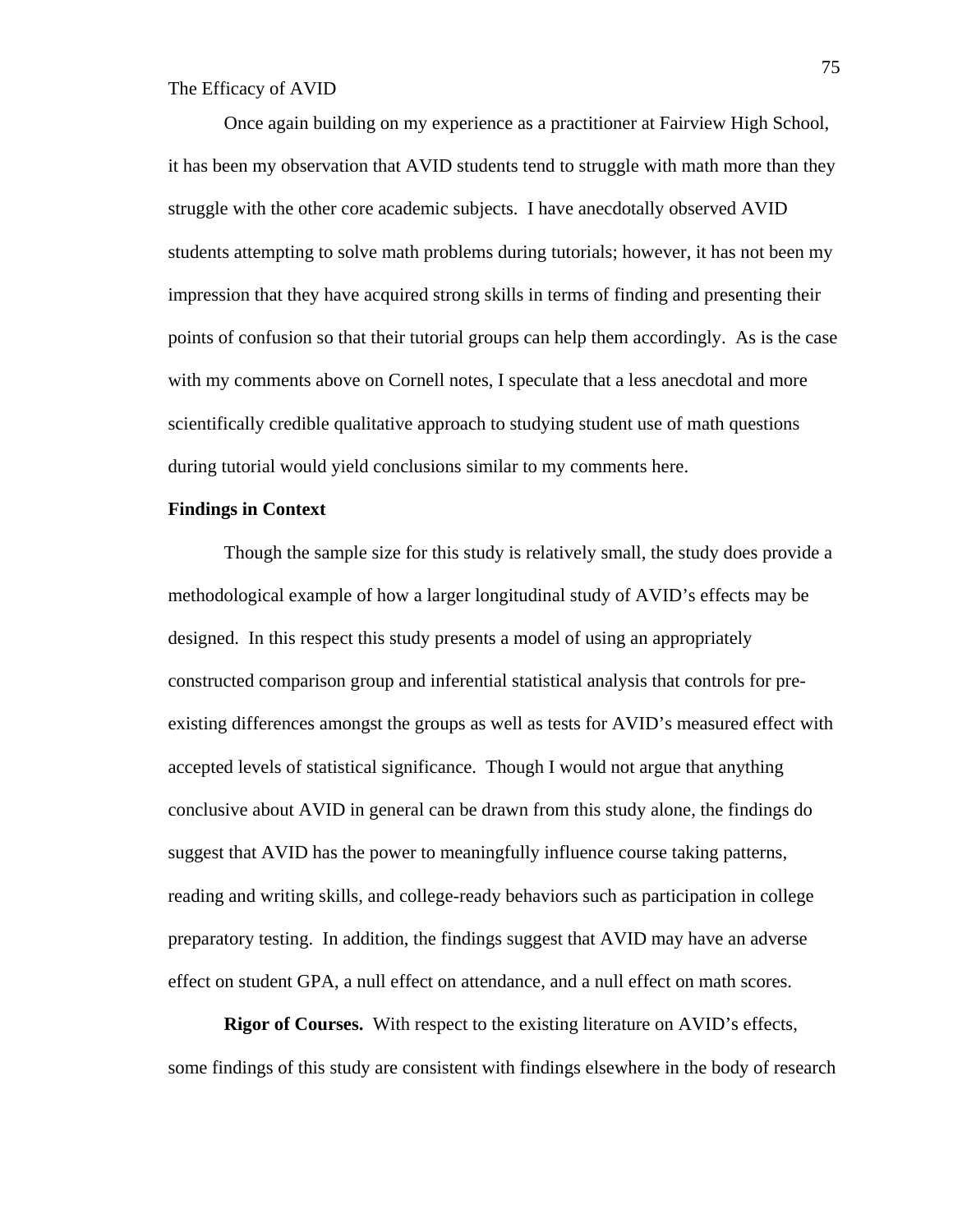while others stand in contrast. This study found a positive relationship between participation in AVID and the overall rigor of a student's schedule. This finding is consistent with much of the prior research on AVID that demonstrated a positive relationship between participation in AVID and student enrollment in more rigorous coursework (Watt et al., 2004; Watt et al., 2006; Watt et al., 2007; Mendiola et al., 2010); however in each case only student registration in Advanced Placement (AP) courses was used as a measure of academic rigor. Moreover, prior research has not demonstrated statistically significant links between AVID and rigorous coursework. For example, Watt et al. (2004) reported only the percentage of AVID students in the study that were enrolled in AP courses over a three year period without any statistical controls or tests of significance. Other studies using schools as the unit of analysis compared advanced course enrollment in schools with AVID programs with advanced course enrollment in similar schools without AVID programs (Watt et al., 2006). Data showed a trend toward increasing advanced course enrollment in AVID schools and a trend in the opposite direction in non-AVID schools (Watt et al., 2006). However, once again the study did not statistically control for related variables or test for significance. Moreover, because entire schools were the unit of analysis researchers could only speculate that increases "may be reflective of increased participation of AVID students in advanced courses, the increased availability of advanced courses on AVID campuses, or both" (Watt et al., 2006, p. 68). Other research relied on transcript data from a sample of 42 AVID graduates to determine that AVID graduates earned an average of two to three AP course credits while in high school (Mendiola et al., 2010). Again, no statistical controls or tests of significance were utilized. Thus, though the finding of the current study is consistent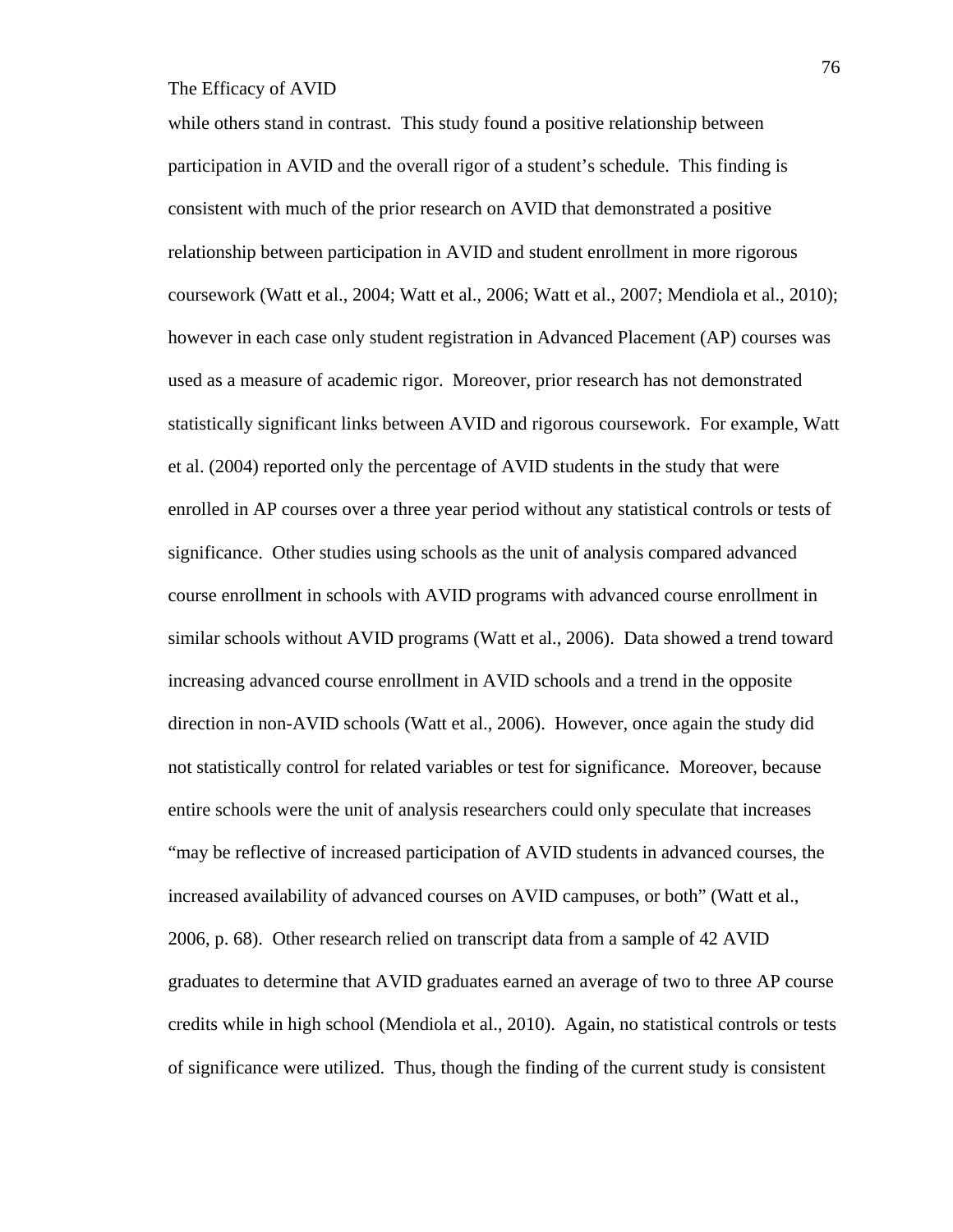with prior research, the current study employed more rigorous statistical tests than prior research and therefore serves to both buttress and validate the conclusions of prior researchers. In addition, the current study measured the *overall* rigor of a student's coursework, not just the number of advanced courses, and thus contributes a finding to the body of research that goes beyond that research by including a more comprehensive indicator of rigorous coursework.

**GPA.** This study found an inverse relationship between participation in AVID and a student's GPA. Prior research on AVID has yielded inconsistent findings with some studies indicating different relationships between AVID and GPA based on demographic characteristics of students (Guthrie & Guthrie, 2000; Black et al., 2008), different relationships between AVID and GPA based on different subjects (Watt et al., 2002-2003) and different relationships for different cohorts of AVID students within a school (Black et al., 2008). The findings of this study are most consistent with the findings of Watt et al. (2002-2003) who compared AVID students in the spring term with the same AVID students in the preceding fall term. In that study researchers found that AVID students experienced a slight drop in grades for science and social studies and a slight increase in grades for English and math (Watt et al., 2002-2003). Neither the decrease nor the increase in AVID student grade performance was significant, however the researchers noted that AVID students in the study were enrolled in more rigorous courses – as they were in the current study. Other research has employed quasiexperimental design to compare AVID students with a comparison group of non-AVID students in a different school (Black et al., 2008). Researchers found that AVID students' grades increased over the course of the study whereas comparison students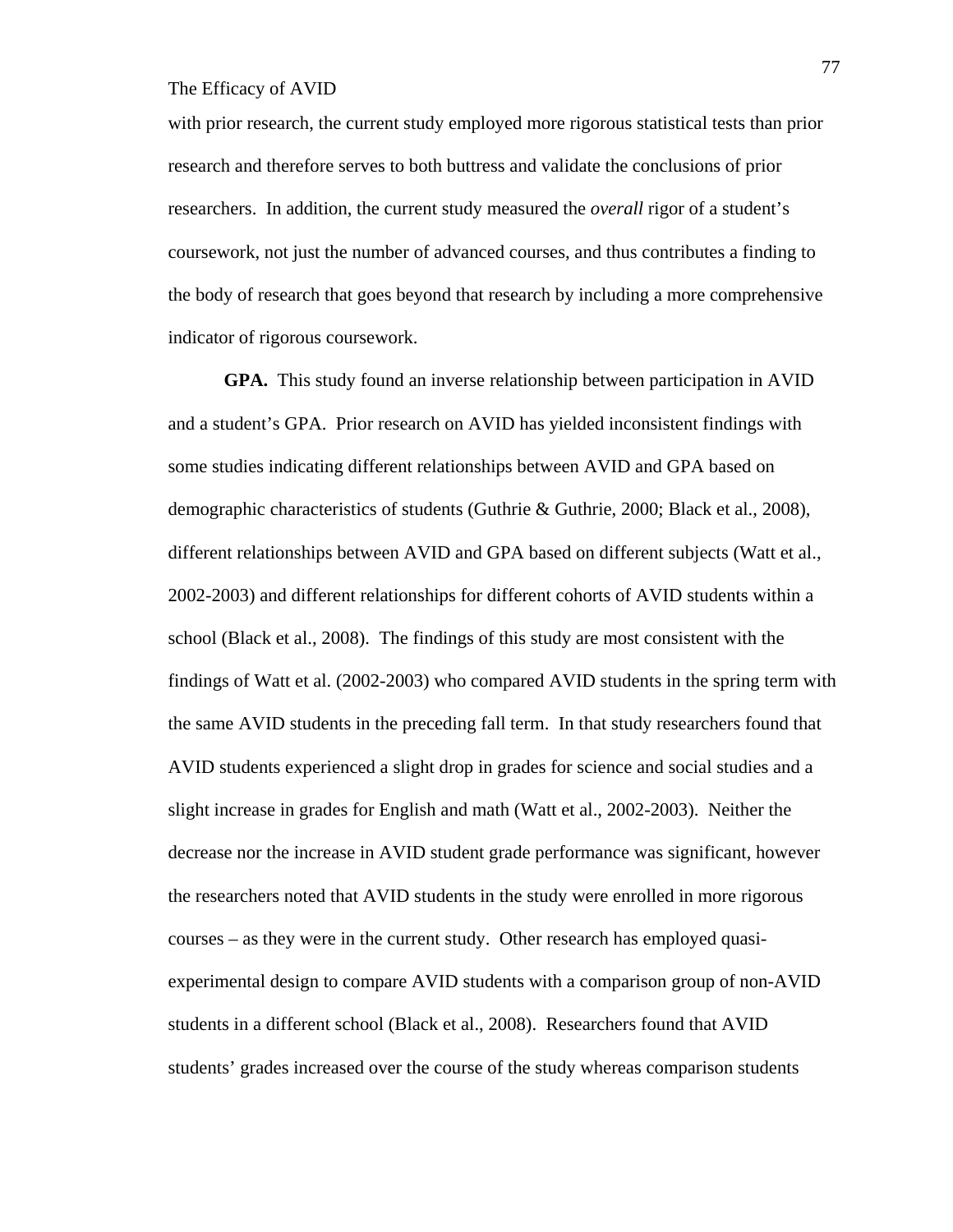decreased over the same time period (Black et al., 2008). Student grades for the study were self-reported and the finding was statistically significant (Black et al., 2008). The current study stands in contradiction to this finding as AVID students in the current study earned grades lower than comparison students. However, the current study used a comparison group of non-AVID students within the same school, not from a different school as was the case with the research of Black et al., (2008). This difference may be meaningful in that students in AVID schools may be benefiting from an "AVID effect" on teaching and learning school wide that would be missing in non-AVID schools. In addition, as is the case in the current study, the comparison group of students in the same school is more likely to have a similar experience to AVID students (all else equal) in that they are learning the same curriculum taught by (in many cases) the same teachers employing similar resources, strategies, assessments, and grading systems. Other research that looked at high school AVID student GPAs found no statistically significant differences in student GPAs between AVID and comparison students that did not enroll in AVID (Guthrie & Guthrie, 2000).

When considered along with the prior research on AVID, the findings of the current study with respect to AVID's impact on student GPA appears to present valid evidence to suggest that AVID is not associated with increased academic performance as measured by student GPA. However, it should be noted that as Table 5 indicates, the GPA finding is noted as significant with a p value of less than .10, not .05 which is the more typical standard for reporting statistically significant findings. Table 7 indicates that the actual p value of the GPA finding for this study was .066. To further investigate the significance of the GPA finding I reduced the standard model applied to all outcome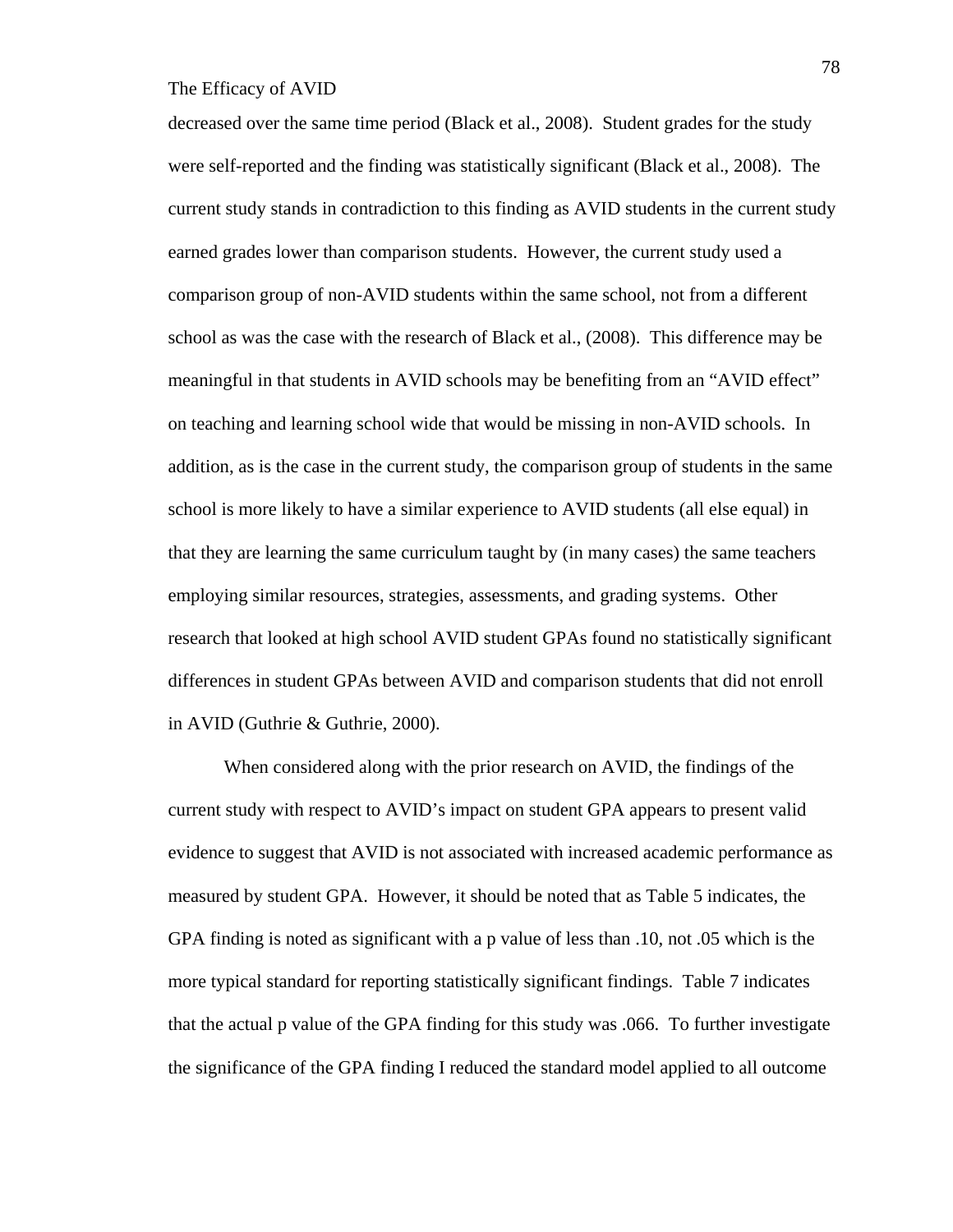variables in the study by eliminating independent variables that were not statistically significant in the standard model. What remained in the model is presented in Table 20. This table demonstrates that even after removing the ethnicity, free or reduced lunch status, and two year prior GPA variables from the model, AVID's estimated impact on student GPA was still only significant at a p value of less than .10 (.067). If the p value were below .05 I would feel comfortable asserting that this study presents strong evidence that AVID may be associated with a decrease in student performance as measured by GPA; however, because even the reduced model does not meet the standard of a p value of less than .05 then the more prudent conclusion to reach is that the actual effect measured in this study may be a null effect, though, as is stated above, in the context of the statistically strong and unequivocal effect on the strength of student schedules even the null effect interpretation of the GPA finding could be considered a net positive.

#### TABLE 20

|            |                           |          | Std.  |          |       | Effect   |
|------------|---------------------------|----------|-------|----------|-------|----------|
| <b>GPA</b> |                           | B        | Error |          | Sig.  | Size     |
|            | <b>AVID</b> or Comparison | $-0.180$ | 0.098 | $-1.835$ | 0.067 | $-0.256$ |
|            | Gender                    | $-0.263$ | 0.101 | $-2.598$ | 0.009 | $-0.374$ |
|            | <b>GPA</b> Year Prior     | 0.636    | 0.091 | 6.991    | 0.000 | 0.907    |
|            | NJASK8 Math               | 0.004    | 0.002 | 1.915    | 0.056 | 0.006    |
|            | NJASK8 LAL                | 0.005    | 0.003 | 1.702    | 0.089 | 0.008    |

GPA, Reduced Model

Notes:  $R^2 = (.401-.408), n=133$ 

 The trend in the GPA data from middle school to high school for all students in the study provides additional context to comprehensively interpret the measurements in this study. Table 21 shows that for both AVID and comparison students in the study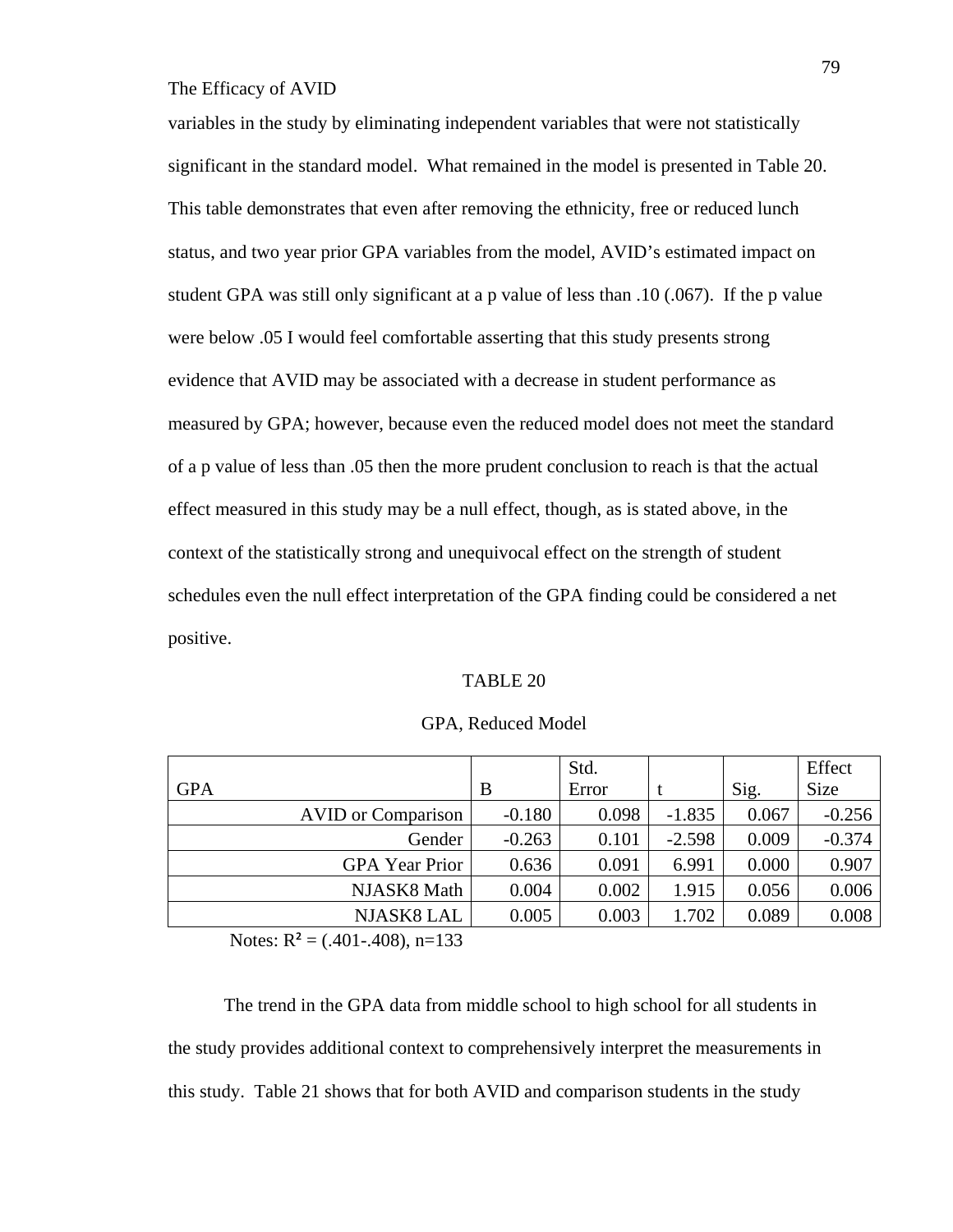there is at least the initial sign of a trend toward a meaningful drop in GPA the year that students begin the AVID program. As a practitioner familiar with the transition from middle school to high school I speculate that this is more about a general increase in rigor as students move from middle school (prior year GPAs) to high school than it is about the AVID program in particular. School wide GPA data was unavailable to confirm whether or not this trend is evident across the entire student body at Fairview High School.

Assuming that my speculation is accurate, it might be the case that AVID has a relatively more challenging task in terms of raising student GPAs at Fairview High School than it does at other schools that have been studied. It may be the case that Fairview High School is a challenging academic environment in general, and therefore for an academic intervention to have a significant effect on GPA is asking more than it would be if, for example, the general environment at Fairview High School was not academically rigorous. If the latter was the case then an intervention like AVID might be more likely to produce measurable effects.

#### TABLE 21

#### FHS GPA TREND

|                            | AVID | Comparison |
|----------------------------|------|------------|
| <b>GPA One Year Prior</b>  | 3.38 | 3.26       |
| <b>GPA Two Years Prior</b> | 3.59 | 3.51       |
| GPA 2012-2013              | 2.80 |            |

**Language Arts Standardized Assessments.** This study found a positive relationship between participation in AVID and grade 11 performance on the language arts section of the state assessment. This finding is consistent with prior research on AVID that has indicated positive relationships between participation in AVID and a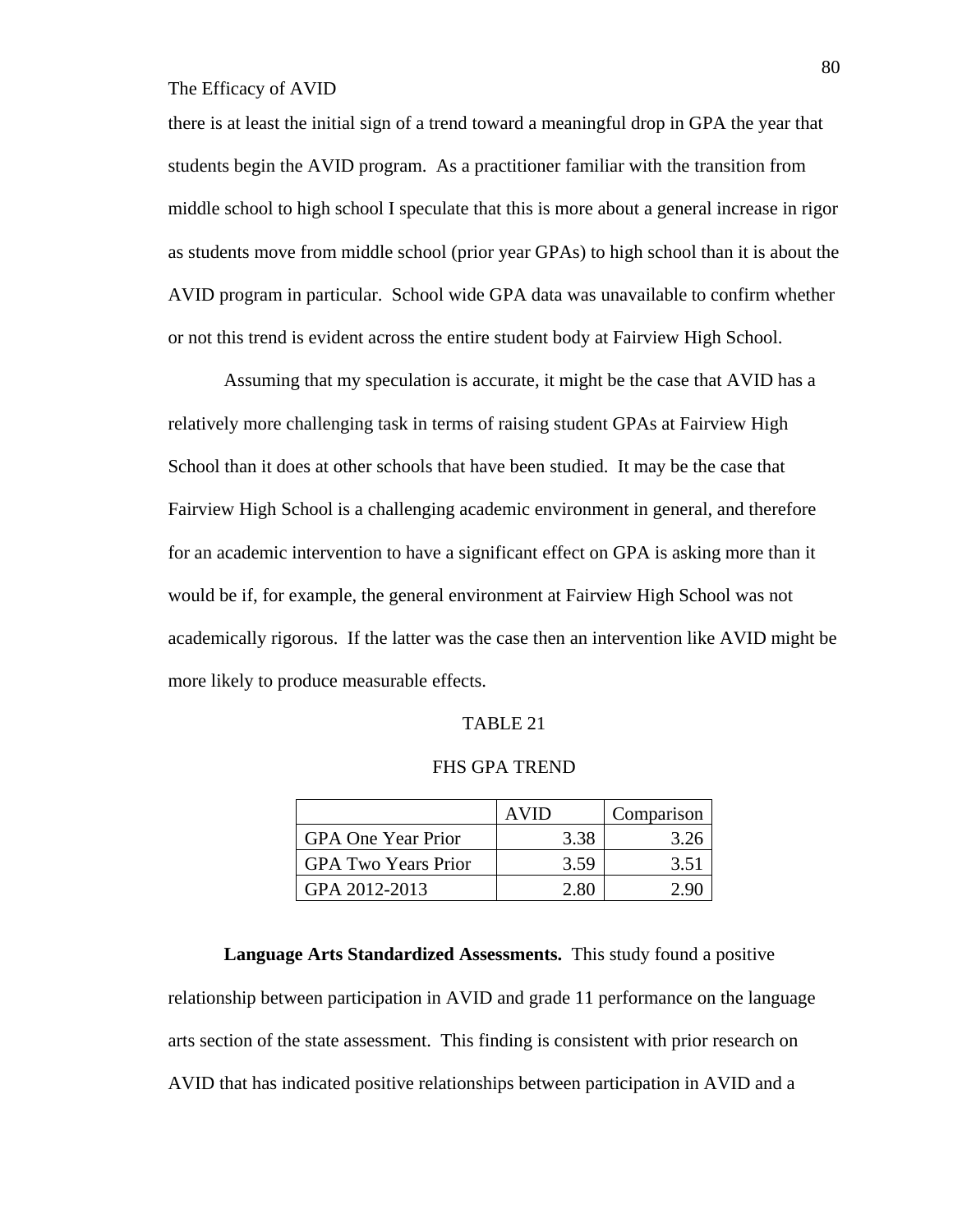variety of state assessments (Black et al., 2008; Lozano et al., 2009; Watt et al., 2006; Watt et al., 2004; Watt et al., 2002-2003). Examining AVID student growth on standardized assessments in reading, prior research demonstrated that AVID students increased their scores over a three year period by seven percentage points; however, no statistical controls were employed and each year involved a unique reading assessment (Watt et al., 2002-2003). Another study found that there was a statistically significant difference between AVID and comparison student scores in a state writing assessment in one cohort of students, but not in another (Black et al., 2008). For the cohort for which there was a statistically significant effect, AVID students performed better than comparison students by more than 0.5 standard deviations (Black et al., 2008). Without tests of statistical significance, other research has concluded that on average AVID students outscored their classmates on a state assessment in reading (Watt et al., 2004) while yet other research without statistical controls found that a comparison group of non-AVID students outperformed AVID students on an English standardized assessment (Lozano et al., 2009).

This study contributes to the body of research by lending further credibility to the claim that participation in AVID is likely to help students perform better on state assessments in language arts. However, it must be acknowledged that this study did not find statistically significant relationships for the grade 9 and 10 assessments in language arts. Furthermore, there are inconsistencies in the prior research and some of the claims in the current research that estimate a positive effect between AVID students and language arts state assessments are grounded in dubious methods.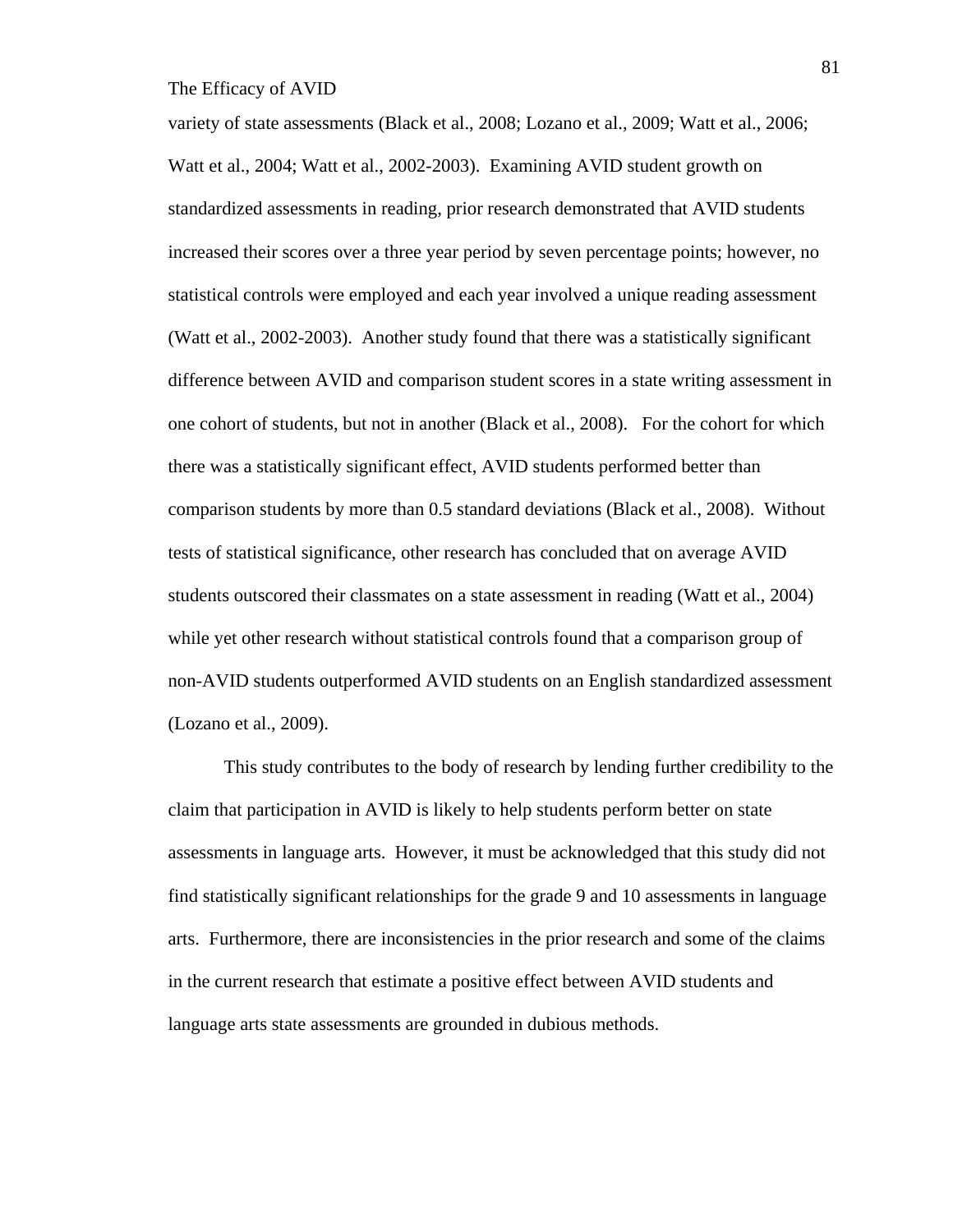Additionally, as with the GPA finding in this study, the finding of AVID's effect on grade 11 LAL scores is reported in Table 5 as significant with a p value of less than .10. The actual p value reported in Table 10 is .053. Though this approaches the typical standard of .05, because it did not meet that standard I reduced the standard model applied to the outcome variables in this study by eliminating independent variables that were not statistically significant. That reduced model is presented below in Table 22. The reduced model resulted in a p value that increased to .076 thus raising the question of whether or not the finding ought to be interpreted as a null finding as opposed to a statistically significant finding of a positive relationship between AVID and the grade 11 HSPA LAL score. I argue that both arguments are credible. Accepting the null hypothesis of no effect would not be a question if the sample size was large enough to produce more statistical power, but that is not the case in this study. Because of that, the effect size ought to influence the interpretation. Because in the case of this study the effect sizes are medium with ranges between .443 (reduced model) and .558 (complete model), I argue that there is enough in the data to warrant the conclusion I present above of a positive effect. Ultimately, the recommendations I make below regarding future studies with larger sample sizes will be helpful in producing more statistically compelling estimates of AVID's effect on student language arts scores.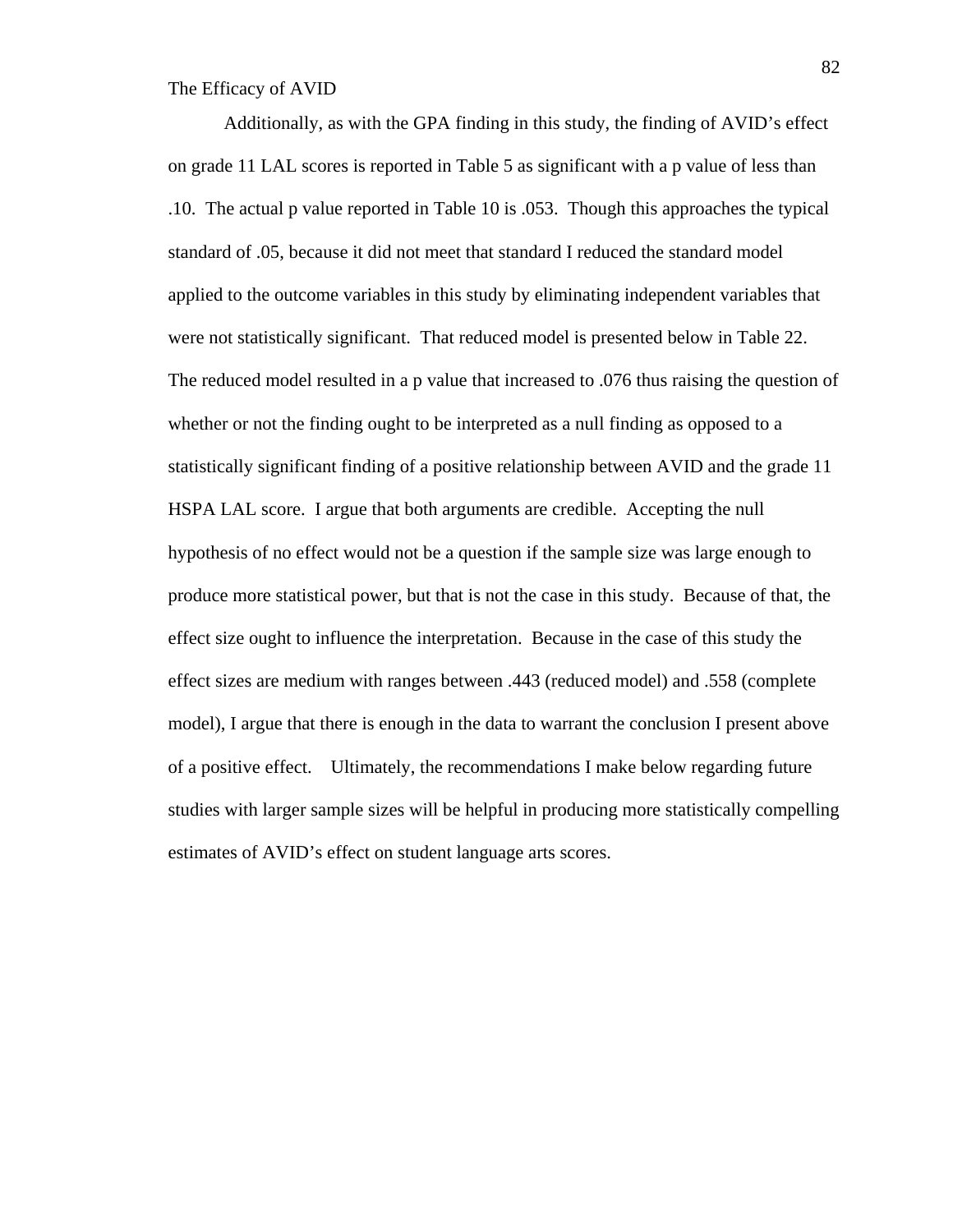#### TABLE 22

|                           |          | Std.  |          |       | Effect      |
|---------------------------|----------|-------|----------|-------|-------------|
| HSPA LAL (Grade 11)       | B        | Error |          | Sig.  | <b>Size</b> |
| <b>AVID</b> or Comparison | 5.710    | 3.213 | 1.777    | 0.076 | 0.443       |
| NJASK8 Math               | 0.055    | 0.067 | 0.815    | 0.415 | 0.004       |
| <b>NJASK8 LAL</b>         | 0.189    | 0.101 | 1.871    | 0.061 | 0.015       |
| Free or Reduced Lunch     | $-8.793$ | 3.569 | $-2.464$ | 0.014 | $-0.682$    |

#### LAL HSPA, Reduced Model

Notes:  $R^2 = (.374-.426), n=50$ 

**College Preparation.** This study found that AVID students were more likely than comparison students to participate in PSAT testing. Though this exact finding is not found in the current literature, there is evidence that AVID students present higher levels of college knowledge – essentially a construct that accounts for the awareness of the nuances of the application and acceptance process (Lozano et al., 2009; Watt et al., 2007). I would argue that registration for and participation in PSAT testing is part of that college preparation process, and in this sense, the findings of this study are consistent with the existing research.

**PSAT Scores.** Table 18 demonstrates that there was not a significant difference found between AVID students and comparison students on the PSAT. At first glance accepting the null hypothesis that AVID has no impact on PSAT scores appears reasonable. However, in the context of this study this finding can be interpreted as a positive effect by the AVID site team at Fairview High School and by the AVID research community. Table 17 notes a highly significant relationship (p value of less than .001) between student participation in PSAT testing and student enrollment in the AVID elective class. That AVID students were far more likely (effect size of .763) to take the PSAT and that they did not score lower than comparison students who were far less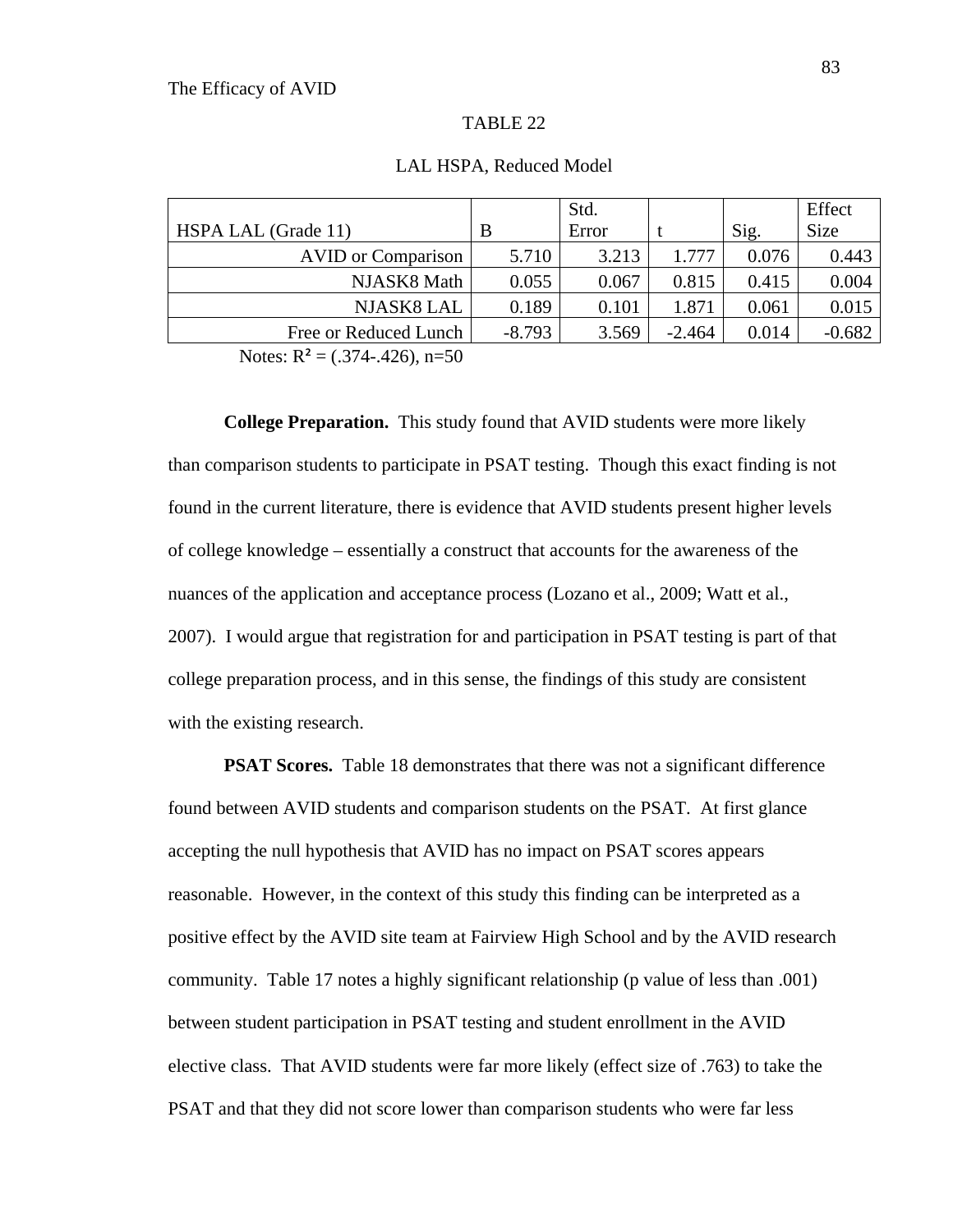likely to take the PSAT indicates that AVID may be contributing toward improving the performance of students in the areas assessed on the PSAT. The data suggests that many AVID students would not have had the confidence to take the PSAT if they were not enrolled in the AVID elective class. This implies that these students learned skills in the AVID elective class that gave them the confidence to participate in PSAT testing. Without this confidence, they would likely have made the same choice that many students in the comparison group made; that is, not to test on account of the perception of an inadequate skill set. To be clear, this is speculation based on interpretation of the data; however, the point is that accepting the null hypothesis in this instance is not necessarily an indication of a lack of impact by the AVID program.

**Attendance.** This study did not find a significant relationship between participation in AVID and student attendance. Prior research has indicated that AVID students attend school at rates higher than comparison students (Watt et al., 2002-2003; Watt et al., 2004). However, where AVID students attended school at rates between three and five percentage points higher than comparison students the comparison group consisted of the rest of their grade level class and data was generated without statistical controls and tests of statistical significance (Watt et al., 2002-2003; Watt et al., 2004). Such designs call the validity of the findings into question. Other research has found inconsistent results within the study reporting with statistical significance that in one cohort of students the comparison students had fewer absences than AVID students while in another cohort the reverse was true, but the finding was not statistically significant (Black et al., 2008). The current study demonstrated that AVID students did not have fewer absences than comparison students, though the relationship was not statistically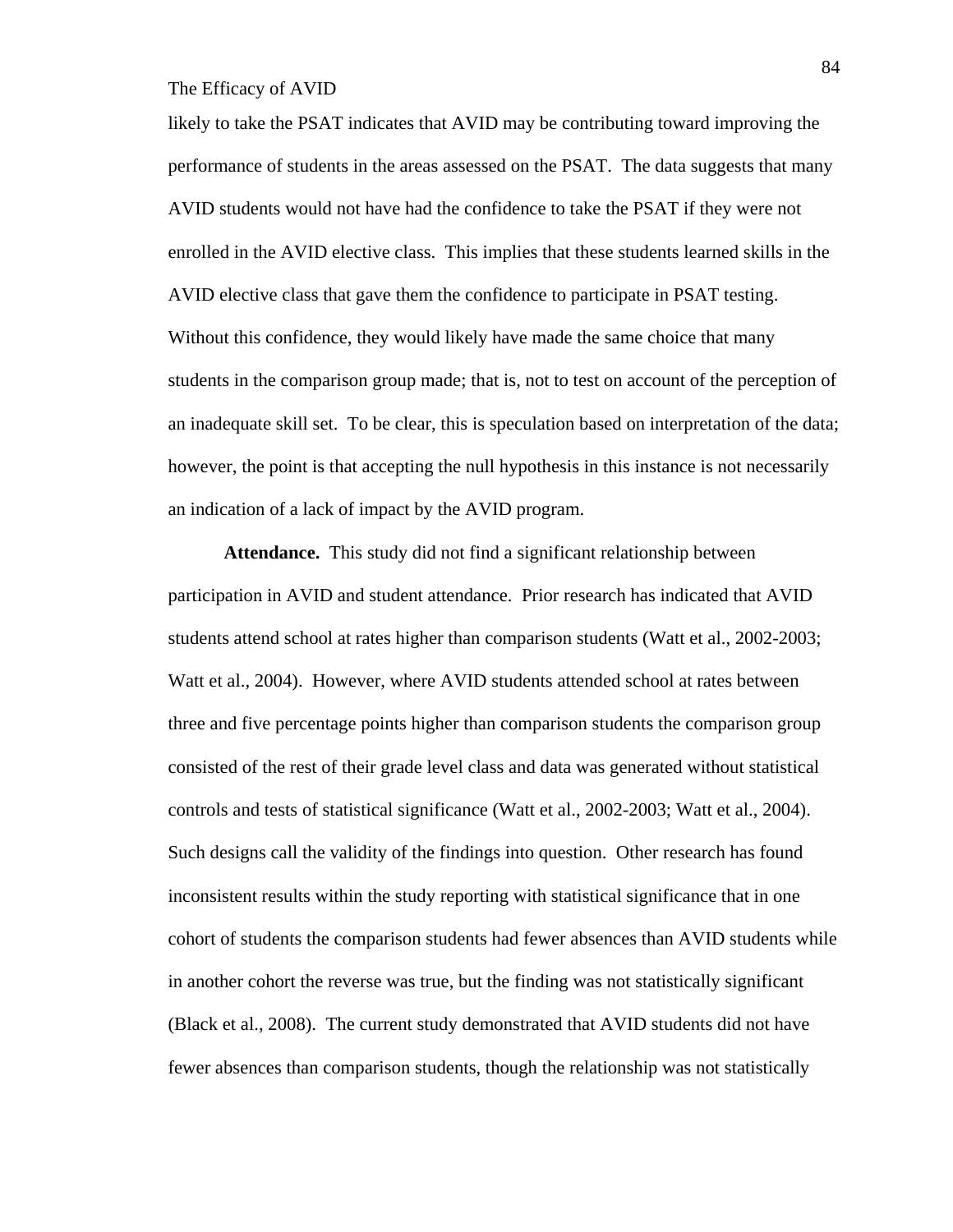significant. However, the current study included an appropriate comparison group and controlled for multiple variables thus lending greater validity to its findings. Therefore, the current study contradicts prior evidence that AVID has a positive impact on student attendance (Watt et al., 2002-2003; Watt et al., 2004) and is consistent with prior evidence that AVID may in fact have a negative impact on student attendance (Black et al., 2008).

If AVID is producing an adverse effect on student attendance then it begs the question of what might possibly be the cause. One possibility is that AVID students must complete a lot of school work that the rest of their classmates do not. It may be the case that AVID students experience a 'burn out' effect on account of this which is part of the explanation that the null hypothesis is accepted in this case. AVID students are also academically stretched when placed into more rigorous courses as this study demonstrates. As a result, it may also be the case that AVID students are more likely to feel overwhelmed by their rigorous school work which is contributing to a null effect with respect to absences.

**Math Standardized Assessments.** This study did not find a statistically significant relationship between participation in AVID and performance on math standardized assessments. Table 4 above shows that grade 11 AVID students outperformed the comparison group on the math HSPA while grade 9 and 10 AVID students performed lower than the comparison group on the math ACT and PHA respectively; however, these differences were not statistically significant. This finding is consistent with prior research. For example, researchers found that in one cohort AVID students outperformed non-AVID students on a math standardized assessment while in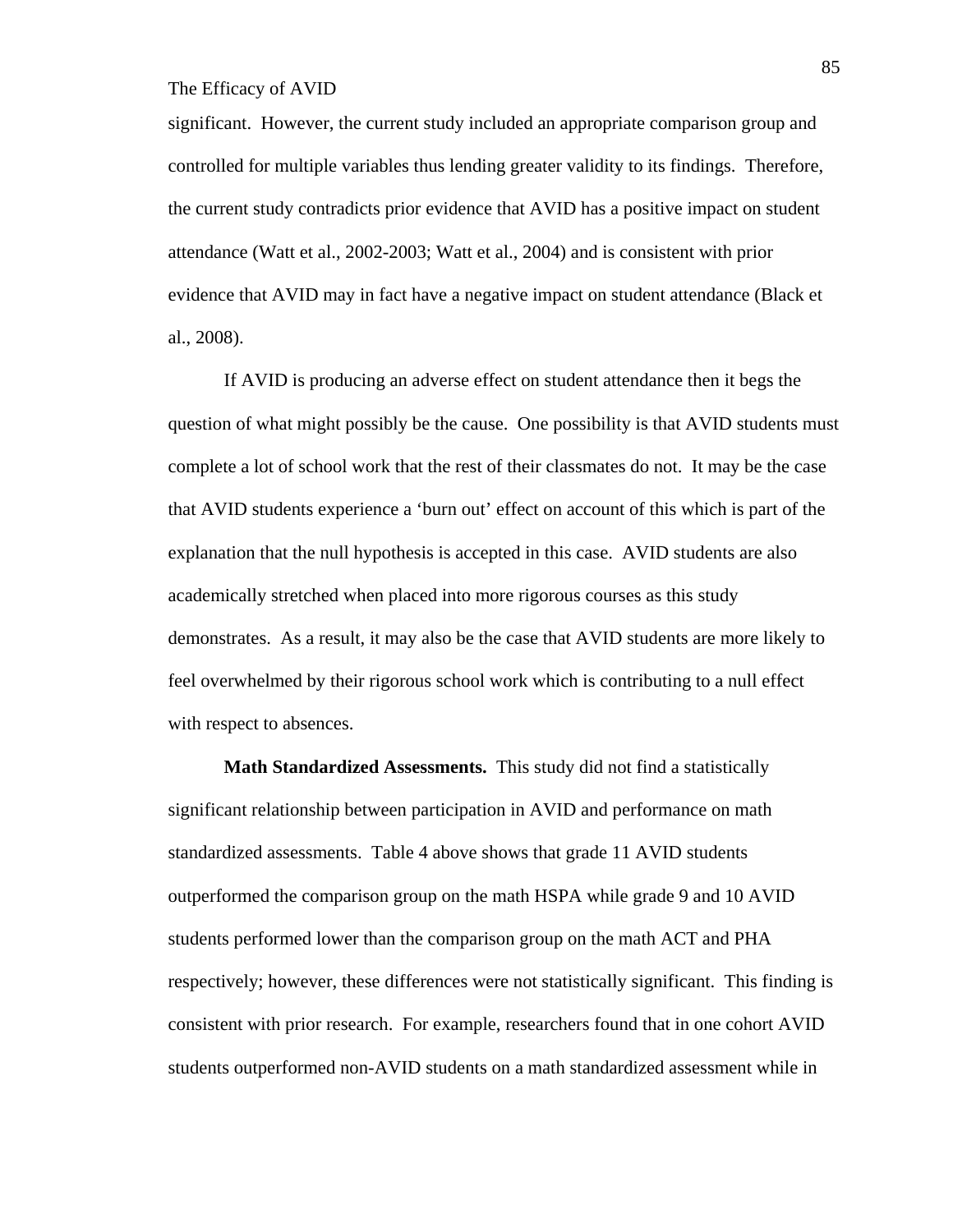another cohort the reverse was true; however, like in the case of the current study, neither of the differences were statistically significant (Guthrie & Guthrie, 2000). Other research using a quasi-experimental design also failed to measure a statistically significant relationship between AVID and standardized test scores in math (Black et al., 2008). Also consistent with prior research is the combination of AVID standardized math scores and math course taking patterns. Researchers found that AVID students passed a math standardized assessment at approximately 15% lesser rate than the same students' passing rate on a language arts assessment even though AVID students had the highest percentage of students taking advanced math of the groups in the study (Lozano et al., 2009). Other researchers reached findings contradicting the results of the current study and much of the prior research in that AVID students when compared with themselves over a three year period saw a greater gain in passing rates on math standardized tests than they did on English standardized tests; however, these data were presented as descriptive statistics and not as statistically significant findings (Watt et al., 2002-2003).

These data raise questions about why AVID did not have a statistically significant impact on student performance on math standardized assessments at Fairview High School. One variable worth considering is that, as Table 4 indicates, AVID students were more likely than comparison students to be enrolled in a more rigorous math course. One might hypothesize that being enrolled in a more rigorous math course has a two implications. The first implication is that students are more skilled in math. The second implication is that students are engaged in more challenging math coursework. It could be argued that both ought to be associated with higher performances on standardized test scores in math; however, that was not the case with the current study.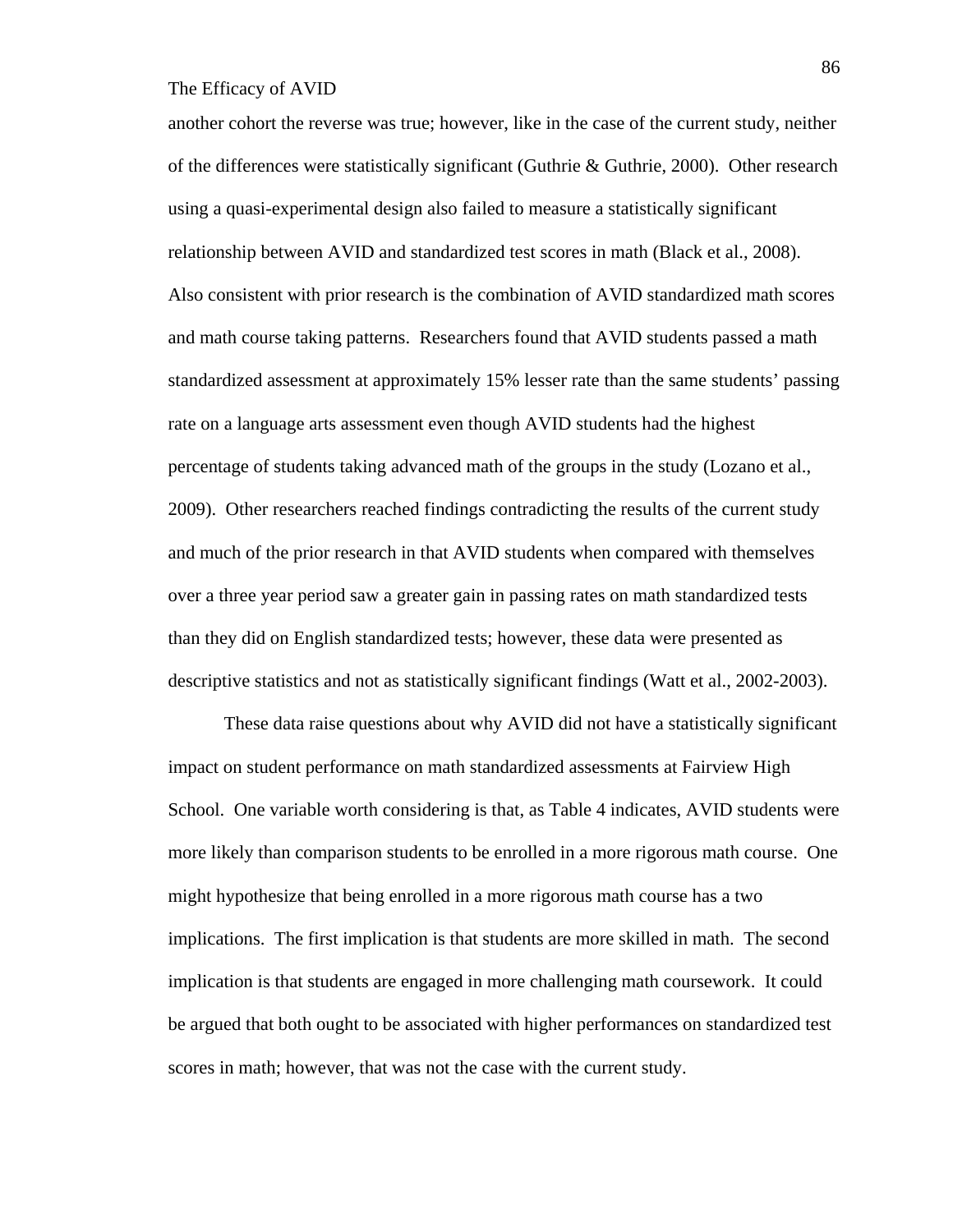Adding to the implications of accepting the null hypothesis with respect to AVID's impact on math standardized test scores is the fact that the largest of the achievement gaps at Fairview High School are seen in math scores. Figure 18 shows graphically that despite some closing of the gap in the last decade, a significant math achievement gap remains at Fairview High School. Moreover, when comparing the rate at which the math achievement gap is closing with the rate at which the language arts achievement gap is closing it becomes more obvious that math is where the most work remains for the professionals at Fairview High School. Lastly, looking at the data just in terms of room for growth, comparing Figures 15 and 16 above demonstrates that despite the remaining gap in language arts, the percentage of students from underperforming subgroups scoring partially proficient has ranged only from the mid-single digits to around 10% in recent years while the same for the math HSPA has ranged from the low 20s to nearly 40%. Thus, accepting the null hypothesis with respect to AVID's impact on math scores in the context of the school wide math achievement data adds urgency to the notion that more work must be done to address math achievement at Fairview High School. The AVID site team's planning for additional math supports in subsequent years ought to be just one part of a larger effort to improve math student performance.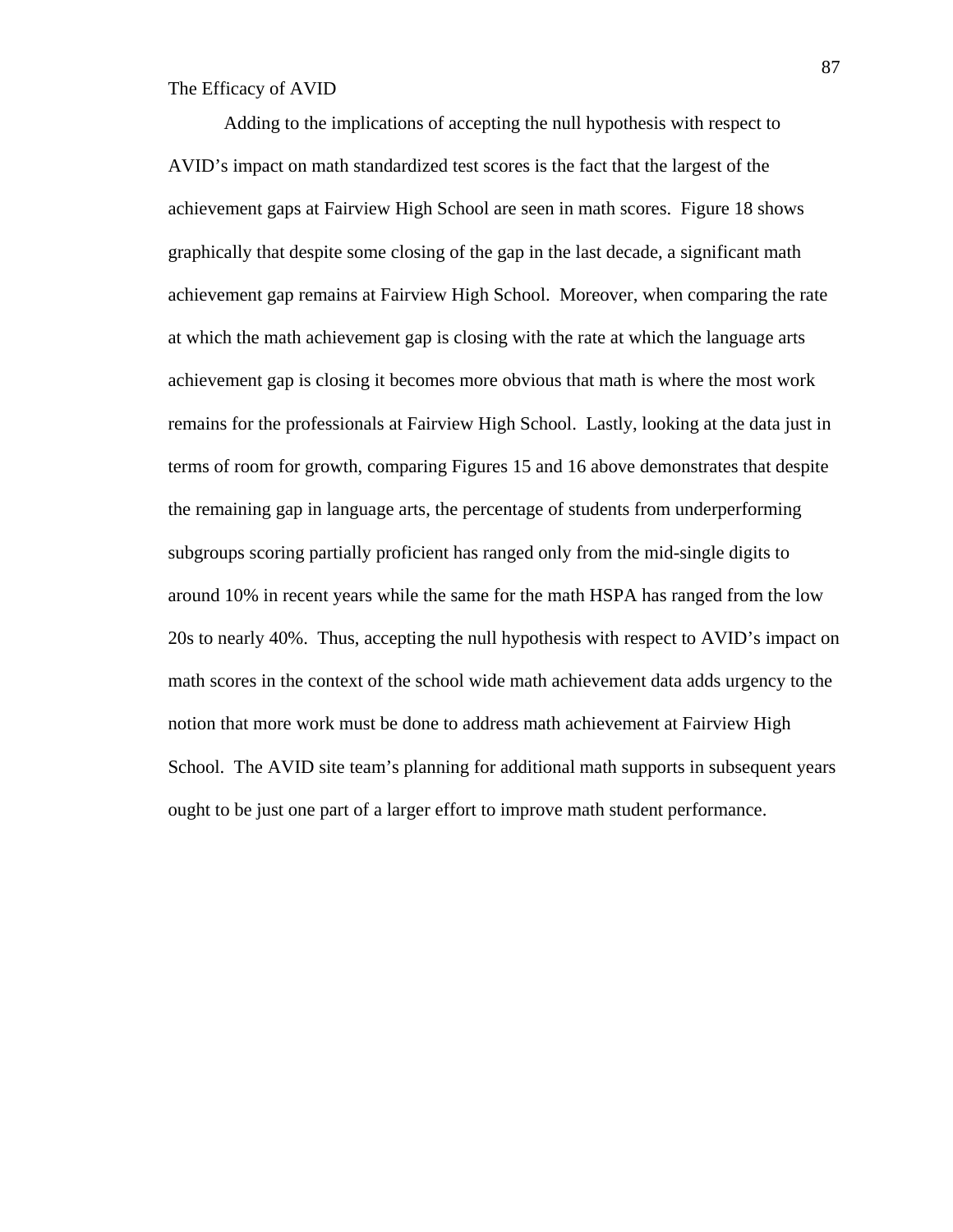

An explanation as to why AVID students at Fairview High School did not outperform comparison students on math standardized assessments may be found in the AVID implementation guide (the CSS). While the CSS emphasizes the primacy of reading and writing skills, the role of math skills is not explicitly included in the implementation document. As a consequence, it may be the case that effective implementation of AVID is, by design, a better support for improving language arts skills than math skills.

**School Wide Achievement.** Table 23 shows the school average for those outcome measures for which school averages were available. Firstly, this information supports the claim that the AVID students at Fairview High School are "middle

FIGURE 18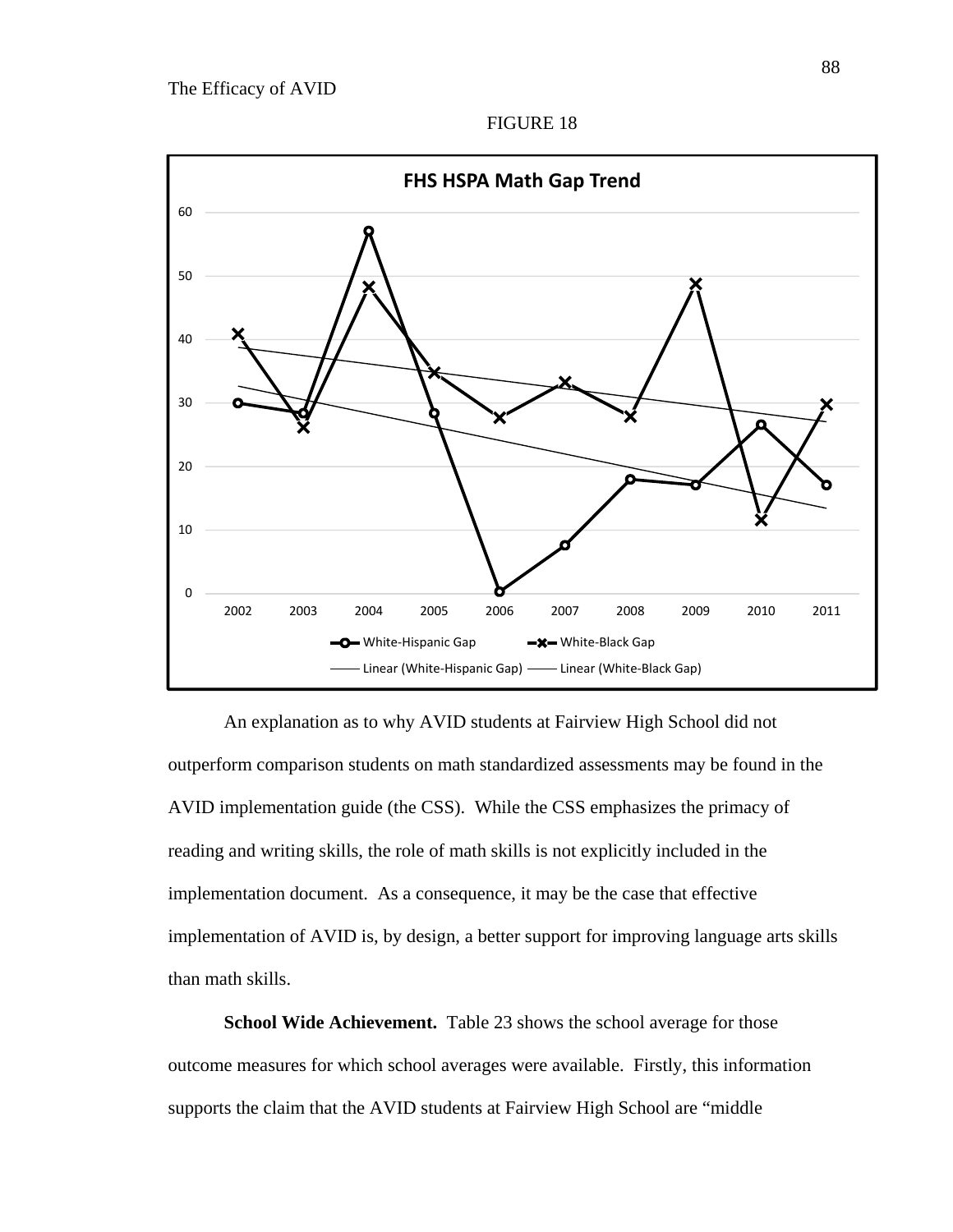achieving" students in accordance with one of the selection criteria for AVID students. Secondly, this data provides additional context through which to interpret the findings of this study. AVID aims to take middle achieving students, provide them supports, and challenge them in rigorous courses. Students are then expected to perform well relative to their peers on account of the skill set they acquire in the AVID class. Though Table 23 presents only descriptive statistics on standardized tests, it does suggest that at its current level of implementation and effectiveness AVID is not yet lifting students beyond their initial entry point of a middle-achieving student.

## TABLE 23

|                  | <b>AVID</b> | Comparison | School |
|------------------|-------------|------------|--------|
| <b>ACT LAL</b>   | 15.15       | 15.76      | 17.4   |
| <b>ACT Math</b>  | 17.00       | 17.06      | 18.8   |
| PHA LAL          | 42.43       | 43.52      | 44.93  |
| PHA Math         | 28.00       | 29.91      | 30.1   |
| <b>HSPA LAL</b>  | 241.86      | 235.75     | 245.62 |
| <b>HSPA</b> Math | 230.23      | 224.93     | 239.87 |

### FHS SCHOOL AVERAGES

#### **Study Strengths and Limitations**

 This study involves design strengths that are rare in the current body of research on AVID. One strength of this study is that the sample and context are different than samples and contexts used in prior studies, and therefore the findings add something novel to the field. The context of the current study is a middle class suburban high school in a mid-Atlantic state. As such, the sample of this study is different than samples derived from the contexts in the existing literature. As examples, in terms of demographic composition, prior studies have included exclusively high school Hispanic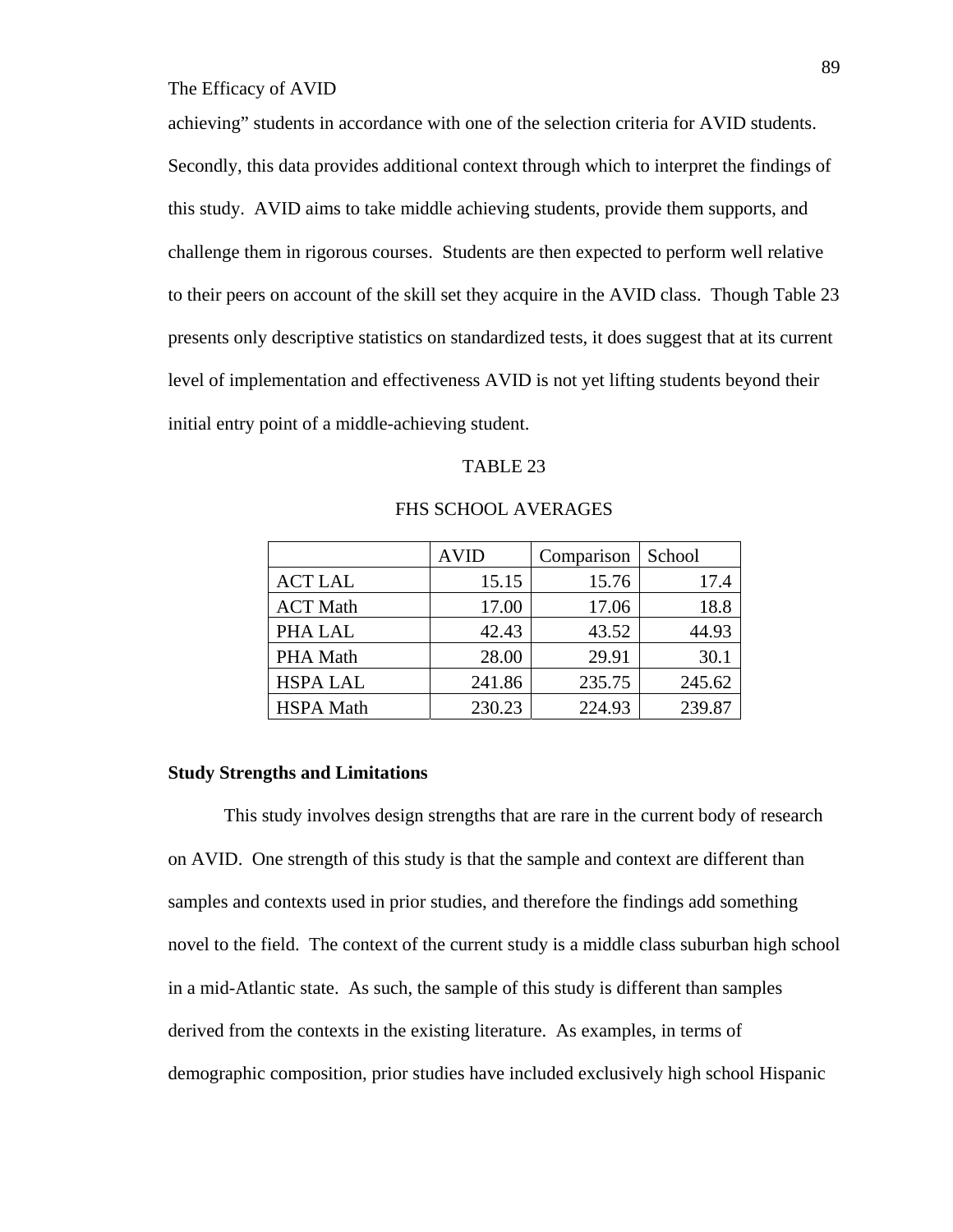students in Texas (Lozano et al., 2009), a sample that included 78% Hispanic and Black high school students in Texas (Watt et al., 2004), a sample that included 67.5% Hispanic and Black middle school students in the northeast (Black et al., 2008), a study focused exclusively on Black high school students in rural North Carolina (Hubbard & Mehan, 1999), a sample that included AVID program graduates from San Diego high schools (Mehan et al., 1994), a sample that included 69% Hispanic and Black AVID program graduates from San Diego high schools (Mehan et al., 1992), and a sample of exclusively Mexican-American AVID program graduates from high schools in Texas attending Hispanic-serving post-secondary institutions (Mendiola, et al., 2010). The current study includes a sample of high school students from a middle class New Jersey suburban town with 59.5% of the sample either Hispanic or Black placing it in an underresearched context for AVID schools.

The comparison group in the sample used for this study also makes the study unique in the body of research. The comparison groups used in prior studies included AVID students prior to their enrollment in AVID (Watt et al., 2002-2003), all students at a given school in the same grade level as the AVID students (Watt et al., 2004; Watt et al., 2002-2003), local and national averages of students in the same grade as AVID students (Mehan et al., 1992; Watt et al., 2004; Watt et al., 2002-2003), students with different years of experience as an AVID student (Guthrie & Guthrie, 2000), students participating in the GEAR UP program (Lozano et al., 2009), and students that were demographically similar to AVID students but were not enrolled in AVID (Watt et al., 2006; Black et al., 2008). Of these, the last two comparison groups most closely resemble the comparison group used for this study; however, they remain different in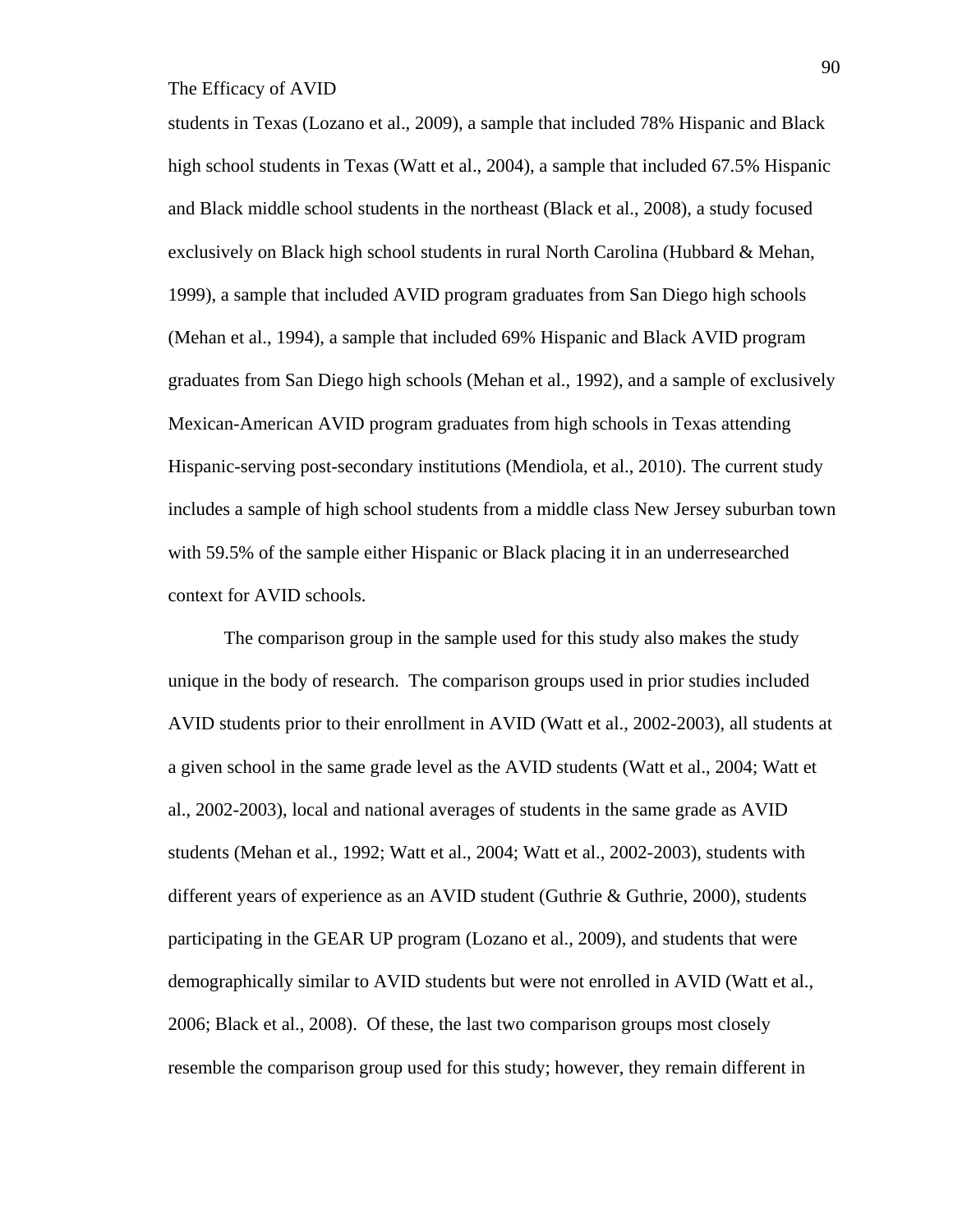important ways. Specifically, though prior research using quasi-experimental design with statistical controls included a comparison group of non-AVID students that were demographically similar to AVID students, the entire sample was drawn from exclusively middle school students (Black et al., 2008). Conclusions about AVID's effect on middle school performance measures cannot necessarily be generalized to high school AVID students. In addition, though statistical tests were included when presenting outcome measures, there was no evidence that a statistical test comparing AVID and comparison groups on demographic and prior achievement variables was used (Black et al., 2008). Other research using comparison groups of non-AVID students relied on school-wide data rather than individual cohort or student data (Watt et al., 2006). A novelty of the current study is that it includes a comparison group of non-AVID students that has been demonstrated to have no statistically significant differences between comparison and AVID groups (see Table 2 above). In addition, the current study includes the most valid comparison group seen in the literature for answering questions about AVID's effectiveness at the high school level. The comparison group involves high school students that are statistically shown to be similar to the AVID students in terms of student demographics and prior achievement, and that attend the same school as the AVID students, and as a consequence, are exposed to the same teachers, curriculum, assessments, grading systems, and school culture.

Though the study includes design strengths, it is not without limitations. A limitation of the study is that AVID's impact after a minimum of only one year of enrollment in the AVID elective was measured. It may be the case that AVID's impact on outcome measures associated with college readiness is best measured after multiple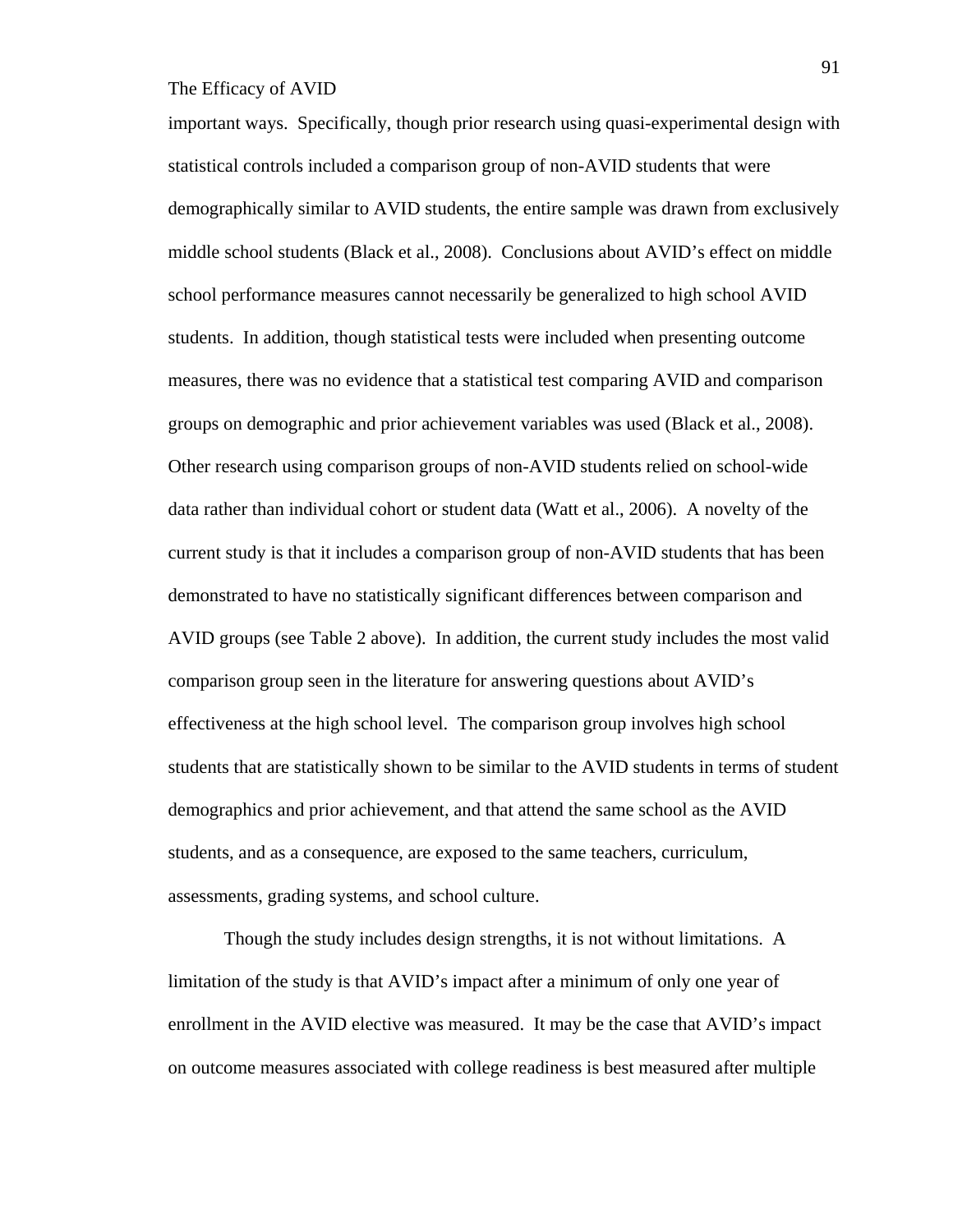years of a student's enrollment in the AVID elective – perhaps ideally after a student completes four years of high school in the program.

Another limitation is that the 2012-2013 school year was only the second year of AVID's implementation at Fairview High School. It would be imprudent for readers to conceive of AVID at Fairview High School as a mature program; rather, AVID's implementation is in a developmental stage and hence I would caution against relying exclusively on this study to generalize about AVID's impact.

The oldest students in the sample for this study were in grade 11 during the 2012- 2013 school year. This represents a limitation in that there are measures that could be used to assess student college-readiness that were simply unavailable at the time of the study. These variables are identified below in the suggestions for future research of AVID at Fairview High School and include SAT scores, college acceptance rates, and first year college GPAs. These data were simply not available, though measuring them would produce a more complete account of AVID's estimated impact on student college readiness.

Research on AVID has found that some AVID sites report an "AVID effect". The "AVID effect" refers to the positive effect AVID has on improving the performance of all of the students in a school, not just the students that take the AVID elective (Watt et al., 2004; Lozano et al., 2009). It has also been suggested that the fact that comparison students in the same school as AVID students may receive the "AVID effect" can help explain why quantitative studies looking at outcome measures comparing AVID and comparison groups composed of students within the same school as AVID students may not find many significant effects associated with AVID (Lozano et al., 2009). Though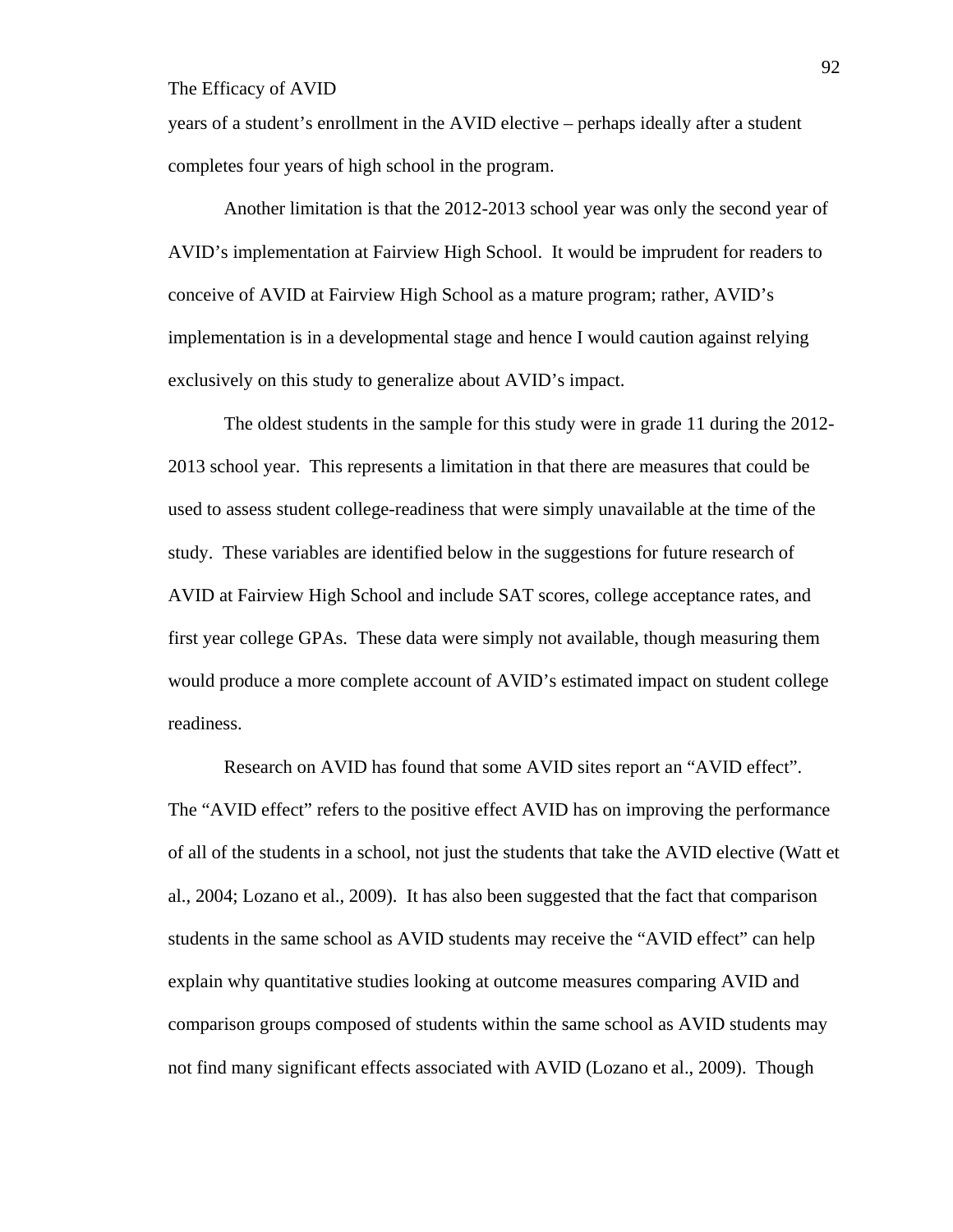the "AVID effect" has only been suggested qualitatively and not measured as actual effects in the existing research, the possibility that this effect is occurring at Fairview High School is a limitation of this study because the effect may be uplifting the performance of the comparison students. This "AVID effect" at Fairview High School is revisited in the following section.

#### **Suggestions for Further Research on AVID at Fairview High School**

 The findings of this study show AVID to be only partially effective at reducing achievement gaps at Fairview High School on the measured variables in this study after the 2012-2013 implementation year. In light of this, the site team may wish to consider a study that focuses more on AVID's implementation rather than its outcomes to determine if the program is being implemented with fidelity. The findings of this study do suggest faithful implementation primarily of Essentials Four and Five at Fairview High School. A study focused on implementation of other Essentials in the CSS document would inform the Fairview High School site team on whether or not AVID's lack of measured effect on outcomes in this study is related to deficiencies in AVID's implementation, or if the lack of measured effect is simply the product of a well-implemented AVID program not designed to support improvements in these outcomes. The CSS document is a helpful starting point for examining AVID's implementation at Fairview High School, however it is not a scientific self-study document. Qualitative or mixed-methods research involving the stakeholders and their perceptions regarding AVID's implementation might serve the site team well in better understanding the quality of its implementation of the program.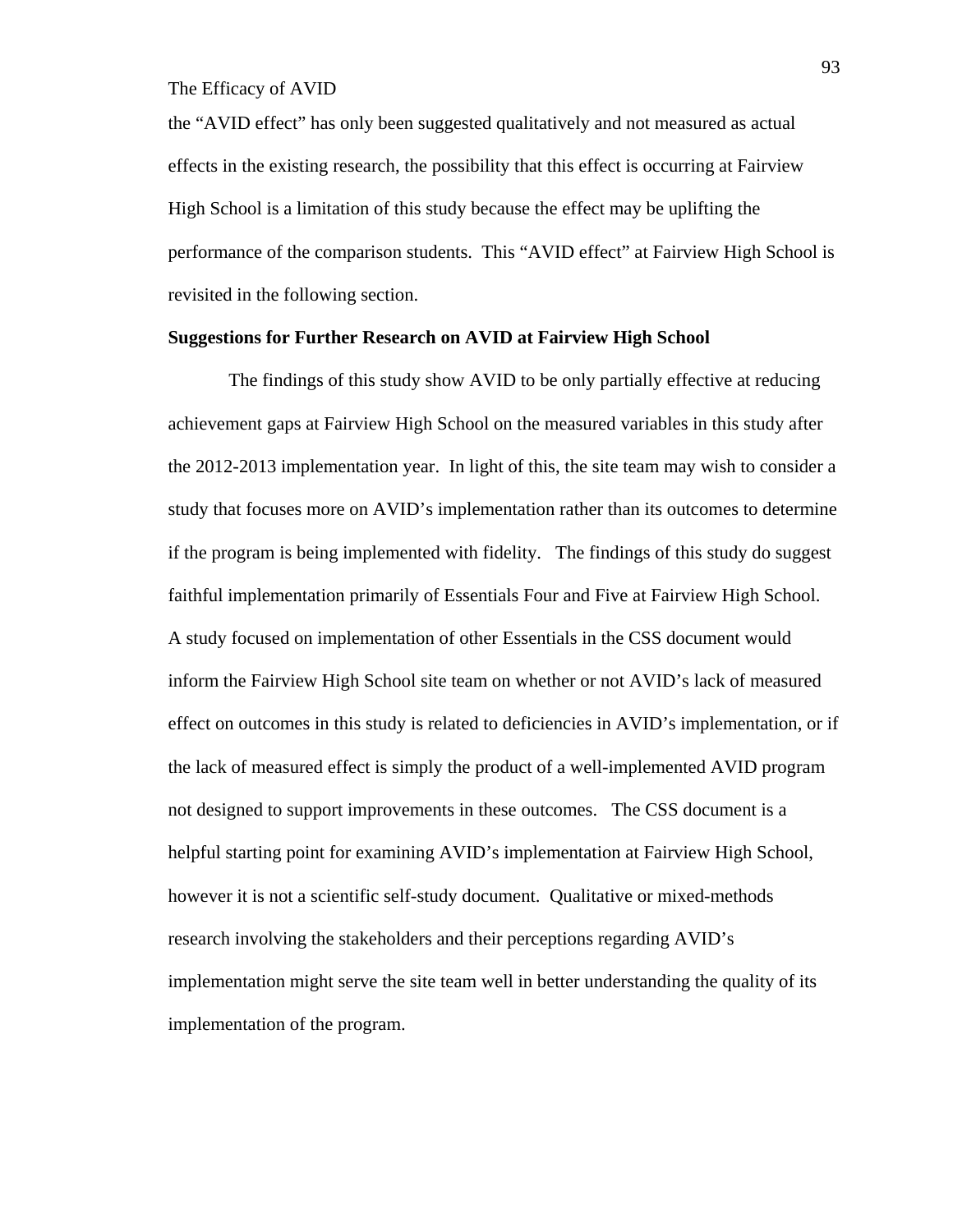Because the 2012-2013 school year represented only the second year of AVID's implementation at Fairview High School, studies that methodologically emulate this study while focusing on additional outcome measures as they become available will be useful to the AVID site team. For example, information regarding AVID's impact on SAT scores, on the number of colleges students apply to, the number of colleges students are accepted to, the percent of students that enroll in four year colleges and universities, college retention rates, college GPAs, and college graduation rates would all be very meaningful for Fairview High School's site team to know.

As is noted in the preceding section, there is the possibility that AVID has an effect not only on AVID students, but on all students at Fairview High School. As an active member of the site team at Fairview High School I have knowledge of the implementation of certain AVID strategies school wide that may be producing the "AVID effect". Over the first two years of implementation at Fairview High School the staff has been informed that AVID has two main areas of focus. The first, and by far the most critical, is the specific treatment received by the AVID students in the AVID elective class. That treatment and its effects at Fairview High School are the subject of this study. The second area of focus at AVID schools is a modification of the general treatment received by all students. Essentially, the expectation is that many of the core strategies used by students in the AVID elective class will be beneficial to all students if used in all classes throughout the school. Reporting on this anecdotally on account of my role as practitioner, I can confirm that the staff at Fairview High School has received professional development periodically (2-4 times per year) during its implementation of AVID on selected AVID strategies such as Cornell note-taking, Socratic Seminars,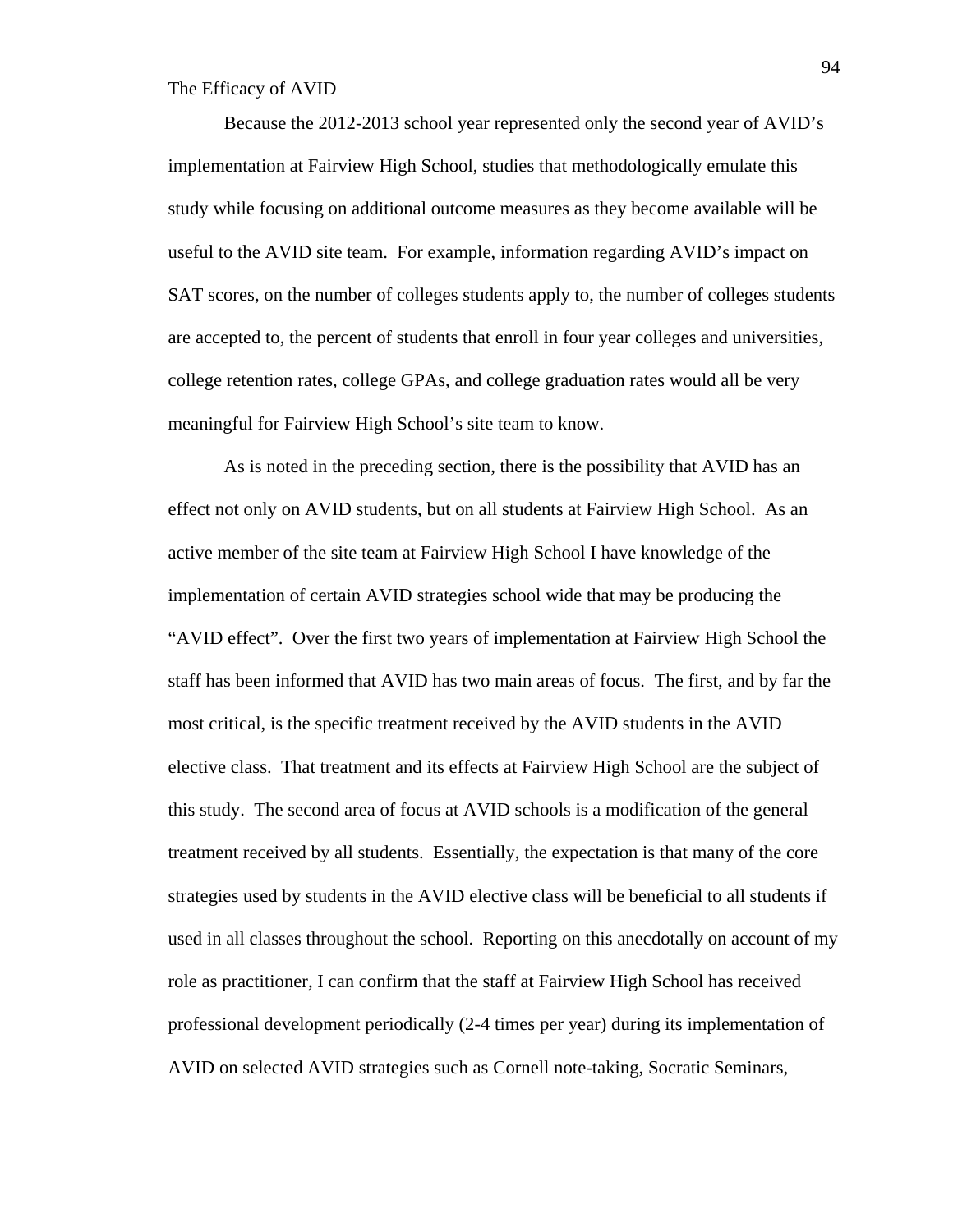Critical Reading, and a structured discussion protocol known as Philosophical Chairs. Though the staff has been trained in these strategies there has been little accountability for their use; rather, the staff has been encouraged to incorporate these strategies into their instruction as they deem appropriate to support student learning goals.

Because of the school wide professional development on AVID strategies noted above the site team at Fairview High School may want to examine the extent to which the "AVID effect" may be occurring at Fairview High School and if that phenomenon explains some of the results of this study. My speculation as both practitioner and researcher is that, more so than even the specific treatment received by AVID students, the school wide focus of AVID is in its developmental infancy at Fairview High School and is not likely at the time of this study to have contributed to any significant difference or lack of difference measured between AVID and comparison students.

In addition to studies that measure additional outcomes at Fairview High School related to AVID, future data collection and analysis that emulates this study precisely would serve the site team well. Simply collecting more of the same data collected in this study will likely provide a more refined understanding of AVID's estimated effects and yield more solid conclusions than those reached in this study.

A particular novelty of this study is the strength of schedule indicator that was constructed to compare the overall rigor of student schedules between AVID students and comparison students. This indicator has potential value to Fairview High School beyond just understanding AVID's impact. Fairview High School can use this indicator to measure school wide rigor if it chooses and measure the rigor of student courses for a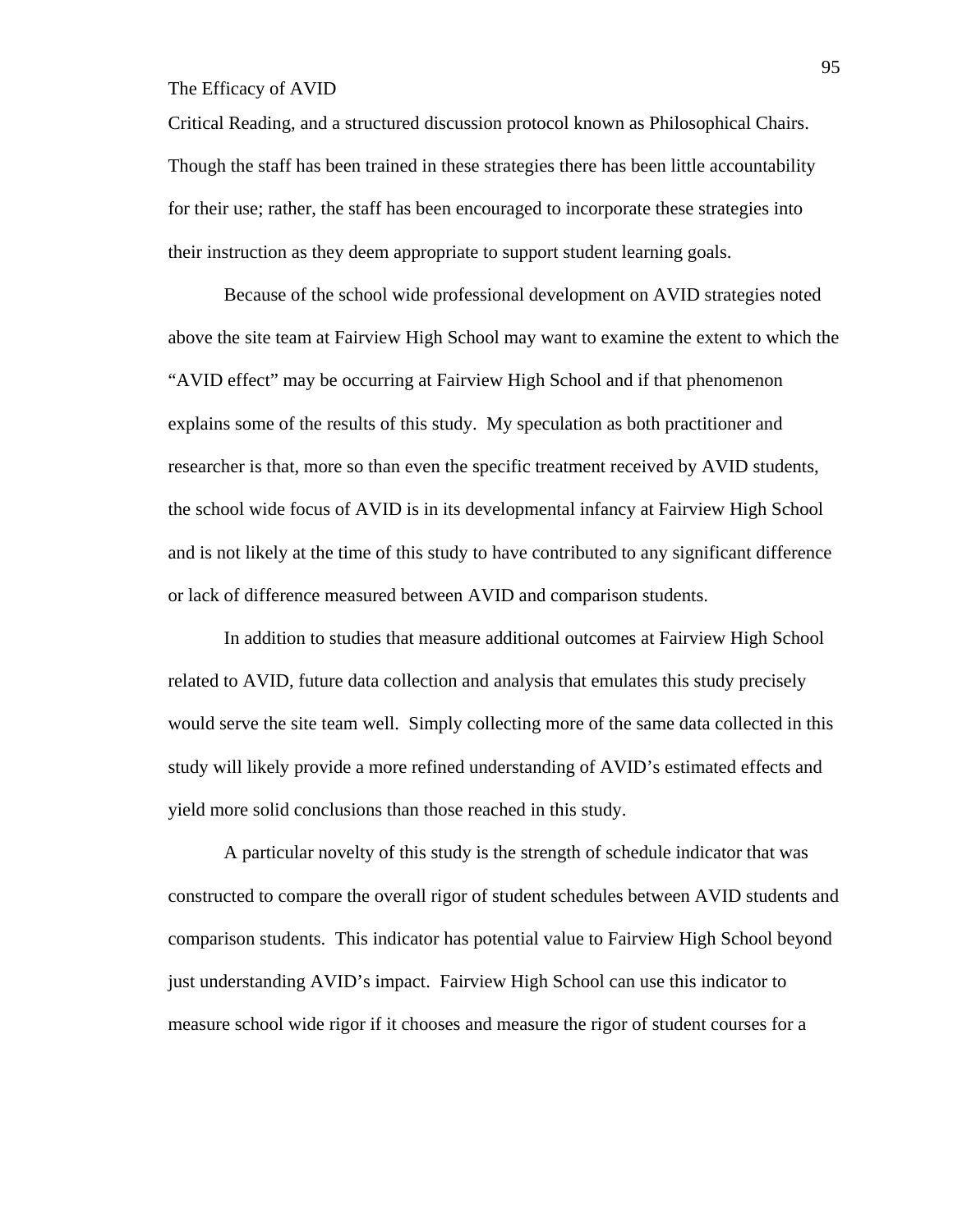variety of subgroups within the student population. Such measurements would provide information about course taking trends across the school.

#### **Suggestions for Further Research on AVID Generally**

 In addition to the specific study of AVID's implementation and impact at Fairview High School that is recommended above, research on AVID in general at schools across the country would be useful to current and prospective AVID schools. AVID's mission is to close the achievement gap by preparing students for college readiness and success in a global society (AVID, n.d.). An underresearched area is AVID's impact on actually closing the achievement gap. Though much of the research on AVID (such as this study) measures AVID's estimated impact on a number of student outcome variables, there has not been any reporting on AVID's efficacy at actually closing identified achievement gaps. Since closing the achievement gap is AVID's stated mission it would be useful for current and prospective AVID schools to know with confidence whether or not AVID is effective at closing achievement gaps within schools and across AVID schools in general. Relatedly, it would be helpful if AVID would clarify its mission by identifying exactly what gap or gaps it is referring to by the language in its mission statement. This would provide researchers with guidance necessary for designing evaluation studies that are fair to AVID in that they measure effects that AVID *specifically* claims to produce.

 Another area that would be useful for future research to focus on stems from the emphasis on preparing students for college readiness and success in a global society found in AVID's mission statement. Future research that estimates AVID's impact on these concepts would first require clear and consistent definitions of "college readiness"

96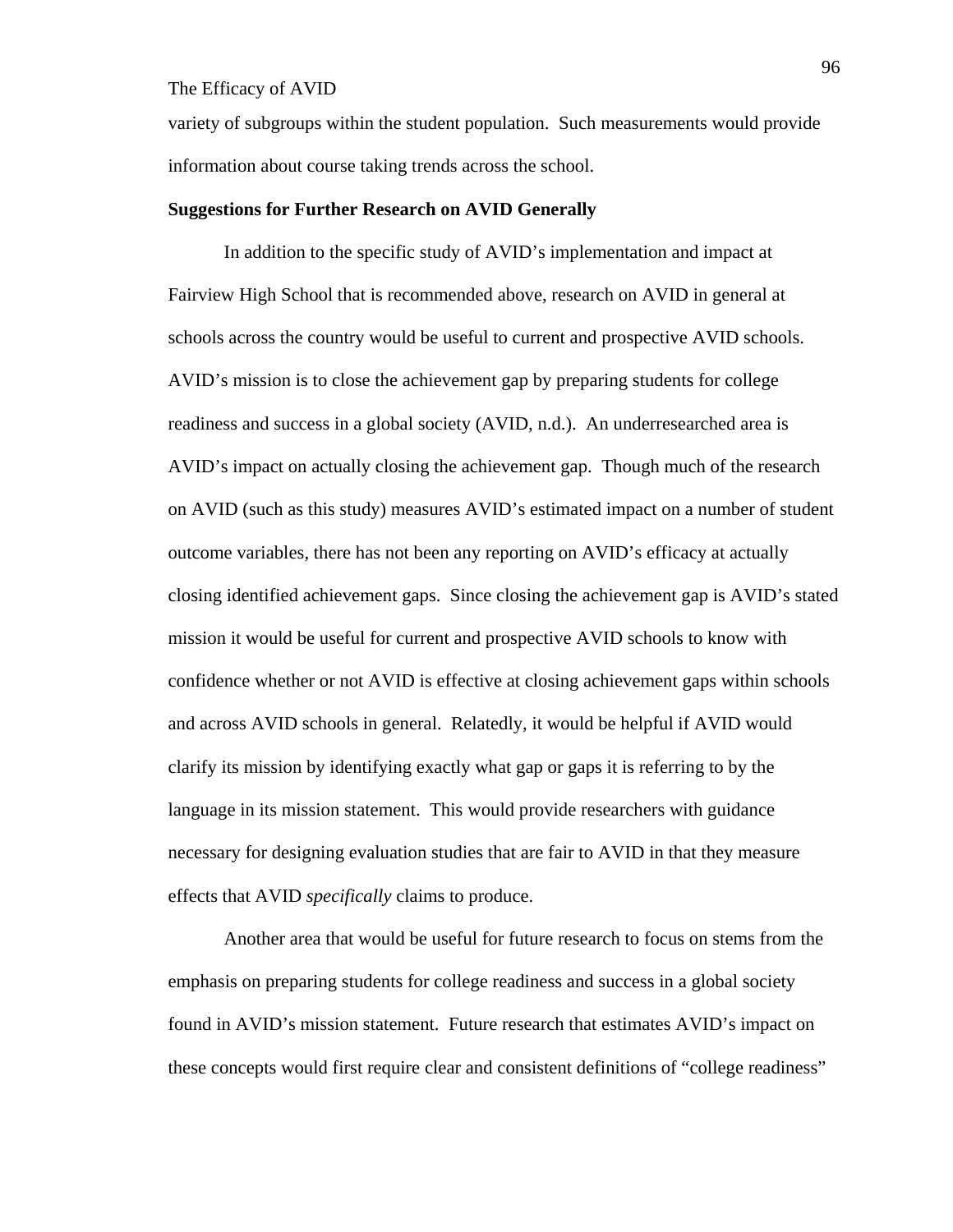and "success". Once accepted definitions of these concepts are established then research on AVID's ability to promote college readiness and success in AVID students must be measured.

 In general, more research on AVID's impact on a variety of outcome measures is needed in order for practitioners and researchers to reach consensus on the efficacy of AVID. Research needs to include statistical controls as well as tests of statistical significance. In particular, research across a more diverse pool of AVID schools that controls for not only demographic and prior achievement variables, but also levels of AVID implementation such as ratings on the CSS Essentials and indicators, certification levels, number of years of AVID implementation, and the number of years of experience the AVID elective teacher has, would likely produce conclusive results.

Research that focuses on implementation and its effects would also be valuable. In particular, research that makes connections between the AVID implementation essentials and student performance outcomes would be valuable. For example, if it is determined that certain Essentials are associated with larger effect sizes than others AVID site teams may wish to prioritize their implementation and focus their action planning around those Essentials that are most likely to affect student achievement.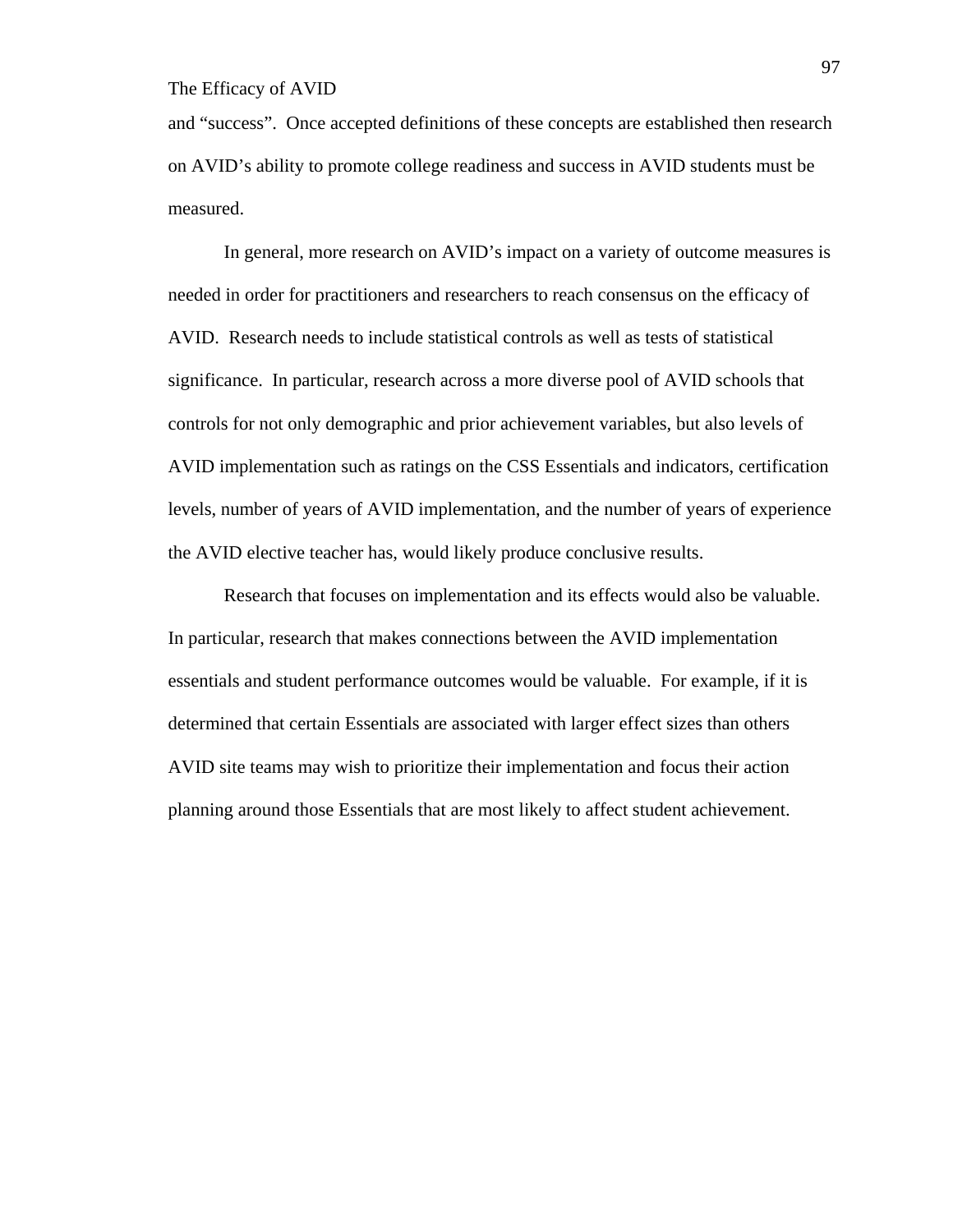## **References**

Adelman, C. (2004). Answers in a toolbox: Academic intensity, attendance patterns, and bachelor's degree attainment. Retrieved from

http://www.postsecconnect.org/files/AnswersintheToolbox.pdf.

- AVID. (n.d.). What is AVID? Retrieved from www.avid.org.
- AVID. (2011). AVID Certification Report and Self-Study Continuum. Document.
- Black, A.C; Little, C.A.; McCoach, D.B.; Purcell, J.H.; Siegle, D. (2008). Advancement Via Individual Determination: Method selection in conclusions about program effectiveness. *The Journal of Educational Research*, *102(2),* 111-123.
- Bleske-Rechek, A.; Lubinski, D.; & Benbow, C.P. (2004). Meeting the educational needs of special populations: Advanced placement's role in developing exceptional human capital. Psychological Science, 15(4), 217-224.
- Byrd, K.L. & Macdonald, G. (2005). Defining college readiness from the inside out: First-generation college student perspectives. Community College Review, 33(1), 22-37.
- Cabrera, A.F.; Deil-Amen, R.; Prabhu, R.; Terenzini, P.T.; Lee, C.; Franklin, R.E. (2006). Increasing the college preparedness of at-risk students. *Journal of Latinos and education, 5(2)*, 79-97.
- Carpenter, D.M.; Ramirez, A. & Severn, L. (2006). Gap or gaps: Challenging the singular definition of the achievement gap. Education and Urban Society, 39(1), 113-127.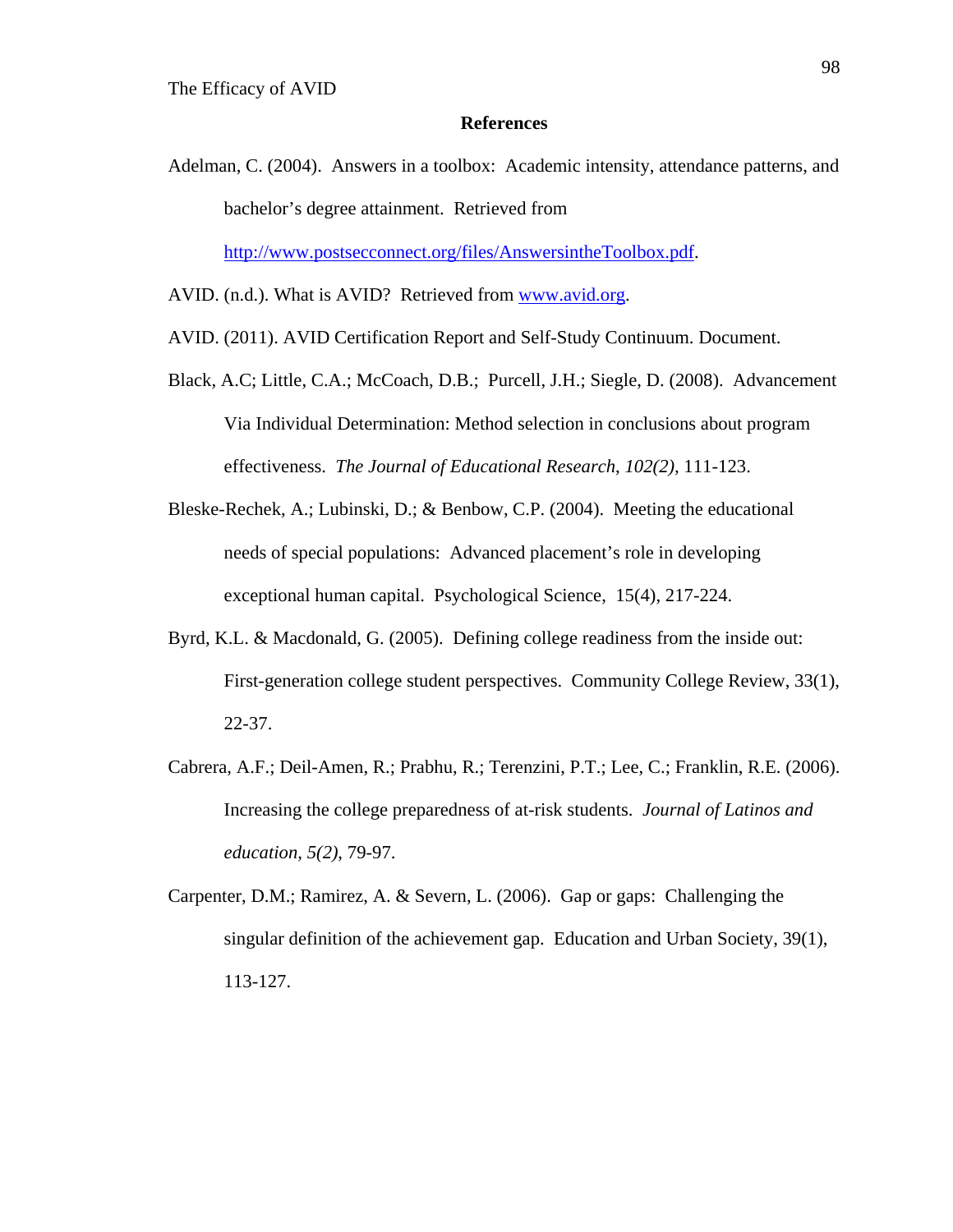College Board. (2011). The College Board Advanced Placement State Summary Report. Retrieved on March 11, 2012, from

http://www.collegeboard.com/student/testing/ap/exgrd\_sum/2011.html.

- Conley, D. (2007). Toward a more comprehensive conception of college readiness. Eugene, Or: Education Policy Improvement Center.
- Contreras, F. (2011). Strengthening the bridge to higher education for academically promising underrepresented students. Journal of Advanced Academics, 22(3), 500-526. Cook, T.D.; Scriven, M.; Coryn, C.L.S.; & Evergreen, S.D.H. (2010). Contemporary thinking about causation in evaluation: A dialogue with Tom Cook and Michael Scriven. *American Journal of Education, 31(1),* 105-117.
- Gall, M.D.; Gall, J.P.; Borg, W.R. (2010). *Applying Educational Research*, (6<sup>th</sup> ed.). Pearson Education, Inc.
- Gandara, P. & Bial, D. (2001*). Paving the way to postsecondary education: K-12 education programs for underrepresented youth. Report of the national postsecondary education cooperative working group on access to postsecondary education*. (NCES report NO. NCES2001205). Washington, DC: National Center for Education Statistics.
- Guskey, T.R. (2005). A historical perspective on closing achievement gaps. NASSP Bulletin, 89(644), 76-89. Guthrie, L.F.; Guthrie, G.P. Longitudinal research on AVID 199-2000: Final report. *Center for Research, Evaluation and Training in Education, June 23, 2000*, 1-24.
- Haro, Robert. (2004). Programs and strategies to increase Latino students' educational attainment. Education and Urban Society, 36(2), 205-222.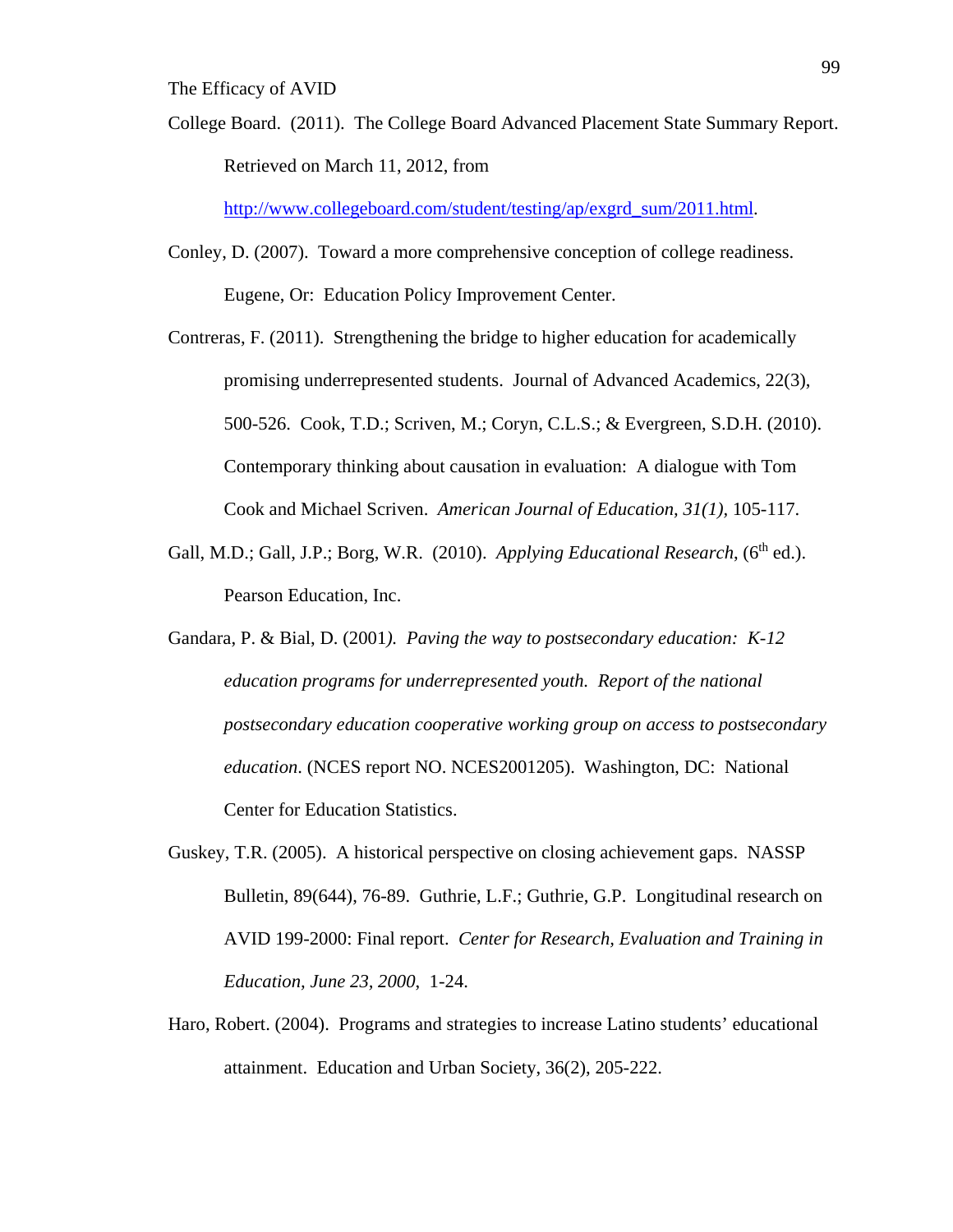- Huerta, J.; Watt, K.M.; & Reyes, P. (2012). An examination of AVID graduates' college preparation and postsecondary progress: Community college versus 4-year university students. Journal of Hispanic Higher Education, 12(1), 86-101.
- Kobrin, J.; Patterson, B.; Shaw, E.; Mattern, K.; & Barbuti, S. (2008). Validity of the SAT for predicting first-year college grade point average. College Board research report No. 2008-5.
- Ladson-Billings, G.L. (2006). From the achievement gap to the education debt: Understanding achievement in U.S. schools. Educational Researcher, 35(7), 3-12.
- Lombardi, A.; Seburn, M., & Conley, D. (2011). Development and initial validation of a measure of academic behaviors associated with college and career readiness. Journal of Career Assessment, 19(4), 375-391.
- Lozano, A.; Watt, K.W.; & Huerta, J. (2009). A comparison study of  $12<sup>th</sup>$  grade Hispanic students' college anticipations, aspirations, and college preparatory measures. *American Secondary Education, 38(1),* 92-110.
- Mehan, H.; Datnow, A.; Bratton, E.; Tellez, C.; Friedlaender, D.; & Ngo, T. (1992). Untracking and college enrollment. *National Center for Research on Cultural Diversity*, 1-25.
- Mehan, H.; Hubbard, L.; & Villanueva, I. (1994). Forming academic identities: Accommodation without assimilation among involuntary minorities. *Anthropology & Education Quarterly, 25(2)*, 91-117.
- Mendiola, I.D.; Watt, K.M.; Huerta, J. (2010). The impact of advancement via individual determination (AVID) on Mexican American student enrolled in a 4-year university*. Journal of Hispanic Higher Education, 9(3),* 209-220.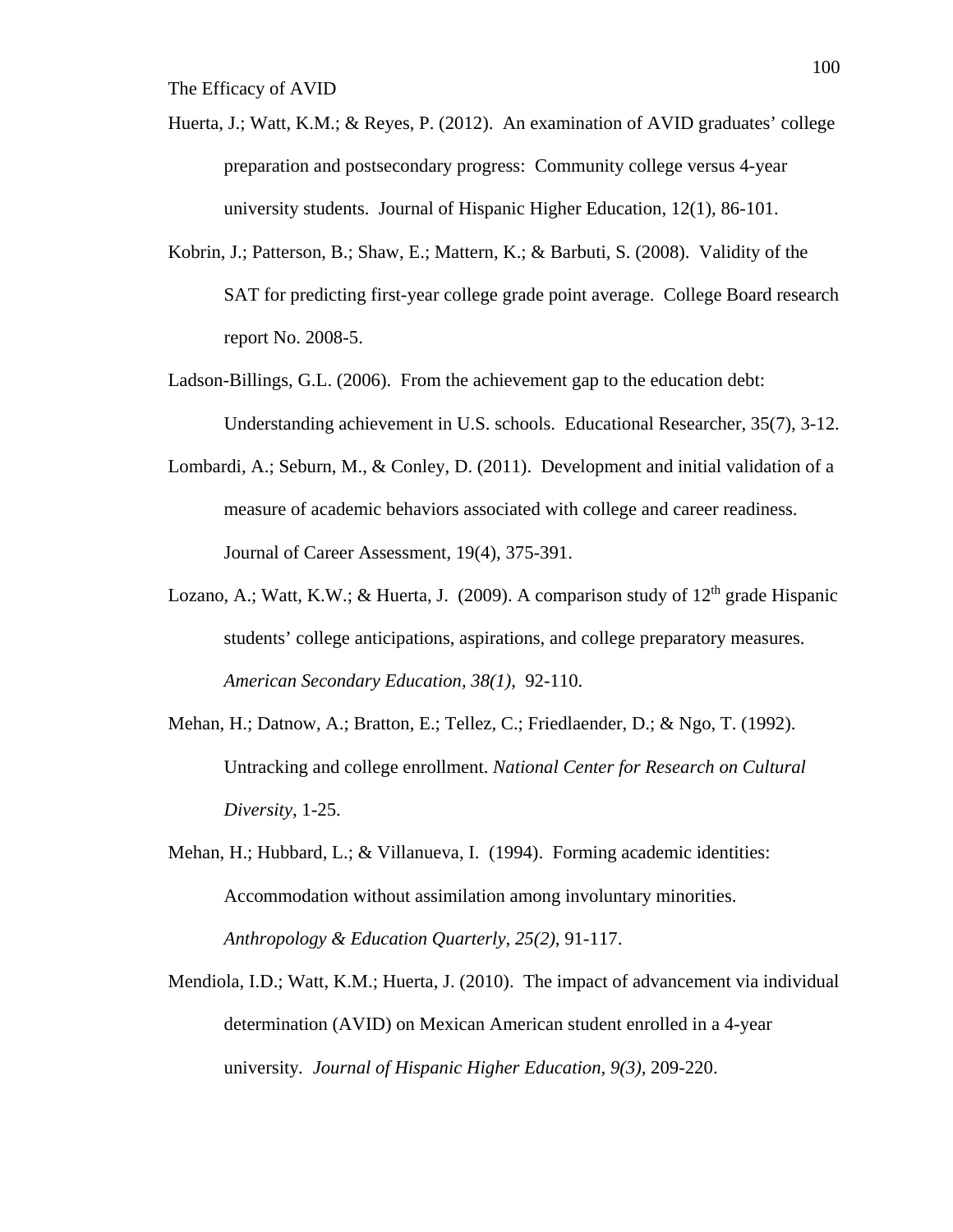National Center for Education Statistics. (2011). *The condition of education in 2011*.

Washington, DC: U.S. Government Printing Office.

New Jersey Department of Education (NJDOE). 2010-2011 Enrollment Data.

http://www.state.nj.us/education/data/enr/enr11/stat\_doc.htm

New Jersey School Report Card. Fairview Borough High School. (2010). State of New Jersey Department of Education.

http://education.state.nj.us/rc/rc10/rcreport.php?c=25;d=1650;s=050.

- Organization for Economic Co-operation and Development (OECD). (2013). Education Indicators in Focus, (vol 1, January 2013). http://www.oecd.org/edu/skillsbeyond-school/EDIF%202013--N%C2%B010%20(eng)- v9%20FINAL%20bis.pdf
- Patton, M. Q. (2008). Utilized Focused Evaluation: The New Century Text. Sage Publications, 4th Edition.
- Perna, L.W.; Rowan-Kenyon, H.; Bell, A.; Thomas, S.L.; Li, C. (2008). A typology of federal and state programs designed to promote college enrollment. *The Journal of Higher Education, 79(3)*, 243-267.
- Porter, A.C. & Polikoff, M.S. (2012). Measuring academic readiness for college. Educational Policy, 26(3), 394-417.

Reardon, S.F. (2011). The widening academic achievement gap between the rich and the poor: New evidence and possible explanations. In R. Murnane & G. Duncan (Eds.), Whither Opportunity? Rising Inequality and the Uncertain Life Chances of Low-Income Children. New York: Russell Sage Foundation Press.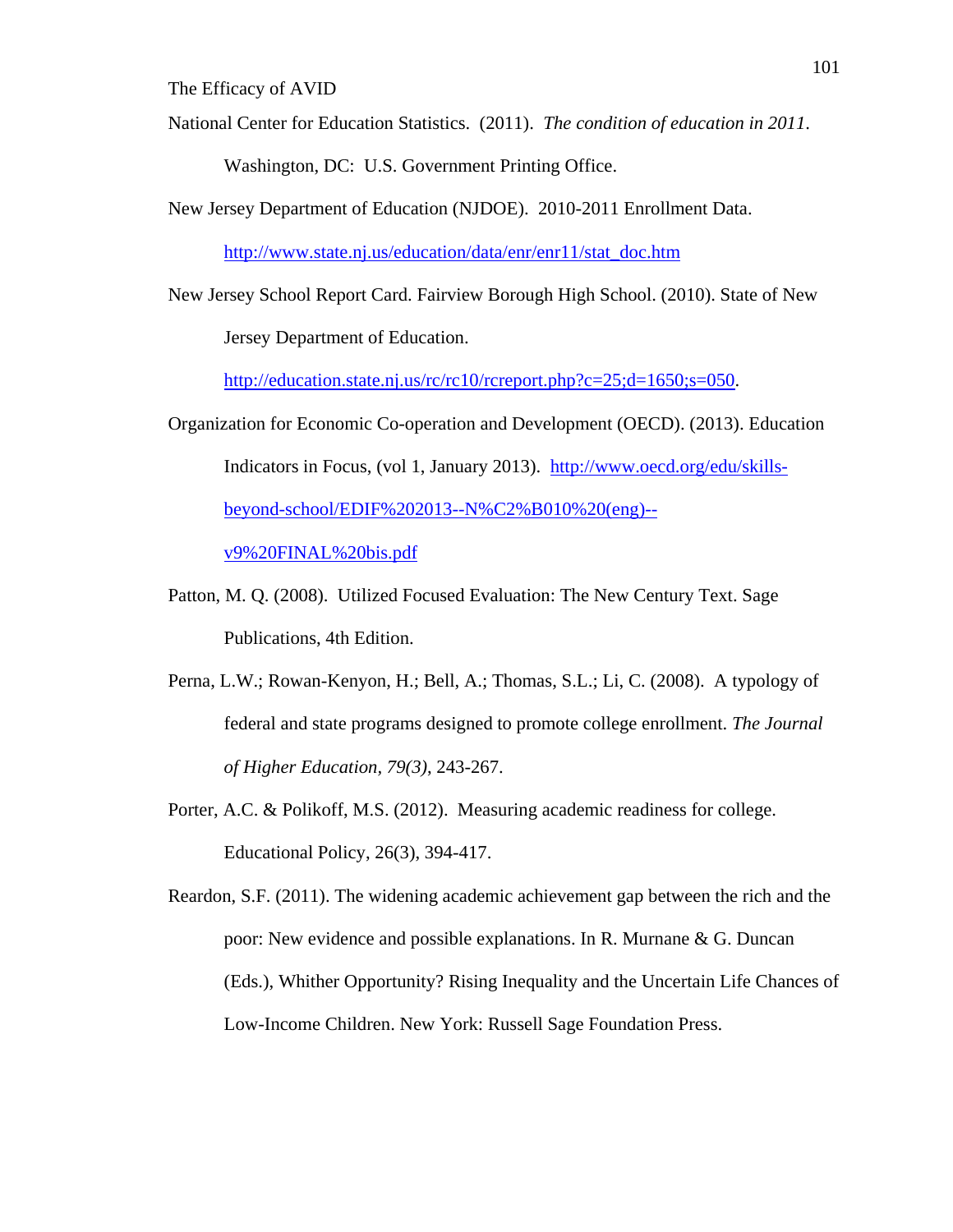- Rossi, P. H., Lipsey, M. W., & Freeman, H. E. (2004). Evaluation: A Systematic Approach. Sage Publications, 7th Edition. (RLF on syllabus).
- Saenz, V.B.; Hurtado, S.B.; Barrera, D.; Wolf, D.; & Yeung, F. (2007). First in my family: A profile of first generation college students at four year institutions since 1971. Retreived from

http://www.heri.ucla.edu/pdfs/pubs/briefs/firstgenresearchbrief.pdf.

- Seidman, I. (2006). *Interviewing as qualitative research: A guide for researchers in education and the social sciences* (3rd ed.) New York: Teachers College Press.
- Shettle, C.; Roey, S.; Morica, J. Perkins, R.; Nord, C.; Teodorovic, J. et al (2007). *America's high school graduates: Results from the 2005 NAEP high school transcript study* (NCES Publication No. 2007467). Washington, D.C.: U.S. Government Printing Office.
- Standing, K.; Judkins, D.; Keller, B.; Westat, & A.S. (2008). *Early outcomes of the GEAR UP program – a final report*. A report prepared for the U.S. Department of Education, Office of Planning, Evaluation and Policy Development. Washington, D.C.
- Thomas, S.L., & Perna, L.W. (2004). The opportunity agenda: A reexamination of postsecondary reward and opportunity. In J.C. Smart (Ed.), Higher education: handbook of theory and research (19), 43-84.
- Tierney, W.G.; Serra, L. (Eds.). (2002). *Access to college: Extending possibilities for all students*. Albany, NY. State University of New York Press.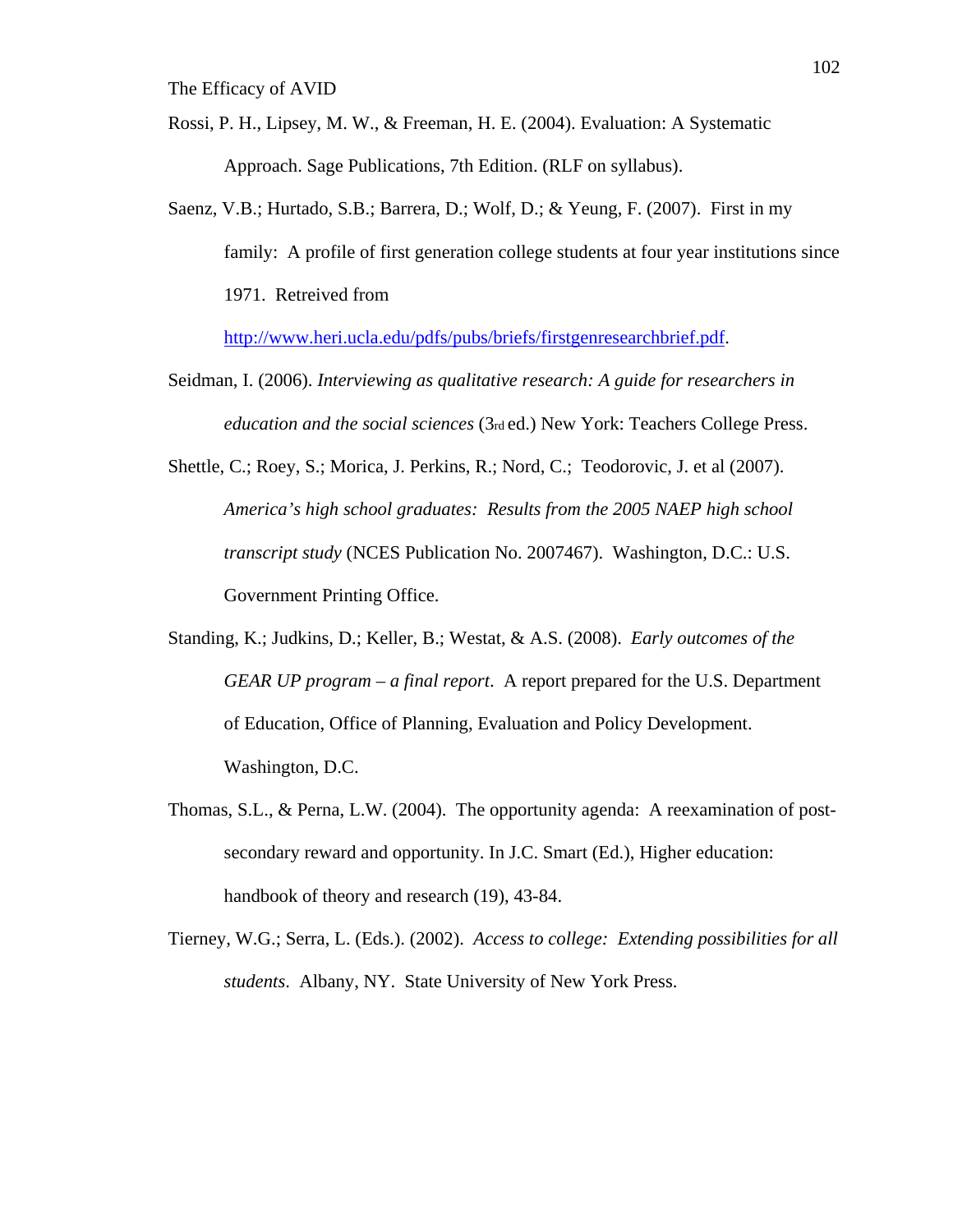- Timperley, H.S. & Parr, J.M. (2007). Closing the achievement gap through evidencebased inquiry at multiple levels of the education system. Journal of Advanced Academics, 19(1), 90-115.
- United States Department of Education. National Center for Education Statistics. (2013). Data Explorer for NAEP, Long Term Trends in Math and Reading, & High School Transcripts (online data files). Retrieved from

http://nces.ed.gov/nationsreportcard/naepdata/.

- United States Department of Labor. Bureau of Labor Statistics. (2013). Data Explorer for Labor Statistics (online data files). Retrieved from http://www.bls.gov/data/.
- Verdugo, R. (2011). The heavens may fall: School dropouts, the achievement gap, and statistical bias. Education and Urban Society, 43(2), 184-204.
- Warburton, E.C., Bugarin, R., & Nunez, A.M. (2001). Bridging the gap: Academic preparation and postsecondary success of first-generation students. Washington, DC: National Center for Education Statistics.
- Watt, K.M.; Yanez, D.; Cossio, Griselda (2002-2003). AVID: A comprehensive school reform model for Texas. *National Forum of Education Administration and Supervision Journal, 19(3)*, 43-59.
- Watt, K.M.; Powell, C.A.; Mendiola, I.D. (2004). Implications of one comprehensive school reform model for secondary school students underrepresented in higher education. *Journal of Education for Students Placed at Risk, 9(3)*, 241-259.
- Watt, K.M.; Huerta, J.; Cossio, G. (2004). Leadership and AVID implementation levels in four south Texas border schools. *Catalyst for Change, 33(2)*, 10-14.